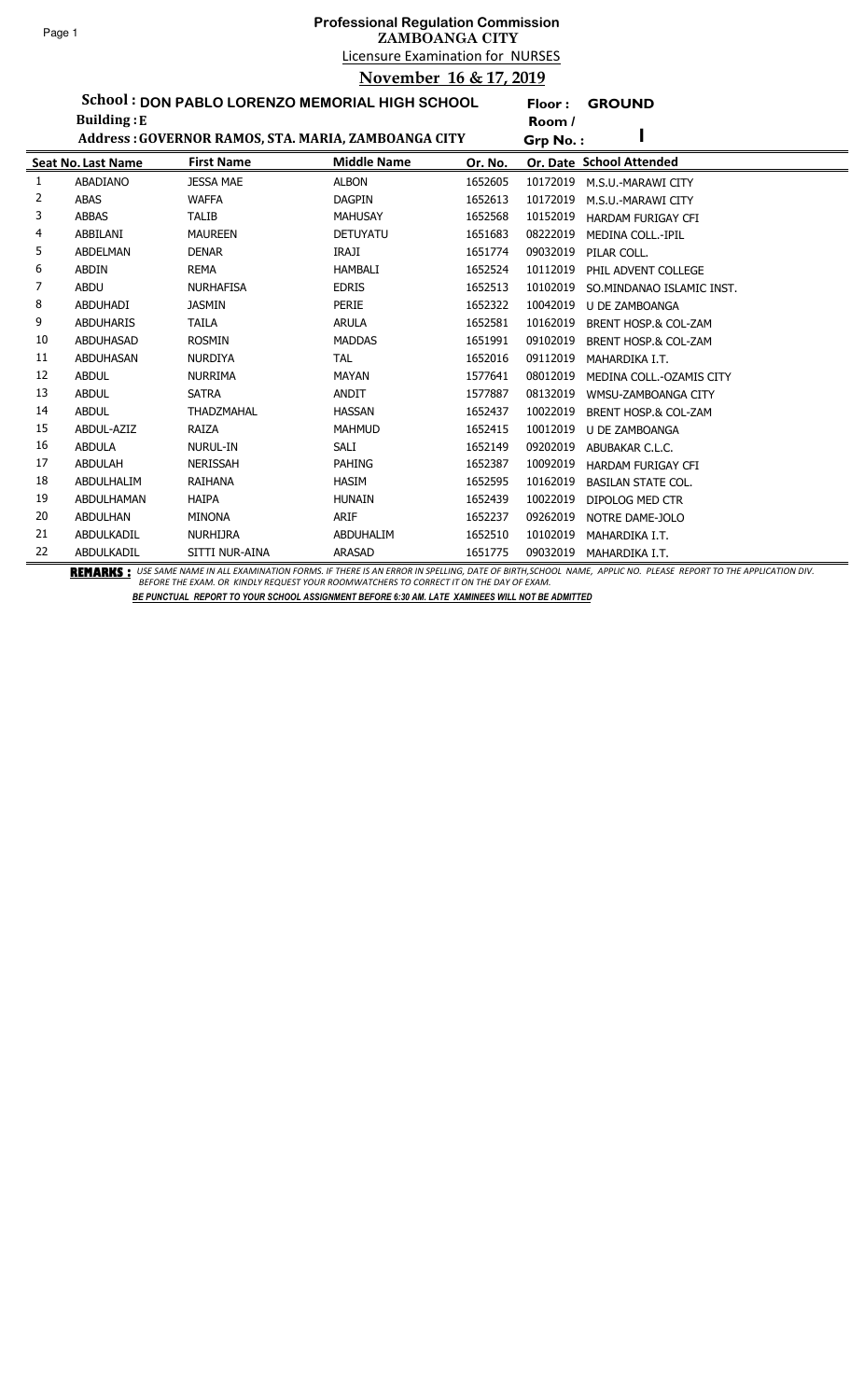ř.

# Licensure Examination for NURSES **Professional Regulation Commission ZAMBOANGA CITY November 16 & 17, 2019**

**Floor : GROUND**

**School : DON PABLO LORENZO MEMORIAL HIGH SCHOOL**

|    | <b>Building: E</b>        |                                                     |                    |         | Room /   |                            |
|----|---------------------------|-----------------------------------------------------|--------------------|---------|----------|----------------------------|
|    |                           | Address: GOVERNOR RAMOS, STA. MARIA, ZAMBOANGA CITY |                    |         | Grp No.: | 2                          |
|    | <b>Seat No. Last Name</b> | <b>First Name</b>                                   | <b>Middle Name</b> | Or. No. |          | Or. Date School Attended   |
| 1  | ABDULKARIM                | <b>GHALIYA</b>                                      | <b>JUHAN</b>       | 1652598 | 10172019 | BRENT HOSP.& COL-ZAM       |
| 2  | <b>ABDULLA</b>            | <b>BERNADETTE</b>                                   | <b>WEE</b>         | 1652580 | 10162019 | BRENT HOSP.& COL-ZAM       |
| 3  | <b>ABDULLA</b>            | <b>HALID</b>                                        | <b>ABDULLA</b>     | 1652381 | 10092019 | <b>BASILAN STATE COL.</b>  |
| 4  | <b>ABDULLA</b>            | <b>MARICRIS</b>                                     | <b>AGUILA</b>      | 1652161 | 09232019 | U DE ZAMBOANGA             |
| 5  | <b>ABDULLA</b>            | <b>MAZIE PEARL</b>                                  | <b>NASIL</b>       | 1652469 | 10032019 | PILAR COLL.                |
| 6  | <b>ABDULLA</b>            | <b>NADHINA</b>                                      | <b>JULKIPLI</b>    | 1652490 | 10032019 | WMSU-ZAMBOANGA CITY        |
| 7  | <b>ABDULLA</b>            | <b>NEVILYN</b>                                      | <b>SAID</b>        | 1652564 | 10152019 | MEDINA COLL.-PAGADIAN CITY |
| 8  | <b>ABDULLA</b>            | <b>NOORMALEE</b>                                    | <b>SAZON</b>       | 1651637 | 08202019 | NOTRE DAME-JOLO            |
| 9  | <b>ABDULLA</b>            | <b>PATTYMAE</b>                                     | SAIDDI             | 1652580 | 10162019 | BRENT HOSP.& COL-ZAM       |
| 10 | ABDULMAJID                | <b>NADZRIA</b>                                      | <b>LACBAO</b>      | 1652525 | 10112019 | SO.MINDANAO ISLAMIC INST.  |
| 11 | <b>ABDULMUNAP</b>         | <b>NASHRA</b>                                       | <b>MUJI</b>        | 1654941 | 10142019 | BRENT HOSP.& COL-ZAM       |
| 12 | ABDULMUTALIB              | ABENAIDA                                            | <b>ABDURAYA</b>    | 1577653 | 08012019 | OL OF FATIMA-VALENZUELA    |
| 13 | ABDULMUTALIB              | <b>FADZRA</b>                                       | <b>ABDURAYA</b>    | 1652487 | 10032019 | <b>U DE ZAMBOANGA</b>      |
| 14 | ABDULMUTALIB              | <b>RIMA</b>                                         | <b>ABDURAYA</b>    | 1577653 | 08012019 | MEDINA COLL.-IPIL          |
| 15 | <b>ABDULPATTA</b>         | FATIMA NADEEJA                                      | BAYBAYAN           | 1652420 | 10012019 | M.S.U.-MARAWI CITY         |
| 16 | ABDULWAHID                | KHAIYAM                                             | <b>MOHAMMAD</b>    | 1651897 | 08292019 | MARIAM SCH. OF NURSING     |
| 17 | ABDURAHMAN                | <b>JAYBIDAR</b>                                     | <b>SALAHUDDIN</b>  | 1652483 | 10032019 | U DE ZAMBOANGA             |
| 18 | ABDURAHMAN                | <b>NADZWA</b>                                       | <b>HASSAN</b>      | 1652547 | 10142019 | <b>U DE ZAMBOANGA</b>      |
| 19 | ABDURAHMAN                | <b>SHARFINA</b>                                     | <b>ALEGRE</b>      | 1652569 | 10152019 | M.S.U.-MARAWI CITY         |
| 20 | ABDURAJAK                 | <b>FHATRIZELDA</b>                                  | <b>ALIAS</b>       | 1577278 | 07232019 | STI-ZAMBOANGA CITY         |
| 21 | <b>ABDURAJAN</b>          | <b>JEHADA</b>                                       | <b>TAGAYAN</b>     | 1652603 | 10172019 | BRENT HOSP.& COL-ZAM       |
| 22 | <b>ABDURASAD</b>          | <b>ELNA</b>                                         | JUMLI              | 1652562 | 10152019 | MEDINA COLL.-PAGADIAN CITY |

BEMARKS : USE SAME NAME IN ALL EXAMINATION FORMS. IF THERE IS AN ERROR IN SPELLING, DATE OF BIRTH,SCHOOL NAME, APPLIC NO. PLEASE REPORT TO THE APPLICATION DIV.<br>BEFORE THE EXAM. OR KINDLY REQUEST YOUR ROOMWATCHERS TO CORREC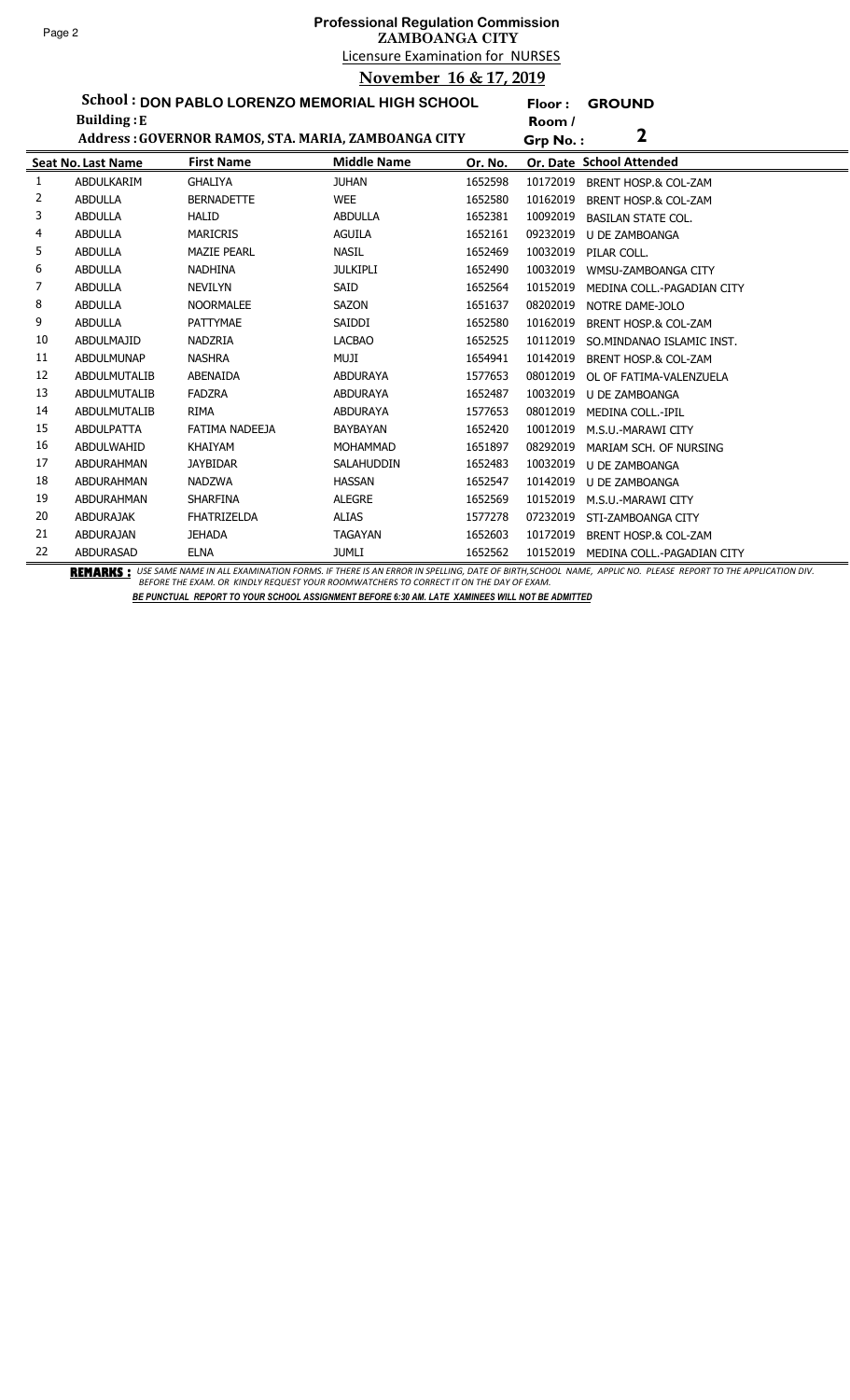**Floor : GROUND**

**School : DON PABLO LORENZO MEMORIAL HIGH SCHOOL**

|    | <b>Building: E</b>        |                                                     |                    |         | Room /   |                            |
|----|---------------------------|-----------------------------------------------------|--------------------|---------|----------|----------------------------|
|    |                           | Address: GOVERNOR RAMOS, STA. MARIA, ZAMBOANGA CITY |                    |         | Grp No.: | 3                          |
|    | <b>Seat No. Last Name</b> | <b>First Name</b>                                   | <b>Middle Name</b> | Or. No. |          | Or. Date School Attended   |
|    | <b>ABDURASAN</b>          | NORIE-MAR                                           | <b>HARUN</b>       | 1652612 | 10172019 | <b>MEDINA COLL.-IPIL</b>   |
| 2  | <b>ABDURASID</b>          | <b>ABDULLAH</b>                                     | <b>TULAWIE</b>     | 1652019 | 09112019 | <b>BASILAN STATE COL.</b>  |
| 3  | <b>ABDURASID</b>          | <b>ANNA GRACE</b>                                   | <b>CASTILLO</b>    | 1652201 | 09242019 | MAHARDIKA I.T.             |
| 4  | <b>ABDURAUP</b>           | SHERIE-DANA                                         | <b>TEHING</b>      | 1652293 | 09302019 | MAHARDIKA I.T.             |
| 5  | ABDUSSALAM                | <b>AZURA</b>                                        | <b>ASLIM</b>       | 1652612 | 10172019 | <b>HARDAM FURIGAY CFI</b>  |
| 6  | ABIDIN                    | <b>DERNALYN</b>                                     | LEON               | 1652555 | 10152019 | SO. MINDANAO ISLAMIC INST. |
| 7  | <b>ABIDIN</b>             | <b>JOHNNINA</b>                                     | SAMSARAJI          | 1652503 | 10102019 | SO. MINDANAO ISLAMIC INST. |
| 8  | ABIE                      | <b>CHARISMA</b>                                     | SADDAWAMI          | 1652559 | 10152019 | SO. MINDANAO ISLAMIC INST. |
| 9  | <b>ABLERA</b>             | MALIKA                                              | <b>MAUDDIN</b>     | 1652245 | 09262019 | MARIAM SCH. OF NURSING     |
| 10 | <b>ABO</b>                | <b>EUNICE</b>                                       | <b>VENTERO</b>     | 1652512 | 10102019 | HARDAM FURIGAY CFI         |
| 11 | <b>ABON</b>               | <b>NURJAIPA</b>                                     | <b>DUA</b>         | 1652295 | 09302019 | <b>HARDAM FURIGAY CFI</b>  |
| 12 | <b>ABTANG</b>             | AIRIZALYN                                           | SAHIBBAL           | 1652209 | 09252019 | MAHARDIKA I.T.             |
| 13 | <b>ABU</b>                | FATIMA NURIE-ANN                                    | <b>JAMMA</b>       | 1577964 | 08162019 | STI-ZAMBOANGA CITY         |
| 14 | <b>ABU</b>                | <b>JEHADA</b>                                       | <b>AKSAN</b>       | 1577678 | 08052019 | NOTRE DAME-JOLO            |
| 15 | <b>ABUBAKAR</b>           | FATIMA KHADIJA                                      | <b>JABAL</b>       | 1652102 | 09182019 | DIPOLOG MED CTR            |
| 16 | ABUBAKAR                  | MAHANI                                              | JOE                | 1652561 | 10152019 | MAHARDIKA I.T.             |
| 17 | <b>ABUBAKAR</b>           | <b>NELDA</b>                                        | <b>UMDA</b>        | 1652333 | 10072019 | UNCIANO COLL.-STA MESA     |
| 18 | <b>ABUBAKAR</b>           | <b>REDZMALYN</b>                                    | ALIH               | 1651968 | 09062019 | MEDINA COLL.-PAGADIAN CITY |
| 19 | <b>ABUBAKAR</b>           | SHARFIYYA                                           | <b>LUNA</b>        | 1652564 | 10152019 | NOTRE DAME-JOLO            |
| 20 | <b>ABUBAKAR</b>           | SITTI AMIERA                                        | ALIH               | 1652096 | 09182019 | PILAR COLL.                |
| 21 | ABUBAKAR                  | <b>SURAIDA</b>                                      | <b>BAITING</b>     | 1652597 | 10172019 | MEDINA COLL.-OZAMIS CITY   |
| 22 | <b>ABUCAY</b>             | NIKKI                                               | BELAGANTOL         | 1654739 | 09262019 | J.RIZAL MEM.S.U.-DAPITAN   |

BEMARKS : USE SAME NAME IN ALL EXAMINATION FORMS. IF THERE IS AN ERROR IN SPELLING, DATE OF BIRTH,SCHOOL NAME, APPLIC NO. PLEASE REPORT TO THE APPLICATION DIV.<br>BEFORE THE EXAM. OR KINDLY REQUEST YOUR ROOMWATCHERS TO CORREC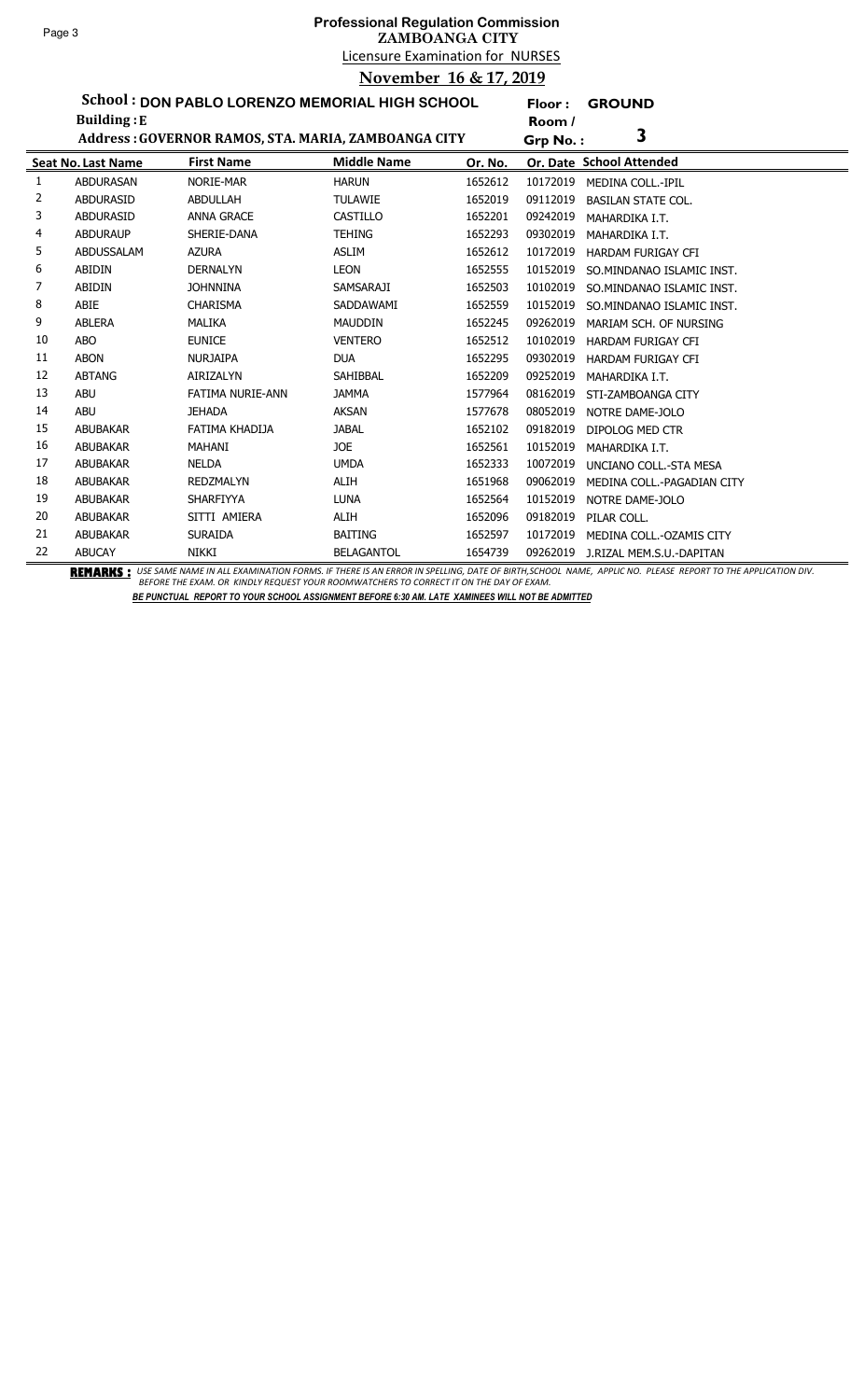## Licensure Examination for NURSES **Professional Regulation Commission ZAMBOANGA CITY November 16 & 17, 2019**

**Floor : GROUND**

**School : DON PABLO LORENZO MEMORIAL HIGH SCHOOL**

|    | <b>Building: E</b>        |                                                     |                    |         | Room /   |                                 |
|----|---------------------------|-----------------------------------------------------|--------------------|---------|----------|---------------------------------|
|    |                           | Address: GOVERNOR RAMOS, STA. MARIA, ZAMBOANGA CITY |                    |         | Grp No.: | 4                               |
|    | <b>Seat No. Last Name</b> | <b>First Name</b>                                   | <b>Middle Name</b> | Or. No. |          | Or. Date School Attended        |
| 1  | <b>ACASO</b>              | <b>JOYSER MARI</b>                                  | <b>SANSON</b>      | 1652095 | 09182019 | PILAR COLL.                     |
| 2  | <b>ACOSTA</b>             | <b>BERNARD RYAN</b>                                 | <b>GINGGING</b>    | 1577833 | 08082019 | BRENT HOSP.& COL-ZAM            |
| 3  | <b>ACUÑA</b>              | CHEL GOLDY LIZ                                      | CABILLA            | 1651759 | 09022019 | BRENT HOSP.& COL-ZAM            |
| 4  | <b>ACUÑA</b>              | ROCHEE QUEEN                                        | CABILLA            | 1651733 | 08302019 | WMSU-ZAMBOANGA CITY             |
| 5  | <b>ADAMIN</b>             | <b>TARHATA</b>                                      | <b>MUDAH</b>       | 1651751 | 08302019 | DE OCAMPO MEM. COL.             |
| 6  | ADDAINI                   | MELDRID                                             | <b>JUMAADIL</b>    | 1651826 | 08272019 | MAHARDIKA I.T.                  |
| 7  | <b>ADDANI</b>             | AL-FARADZ                                           | <b>ABSARI</b>      | 1652597 | 10172019 | BRENT HOSP.& COL-ZAM            |
| 8  | <b>ADDAS</b>              | AL-ABHAIMA APRIL                                    | <b>JACARIA</b>     | 1651981 | 09092019 | <b>BASILAN STATE COL.</b>       |
| 9  | <b>ADDIH</b>              | <b>WELSA</b>                                        | <b>JUNAIDI</b>     | 1652343 | 10072019 | SO.MINDANAO ISLAMIC INST.       |
| 10 | <b>ADJA</b>               | <b>HASNA</b>                                        | <b>JAKALUN</b>     | 1652504 | 10102019 | MINDANAO AUTONOMOUS CF, INC     |
| 11 | <b>ADJAIL</b>             | <b>SAIDA</b>                                        | <b>OBONG</b>       | 1652507 | 10102019 | BRENT HOSP.& COL-ZAM            |
| 12 | <b>ADJAJUL</b>            | <b>NURWINA</b>                                      | SAHIBIL            | 1652469 | 10032019 | WMSU-ZAMBOANGA CITY             |
| 13 | <b>ADLI</b>               | <b>PATRICIA</b>                                     | <b>IHAG</b>        | 1652115 | 09192019 | PILAR COLL.                     |
| 14 | <b>ADRIAS</b>             | <b>CLARICE</b>                                      | <b>ACASO</b>       | 1652527 | 10112019 | WMSU-ZAMBOANGA CITY             |
| 15 | ADU                       | <b>HARSALYN</b>                                     | AHAMAD             | 1652608 | 10172019 | <b>BRENT HOSP.&amp; COL-ZAM</b> |
| 16 | <b>AGPANGAN</b>           | <b>TARHATA</b>                                      | <b>ALEJO</b>       | 1652371 | 10082019 | PILAR COLL.                     |
| 17 | <b>AGUIL</b>              | <b>MARYJOY</b>                                      | <b>DELA PENA</b>   | 1652091 | 09172019 | MAHARDIKA I.T.                  |
| 18 | AHADAIN                   | AL-RAHMZI                                           | <b>ASAMUDDIN</b>   | 1577322 | 07222019 | NOTRE DAME-JOLO                 |
| 19 | AHADAIN                   | <b>NURISA</b>                                       | <b>ISDURI</b>      | 1652333 | 10072019 | WMSU-ZAMBOANGA CITY             |
| 20 | <b>AHAJA</b>              | <b>JAY-MAR</b>                                      | ALIH               | 1652443 | 10022019 | MEDINA COLL.-PAGADIAN CITY      |
| 21 | <b>AHAJAN</b>             | <b>NURHILYN</b>                                     | LUTIAN             | 1652597 | 10172019 | U DE ZAMBOANGA                  |
| 22 | AHAMAD                    | <b>FERNALYN</b>                                     | <b>TAMMANG</b>     | 1577698 | 08062019 | NOTRE DAME-JOLO                 |

BEMARKS : USE SAME NAME IN ALL EXAMINATION FORMS. IF THERE IS AN ERROR IN SPELLING, DATE OF BIRTH,SCHOOL NAME, APPLIC NO. PLEASE REPORT TO THE APPLICATION DIV.<br>BEFORE THE EXAM. OR KINDLY REQUEST YOUR ROOMWATCHERS TO CORREC *BE PUNCTUAL REPORT TO YOUR SCHOOL ASSIGNMENT BEFORE 6:30 AM. LATE XAMINEES WILL NOT BE ADMITTED*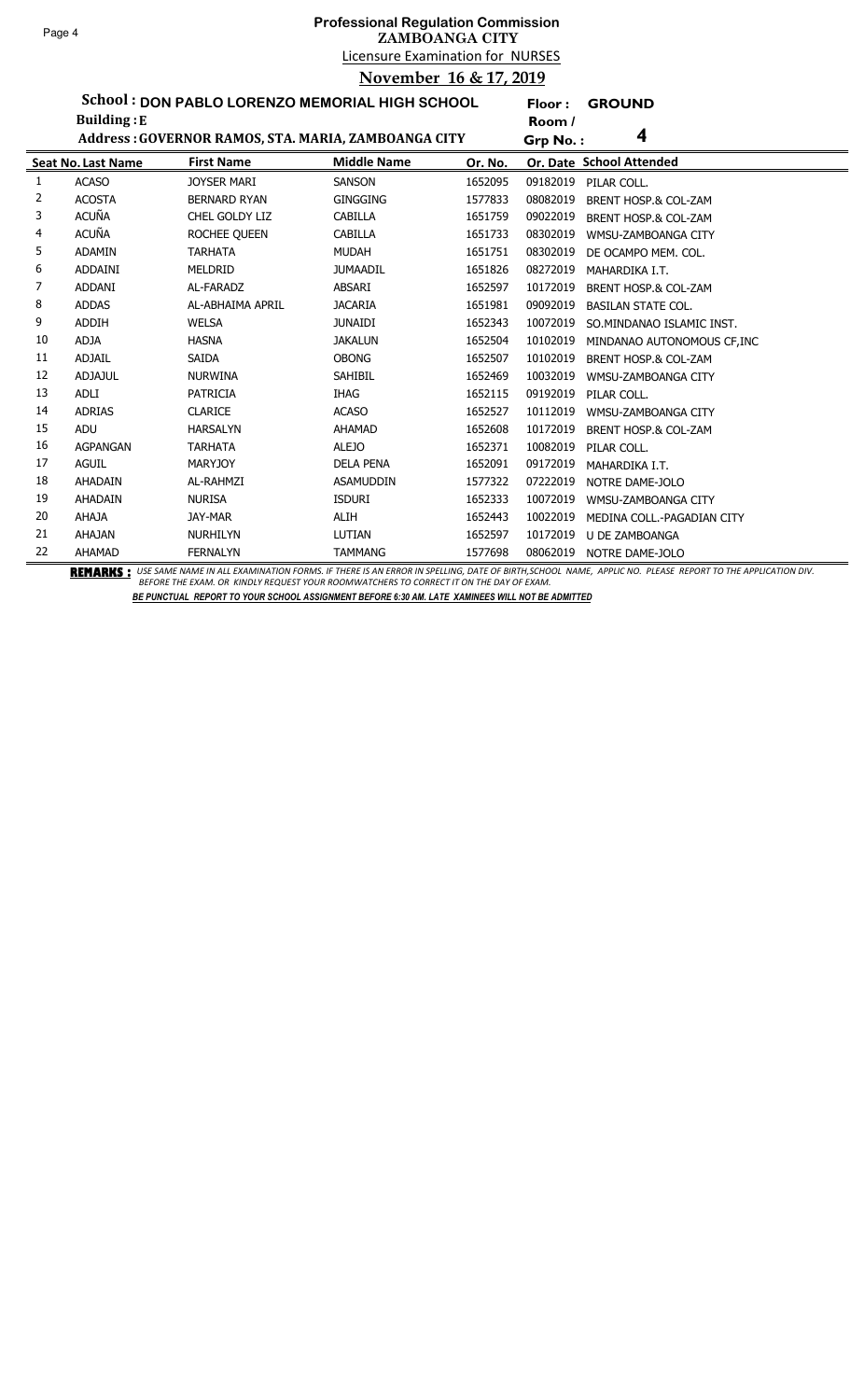**Floor : SECOND**

**School : DON PABLO LORENZO MEMORIAL HIGH SCHOOL**

|    | <b>Building:</b> E        |                                                     |                    |         | Room /   |                                 |
|----|---------------------------|-----------------------------------------------------|--------------------|---------|----------|---------------------------------|
|    |                           | Address: GOVERNOR RAMOS, STA. MARIA, ZAMBOANGA CITY |                    |         | Grp No.: | 5                               |
|    | <b>Seat No. Last Name</b> | <b>First Name</b>                                   | <b>Middle Name</b> | Or. No. |          | Or. Date School Attended        |
| 1  | <b>AHAMAD</b>             | <b>HAMILYN</b>                                      | <b>AJINDI</b>      | 1652378 | 10092019 | NOTRE DAME-JOLO                 |
| 2  | AHAMADUL                  | <b>FARAH</b>                                        | <b>ISAH</b>        | 1652550 | 10142019 | SO.MINDANAO ISLAMIC INST.       |
| 3  | AHARI                     | <b>NORINA</b>                                       | <b>SABBAHA</b>     | 1652528 | 10112019 | THE MARIAM S.N.                 |
| 4  | AHILUL                    | <b>DARA MAE</b>                                     | <b>SANSON</b>      | 1652582 | 10162019 | <b>BRENT HOSP.&amp; COL-ZAM</b> |
| 5  | <b>AHMAD</b>              | <b>ALWIDA</b>                                       | NURAKMAD           | 1652552 | 10142019 | MAHARDIKA I.T.                  |
| 6  | <b>AHMAD</b>              | AREEKA YUDZRA                                       | IRIBANI            | 1652470 | 10032019 | NOTRE DAME-JOLO                 |
| 7  | <b>AHMAD</b>              | <b>HALIMA</b>                                       | <b>HAMJA</b>       | 1652338 | 10072019 | WMSU-ZAMBOANGA CITY             |
| 8  | <b>AHMAD</b>              | <b>JEZALYN</b>                                      | <b>HAMIM</b>       | 1652399 | 10092019 | M.S.U.-MARAWI CITY              |
| 9  | <b>AHMAD</b>              | <b>MUNALYN</b>                                      | <b>SITIN</b>       | 1651697 | 08232019 | BRENT HOSP.& COL-ZAM            |
| 10 | <b>AHMAD</b>              | <b>NURMINA</b>                                      | DAJI               | 1652387 | 10092019 | <b>HARDAM FURIGAY CFI</b>       |
| 11 | <b>AHMAD</b>              | <b>RASNA</b>                                        | <b>BAKANG</b>      | 1652193 | 09242019 | MINDANAO AUTONOMOUS CF, INC     |
| 12 | <b>AIDARUS</b>            | <b>JAWADA</b>                                       | <b>KABRAN</b>      | 1651770 | 09022019 | WMSU-ZAMBOANGA CITY             |
| 13 | <b>AILINGAN</b>           | <b>MARINA</b>                                       | <b>JULIE</b>       | 1652114 | 09192019 | SULU STATE COLL.                |
| 14 | <b>AJAN</b>               | <b>SHALEEMA</b>                                     | <b>SADDAIE</b>     | 1652421 | 10012019 | M.S.U.-MARAWI CITY              |
| 15 | <b>AJUL</b>               | <b>NUR-AIN</b>                                      | <b>MUSAHARI</b>    | 1577963 | 08162019 | MAHARDIKA I.T.                  |
| 16 | AKIJAL                    | DAYANG DAYANG SHARIFA MERISHIN-ELLA                 |                    | 1652589 | 10162019 | NOTRE DAME-JOLO                 |
| 17 | AKIL                      | SHERMALYN                                           | <b>SANGKULAH</b>   | 1652566 | 10152019 | MAHARDIKA I.T.                  |
| 18 | <b>AKING</b>              | KHMERAINEEZA                                        | <b>SABADDIN</b>    | 1652091 | 09172019 | PILAR COLL.                     |
| 19 | <b>AKMAD</b>              | FATIMA SHELLAINE                                    | <b>TANI</b>        | 1652213 | 09252019 | <b>BASILAN STATE COL.</b>       |
| 20 | <b>AKMADI</b>             | <b>NASHRA</b>                                       | <b>BAKIL</b>       | 1651906 | 09042019 | <b>MEDINA COLL.-IPIL</b>        |
| 21 | <b>AKNAL</b>              | <b>MONSOUR</b>                                      | <b>SABBITU</b>     | 1652554 | 10152019 | <b>HARDAM FURIGAY CFI</b>       |
| 22 | <b>ALAM</b>               | <b>ANNIE ROSE</b>                                   | LUTIAN             | 1652319 | 10042019 | ATENEO DE ZAMBOANGA             |

BEMARKS : USE SAME NAME IN ALL EXAMINATION FORMS. IF THERE IS AN ERROR IN SPELLING, DATE OF BIRTH,SCHOOL NAME, APPLIC NO. PLEASE REPORT TO THE APPLICATION DIV.<br>BEFORE THE EXAM. OR KINDLY REQUEST YOUR ROOMWATCHERS TO CORREC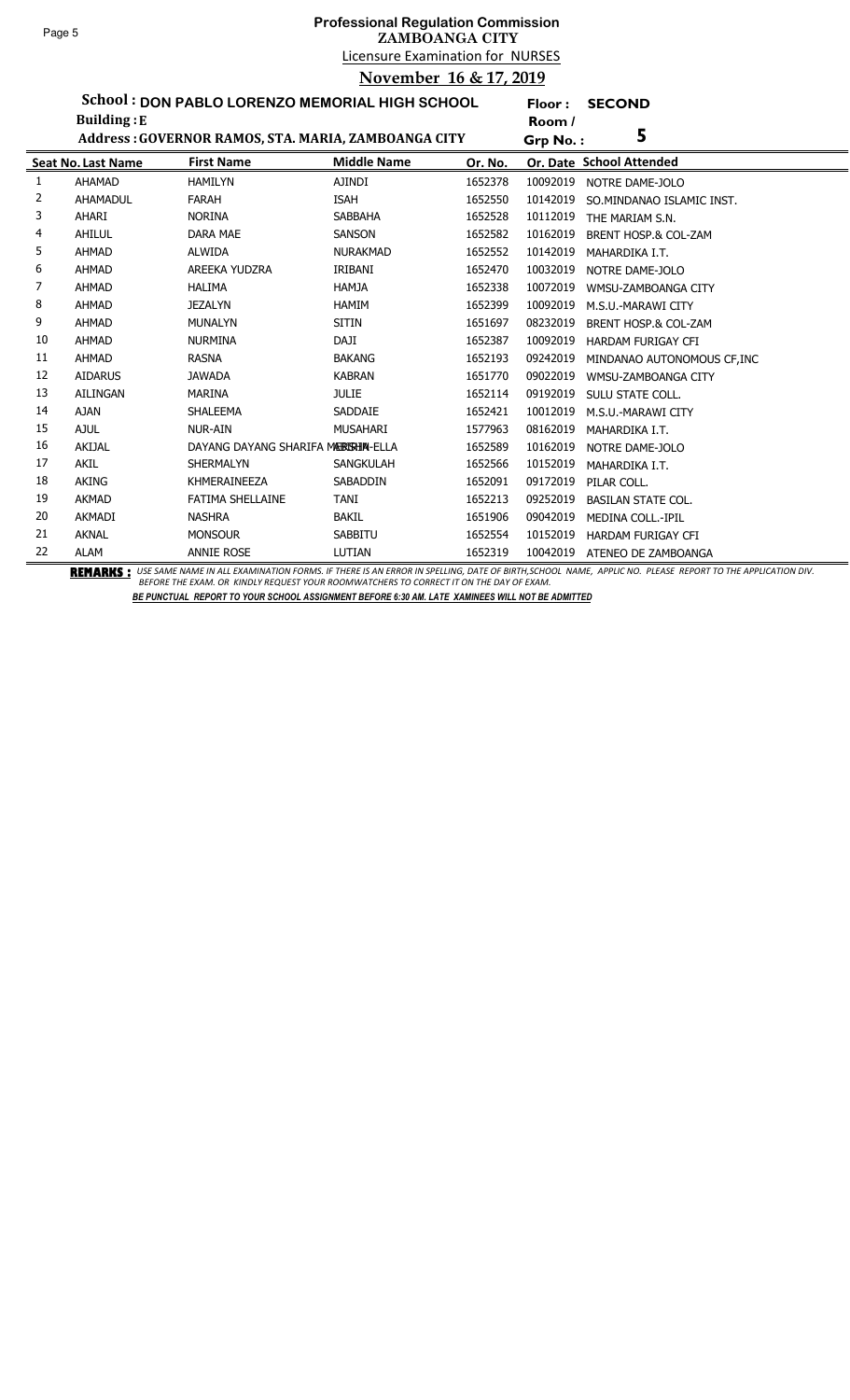**Floor : SECOND**

**School : DON PABLO LORENZO MEMORIAL HIGH SCHOOL**

|    | <b>Building: E</b>        |                                                     |                    |         | Room /   |                                                                                                                                                                       |
|----|---------------------------|-----------------------------------------------------|--------------------|---------|----------|-----------------------------------------------------------------------------------------------------------------------------------------------------------------------|
|    |                           | Address: GOVERNOR RAMOS, STA. MARIA, ZAMBOANGA CITY |                    |         | Grp No.: | 6                                                                                                                                                                     |
|    | <b>Seat No. Last Name</b> | <b>First Name</b>                                   | <b>Middle Name</b> | Or. No. |          | Or. Date School Attended                                                                                                                                              |
| 1  | <b>ALAM</b>               | AYANG SAMLIYA                                       | <b>TAJIRUL</b>     | 1652091 | 09172019 | MAHARDIKA I.T.                                                                                                                                                        |
| 2  | <b>ALAMA</b>              | <b>ARMINA</b>                                       | AMIRUL             | 1652603 | 10172019 | BRENT HOSP.& COL-ZAM                                                                                                                                                  |
| 3  | ALAMIA                    | <b>CHARMAINE</b>                                    | <b>LAGO</b>        | 1652132 | 09192019 | MEDINA COLL.-PAGADIAN CITY                                                                                                                                            |
| 4  | <b>ALAMIA</b>             | <b>NURIDJIM</b>                                     | ABDULKARIM         | 1652438 | 10022019 | ATENEO DE ZAMBOANGA                                                                                                                                                   |
| 5  | <b>ALANG</b>              | <b>CATHERINE</b>                                    | WASDARI            | 1652532 | 10112019 | MEDINA COLL.-IPIL                                                                                                                                                     |
| 6  | <b>ALANO</b>              | SORAYA                                              | PAWAKI             | 1652504 | 10102019 | MINDANAO AUTONOMOUS CF, INC                                                                                                                                           |
| 7  | <b>ALAWAN</b>             | SHARIFA AINI                                        | <b>JAJALIS</b>     | 1652541 | 10142019 | WMSU-ZAMBOANGA CITY                                                                                                                                                   |
| 8  | <b>ALBA</b>               | EARLLE IRAH JOA                                     | <b>ALCONERA</b>    | 1652580 | 10162019 | <b>BRENT HOSP.&amp; COL-ZAM</b>                                                                                                                                       |
| 9  | ALBANI                    | FATIMAH FARHA JANE                                  | <b>MOHAMMAD</b>    | 1652603 | 10172019 | BRENT HOSP.& COL-ZAM                                                                                                                                                  |
| 10 | <b>ALBANI</b>             | <b>KIMRAIDA</b>                                     | <b>HABIBUN</b>     | 1652450 | 10022019 | SULU STATE COLL.                                                                                                                                                      |
| 11 | ALBANI                    | MOHAMMAD DILRASNIER                                 | <b>TANTONG</b>     | 1652582 | 10162019 | BRENT HOSP.& COL-ZAM                                                                                                                                                  |
| 12 | <b>ALBARRACIN</b>         | <b>WINOWA</b>                                       | <b>BUCOL</b>       | 1652367 | 10082019 | <b>BASILAN STATE COL.</b>                                                                                                                                             |
| 13 | <b>ALBASHIR</b>           | <b>WELJENDRA</b>                                    | ABDUWA             | 1652606 | 10172019 | BRENT HOSP.& COL-ZAM                                                                                                                                                  |
| 14 | ALDANI                    | RAISA                                               | <b>DALAWIS</b>     | 1577934 | 08152019 | MARIAM SCH. OF NURSING                                                                                                                                                |
| 15 | <b>ALEJANO</b>            | RAZIA                                               | <b>JAMASALI</b>    | 1652070 | 09162019 | WMSU-ZAMBOANGA CITY                                                                                                                                                   |
| 16 | <b>ALFARO</b>             | <b>JIANE CARL HENDRIX</b>                           | <b>PANTALEON</b>   | 1652599 | 10172019 | BRENT HOSP.& COL-ZAM                                                                                                                                                  |
| 17 | ALI                       | <b>NURFAIZAH</b>                                    | <b>BUNSANG</b>     | 1651867 | 08282019 | <b>BASILAN STATE COL.</b>                                                                                                                                             |
| 18 | <b>ALIH</b>               | <b>AIZA</b>                                         | <b>HAYUDINI</b>    | 1577973 | 08162019 | WMSU-ZAMBOANGA CITY                                                                                                                                                   |
| 19 | <b>ALIH</b>               | AL-FADZMIN                                          | <b>HAPAS</b>       | 1651980 | 09092019 | MAHARDIKA I.T.                                                                                                                                                        |
| 20 | <b>ALIH</b>               | <b>ALMALYN</b>                                      | JAMIRI             | 1652292 | 09302019 | MAHARDIKA I.T.                                                                                                                                                        |
| 21 | <b>ALIH</b>               | <b>FERWINA</b>                                      | <b>UMADJADI</b>    | 1652557 | 10152019 | MEDINA COLL.-PAGADIAN CITY                                                                                                                                            |
| 22 | ALIH                      | <b>HUROL-IN</b>                                     | AMILHUSSIN         | 1651780 | 09032019 | BRENT HOSP.& COL-ZAM<br>BEMERILA . UCCAMENIMENTALLEVAMUSTION CONACTETICOLOGIALCOGIA INCORPLINIC DATE OF DITU COUOQUAMALE ADDUCAJO. DIEACE DEDORTTO TUE ADDUCATION DIL |

BEMARKS : USE SAME NAME IN ALL EXAMINATION FORMS. IF THERE IS AN ERROR IN SPELLING, DATE OF BIRTH,SCHOOL NAME, APPLIC NO. PLEASE REPORT TO THE APPLICATION DIV.<br>BEFORE THE EXAM. OR KINDLY REQUEST YOUR ROOMWATCHERS TO CORREC *BE PUNCTUAL REPORT TO YOUR SCHOOL ASSIGNMENT BEFORE 6:30 AM. LATE XAMINEES WILL NOT BE ADMITTED*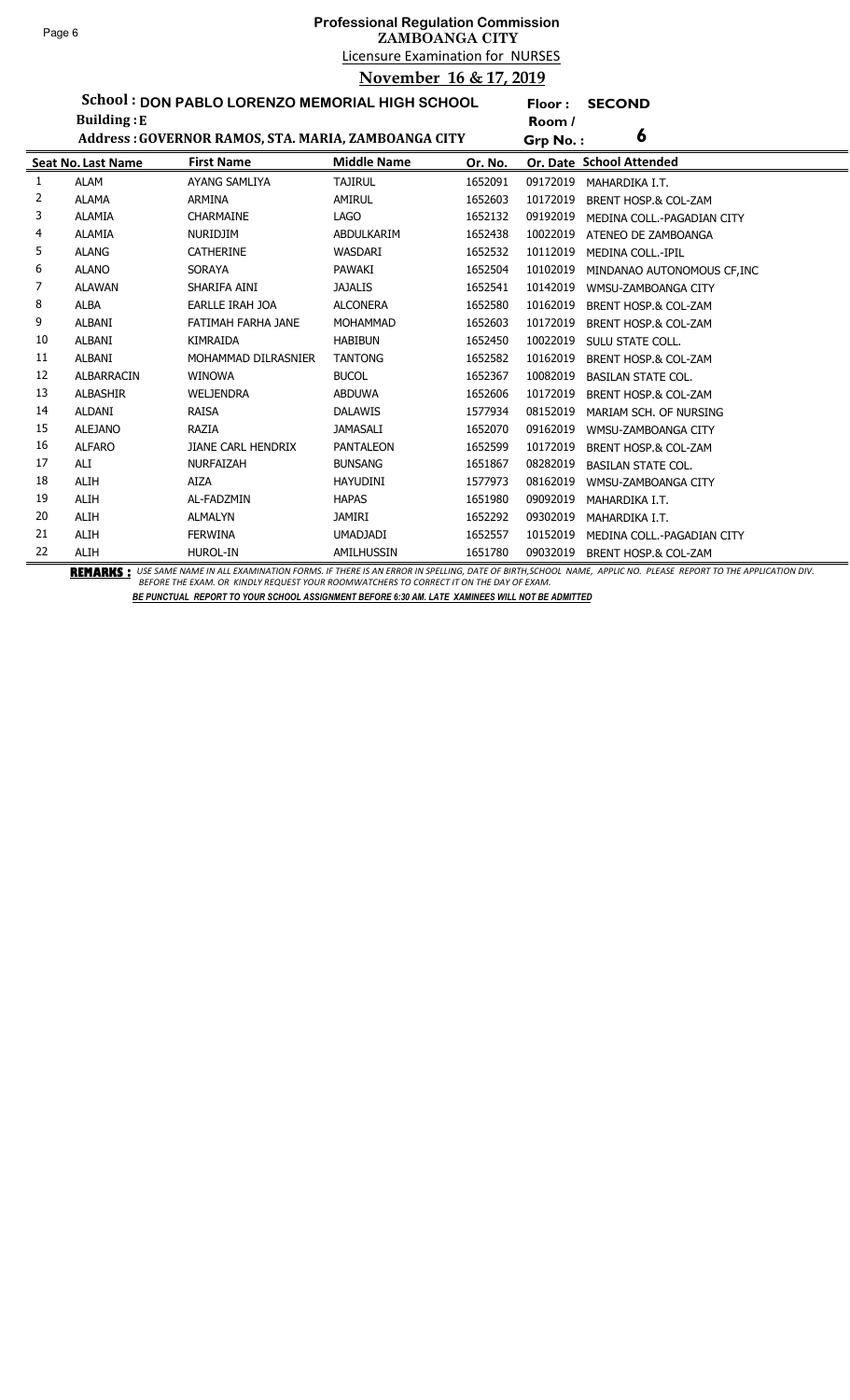ř. Ĭ.

## Licensure Examination for NURSES **Professional Regulation Commission ZAMBOANGA CITY November 16 & 17, 2019**

**Floor : SECOND**

**School : DON PABLO LORENZO MEMORIAL HIGH SCHOOL Building :E**

|    | <b>Building:E</b>         |                                                     |                    |         | Room /   |                             |
|----|---------------------------|-----------------------------------------------------|--------------------|---------|----------|-----------------------------|
|    |                           | Address: GOVERNOR RAMOS, STA. MARIA, ZAMBOANGA CITY |                    |         | Grp No.: |                             |
|    | <b>Seat No. Last Name</b> | <b>First Name</b>                                   | <b>Middle Name</b> | Or. No. |          | Or. Date School Attended    |
| 1  | <b>ALIH</b>               | <b>HUZAIFA</b>                                      | AMSAJI             | 1652451 | 10022019 | <b>BASILAN STATE COL.</b>   |
| 2  | <b>ALIH</b>               | <b>JEHADA</b>                                       | <b>KALAYAKAN</b>   | 1577269 | 07232019 | SO.MINDANAO ISLAMIC INST.   |
| 3  | <b>ALIH</b>               | MOHAMMAD HADZLAN                                    | <b>MUALLAM</b>     | 1652020 | 09112019 | <b>BASILAN STATE COL.</b>   |
| 4  | <b>ALIH</b>               | <b>PARHANA</b>                                      |                    | 1652432 | 10012019 | DIPOLOG MED CTR             |
| 5  | <b>ALIH</b>               | <b>SHERINA</b>                                      | <b>ABDURAJAK</b>   | 1651964 | 09062019 | <b>BASILAN STATE COL.</b>   |
| 6  | <b>ALIH</b>               | <b>SHERMALYN</b>                                    | SADI               | 1652167 | 09232019 | SO.MINDANAO ISLAMIC INST.   |
| 7  | <b>ALIJUDDIN</b>          | <b>FAIDA</b>                                        | <b>DULAP</b>       | 1652530 | 10112019 | HARDAM FURIGAY CFI          |
| 8  | <b>ALIMODEN</b>           | YASMIN                                              | <b>ANGELES</b>     | 1652095 | 09182019 | PILAR COLL.                 |
| 9  | <b>ALLAN</b>              | <b>NORSHIMA</b>                                     | <b>ASANI</b>       | 1652530 | 10112019 | <b>BASILAN STATE COL.</b>   |
| 10 | <b>ALLI</b>               | SHANEMIE                                            | <b>LAKUM</b>       | 1652588 | 10162019 | WMSU-ZAMBOANGA CITY         |
| 11 | <b>ALLIAN</b>             | <b>NURON NISAH</b>                                  | <b>HAWARI</b>      | 1652504 | 10102019 | MAHARDIKA I.T.              |
| 12 | <b>ALONZO</b>             | <b>IVY</b>                                          | <b>KASIM</b>       | 1577317 | 07222019 | MEDINA COLL.-PAGADIAN CITY  |
| 13 | <b>ALPHA</b>              | <b>CURSOM</b>                                       | <b>MATAGONG</b>    | 1652581 | 10162019 | BRENT HOSP.& COL-ZAM        |
| 14 | <b>ALSAD</b>              | <b>ARLENE</b>                                       | <b>LOPEZ</b>       | 1577282 | 07242019 | NOTRE DAME-JOLO             |
| 15 | <b>ALSAD</b>              | <b>FAINNA</b>                                       | <b>ABDURASAD</b>   | 1652447 | 10022019 | <b>U DE ZAMBOANGA</b>       |
| 16 | <b>AMANA</b>              | <b>MASRA</b>                                        | <b>PULALUN</b>     | 1652037 | 09122019 | MINDANAO AUTONOMOUS CF, INC |
| 17 | <b>AMANA</b>              | <b>SUWIRA</b>                                       | <b>PULALUN</b>     | 1652577 | 10162019 | MINDANAO AUTONOMOUS CF, INC |
| 18 | <b>AMARAN</b>             | <b>ARSIDA</b>                                       | CALBI              | 1652579 | 10162019 | MINDANAO AUTONOMOUS CF, INC |
| 19 | AMARUL                    | NUR-IN                                              | <b>ABANTO</b>      | 1652037 | 09122019 | <b>HARDAM FURIGAY CFI</b>   |
| 20 | AMBIHAL                   | <b>HANAN</b>                                        | <b>JAILAN</b>      | 1652530 | 10112019 | <b>HARDAM FURIGAY CFI</b>   |
| 21 | AMBIL                     | <b>MOHAMMAD</b>                                     | <b>SAGALA</b>      | 1652005 | 09102019 | WMSU-ZAMBOANGA CITY         |
| 22 | <b>AMBUTONG</b>           | <b>ADEJANE</b>                                      | <b>HAMISAIN</b>    | 1652379 | 10092019 | NOTRE DAME-JOLO             |

BEMARKS : USE SAME NAME IN ALL EXAMINATION FORMS. IF THERE IS AN ERROR IN SPELLING, DATE OF BIRTH,SCHOOL NAME, APPLIC NO. PLEASE REPORT TO THE APPLICATION DIV.<br>BEFORE THE EXAM. OR KINDLY REQUEST YOUR ROOMWATCHERS TO CORREC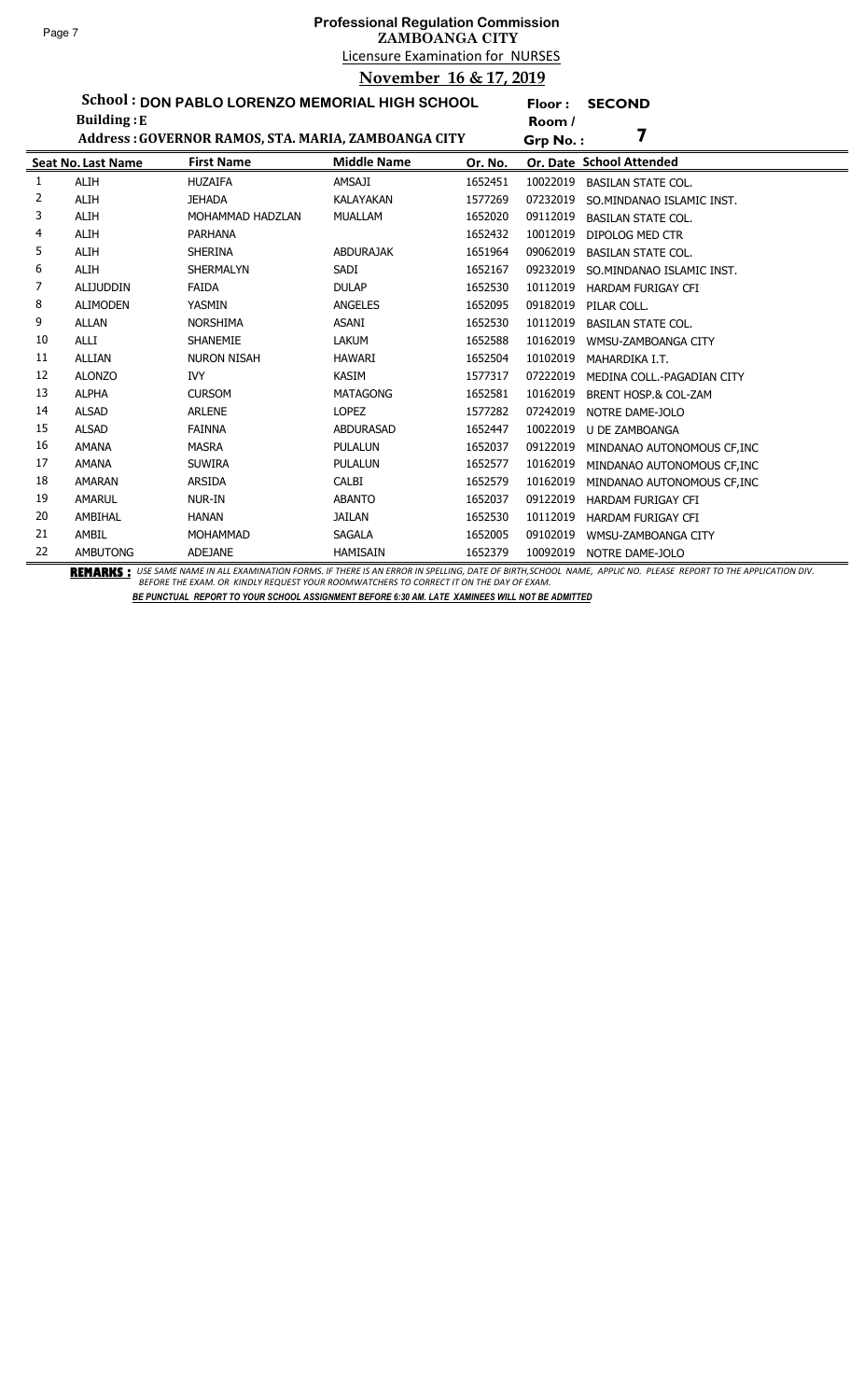ř. Ĭ.

### Licensure Examination for NURSES **Professional Regulation Commission ZAMBOANGA CITY November 16 & 17, 2019**

**Floor : SECOND**

**School : DON PABLO LORENZO MEMORIAL HIGH SCHOOL**

|    | <b>Building: E</b>        |                                                     |                    |         | Room /   |                                 |
|----|---------------------------|-----------------------------------------------------|--------------------|---------|----------|---------------------------------|
|    |                           | Address: GOVERNOR RAMOS, STA. MARIA, ZAMBOANGA CITY |                    |         | Grp No.: | 8                               |
|    | <b>Seat No. Last Name</b> | <b>First Name</b>                                   | <b>Middle Name</b> | Or. No. |          | Or. Date School Attended        |
| 1  | <b>AMDAD</b>              | <b>ARNEL</b>                                        | MUKAMALI           | 1651697 | 08232019 | WMSU-ZAMBOANGA CITY             |
| 2  | <b>AMDAL</b>              | <b>SHARIFA</b>                                      | <b>ADIL</b>        | 1652322 | 10042019 | <b>U DE ZAMBOANGA</b>           |
| 3  | AMENULLAH                 | <b>NASHRA</b>                                       | <b>ASTAPAN</b>     | 1652581 | 10162019 | BRENT HOSP.& COL-ZAM            |
| 4  | AMERIN                    | <b>MUNIRA</b>                                       | <b>YUSUP</b>       | 1652605 | 10172019 | <b>BRENT HOSP.&amp; COL-ZAM</b> |
| 5  | AMERIN                    | <b>NOR-AISA</b>                                     | <b>AJIJUL</b>      | 1652291 | 09302019 | <b>BASILAN STATE COL.</b>       |
| 6  | AMIL                      | <b>DESTIMONA</b>                                    | ARAJANI            | 1652532 | 10112019 | MEDINA COLL.-IPIL               |
| 7  | AMIL                      | <b>NURIESHIYA</b>                                   | AWIS               | 1652362 | 10082019 | MEDINA COLL.-PAGADIAN CITY      |
| 8  | AMILASAN                  | <b>CARMEN</b>                                       | <b>JACKARON</b>    | 1652231 | 09252019 | WMSU-ZAMBOANGA CITY             |
| 9  | AMILASAN                  | <b>SHERMALYN</b>                                    | <b>JUMRANI</b>     | 1652368 | 10082019 | BRENT HOSP.& COL-ZAM            |
| 10 | AMILBANGSA                | PUTLI TARHATA                                       | <b>SALAPUDDIN</b>  | 1651856 | 08282019 | MEDINA COLL.-PAGADIAN CITY      |
| 11 | AMILBANGSA                | <b>SIHA</b>                                         | <b>SARABI</b>      | 1651856 | 08282019 | MEDINA COLL.-PAGADIAN CITY      |
| 12 | AMILHAMJA                 | <b>ABDEL KHAN</b>                                   | JIKIRI             | 1652595 | 10172019 | WMSU-ZAMBOANGA CITY             |
| 13 | AMILHAMJA                 | <b>NUR-SHAHADA</b>                                  | <b>INDASAN</b>     | 1652389 | 10092019 | MEDINA COLL.-IPIL               |
| 14 | AMILHAMJA                 | <b>RUFAIDA</b>                                      | <b>YUSOP</b>       | 1652503 | 10102019 | MEDINA COLL.-PAGADIAN CITY      |
| 15 | AMILHAMJA                 | <b>RUHIEDA</b>                                      | <b>YUSOP</b>       | 1652503 | 10102019 | MEDINA COLL.-PAGADIAN CITY      |
| 16 | AMILHASAN                 | <b>RAJIB</b>                                        | ABULLAJID          | 1652241 | 09262019 | <b>BASILAN STATE COL.</b>       |
| 17 | AMILHASAN                 | SHEREDANA-DAWN                                      | <b>AKARAB</b>      | 1652141 | 09202019 | MAHARDIKA I.T.                  |
| 18 | AMILHASSAN                | <b>DORINA</b>                                       | <b>HAMSARAJI</b>   | 1652611 | 10172019 | NOTRE DAME-JOLO                 |
| 19 | AMIN                      | <b>ASMIN</b>                                        | <b>HARUN</b>       | 1577996 | 08192019 | MINDANAO AUTONOMOUS CF, INC     |
| 20 | <b>AMING</b>              | <b>ALFAISA</b>                                      | <b>RASTAM</b>      | 1652459 | 10022019 | MEDINA COLL.-PAGADIAN CITY      |
| 21 | AMING                     | <b>DERMAIDA</b>                                     | <b>SAMARA</b>      | 1652317 | 10042019 | <b>BRENT HOSP.&amp; COL-ZAM</b> |
| 22 | AMING                     | <b>TADZMAHAL</b>                                    | IMLANI             | 1652421 | 10012019 | M.S.U.-MARAWI CITY              |

BEMARKS : USE SAME NAME IN ALL EXAMINATION FORMS. IF THERE IS AN ERROR IN SPELLING, DATE OF BIRTH,SCHOOL NAME, APPLIC NO. PLEASE REPORT TO THE APPLICATION DIV.<br>BEFORE THE EXAM. OR KINDLY REQUEST YOUR ROOMWATCHERS TO CORREC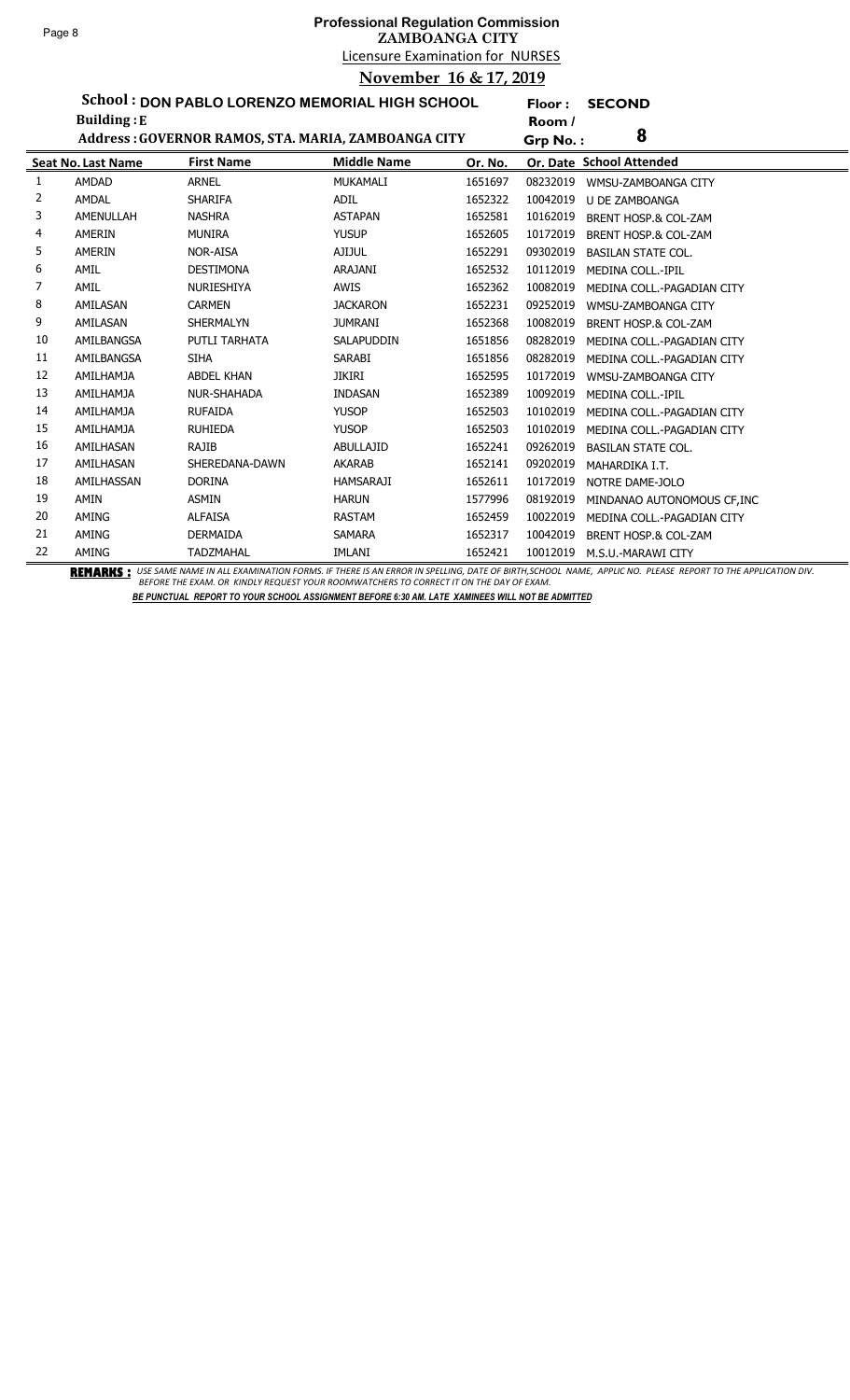**Floor : SECOND**

**School : DON PABLO LORENZO MEMORIAL HIGH SCHOOL Building :E**

|    | <b>Building:</b> E        |                                                     |                    |         | Room /   |                             |
|----|---------------------------|-----------------------------------------------------|--------------------|---------|----------|-----------------------------|
|    |                           | Address: GOVERNOR RAMOS, STA. MARIA, ZAMBOANGA CITY |                    |         | Grp No.: | 9                           |
|    | <b>Seat No. Last Name</b> | <b>First Name</b>                                   | <b>Middle Name</b> | Or. No. |          | Or. Date School Attended    |
| 1  | <b>AMINUD</b>             | <b>ALJEN</b>                                        | <b>JALILUL</b>     | 1652334 | 10072019 | MAHARDIKA I.T.              |
| 2  | <b>AMINUDDIN</b>          | <b>SABRINA</b>                                      | <b>SABTURAN</b>    | 1652108 | 09182019 | STI-ZAMBOANGA CITY          |
| 3  | <b>AMINULLA</b>           | <b>ALDIZON</b>                                      | <b>JULKANAIN</b>   | 1652029 | 09112019 | NOTRE DAME-JOLO             |
| 4  | <b>AMINULLA</b>           | <b>FATIMA RENAIZA</b>                               | <b>APION</b>       | 1652425 | 10012019 | <b>U DE ZAMBOANGA</b>       |
| 5  | AMINULLA                  | YARHAYMA                                            | <b>ABDURASAD</b>   | 1652460 | 10022019 | NOTRE DAME-JOLO             |
| 6  | AMIRIL                    | <b>KAMDAULYN</b>                                    | <b>ANDA</b>        | 1652393 | 10092019 | MEDINA COLL.-PAGADIAN CITY  |
| 7  | AMIRIL                    | <b>MERSUM</b>                                       | <b>JAINUDDIN</b>   | 1652606 | 10172019 | MEDINA COLL.-PAGADIAN CITY  |
| 8  | AMIRIL                    | <b>NORSATRA</b>                                     | <b>MOHAMMAD</b>    | 1652398 | 10092019 | NOTRE DAME-JOLO             |
| 9  | AMIRIL                    | <b>RUGAIYA</b>                                      | <b>ABDURAHMAN</b>  | 1652498 | 10042019 | MINDANAO AUTONOMOUS CF, INC |
| 10 | <b>AMMAD</b>              | AL-SHAIMA                                           | <b>ASULA</b>       | 1652577 | 10162019 | MAHARDIKA I.T.              |
| 11 | <b>AMMAD</b>              | <b>HADZRA MAY</b>                                   | <b>ABDUL</b>       | 1652524 | 10112019 | MAHARDIKA I.T.              |
| 12 | <b>AMMAN</b>              | <b>HADZRA</b>                                       | SALI               | 1651727 | 08302019 | MAHARDIKA I.T.              |
| 13 | <b>AMMAR</b>              | <b>NORALYN</b>                                      | SALI               | 1652506 | 10102019 | WMSU-ZAMBOANGA CITY         |
| 14 | <b>AMSUD</b>              | <b>BERKIS</b>                                       | RADJAH             | 1652405 | 09302019 | SO. MINDANAO ISLAMIC INST.  |
| 15 | <b>ANDAN</b>              | FATIMA RAJIA                                        | <b>AGGA</b>        | 1577324 | 07222019 | MEDINA COLL.-PAGADIAN CITY  |
| 16 | <b>ANDRES</b>             | <b>ALMILIZA</b>                                     | <b>SAJIRON</b>     | 1651786 | 09032019 | NOTRE DAME-JOLO             |
| 17 | ANDRIANO                  | ROSETTE FAYE                                        | <b>ALANO</b>       | 1652090 | 09172019 | PILAR COLL.                 |
| 18 | <b>ANGELES</b>            | <b>CHERRY JOY</b>                                   | <b>MOLINA</b>      | 1652351 | 10072019 | <b>U DE ZAMBOANGA</b>       |
| 19 | <b>ANGKING</b>            | <b>SATRA</b>                                        | HAMSIRAJI          | 9401008 | 02202019 | <b>MEDINA COLL.-IPIL</b>    |
| 20 | ANJIRANI                  | SAMIRA                                              | <b>DAMSIK</b>      | 1652542 | 10142019 | SO.MINDANAO ISLAMIC INST.   |
| 21 | ANNI                      | <b>ANALYN</b>                                       | <b>SUMINDOY</b>    | 1652292 | 09302019 | MAHARDIKA I.T.              |

BEMARKS : USE SAME NAME IN ALL EXAMINATION FORMS. IF THERE IS AN ERROR IN SPELLING, DATE OF BIRTH,SCHOOL NAME, APPLIC NO. PLEASE REPORT TO THE APPLICATION DIV.<br>BEFORE THE EXAM. OR KINDLY REQUEST YOUR ROOMWATCHERS TO CORREC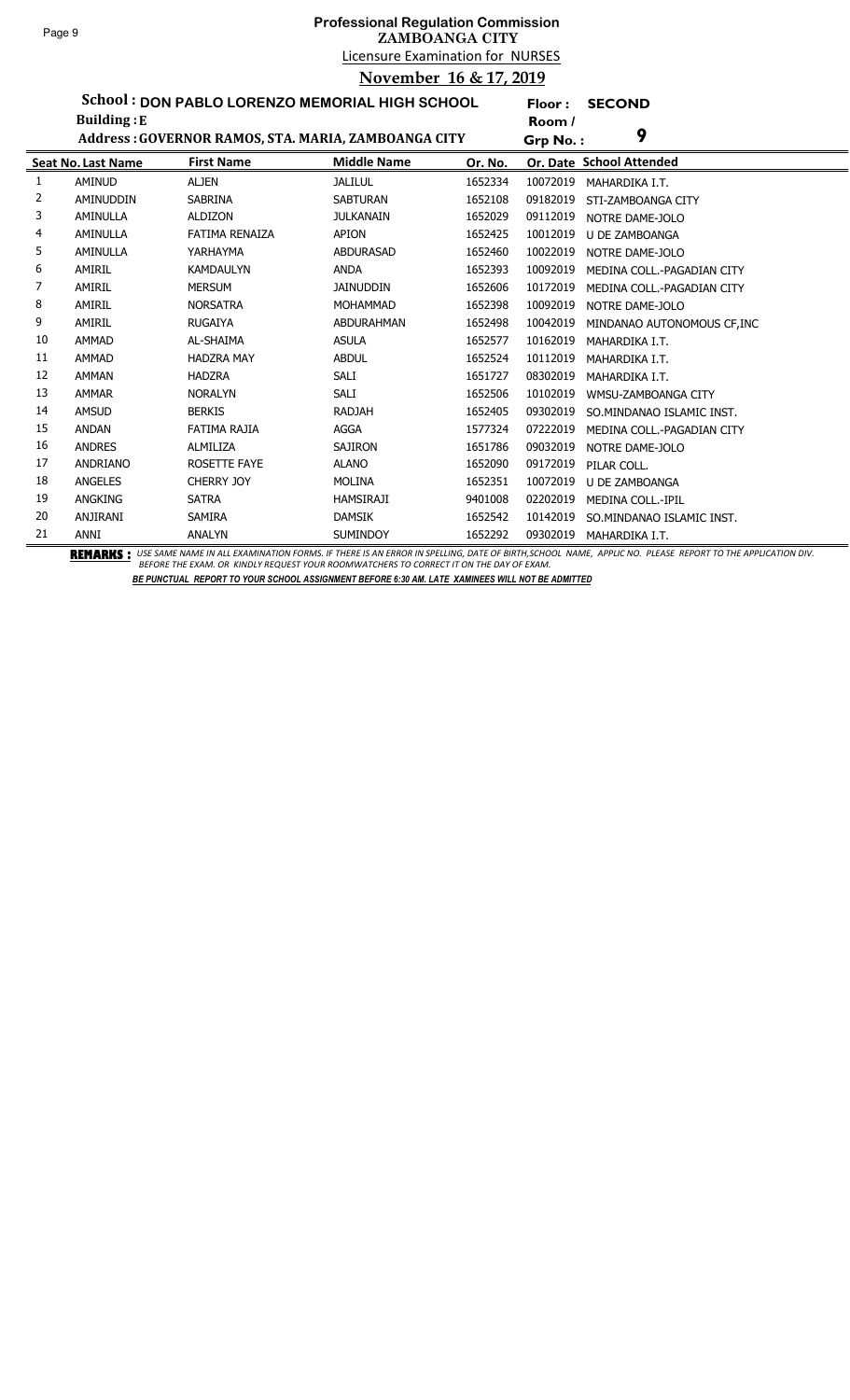## Licensure Examination for NURSES **Professional Regulation Commission ZAMBOANGA CITY November 16 & 17, 2019**

**Floor : GROUND**

**School : DON PABLO LORENZO MEMORIAL HIGH SCHOOL**

|    | <b>Building: F</b>        |                     |                                                     |         | Room /   |                                 |
|----|---------------------------|---------------------|-----------------------------------------------------|---------|----------|---------------------------------|
|    |                           |                     | Address: GOVERNOR RAMOS, STA. MARIA, ZAMBOANGA CITY |         | Grp No.: | $\overline{10}$                 |
|    | <b>Seat No. Last Name</b> | <b>First Name</b>   | <b>Middle Name</b>                                  | Or. No. |          | Or. Date School Attended        |
| 1  | ANNI                      | <b>SANTANINA</b>    | <b>SARABI</b>                                       | 1652115 | 09192019 | PILAR COLL.                     |
| 2  | <b>ANSAO</b>              | <b>NURHAYPA</b>     | <b>HASAN</b>                                        | 1652574 | 10152019 | WMSU-ZAMBOANGA CITY             |
| 3  | ANTOQUE                   | <b>ARVILYN</b>      | SAHI                                                | 1652556 | 10152019 | <b>MEDINA COLL.-IPIL</b>        |
| 4  | <b>ANUDDIN</b>            | <b>RANIA</b>        | <b>IBBA</b>                                         | 1652508 | 10102019 | <b>BRENT HOSP.&amp; COL-ZAM</b> |
| 5  | <b>ANYAMAN</b>            | ARSIMA              | ALIMAN                                              | 1577800 | 08062019 | <b>HARDAM FURIGAY CFI</b>       |
| 6  | <b>APLACA</b>             | <b>DANNA ZARA</b>   | <b>LAHABA</b>                                       | 1652385 | 10092019 | <b>BASILAN STATE COL.</b>       |
|    | <b>APOSAGA</b>            | ANNA-LIZ            | <b>ROMERO</b>                                       | 1652608 | 10172019 | BRENT HOSP.& COL-ZAM            |
| 8  | <b>APPAS</b>              | <b>JAHRA</b>        | <b>ALLAMA</b>                                       | 1652537 | 10142019 | ABUBAKAR C.L.C.                 |
| 9  | <b>ARABAIN</b>            | <b>INDRAIDA</b>     | ARAJANI                                             | 1652238 | 09262019 | MEDINA COLL.-OZAMIS CITY        |
| 10 | ARABANI                   | <b>ABDEL</b>        | LAM                                                 | 1652609 | 10172019 | <b>BRENT HOSP.&amp; COL-ZAM</b> |
| 11 | ARABI                     | <b>FERAINE</b>      | <b>TAMIYANG</b>                                     | 1652337 | 10072019 | WMSU-ZAMBOANGA CITY             |
| 12 | <b>ARADAIS</b>            | AL-MUJEIR           | <b>ABDURAJAK</b>                                    | 1652607 | 10172019 | NOTRE DAME-JOLO                 |
| 13 | <b>ARADAIS</b>            | <b>SHERAJIN</b>     | <b>USAB</b>                                         | 1652391 | 10092019 | WMSU-ZAMBOANGA CITY             |
| 14 | <b>ARADJI</b>             | AMIRA MUNIRA        | <b>MAHUSAY</b>                                      | 1577396 | 07242019 | MAHARDIKA I.T.                  |
| 15 | ARAJAIE                   | <b>FADZMALYN</b>    | <b>IBBANG</b>                                       | 1577615 | 07302019 | NOTRE DAME-JOLO                 |
| 16 | <b>ARAP</b>               | HJA JAYNA           | <b>NASIL</b>                                        | 1652034 | 09122019 | MAHARDIKA I.T.                  |
| 17 | <b>ARAPA</b>              | <b>FATIMA SARAH</b> | <b>ASADDI</b>                                       | 1652500 | 10102019 | MAHARDIKA I.T.                  |
| 18 | <b>ARASA</b>              | <b>CHERILYN</b>     | <b>ADDU</b>                                         | 1651885 | 08292019 | NOTRE DAME-JOLO                 |
| 19 | <b>ARASA</b>              | <b>SHIERHANA</b>    | <b>AWALI</b>                                        | 1652507 | 10102019 | SULU STATE COLL.                |
| 20 | <b>ARASAD</b>             | <b>ELZA</b>         | <b>ENGGANG</b>                                      | 1652501 | 10102019 | MEDINA COLL.-PAGADIAN CITY      |
| 21 | <b>ARASAD</b>             | SHERIDALYN          | <b>HADJAIL</b>                                      | 1652373 | 10082019 | PILAR COLL.                     |

BEMARKS : USE SAME NAME IN ALL EXAMINATION FORMS. IF THERE IS AN ERROR IN SPELLING, DATE OF BIRTH,SCHOOL NAME, APPLIC NO. PLEASE REPORT TO THE APPLICATION DIV.<br>BEFORE THE EXAM. OR KINDLY REQUEST YOUR ROOMWATCHERS TO CORREC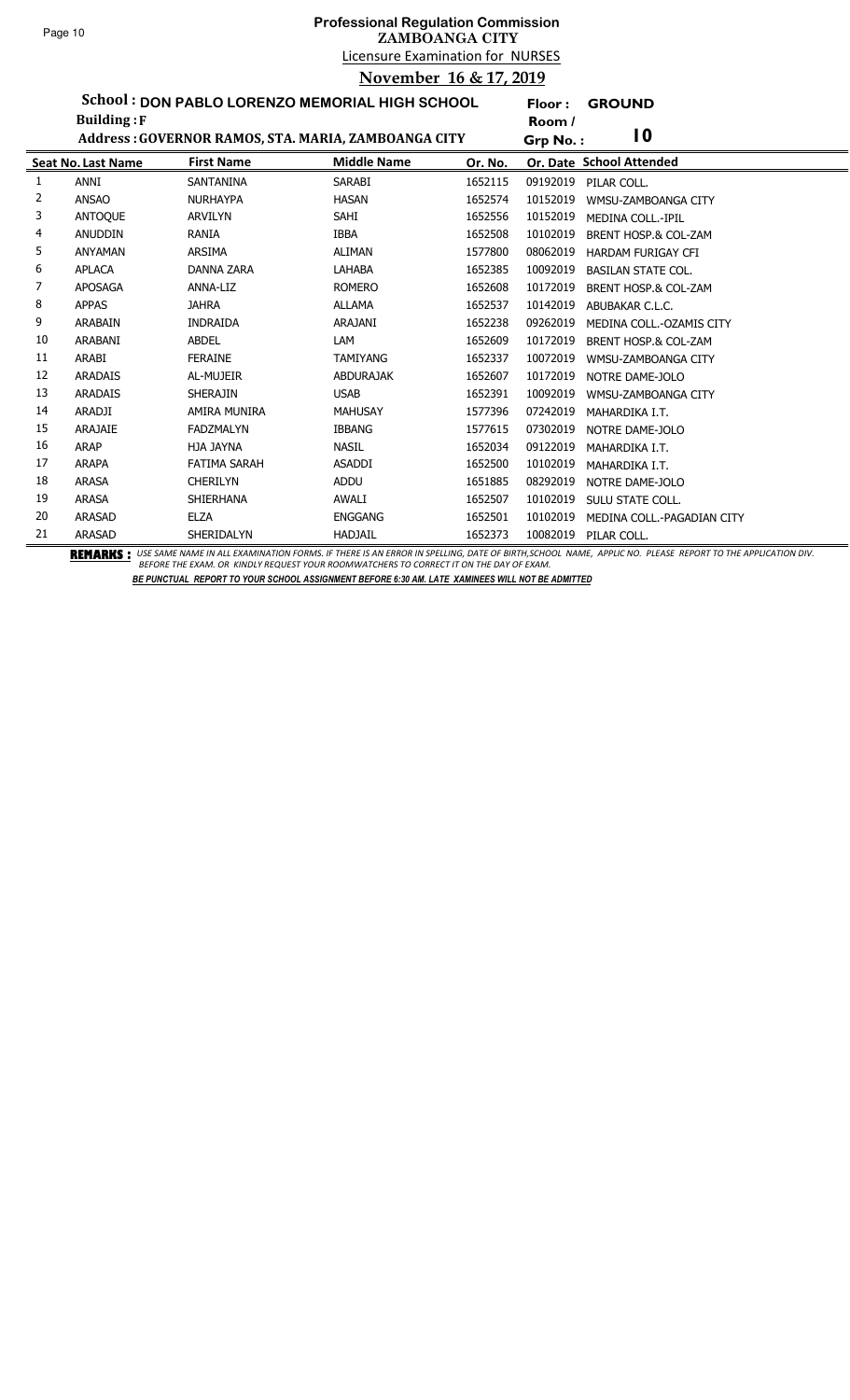**Floor : GROUND**

**School : DON PABLO LORENZO MEMORIAL HIGH SCHOOL**

|    | <b>Building: F</b>        |                                                     |                    |         | Room /   |                             |
|----|---------------------------|-----------------------------------------------------|--------------------|---------|----------|-----------------------------|
|    |                           | Address: GOVERNOR RAMOS, STA. MARIA, ZAMBOANGA CITY |                    |         | Grp No.: | П                           |
|    | <b>Seat No. Last Name</b> | <b>First Name</b>                                   | <b>Middle Name</b> | Or. No. |          | Or. Date School Attended    |
| 1  | ARASI                     | <b>RHAMUNA</b>                                      | jul                | 1652510 | 10102019 | SO.MINDANAO ISLAMIC INST.   |
| 2  | <b>ARASID</b>             | <b>NARGIS</b>                                       | <b>PURONG</b>      | 1652364 | 10082019 | SULU STATE COLL.            |
| 3  | <b>ARCILLAS</b>           | <b>EDNA MAE</b>                                     | <b>MARIBAO</b>     | 1652580 | 10162019 | BRENT HOSP.& COL-ZAM        |
| 4  | <b>ARIDJAN</b>            | <b>AL-KHRAMER</b>                                   | <b>TALIB</b>       | 1652470 | 10032019 | WMSU-ZAMBOANGA CITY         |
| 5  | ARIP                      | <b>ANILYN</b>                                       | <b>JAMANG</b>      | 1651700 | 08232019 | NOTRE DAME-JOLO             |
| 6  | ARIP                      | <b>CARMINA</b>                                      | <b>BANGALAN</b>    | 1651640 | 08202019 | NOTRE DAME-JOLO             |
| 7  | <b>AROLA</b>              | FATIMA-RAIZA                                        | <b>AMMAD</b>       | 1652556 | 10152019 | NOTRE DAME-JOLO             |
| 8  | <b>AROLA</b>              | <b>MARWA</b>                                        | <b>ENRIQUEZ</b>    | 1652082 | 09172019 | PILAR COLL.                 |
| 9  | <b>ASAD</b>               | <b>KERNALYN</b>                                     | AMING              | 1652045 | 09122019 | MAHARDIKA I.T.              |
| 10 | <b>ASADIL</b>             | SHARIFA NIHAYA                                      | <b>MUALLIL</b>     | 1652161 | 09232019 | NOTRE DAME-JOLO             |
| 11 | <b>ASAKIL</b>             | <b>ELFAIZA</b>                                      | <b>BAHJIN</b>      | 1652397 | 10092019 | MEDINA COLL.-PAGADIAN CITY  |
| 12 | <b>ASANJI</b>             | <b>HADZRA</b>                                       | PITUH              | 1652614 | 10172019 | MEDINA COLL.-PAGADIAN CITY  |
| 13 | <b>ASANJI</b>             | <b>LYDIA</b>                                        | PITUH              | 1652557 | 10152019 | MEDINA COLL.-OZAMIS CITY    |
| 14 | <b>ASARAL</b>             | <b>NORSAN</b>                                       | <b>ABDUL</b>       | 1652272 | 09272019 | NOTRE DAME-JOLO             |
| 15 | <b>ASARI</b>              | <b>RASIN</b>                                        | <b>IMDANI</b>      | 1577963 | 08162019 | P.COL. HEALTH & SCI.        |
| 16 | <b>ASARON</b>             | <b>RADZHATA</b>                                     | <b>JIKIRANI</b>    | 1652523 | 10112019 | MAHARDIKA I.T.              |
| 17 | <b>ASARUL</b>             | SAJID                                               | AMIN               | 1652577 | 10162019 | MINDANAO AUTONOMOUS CF, INC |
| 18 | <b>ASDAIN</b>             | <b>ELAIZA</b>                                       | ABDULKADIL         | 1652602 | 10172019 | ABUBAKAR C.L.C.             |
| 19 | <b>ASDAN</b>              | LAILA                                               | <b>ASLAYUN</b>     | 1652099 | 09182019 | <b>HARDAM FURIGAY CFI</b>   |
| 20 | <b>ASGARI</b>             | <b>SHERINA</b>                                      | <b>JUDAINI</b>     | 1651940 | 09052019 | ABUBAKAR C.L.C.             |
| 21 | <b>ASIDDIN</b>            | <b>JAAFAR</b>                                       | <b>JALLAO</b>      | 1652145 | 09202019 | MAHARDIKA I.T.              |

BEMARKS : USE SAME NAME IN ALL EXAMINATION FORMS. IF THERE IS AN ERROR IN SPELLING, DATE OF BIRTH,SCHOOL NAME, APPLIC NO. PLEASE REPORT TO THE APPLICATION DIV.<br>BEFORE THE EXAM. OR KINDLY REQUEST YOUR ROOMWATCHERS TO CORREC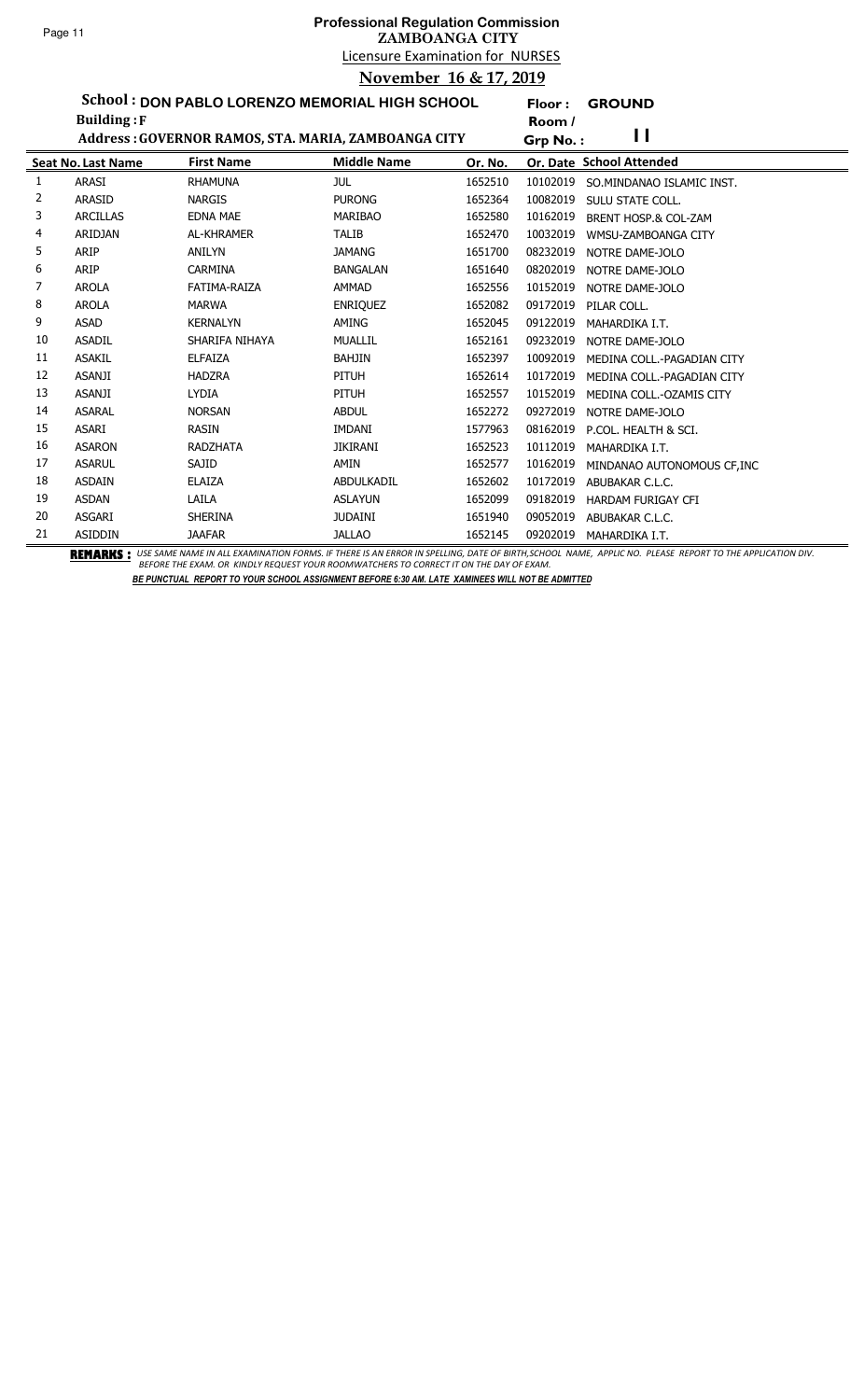**Floor : GROUND**

**School : DON PABLO LORENZO MEMORIAL HIGH SCHOOL**

|    | <b>Building: F</b>        |                                                     |                    |         | Room /   |                                 |
|----|---------------------------|-----------------------------------------------------|--------------------|---------|----------|---------------------------------|
|    |                           | Address: GOVERNOR RAMOS, STA. MARIA, ZAMBOANGA CITY |                    |         | Grp No.: | 12                              |
|    | <b>Seat No. Last Name</b> | <b>First Name</b>                                   | <b>Middle Name</b> | Or. No. |          | Or. Date School Attended        |
| 1  | <b>ASJAD</b>              | <b>HALIMA</b>                                       | <b>ISMAIL</b>      | 1651672 | 08222019 | MEDINA COLL.-OZAMIS CITY        |
| 2  | <b>ASJAIN</b>             | <b>MAHA</b>                                         | <b>HAIN</b>        | 1652596 | 10172019 | BRENT HOSP.& COL-ZAM            |
| 3  | <b>ASJUDI</b>             | <b>FATMAWAL</b>                                     | <b>IBBIH</b>       | 1652359 | 10082019 | DE OCAMPO MEM. COL.             |
| 4  | <b>ASKALANIE</b>          | <b>RHADIYA</b>                                      | <b>ABDULWAHTA</b>  | 1652038 | 09122019 | NOTRE DAME-JOLO                 |
| 5  | <b>ASKALI</b>             | <b>FADZRA</b>                                       | <b>ISNAIN</b>      | 1651783 | 09032019 | WMSU-ZAMBOANGA CITY             |
| 6  | <b>ASMADUL</b>            | <b>RUJIA</b>                                        | <b>DAMMANG</b>     | 1652368 | 10082019 | SO.MINDANAO ISLAMIC INST.       |
| 7  | <b>ASNARIN</b>            | <b>NURSHAINA</b>                                    | <b>MOHAMMAD</b>    | 1652360 | 10082019 | <b>BASILAN STATE COL.</b>       |
| 8  | <b>ASO</b>                | <b>JOYCEGRACE</b>                                   | <b>DUMDUM</b>      | 1652505 | 10102019 | WMSU-ZAMBOANGA CITY             |
| 9  | <b>ASPALI</b>             | PATIMAH                                             | <b>JAHLUN</b>      | 1652458 | 10022019 | U DE ZAMBOANGA                  |
| 10 | <b>ASTALUDDIN</b>         | <b>MARIAM</b>                                       | <b>MANISAN</b>     | 1652602 | 10172019 | <b>HARDAM FURIGAY CFI</b>       |
| 11 | <b>ASTARANI</b>           | <b>ELSHAMARDEN</b>                                  | MOHAMMAD SEMAN     | 1651894 | 08292019 | WMSU-ZAMBOANGA CITY             |
| 12 | <b>ASTIH</b>              | <b>KHAYDA</b>                                       | <b>SILAJUDDIN</b>  | 1652347 | 10072019 | <b>BRENT HOSP.&amp; COL-ZAM</b> |
| 13 | <b>ASULA</b>              | <b>JESALYN</b>                                      | <b>LADJA</b>       | 1652501 | 10102019 | SO.MINDANAO ISLAMIC INST.       |
| 14 | <b>ATALAD</b>             | <b>FADZMA</b>                                       | <b>MARRACK</b>     | 1652251 | 09262019 | NOTRE DAME-JOLO                 |
| 15 | <b>ATIENZA</b>            | SARAH JANE                                          | <b>PATAGOC</b>     | 1652165 | 09232019 | PILAR COLL.                     |
| 16 | <b>ATTUH</b>              | <b>NURHADA</b>                                      | <b>AKKAK</b>       | 1652291 | 09302019 | <b>BASILAN STATE COL.</b>       |
| 17 | <b>AUJAL</b>              | <b>RUAINA</b>                                       | SALI               | 1652530 | 10112019 | <b>HARDAM FURIGAY CFI</b>       |
| 18 | <b>AVECILLA</b>           | <b>JOHANN</b>                                       | <b>LAURONA</b>     | 1651648 | 08202019 | PILAR COLL.                     |
| 19 | <b>AWALI</b>              | <b>AISHA</b>                                        | <b>NONI</b>        | 1652407 | 09302019 | WMSU-ZAMBOANGA CITY             |
| 20 | <b>AWALI</b>              | MOHAMMADRAJIV ARTHUR IVABALFERA                     |                    | 1652607 | 10172019 | <b>BRENT HOSP.&amp; COL-ZAM</b> |
| 21 | AWALIN                    | SAYMAH                                              | <b>IBRAHIM</b>     | 1577934 | 08152019 | MARIAM SCH. OF NURSING          |

BEMARKS : USE SAME NAME IN ALL EXAMINATION FORMS. IF THERE IS AN ERROR IN SPELLING, DATE OF BIRTH,SCHOOL NAME, APPLIC NO. PLEASE REPORT TO THE APPLICATION DIV.<br>BEFORE THE EXAM. OR KINDLY REQUEST YOUR ROOMWATCHERS TO CORREC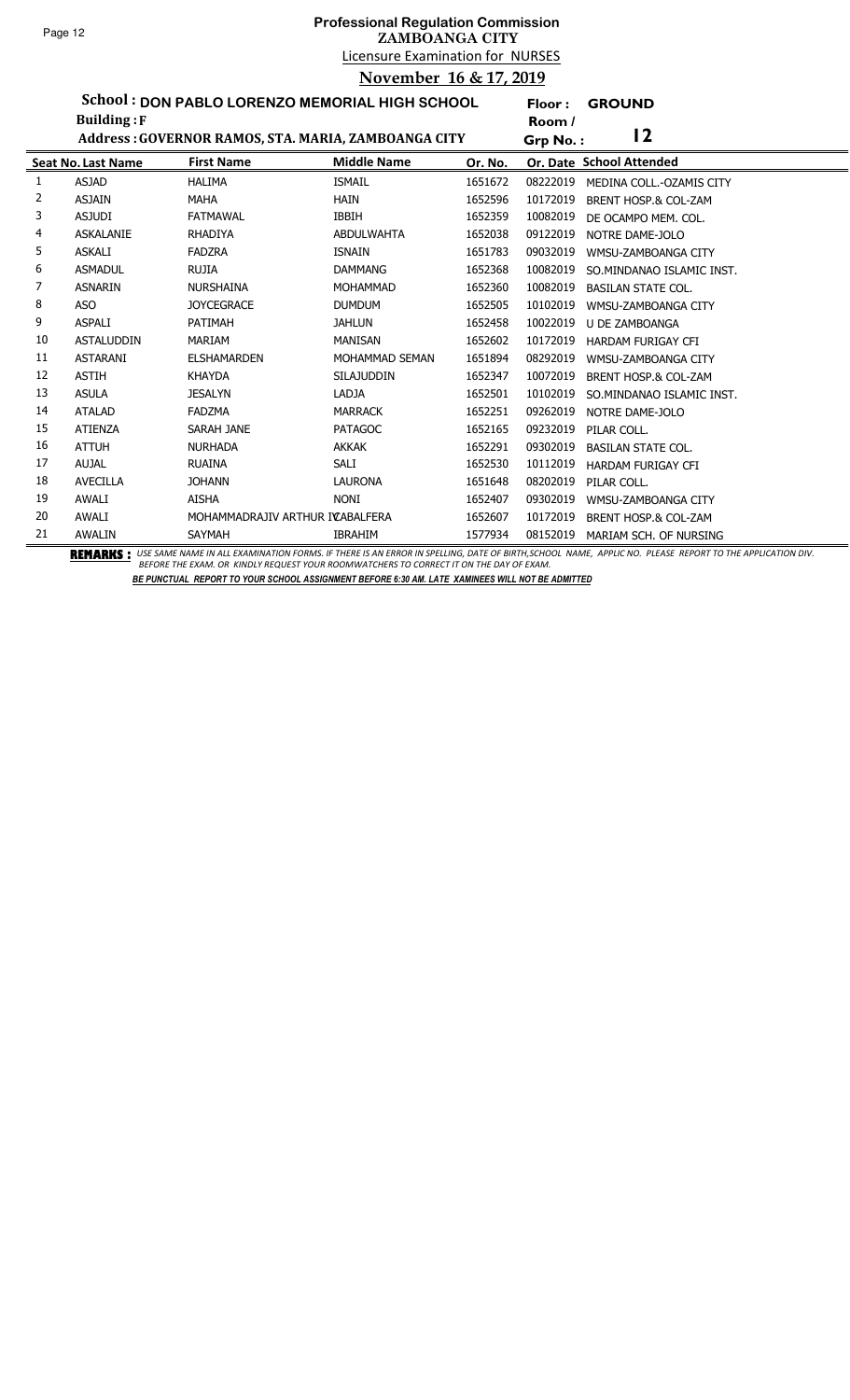# Licensure Examination for NURSES **Professional Regulation Commission ZAMBOANGA CITY November 16 & 17, 2019**

**Floor : GROUND**

**School : DON PABLO LORENZO MEMORIAL HIGH SCHOOL**

|    | <b>Building: F</b>        |                      |                                                     |         | Room /                                  |  |
|----|---------------------------|----------------------|-----------------------------------------------------|---------|-----------------------------------------|--|
|    |                           |                      | Address: GOVERNOR RAMOS, STA. MARIA, ZAMBOANGA CITY |         | $\overline{13}$<br>Grp No.:             |  |
|    | <b>Seat No. Last Name</b> | <b>First Name</b>    | <b>Middle Name</b>                                  | Or. No. | Or. Date School Attended                |  |
| 1  | AWIS                      | SHIELAMAR            | <b>SALIH</b>                                        | 1652387 | 10092019<br>MINDANAO AUTONOMOUS CF, INC |  |
| 2  | <b>BADDUWAH</b>           | <b>NURWINA</b>       | <b>MATARUL</b>                                      | 1651670 | 08222019<br>UNCIANO COLL.-STA MESA      |  |
| 3  | <b>BAEL</b>               | <b>SWEET GRACE</b>   | <b>NAZARENO</b>                                     | 1652613 | 10172019<br>M.S.U.-MARAWI CITY          |  |
| 4  | <b>BAHIDJAN</b>           | SITTI BERKIS         | SARIAN                                              | 1652342 | 10072019<br>NOTRE DAME-JOLO             |  |
| 5. | <b>BAIRULLA</b>           | <b>NUR-AUN</b>       | <b>MUCARAM</b>                                      | 1652545 | 10142019<br><b>BASILAN STATE COL.</b>   |  |
| 6  | <b>BAITING</b>            | <b>JULIANAR</b>      | <b>EBRAHIM</b>                                      | 1577348 | 07232019<br>WMSU-ZAMBOANGA CITY         |  |
| 7  | <b>BAKIL</b>              | MURSAIDA             | <b>MAHALAIL</b>                                     | 1652144 | 09202019<br>MAHARDIKA I.T.              |  |
| 8  | <b>BALADJI</b>            | <b>FATTY MAR</b>     | <b>RASUL</b>                                        | 1652219 | 09252019<br>STI-ZAMBOANGA CITY          |  |
| 9  | <b>BALAHIM</b>            | <b>MUHARNA</b>       | <b>ASMAD</b>                                        | 1652542 | 10142019<br><b>MEDINA COLL.-IPIL</b>    |  |
| 10 | <b>BALANI</b>             | <b>SONIA</b>         | SAPPAYANI                                           | 1652445 | 10022019<br><b>MEDINA COLL.-IPIL</b>    |  |
| 11 | <b>BALANSAG</b>           | <b>ZHEALENE</b>      |                                                     | 1651985 | 09092019<br><b>BASILAN STATE COL.</b>   |  |
| 12 | <b>BALBUENA</b>           | FE.                  | <b>ESTANIEL</b>                                     | 1652366 | 10082019<br><b>MEDINA COLL.-IPIL</b>    |  |
| 13 | <b>BALBUENA</b>           | <b>ROWENA</b>        | <b>AMITH</b>                                        | 1651967 | 09062019<br><b>U DE ZAMBOANGA</b>       |  |
| 14 | <b>BALDELOVAR</b>         | <b>JASMIN</b>        | <b>SANCHEZ</b>                                      | 1652367 | 10082019<br><b>BASILAN STATE COL.</b>   |  |
| 15 | <b>BALICACO</b>           | <b>LOLITA</b>        | <b>CASTRO</b>                                       | 1652547 | 10142019<br>WMSU-ZAMBOANGA CITY         |  |
| 16 | <b>BANDAHALA</b>          | <b>NARSONIA</b>      | <b>LINTASAN</b>                                     | 1652295 | 09302019<br>MAHARDIKA I.T.              |  |
| 17 | <b>BANDAHALA</b>          | <b>RASHIDA</b>       | <b>ABBOH</b>                                        | 1652388 | 10092019<br>MAHARDIKA I.T.              |  |
| 18 | <b>BANDAHALA</b>          | SHERWINA             | <b>HAIRAL</b>                                       | 1652527 | 10112019<br>SO.MINDANAO ISLAMIC INST.   |  |
| 19 | <b>BANGONA</b>            | FATIMA ASHERA        | <b>JOSEN</b>                                        | 1652362 | 10082019<br>MAHARDIKA I.T.              |  |
| 20 | <b>BANTUHAN</b>           | <b>FATIMA RE-ANN</b> | <b>ALIBASA</b>                                      | 1652399 | 10092019<br>M.S.U.-MARAWI CITY          |  |
| 21 | <b>BANTUHAN</b>           | <b>FRECKY</b>        | <b>ALIBASA</b>                                      | 1652160 | 09232019<br>WMSU-ZAMBOANGA CITY         |  |

BEMARKS : USE SAME NAME IN ALL EXAMINATION FORMS. IF THERE IS AN ERROR IN SPELLING, DATE OF BIRTH,SCHOOL NAME, APPLIC NO. PLEASE REPORT TO THE APPLICATION DIV.<br>BEFORE THE EXAM. OR KINDLY REQUEST YOUR ROOMWATCHERS TO CORREC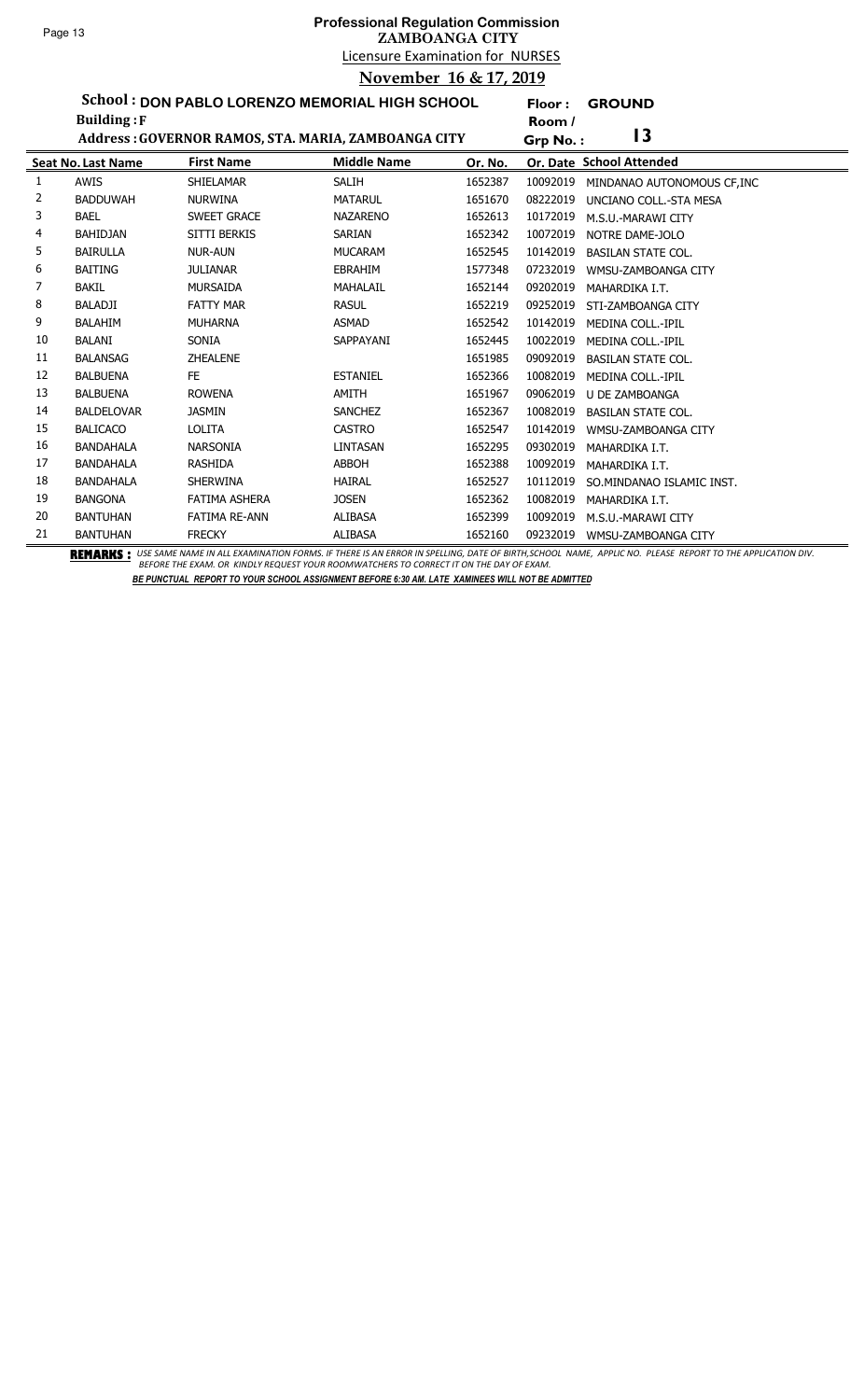l,

## Licensure Examination for NURSES **Professional Regulation Commission ZAMBOANGA CITY November 16 & 17, 2019**

**Floor : GROUND**

**School : DON PABLO LORENZO MEMORIAL HIGH SCHOOL**

|    | <b>Building: F</b>        |                                                     |                    |         | Room /   |                           |
|----|---------------------------|-----------------------------------------------------|--------------------|---------|----------|---------------------------|
|    |                           | Address: GOVERNOR RAMOS, STA. MARIA, ZAMBOANGA CITY |                    |         | Grp No.: | 4                         |
|    | <b>Seat No. Last Name</b> | <b>First Name</b>                                   | <b>Middle Name</b> | Or. No. |          | Or. Date School Attended  |
| 1  | <b>BARA</b>               | <b>NURALYN</b>                                      | <b>ARUB</b>        | 1652503 | 10102019 | MAHARDIKA I.T.            |
| 2  | <b>BARAHAMA</b>           | <b>NURHIDA</b>                                      | <b>ASANJI</b>      | 1577960 | 08162019 | NOTRE DAME-JOLO           |
| 3  | <b>BARAJI</b>             | <b>NADIYA</b>                                       | <b>SUGALA</b>      | 1652533 | 10112019 | WMSU-ZAMBOANGA CITY       |
| 4  | <b>BARARUDDIN</b>         | <b>NHELIA</b>                                       | <b>SUSULAN</b>     | 1652291 | 09302019 | <b>BASILAN STATE COL.</b> |
| 5  | <b>BARBIETO</b>           | MAYBELYN                                            | <b>ISMAEL</b>      | 1652218 | 09252019 | MAHARDIKA I.T.            |
| 6  | <b>BARHAMA</b>            | AMEERA-SARAH                                        | <b>TAHIL</b>       | 1652513 | 10102019 | BRENT HOSP.& COL-ZAM      |
| 7  | <b>BARILLO</b>            | <b>JOFEL</b>                                        | <b>ASENTISTA</b>   | 1652144 | 09202019 | MEDINA COLL.-OZAMIS CITY  |
| 8  | <b>BARRY</b>              | <b>SHERLINA</b>                                     | <b>ASGALI</b>      | 1652543 | 10142019 | NOTRE DAME-JOLO           |
| 9  | <b>BASA</b>               | MAIMONA                                             | <b>JAMAD</b>       | 1652405 | 09302019 | SO.MINDANAO ISLAMIC INST. |
| 10 | <b>BASALI</b>             | <b>REDZMALYN</b>                                    | SAJILI             | 1652531 | 10112019 | WMSU-ZAMBOANGA CITY       |
| 11 | <b>BASANG</b>             | <b>KECELYN</b>                                      | AMDAD              | 1652316 | 10042019 | SO.MINDANAO ISLAMIC INST. |
| 12 | <b>BASARA</b>             | <b>SITTI</b>                                        | ABDULGANI          | 1651671 | 08222019 | WMSU-ZAMBOANGA CITY       |
| 13 | <b>BASIL</b>              | <b>SHEHAR</b>                                       | <b>DAUD</b>        | 1652546 | 10142019 | PILAR COLL.               |
| 14 | <b>BASIR</b>              | <b>SHERIDAN</b>                                     | <b>YASHIER</b>     | 1652038 | 09122019 | NOTRE DAME-JOLO           |
| 15 | <b>BASRI</b>              | <b>NADZMA</b>                                       | <b>ABDURAHIM</b>   | 1577903 | 08142019 | <b>BASILAN STATE COL.</b> |
| 16 | <b>BASSAL</b>             | <b>RIDZMA</b>                                       | <b>MADOH</b>       | 1652292 | 09302019 | MAHARDIKA I.T.            |
| 17 | <b>BAUTISTA</b>           | <b>MANUEL JR</b>                                    | <b>KARAMBE</b>     | 1652373 | 10082019 | PILAR COLL.               |
| 18 | <b>BEN</b>                | <b>VERSA</b>                                        | ABDULPATTA         | 1652598 | 10172019 | MAHARDIKA I.T.            |
| 19 | <b>BEN-AUF</b>            | <b>ALOEYSHAR</b>                                    | <b>JIMLOK</b>      | 1651979 | 09092019 | MAHARDIKA I.T.            |
| 20 | <b>BENJAMIN</b>           | <b>NUR AIZA</b>                                     | <b>ENTERO</b>      | 1577482 | 07292019 | WMSU-ZAMBOANGA CITY       |
| 21 | <b>BENSALI</b>            | <b>NHAFIZA</b>                                      | <b>KADIL</b>       | 1652582 | 10162019 | BRENT HOSP.& COL-ZAM      |

BEMARKS : USE SAME NAME IN ALL EXAMINATION FORMS. IF THERE IS AN ERROR IN SPELLING, DATE OF BIRTH,SCHOOL NAME, APPLIC NO. PLEASE REPORT TO THE APPLICATION DIV.<br>BEFORE THE EXAM. OR KINDLY REQUEST YOUR ROOMWATCHERS TO CORREC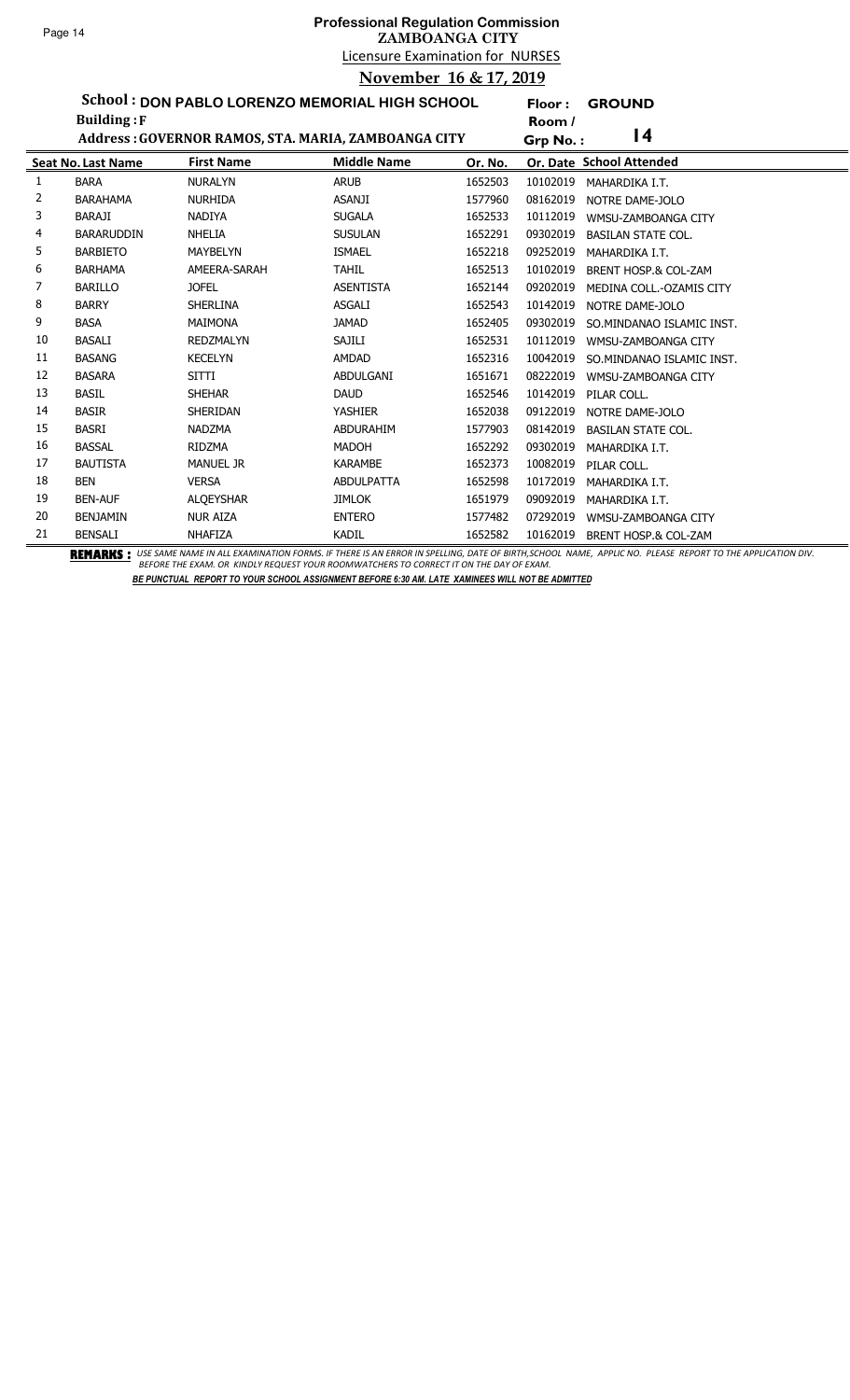**Floor : SECOND**

**School : DON PABLO LORENZO MEMORIAL HIGH SCHOOL**

|    | <b>Building: F</b>        |                                                     |                    |         | Room /                                      |  |
|----|---------------------------|-----------------------------------------------------|--------------------|---------|---------------------------------------------|--|
|    |                           | Address: GOVERNOR RAMOS, STA. MARIA, ZAMBOANGA CITY |                    |         | 15<br>Grp No.:                              |  |
|    | <b>Seat No. Last Name</b> | <b>First Name</b>                                   | <b>Middle Name</b> | Or. No. | Or. Date School Attended                    |  |
| 1  | <b>BERCASIO JR</b>        | <b>EFREN</b>                                        | <b>TANI</b>        | 1577932 | 08152019<br>U DE ZAMBOANGA                  |  |
| 2  | <b>BERNALDEZ</b>          | <b>JADE</b>                                         | <b>BALAGUER</b>    | 1652132 | 09192019<br>WMSU-ZAMBOANGA CITY             |  |
| 3  | <b>BIAO</b>               | <b>KARNALYN</b>                                     | <b>MANONG</b>      | 1652560 | 10152019<br><b>MEDINA COLL.-IPIL</b>        |  |
| 4  | <b>BILOH</b>              | <b>KHARTINI</b>                                     | <b>AJIBON</b>      | 1652526 | 10112019<br>BRENT HOSP.& COL-ZAM            |  |
| 5  | <b>BINGA</b>              | <b>ENGELEKA-FER</b>                                 | <b>TOTOH</b>       | 1652578 | 10162019<br>BRENT HOSP.& COL-ZAM            |  |
| 6  | <b>BOLOMPO</b>            | RENEIL JANDEC                                       | CAROLIPIO          | 1652153 | 09202019<br>STI-ZAMBOANGA CITY              |  |
| 7  | <b>BORDADO</b>            | <b>KIMBERLY KRIS</b>                                | <b>FRANCISCO</b>   | 1651967 | 09062019<br><b>U DE ZAMBOANGA</b>           |  |
| 8  | <b>BRUTAS</b>             | <b>AGNES</b>                                        | LAGARE             | 1652508 | 10102019<br>U DE ZAMBOANGA                  |  |
| 9  | <b>BUCLAO</b>             | LEILAMAR                                            | SANAANI            | 1577179 | 07192019<br>NOTRE DAME-JOLO                 |  |
| 10 | <b>BUDDAHIM</b>           | SITTI FATIMA                                        | <b>ITUM</b>        | 1652595 | 10172019<br>MEDINA COLL.-OZAMIS CITY        |  |
| 11 | <b>BULDANIE</b>           | RAIZA                                               | <b>BASRI</b>       | 1652581 | 10162019<br><b>BRENT HOSP.&amp; COL-ZAM</b> |  |
| 12 | <b>BULKIN</b>             | <b>SHANUN</b>                                       | <b>IDDING</b>      | 1652045 | 09122019<br>ABUBAKAR C.L.C.                 |  |
| 13 | <b>BULLANG</b>            | AL-BAINA                                            | <b>CAÑETE</b>      | 1652340 | 10072019<br>MEDINA COLL.-OZAMIS CITY        |  |
| 14 | <b>BURAHIM</b>            | <b>OMAR</b>                                         | <b>LANGKI</b>      | 1651787 | 09032019<br>STI-ZAMBOANGA CITY              |  |
| 15 | <b>BUTATIL</b>            | <b>RAYSA</b>                                        | DALMAANI           | 1652579 | 10162019<br>BRENT HOSP.& COL-ZAM            |  |
| 16 | <b>CABIGUIN</b>           | <b>KIMBERLYCLARK</b>                                | <b>PALEC</b>       | 1652606 | 10172019<br><b>BRENT HOSP.&amp; COL-ZAM</b> |  |
| 17 | <b>CABUGZA</b>            | <b>JERNA</b>                                        | <b>ALBITE</b>      | 9401008 | 10092019<br>BRENT HOSP.& COL-ZAM            |  |
| 18 | <b>CABULAO</b>            | <b>ALIYA MAE</b>                                    | <b>NATIVIDAD</b>   | 1652020 | 09112019<br>WMSU-ZAMBOANGA CITY             |  |
| 19 | <b>CADDAING</b>           | <b>DIANA</b>                                        | <b>ILUL</b>        | 1652540 | 10142019<br><b>HARDAM FURIGAY CFI</b>       |  |
| 20 | <b>CADIR</b>              | <b>FERDAUSIA</b>                                    | JAILANI            | 1652578 | 10162019<br>BRENT HOSP.& COL-ZAM            |  |
| 21 | <b>CADUGDUG</b>           | <b>MALGARITA</b>                                    | <b>LUBIANO</b>     | 1651802 | 08232019<br><b>BASILAN STATE COL.</b>       |  |

BEMARKS : USE SAME NAME IN ALL EXAMINATION FORMS. IF THERE IS AN ERROR IN SPELLING, DATE OF BIRTH,SCHOOL NAME, APPLIC NO. PLEASE REPORT TO THE APPLICATION DIV.<br>BEFORE THE EXAM. OR KINDLY REQUEST YOUR ROOMWATCHERS TO CORREC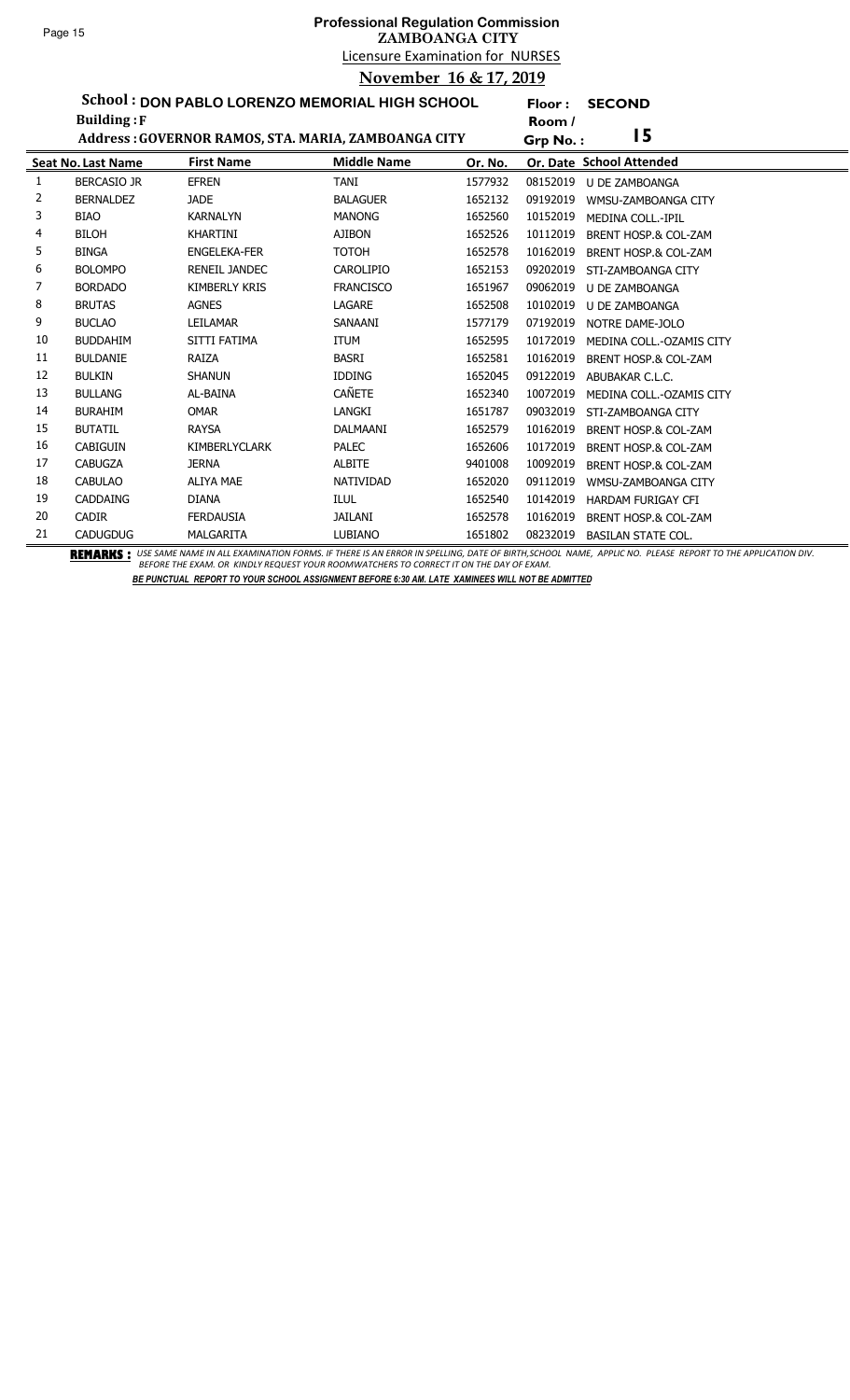## Licensure Examination for NURSES **Professional Regulation Commission ZAMBOANGA CITY November 16 & 17, 2019**

**Floor : SECOND**

**School : DON PABLO LORENZO MEMORIAL HIGH SCHOOL Building :F**

|    | <b>Building:</b> F        |                                                     |                    |         | Room /                                 |
|----|---------------------------|-----------------------------------------------------|--------------------|---------|----------------------------------------|
|    |                           | Address: GOVERNOR RAMOS, STA. MARIA, ZAMBOANGA CITY |                    |         | $\overline{16}$<br>Grp No.:            |
|    | <b>Seat No. Last Name</b> | <b>First Name</b>                                   | <b>Middle Name</b> | Or. No. | Or. Date School Attended               |
| 1  | <b>CALAMBA</b>            | <b>JASON</b>                                        | <b>MONDOL</b>      | 1652411 | 10012019<br>CAGAYAN DE ORO COL         |
| 2  | <b>CALBI</b>              | <b>SHERHANA</b>                                     | <b>HADJAD</b>      | 1577772 | 07312019<br>NOTRE DAME-JOLO            |
| 3  | <b>CALIBO</b>             | <b>NIKO</b>                                         | <b>BALANAY</b>     | 1652269 | 09272019<br>U DE ZAMBOANGA             |
| 4  | <b>CANA</b>               | <b>INOL</b>                                         | SALI               | 1652579 | 10162019<br>BRENT HOSP.& COL-ZAM       |
| 5  | <b>CANAGAN</b>            | <b>MAUREEN</b>                                      | <b>BASALLOTE</b>   | 1652368 | 10082019<br>PILAR COLL.                |
| 6  | CANDIDO                   | AL-YAMSON JOHN                                      | IBAÑEZ             | 1652079 | 09172019<br>PILAR COLL.                |
| 7  | CANILLO                   | <b>EINNEL ANN</b>                                   | <b>TALAN</b>       | 1652115 | 09192019<br>PILAR COLL.                |
| 8  | <b>CANONES</b>            | <b>MICHELLE</b>                                     |                    | 1652385 | 10092019<br>BRENT HOSP.& COL-ZAM       |
| 9  | <b>CANOY</b>              | <b>ARMELYN</b>                                      | <b>JALADIL</b>     | 1577298 | 07252019<br>WMSU-ZAMBOANGA CITY        |
| 10 | CANSECO                   | <b>ROMELA</b>                                       | <b>CATALBAS</b>    | 1652373 | 10082019<br>PILAR COLL.                |
| 11 | <b>CAROLINO</b>           | AMIRAH                                              | <b>ALEJO</b>       | 1652587 | 10162019<br>NOTRE DAME-JOLO            |
| 12 | <b>CARPIO</b>             | <b>JENELIE</b>                                      | GO                 | 1652090 | 09172019<br>PILAR COLL.                |
| 13 | <b>CASTILLON</b>          | <b>GHAFNEY MAE</b>                                  | PIKILAN            | 1652368 | 10082019<br>BRENT HOSP.& COL-ZAM       |
| 14 | <b>CASTRO</b>             | <b>JENNY</b>                                        | <b>USMAN</b>       | 1652378 | 10092019<br>SO.MINDANAO ISLAMIC INST.  |
| 15 | <b>CHIONG</b>             | <b>MARVIA</b>                                       | <b>BUHISAN</b>     | 1652351 | 10072019<br>U DE ZAMBOANGA             |
| 16 | <b>COMPRENDIO</b>         | <b>KAYZEE MELEE</b>                                 | <b>MACACUA</b>     | 1652605 | 10172019<br>BRENT HOSP.& COL-ZAM       |
| 17 | <b>CONGE</b>              | <b>CARMESA</b>                                      | <b>JAMIRI</b>      | 1652533 | 10112019<br>SO. MINDANAO ISLAMIC INST. |
| 18 | <b>CONSORTE</b>           | <b>JUSTINE JOE</b>                                  | <b>CABATO</b>      | 1577851 | 08092019<br>WMSU-ZAMBOANGA CITY        |
| 19 | <b>DAGOHOY</b>            | <b>JOY THERESE</b>                                  | <b>SEDIGO</b>      | 1651722 | 08292019<br>WMSU-ZAMBOANGA CITY        |
| 20 | <b>DALAWIS</b>            | <b>ANISA</b>                                        | <b>ASDAON</b>      | 1652534 | 10112019<br><b>HARDAM FURIGAY CFI</b>  |
| 21 | <b>DALUSONG</b>           | PRINCEES LEE                                        | <b>TOMY</b>        | 1652483 | 10032019<br><b>U DE ZAMBOANGA</b>      |

BEMARKS : USE SAME NAME IN ALL EXAMINATION FORMS. IF THERE IS AN ERROR IN SPELLING, DATE OF BIRTH,SCHOOL NAME, APPLIC NO. PLEASE REPORT TO THE APPLICATION DIV.<br>BEFORE THE EXAM. OR KINDLY REQUEST YOUR ROOMWATCHERS TO CORREC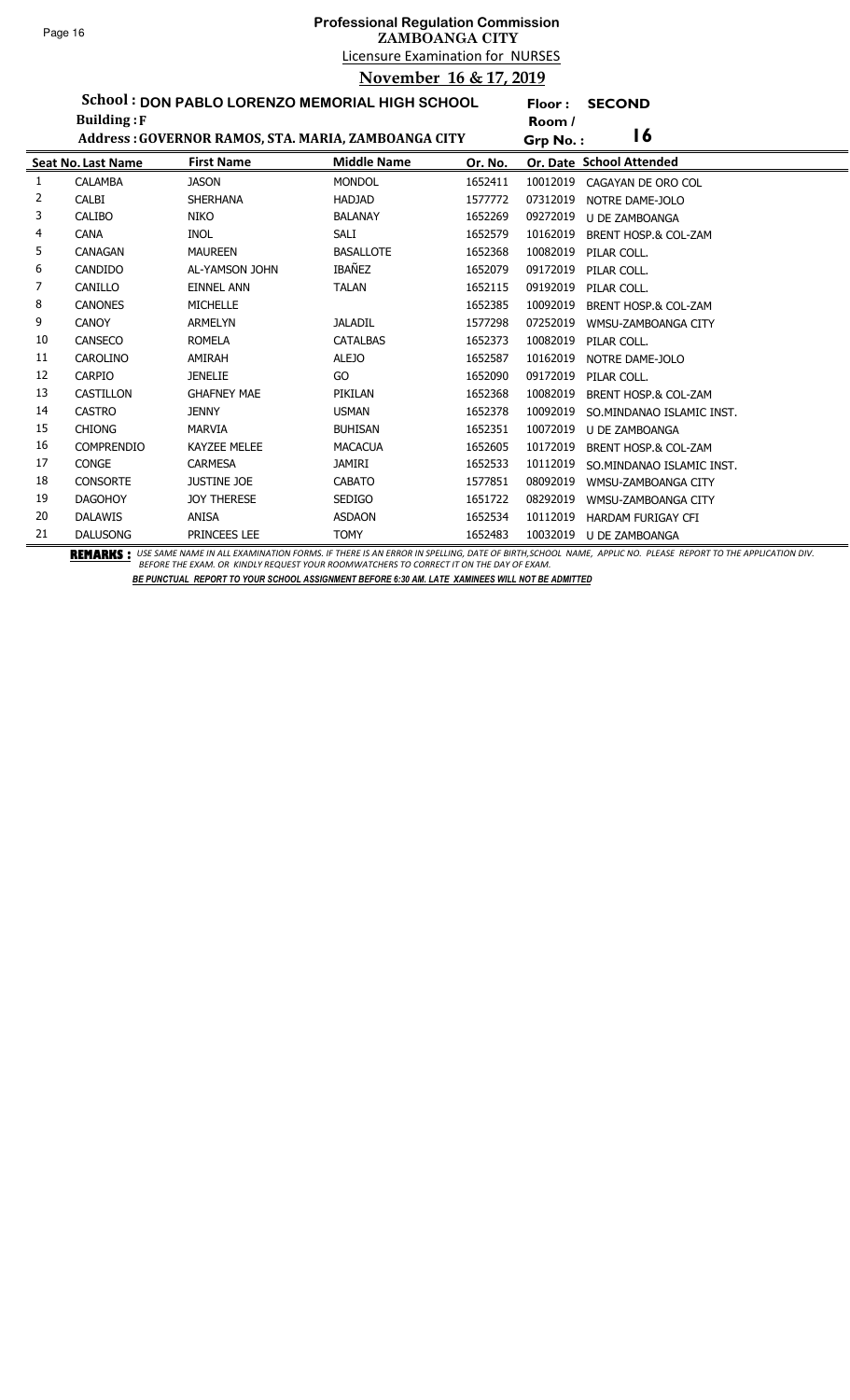**Floor : SECOND**

**School : DON PABLO LORENZO MEMORIAL HIGH SCHOOL**

|    | <b>Building: F</b>        |                                                     |                    |         | Room /   |                                 |
|----|---------------------------|-----------------------------------------------------|--------------------|---------|----------|---------------------------------|
|    |                           | Address: GOVERNOR RAMOS, STA. MARIA, ZAMBOANGA CITY |                    |         | Grp No.: | 17                              |
|    | <b>Seat No. Last Name</b> | <b>First Name</b>                                   | <b>Middle Name</b> | Or. No. |          | Or. Date School Attended        |
| 1  | <b>DAMAHAN</b>            | <b>NURMIYA</b>                                      | <b>PALINTA</b>     | 1652530 | 10112019 | MEDINA COLL.-PAGADIAN CITY      |
| 2  | <b>DAMMAN</b>             | <b>NADZLA</b>                                       | <b>TARANG</b>      | 1654941 | 10142019 | BRENT HOSP.& COL-ZAM            |
| 3  | <b>DAMMANG</b>            | <b>ARNALYN</b>                                      | <b>SAIRATUN</b>    | 1652510 | 10102019 | STI-ZAMBOANGA CITY              |
| 4  | <b>DAMMANG</b>            | <b>ELIZENDA</b>                                     | LIM                | 1651852 | 08272019 | WMSU-ZAMBOANGA CITY             |
| 5  | <b>DAMMANG</b>            | MARWIDA                                             | <b>RADJAIL</b>     | 1652606 | 10172019 | <b>BRENT HOSP.&amp; COL-ZAM</b> |
| 6  | <b>DAMMING</b>            | <b>RHADZMA</b>                                      | <b>NAJAL</b>       | 1652050 | 09132019 | <b>BASILAN STATE COL.</b>       |
| 7  | <b>DAMSIK</b>             | <b>ASRAF</b>                                        | JAIN               | 1641000 | 09102019 | <b>BRENT HOSP.&amp; COL-ZAM</b> |
| 8  | <b>DANGKAHAN</b>          | <b>FARHA</b>                                        | <b>AMMAD</b>       | 1652232 | 09252019 | MAHARDIKA I.T.                  |
| 9  | <b>DAPAT</b>              | <b>VIE HONEY LIORES</b>                             | <b>GUZON</b>       | 1652551 | 10142019 | PILAR COLL.                     |
| 10 | <b>DARE</b>               | <b>RUBY</b>                                         | <b>JUANI</b>       | 1654972 | 10162019 | BRENT HOSP.& COL-ZAM            |
| 11 | <b>DARIS</b>              | <b>NURIDA</b>                                       | <b>HAILIL</b>      | 1652545 | 10142019 | WMSU-ZAMBOANGA CITY             |
| 12 | <b>DATILES</b>            | <b>MAHA-SHEETA</b>                                  | <b>BARAJI</b>      | 1652284 | 09272019 | WMSU-ZAMBOANGA CITY             |
| 13 | <b>DAUD</b>               | <b>MAYDELYN</b>                                     | <b>MARADY</b>      | 1652474 | 10032019 | WMSU-ZAMBOANGA CITY             |
| 14 | <b>DAUD</b>               | <b>SAADA</b>                                        | <b>SERRANO</b>     | 1652290 | 09302019 | DR. P. OCAMPO COLLEGE           |
| 15 | <b>DAWAIM</b>             | <b>RIDZNALYN</b>                                    | <b>ISMAEL</b>      | 1577356 | 07232019 | NOTRE DAME-JOLO                 |
| 16 | <b>DAYAN</b>              | FATIMAH JAHRA                                       | <b>RAJAM</b>       | 1652286 | 09272019 | MAHARDIKA I.T.                  |
| 17 | DE LA CRUZ                | <b>ARNEL</b>                                        | <b>TAMAYO</b>      | 1577830 | 08082019 | NORTH DAVAO COLL.-TAGUM FNDTN.  |
| 18 | <b>DELA CRUZ</b>          | <b>CHELSEY</b>                                      | <b>CANUEL</b>      | 1652606 | 10172019 | BRENT HOSP.& COL-ZAM            |
| 19 | <b>DELA CRUZ</b>          | ELIZAR JUDE                                         | <b>MECAYDOR</b>    | 1577586 | 07292019 | ATENEO DE ZAMBOANGA             |
| 20 | <b>DELA PINA</b>          | LEIZL                                               | <b>ARAHAM</b>      | 1652285 | 09272019 | MAHARDIKA I.T.                  |
| 21 | <b>DELLATAN</b>           | <b>OLIVER</b>                                       | <b>ALAGADMO</b>    | 1652532 | 10112019 | DIPOLOG MED CTR                 |

BEMARKS : USE SAME NAME IN ALL EXAMINATION FORMS. IF THERE IS AN ERROR IN SPELLING, DATE OF BIRTH,SCHOOL NAME, APPLIC NO. PLEASE REPORT TO THE APPLICATION DIV.<br>BEFORE THE EXAM. OR KINDLY REQUEST YOUR ROOMWATCHERS TO CORREC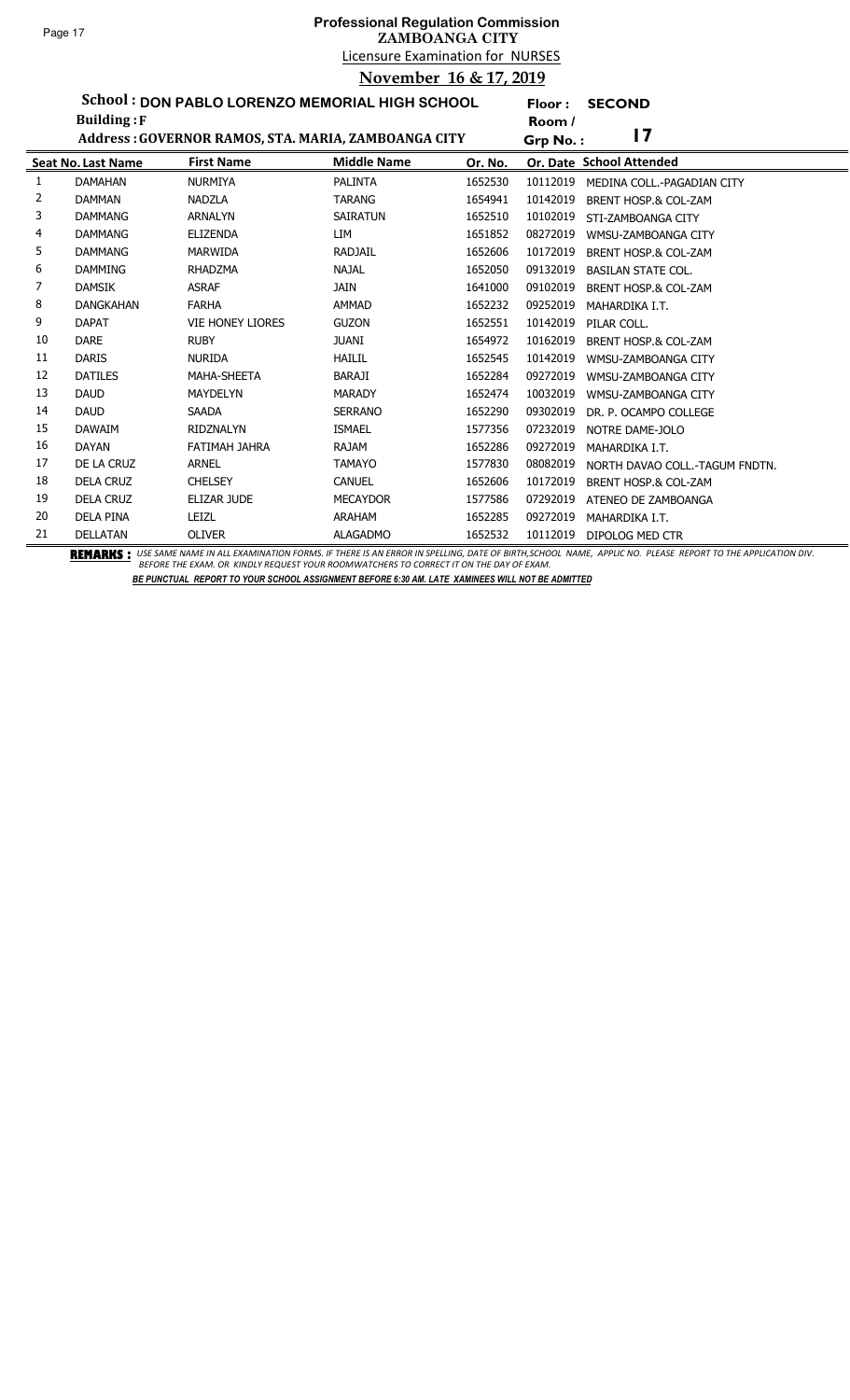**Floor : SECOND**

**School : DON PABLO LORENZO MEMORIAL HIGH SCHOOL Building :F**

|    | <b>Building: F</b>        |                                                     | Room /             |                |          |                                 |
|----|---------------------------|-----------------------------------------------------|--------------------|----------------|----------|---------------------------------|
|    |                           | Address: GOVERNOR RAMOS, STA. MARIA, ZAMBOANGA CITY |                    | 18<br>Grp No.: |          |                                 |
|    | <b>Seat No. Last Name</b> | <b>First Name</b>                                   | <b>Middle Name</b> | Or. No.        |          | Or. Date School Attended        |
| 1  | <b>DELOS REYES</b>        | CHARLIZA                                            | <b>DURAN</b>       | 1651648        | 08202019 | WMSU-ZAMBOANGA CITY             |
| 2  | <b>DELOS REYES</b>        | <b>THERESA GRACE</b>                                | <b>ENAD</b>        | 1652453        | 10022019 | <b>U DE ZAMBOANGA</b>           |
| 3  | <b>DEPANTE</b>            | REBECCA JUANA JEWEL CHARYALAG                       |                    | 1652605        | 10172019 | M.S.U.-MARAWI CITY              |
| 4  | <b>DESAMPARADO</b>        | <b>LEONNEL JAY</b>                                  | <b>ELENO</b>       | 1652089        | 09172019 | PILAR COLL.                     |
| 5  | <b>DIGNADICE</b>          | <b>CHERRY MAE</b>                                   | <b>CENAS</b>       | 1654813        | 10012019 | MEDINA COLL.-PAGADIAN CITY      |
| 6  | <b>DINGLASA</b>           | <b>ROSELYN</b>                                      | <b>TILUS</b>       | 1652581        | 10162019 | BRENT HOSP.& COL-ZAM            |
| 7  | <b>DIONGA</b>             | SHARIDANISIA                                        | LAKIAN             | 1651878        | 08282019 | MAHARDIKA I.T.                  |
| 8  | <b>DODONG</b>             | <b>RUJIA</b>                                        | <b>AMSUD</b>       | 1652405        | 09302019 | SO. MINDANAO ISLAMIC INST.      |
| 9  | <b>DOMINGO</b>            | <b>ALLYSHA FAYE</b>                                 | <b>GANGOSO</b>     | 1651971        | 09092019 | WMSU-ZAMBOANGA CITY             |
| 10 | <b>DOMINGO</b>            | AMERI                                               | <b>RAMOS</b>       | 1652607        | 10172019 | <b>BRENT HOSP.&amp; COL-ZAM</b> |
| 11 | <b>DOMPOL</b>             | <b>SUADA</b>                                        | <b>ASALUL</b>      | 1652579        | 10162019 | MINDANAO AUTONOMOUS CF, INC     |
| 12 | <b>DONDE</b>              | SARAH MAE                                           | <b>BAGO</b>        | 1652096        | 09182019 | MEDINA COLL.-PAGADIAN CITY      |
| 13 | <b>DONES</b>              | <b>JUDITH</b>                                       | <b>CAGANG</b>      | 1652516        | 10102019 | DR. P. OCAMPO COLLEGE           |
| 14 | <b>DUCUSIN</b>            | <b>IRISH JANE</b>                                   | <b>BANQUISIO</b>   | 1652095        | 09182019 | PILAR COLL.                     |
| 15 | <b>DUGASAN</b>            | FATIMA JEEHA                                        | ADJAP              | 1652489        | 10032019 | M.S.U.-MARAWI CITY              |
| 16 | <b>DUGASAN</b>            | <b>FATIMA SHAHEEDA</b>                              | <b>JUMADIL</b>     | 1652207        | 09242019 | MAHARDIKA I.T.                  |
| 17 | <b>DUGASAN</b>            | SITTI SARA                                          | JALANI             | 1652504        | 10102019 | MAHARDIKA I.T.                  |
| 18 | <b>DUNDAIN</b>            | <b>FATIMA NOFHA</b>                                 | <b>OSAMA</b>       | 1652050        | 09132019 | <b>BASILAN STATE COL.</b>       |
| 19 | <b>DUTERTE</b>            | <b>CHEROKEE ROSE</b>                                | <b>VALERO</b>      | 1651971        | 09092019 | WMSU-ZAMBOANGA CITY             |
| 20 | <b>EBOL</b>               | <b>MIA SARAH</b>                                    | <b>ITURALDE</b>    | 1652579        | 10162019 | <b>BRENT HOSP.&amp; COL-ZAM</b> |
| 21 | <b>EBONA</b>              | <b>VYNA REY</b>                                     | ABELIDO            | 1652382        | 10092019 | WMSU-ZAMBOANGA CITY             |

BEMARKS : USE SAME NAME IN ALL EXAMINATION FORMS. IF THERE IS AN ERROR IN SPELLING, DATE OF BIRTH,SCHOOL NAME, APPLIC NO. PLEASE REPORT TO THE APPLICATION DIV.<br>BEFORE THE EXAM. OR KINDLY REQUEST YOUR ROOMWATCHERS TO CORREC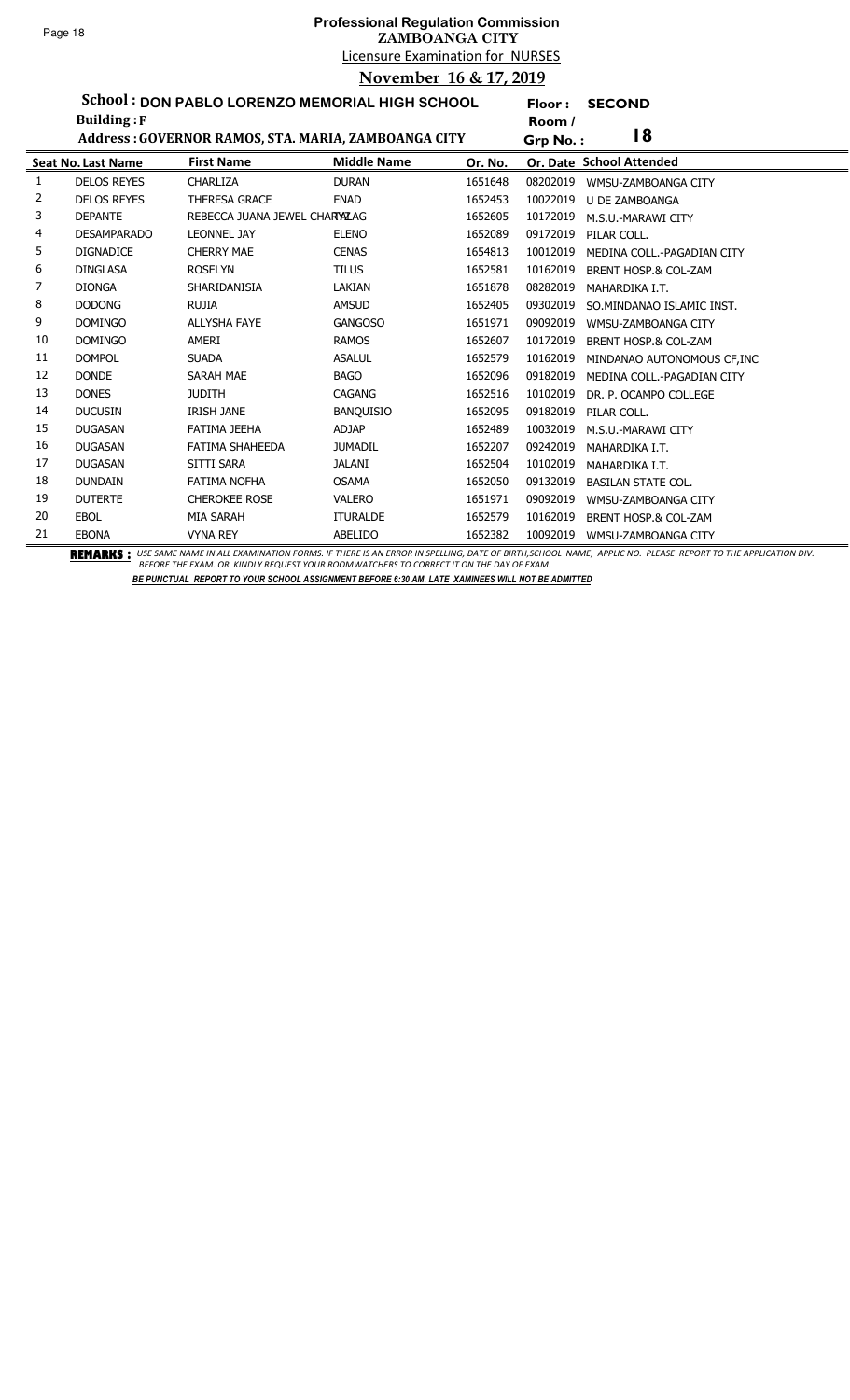l,

# Licensure Examination for NURSES **Professional Regulation Commission ZAMBOANGA CITY November 16 & 17, 2019**

**Floor : SECOND**

**School : DON PABLO LORENZO MEMORIAL HIGH SCHOOL**

|    | <b>Building: F</b>        |                                                     |                    |         | Room /   |                                     |
|----|---------------------------|-----------------------------------------------------|--------------------|---------|----------|-------------------------------------|
|    |                           | Address: GOVERNOR RAMOS, STA. MARIA, ZAMBOANGA CITY |                    |         | Grp No.: | 19                                  |
|    | <b>Seat No. Last Name</b> | <b>First Name</b>                                   | <b>Middle Name</b> | Or. No. |          | Or. Date School Attended            |
| 1  | <b>EDDING</b>             | AL-NIJAR                                            | <b>JALLA</b>       | 1652611 | 10172019 | NOTRE DAME-JOLO                     |
| 2  | <b>EDRIS</b>              | <b>RHEA ANN</b>                                     | <b>DACULA</b>      | 1652613 | 10172019 | M.S.U.-MARAWI CITY                  |
| 3  | <b>EGUIA</b>              | <b>JANRAY</b>                                       | <b>JULIAN</b>      | 1652335 | 10072019 | MEDINA COLL.-IPIL                   |
| 4  | <b>ELIAS</b>              | <b>DHERKASRA</b>                                    | <b>SUHAILI</b>     | 1652594 | 10162019 | ABUBAKAR C.L.C.                     |
| 5  | <b>ELIAS</b>              | SITTI WADZNA                                        | <b>ASARUD</b>      | 1577658 | 08022019 | ATENEO DE ZAMBOANGA                 |
| 6  | <b>ELLIH</b>              | <b>PARDINA</b>                                      | AMILUDDIN          | 1652596 | 10172019 | MEDINA COLL.-IPIL                   |
| 7  | <b>ELLIH</b>              | <b>THELMA</b>                                       | ALBANI             | 1652189 | 09242019 | NOTRE DAME-JOLO                     |
| 8  | <b>ENDONG</b>             | LOVE JOY                                            | <b>GUINILAC</b>    | 1654644 | 09202019 | SO.MINDANAO COLL.-PAGADIAN          |
| 9  | <b>ENRERA</b>             | <b>JUDY ANN</b>                                     | <b>LOMIBAO</b>     | 1652608 | 10172019 | BRENT HOSP.& COL-ZAM                |
| 10 | <b>ERAHAM</b>             | <b>KEISHEL</b>                                      | <b>GUTIB</b>       | 1652608 | 10172019 | BRENT HOSP.& COL-ZAM                |
| 11 | <b>ERRO</b>               | <b>CLORY MAE</b>                                    | <b>PLANOS</b>      | 1652596 | 10172019 | BRENT HOSP.& COL-ZAM                |
| 12 | <b>ESMAEL</b>             | <b>MARWA</b>                                        | <b>JIKIRANI</b>    | 1652582 | 10162019 | BRENT HOSP.& COL-ZAM                |
| 13 | <b>ESTINO</b>             | <b>NURSIBA</b>                                      | <b>HAIBER</b>      | 1652355 | 10072019 | NOTRE DAME-JOLO                     |
| 14 | <b>ESTIPONA</b>           | <b>DANNA MARIE</b>                                  | <b>MANSILLA</b>    | 1577958 | 08162019 | WESTERN MIND.FOUND. COLLEGE-FOR(WMC |
| 15 | <b>FABIAN</b>             | <b>ROSE ANN</b>                                     | <b>RESADA</b>      | 1652318 | 10042019 | OL OF FATIMA-OC                     |
| 16 | FABRIGA                   | <b>IONE KIETH</b>                                   | <b>SUYANG</b>      | 1577851 | 08092019 | WMSU-ZAMBOANGA CITY                 |
| 17 | FAIZAL                    | <b>AFRA</b>                                         | <b>ABDURAUP</b>    | 1652048 | 09132019 | MAHARDIKA I.T.                      |
| 18 | <b>FALCASANTOS</b>        | <b>MARIA CHELSIE</b>                                | <b>OCFEMIA</b>     | 1652609 | 10172019 | BRENT HOSP.& COL-ZAM                |
| 19 | <b>FELICIANO</b>          | <b>CHRISTEL</b>                                     | <b>CABAYACRUZ</b>  | 1652609 | 10172019 | <b>BRENT HOSP.&amp; COL-ZAM</b>     |
| 20 | <b>FERNANDEZ</b>          | <b>EMMLOU BELEN</b>                                 | <b>MANALO</b>      | 1652605 | 10172019 | BRENT HOSP.& COL-ZAM                |
| 21 | <b>FLORES</b>             | <b>HASMIAN ZAINAB</b>                               | <b>EMLAN</b><br>.  | 1652282 | 09272019 | ATENEO DE ZAMBOANGA                 |

BEMARKS : USE SAME NAME IN ALL EXAMINATION FORMS. IF THERE IS AN ERROR IN SPELLING, DATE OF BIRTH,SCHOOL NAME, APPLIC NO. PLEASE REPORT TO THE APPLICATION DIV.<br>BEFORE THE EXAM. OR KINDLY REQUEST YOUR ROOMWATCHERS TO CORREC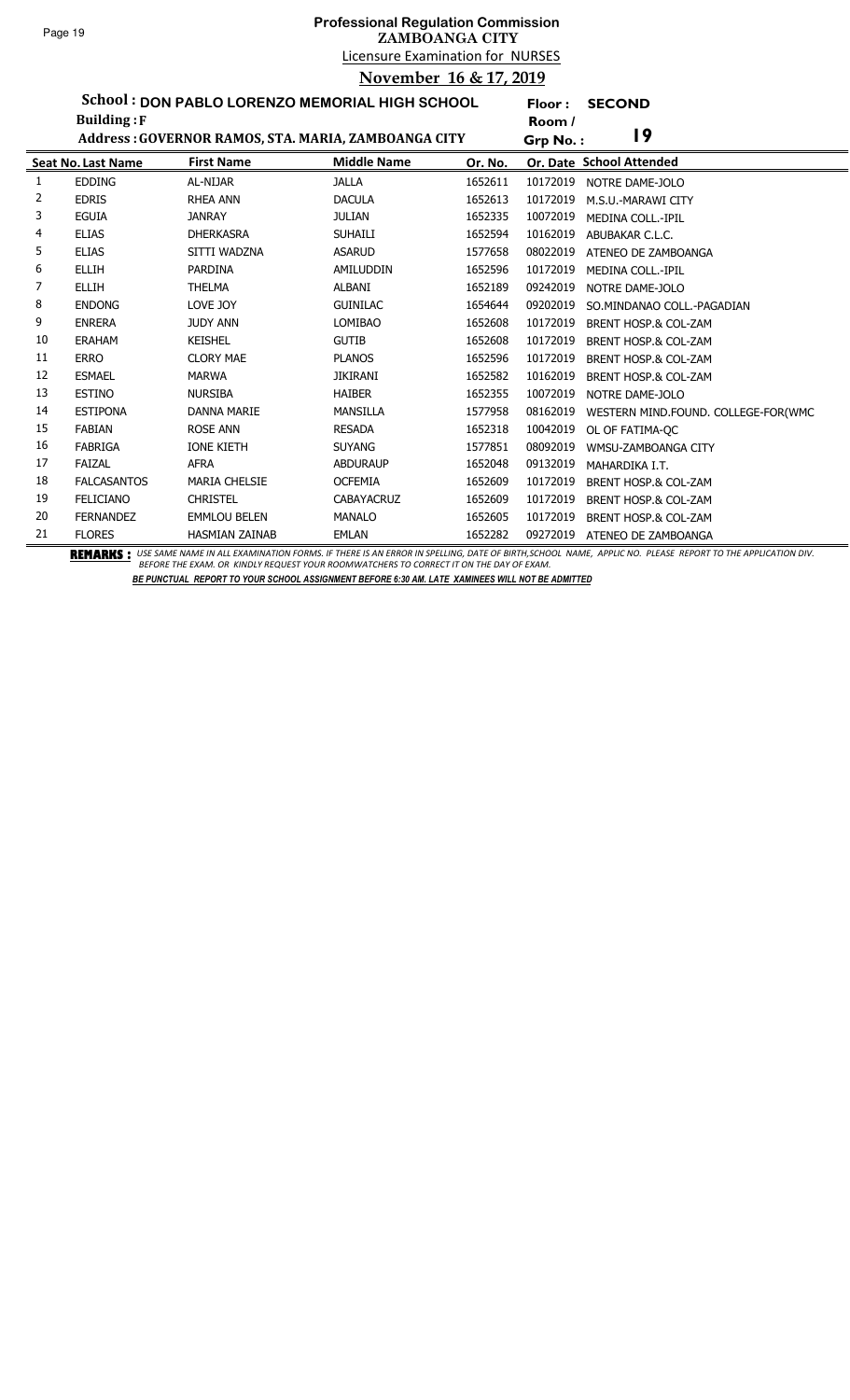## Licensure Examination for NURSES **Professional Regulation Commission ZAMBOANGA CITY November 16 & 17, 2019**

**Floor : GROUND**

**School : DON PABLO LORENZO MEMORIAL HIGH SCHOOL Building :G**

|    | <b>Building: G</b> |                                                     |                    |         | Room /   |                             |
|----|--------------------|-----------------------------------------------------|--------------------|---------|----------|-----------------------------|
|    |                    | Address: GOVERNOR RAMOS, STA. MARIA, ZAMBOANGA CITY |                    |         | Grp No.: | 20                          |
|    | Seat No. Last Name | <b>First Name</b>                                   | <b>Middle Name</b> | Or. No. |          | Or. Date School Attended    |
| 1  | <b>FRANCISCO</b>   | <b>JOE ANN</b>                                      | <b>MAHAWAN</b>     | 1611350 | 07182019 | WMSU-ZAMBOANGA CITY         |
| 2  | <b>FRANCISCO</b>   | <b>LADY LACE</b>                                    | <b>COLUMBRES</b>   | 1652197 | 09242019 | PILAR COLL.                 |
| 3  | <b>FRANCISCO</b>   | <b>MONICA</b>                                       | <b>VICENTE</b>     | 1652617 | 10172019 | WMSU-ZAMBOANGA CITY         |
| 4  | <b>FURUC</b>       | <b>AINIE</b>                                        | <b>ESLALE</b>      | 1652254 | 09262019 | <b>MEDINA COLL.-IPIL</b>    |
| 5. | <b>GALVEZ</b>      | <b>CRISFEL MARIE</b>                                | <b>FALCATAN</b>    | 1652363 | 10082019 | U DE ZAMBOANGA              |
| 6  | <b>GAMAYOT</b>     | <b>HAIZLE</b>                                       | MAADIL             | 1652445 | 10022019 | U DE ZAMBOANGA              |
| 7  | GANI               | <b>HUDAIFA</b>                                      | <b>ISMAEL</b>      | 1652319 | 10042019 | <b>BASILAN STATE COL.</b>   |
| 8  | <b>GANIH</b>       | <b>KARSUM</b>                                       | BANI               | 1652616 | 10172019 | NOTRE DAME-JOLO             |
| 9  | <b>GAPPAL</b>      | <b>SAUD</b>                                         | <b>JALIL</b>       | 1652609 | 10172019 | ST.MARY'S COLL.-SAN JUAN    |
| 10 | <b>GARCIA</b>      | <b>ROHANA</b>                                       | <b>ISALUN</b>      | 1652267 | 09272019 | MINDANAO AUTONOMOUS CF, INC |
| 11 | <b>GENAVIA</b>     | PHILLINE MAY                                        | <b>EBARLE</b>      | 1652569 | 10152019 | ATENEO DE ZAMBOANGA         |
| 12 | <b>GEONZON</b>     | <b>MARINELLA</b>                                    | <b>FALCATAN</b>    | 1652487 | 10032019 | <b>U DE ZAMBOANGA</b>       |
| 13 | GIL                | <b>MARIA CHRISTINA</b>                              | <b>ISKANDAL</b>    | 1652023 | 09112019 | BRENT HOSP.& COL-ZAM        |
| 14 | <b>GITALAN</b>     | <b>GLAIZA</b>                                       | <b>PERVANDOS</b>   | 1651827 | 08272019 | <b>MEDINA COLL.-IPIL</b>    |
| 15 | <b>GONZALES</b>    | <b>KENNYLYN</b>                                     | <b>OLVIDO</b>      | 1651970 | 09092019 | WMSU-ZAMBOANGA CITY         |
| 16 | <b>GOROSPE</b>     | <b>REEM</b>                                         | <b>JANALUL</b>     | 1651762 | 09022019 | U DE ZAMBOANGA              |
| 17 | <b>GULAM</b>       | PRINCESS DALLAH                                     | <b>HASSAN</b>      | 1652590 | 10162019 | WMSU-ZAMBOANGA CITY         |
| 18 | <b>GULUDAH</b>     | <b>JOSALYN</b>                                      | <b>DUMAWAL</b>     | 1652376 | 10092019 | MAHARDIKA I.T.              |
| 19 | H MOHAMMAD AIN     | <b>SHERLYN</b>                                      | MAKANIRAL          | 1652607 | 10172019 | BRENT HOSP.& COL-ZAM        |
| 20 | <b>HABER</b>       | <b>FARNIZA</b>                                      | <b>AHMAD</b>       | 1652453 | 10022019 | <b>U DE ZAMBOANGA</b>       |
| 21 | <b>HABIBON</b>     | <b>ALSIMAR</b>                                      | <b>ABTOH</b>       | 1652203 | 09242019 | NOTRE DAME-JOLO             |

BEMARKS : USE SAME NAME IN ALL EXAMINATION FORMS. IF THERE IS AN ERROR IN SPELLING, DATE OF BIRTH,SCHOOL NAME, APPLIC NO. PLEASE REPORT TO THE APPLICATION DIV.<br>BEFORE THE EXAM. OR KINDLY REQUEST YOUR ROOMWATCHERS TO CORREC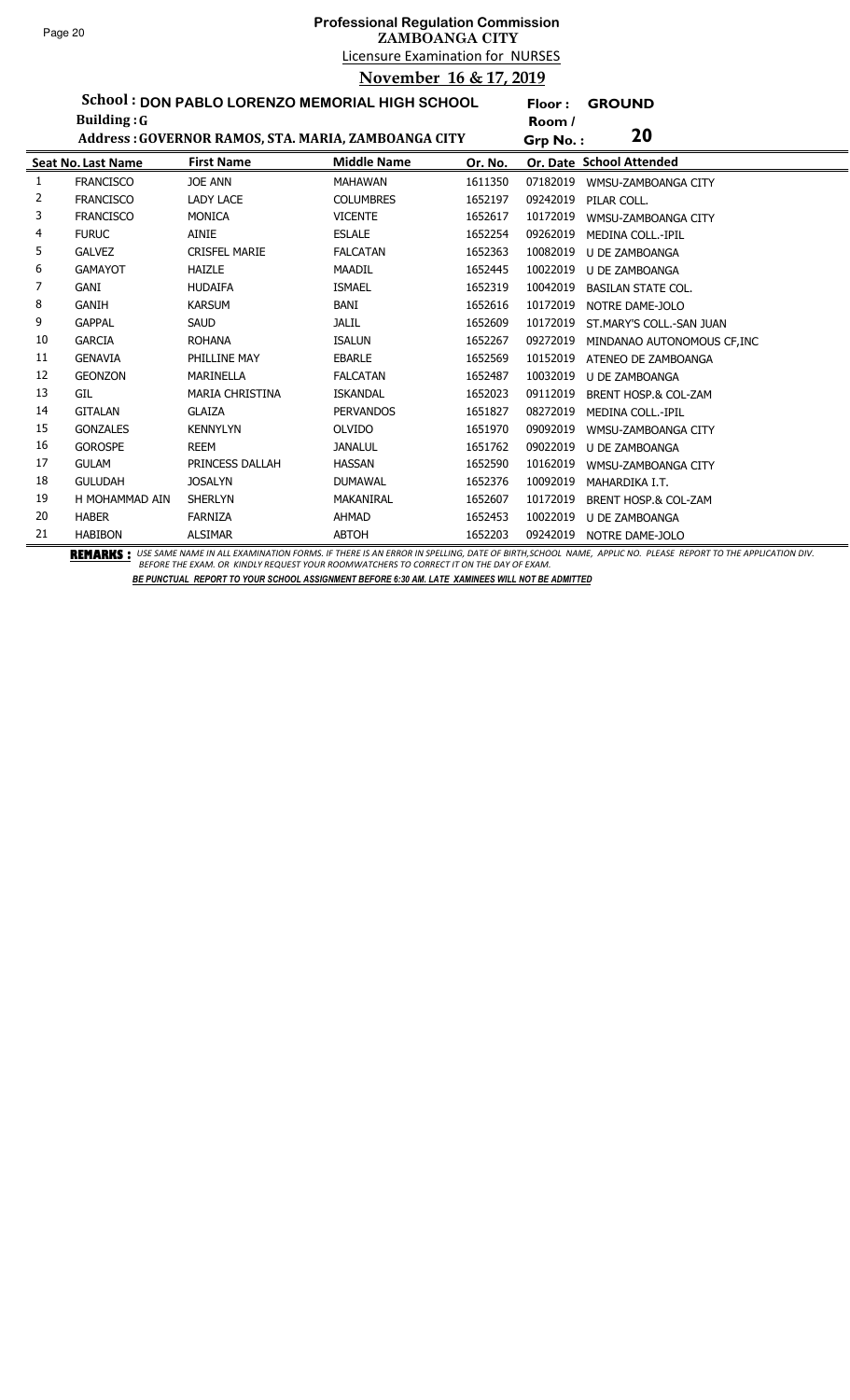**Floor : GROUND**

**School : DON PABLO LORENZO MEMORIAL HIGH SCHOOL**

|    | Building: $G$             |                                                     |                    |         | Room /   |                             |
|----|---------------------------|-----------------------------------------------------|--------------------|---------|----------|-----------------------------|
|    |                           | Address: GOVERNOR RAMOS, STA. MARIA, ZAMBOANGA CITY |                    |         | Grp No.: | 21                          |
|    | <b>Seat No. Last Name</b> | <b>First Name</b>                                   | <b>Middle Name</b> | Or. No. |          | Or. Date School Attended    |
| 1  | <b>HABIBON</b>            | <b>ANNAHAR</b>                                      | <b>JAMIH</b>       | 1652140 | 09202019 | MAHARDIKA I.T.              |
| 2  | <b>HABIBON</b>            | <b>NUR-SATRA</b>                                    | SAYAYIN            | 1651996 | 09102019 | <b>BASILAN STATE COL.</b>   |
| 3  | <b>HADJAIL</b>            | SHARIZA                                             | MAIE               | 1652449 | 10022019 | PILAR COLL.                 |
| 4  | <b>HADJAIL</b>            | SITTI FHAUZIA                                       | <b>OUILLO</b>      | 1651996 | 09102019 | <b>U DE ZAMBOANGA</b>       |
| 5  | <b>HADJALA</b>            | <b>NUR-AIZA</b>                                     | <b>CARBONNEL</b>   | 1652360 | 10082019 | HARDAM FURIGAY CFI          |
| 6  | <b>HADJANI</b>            | <b>MADZRIHA</b>                                     | <b>TAIB</b>        | 1652597 | 10172019 | BRENT HOSP.& COL-ZAM        |
| 7  | <b>HADJI BATAH</b>        | <b>SANDRA</b>                                       | <b>DELOS REYES</b> | 1652214 | 09252019 | <b>BASILAN STATE COL.</b>   |
| 8  | <b>HADJIKAIN</b>          | <b>NAHAR</b>                                        | PALAHUDDIN         | 1651986 | 09092019 | MEDINA COLL.-PAGADIAN CITY  |
| 9  | <b>HADJINULLA</b>         | <b>RABIATUL</b>                                     | <b>PANTASAN</b>    | 1652548 | 10142019 | NOTRE DAME-JOLO             |
| 10 | <b>HADJIOLA</b>           | <b>SHAYMAH</b>                                      | <b>WAHIDUL</b>     | 1652019 | 09112019 | MEDINA COLL.-PAGADIAN CITY  |
| 11 | <b>HADJIRANI</b>          | <b>BENSAIDY</b>                                     | <b>IBRAHIM</b>     | 1652447 | 10022019 | U DE ZAMBOANGA              |
| 12 | <b>HADJIROL</b>           | <b>SURAIDA</b>                                      | <b>KIRAM</b>       | 1652377 | 10092019 | MAHARDIKA I.T.              |
| 13 | <b>HADJIRUL</b>           | <b>DIANA</b>                                        | ALI                | 1652584 | 10162019 | MINDANAO AUTONOMOUS CF, INC |
| 14 | <b>HADJIRUL</b>           | <b>ELYKA</b>                                        | <b>JANJAWI</b>     | 1577798 | 08012019 | SO.MINDANAO ISLAMIC INST.   |
| 15 | <b>HADJIRUL</b>           | <b>JARHA</b>                                        | <b>TUNGAL</b>      | 1652614 | 10172019 | <b>BASILAN STATE COL.</b>   |
| 16 | <b>HADJIRUL</b>           | <b>KABEL</b>                                        | <b>JALA</b>        | 1652390 | 10092019 | MAHARDIKA I.T.              |
| 17 | <b>HADJIRUL</b>           | <b>NURISA</b>                                       | ARASANI            | 1652362 | 10082019 | MEDINA COLL.-IPIL           |
| 18 | <b>HADJIULA</b>           | <b>FATIMA KERNA</b>                                 | <b>HAMSINAIN</b>   | 1652581 | 10162019 | BRENT HOSP.& COL-ZAM        |
| 19 | <b>HADJULA</b>            | MUSSAH RABIA                                        | <b>ISMAEL</b>      | 1652617 | 10172019 | MAHARDIKA I.T.              |
| 20 | <b>HADJULA</b>            | <b>NUR-ASHRA</b>                                    | BARIDJI            | 1651863 | 08282019 | WMSU-ZAMBOANGA CITY         |
| 21 | <b>HAIBER</b>             | <b>BIRHAMA</b>                                      | <b>JALAD</b>       | 1652463 | 10022019 | NOTRE DAME-JOLO             |

BEMARKS : USE SAME NAME IN ALL EXAMINATION FORMS. IF THERE IS AN ERROR IN SPELLING, DATE OF BIRTH,SCHOOL NAME, APPLIC NO. PLEASE REPORT TO THE APPLICATION DIV.<br>BEFORE THE EXAM. OR KINDLY REQUEST YOUR ROOMWATCHERS TO CORREC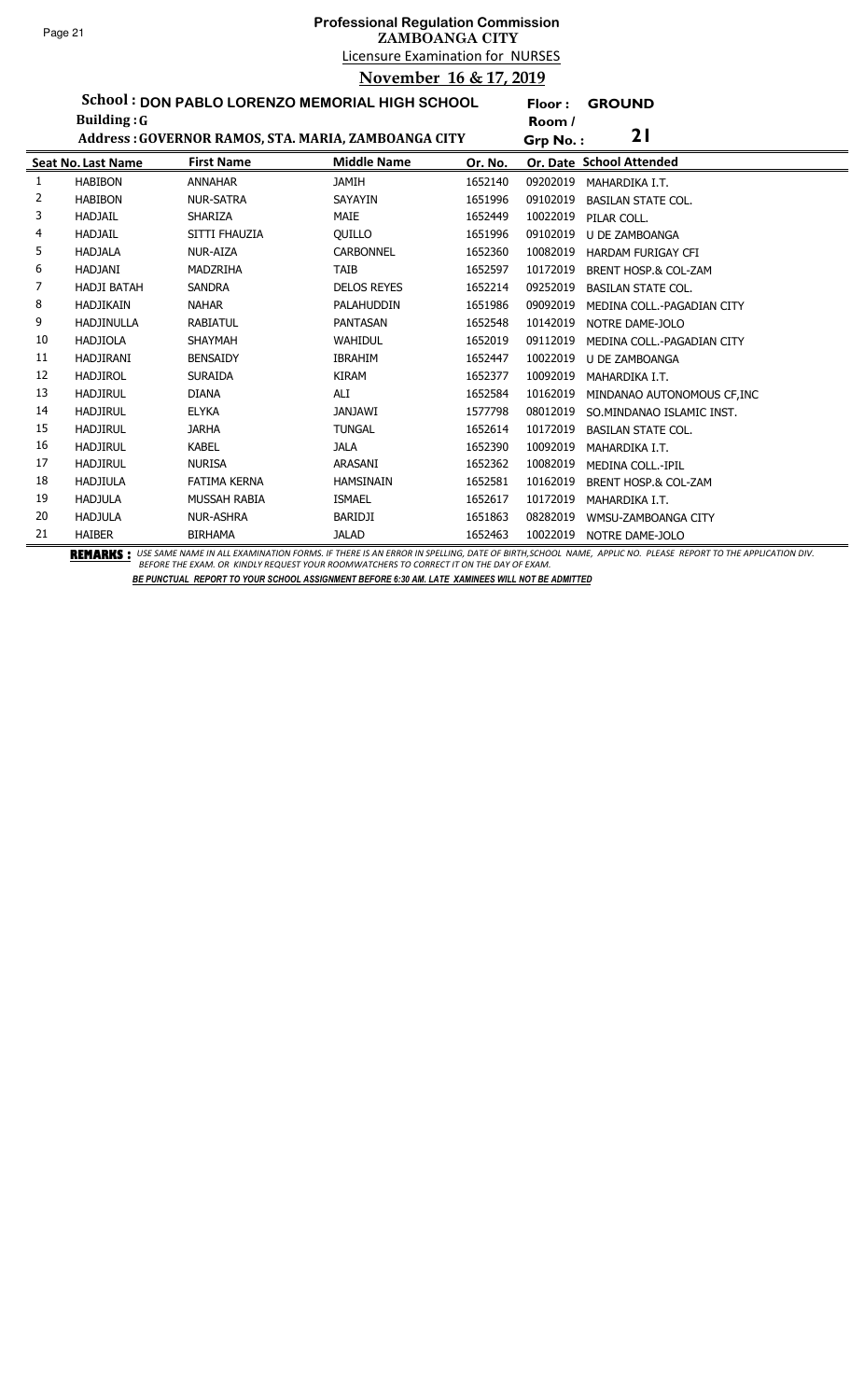**Floor : GROUND**

**School : DON PABLO LORENZO MEMORIAL HIGH SCHOOL Building :G**

|    | <b>Building: G</b>        |                     |                                                     |         | Room /                                  |  |
|----|---------------------------|---------------------|-----------------------------------------------------|---------|-----------------------------------------|--|
|    |                           |                     | Address: GOVERNOR RAMOS, STA. MARIA, ZAMBOANGA CITY |         | 22<br>Grp No.:                          |  |
|    | <b>Seat No. Last Name</b> | <b>First Name</b>   | <b>Middle Name</b>                                  | Or. No. | Or. Date School Attended                |  |
| 1  | <b>HAIBER</b>             | <b>MERHATRA</b>     | <b>SARIBBAL</b>                                     | 1652283 | 09272019<br><b>MEDINA COLL.-IPIL</b>    |  |
| 2  | <b>HAIBER</b>             | <b>NARIZA</b>       | <b>USMAN</b>                                        | 1651999 | 09102019<br>NOTRE DAME-JOLO             |  |
| 3  | <b>HAIRON</b>             | <b>JURMILYN</b>     | <b>ABDURAHMAN</b>                                   | 1652585 | 10162019<br>NOTRE DAME-JOLO             |  |
| 4  | <b>HAJAM</b>              | <b>VANESSA</b>      | <b>MANING</b>                                       | 1652131 | 09192019<br>PILAR COLL.                 |  |
| 5  | <b>HAJI</b>               | <b>SHEIRMINA</b>    | <b>ARULA</b>                                        | 1652497 | 10042019<br>MINDANAO AUTONOMOUS CF, INC |  |
| 6  | <b>HAJIM</b>              | ABDUL-AMIR          | LUTIAN                                              | 1577456 | 07262019<br>MEDINA COLL.-OZAMIS CITY    |  |
|    | HAJIM                     | AINIE               | SALI                                                | 1652164 | 09232019<br>MAHARDIKA I.T.              |  |
| 8  | <b>HAJIM</b>              | <b>PRINCESS</b>     | <b>HARADJI</b>                                      | 1652504 | 10102019<br>MAHARDIKA I.T.              |  |
| 9  | <b>HAJIMULLA</b>          | <b>FAIDA</b>        | <b>JUNAIDI</b>                                      | 1577811 | 08062019<br>SO.MINDANAO ISLAMIC INST.   |  |
| 10 | <b>HAJIRAN</b>            | <b>FERDAUSIA</b>    | <b>ALLIH</b>                                        | 1652398 | 10092019<br>M.S.U.-MARAWI CITY          |  |
| 11 | <b>HAJIRI</b>             | <b>MUJERNA</b>      | AHAJANI                                             | 1652316 | 10042019<br>SO.MINDANAO ISLAMIC INST.   |  |
| 12 | <b>HAJUL</b>              | SAIMA               | <b>PALINTA</b>                                      | 1652392 | 10092019<br><b>HARDAM FURIGAY CFI</b>   |  |
| 13 | <b>HAKIM</b>              | <b>FAIDELA</b>      | <b>YUSOP</b>                                        | 1652566 | 10152019<br>ABUBAKAR C.L.C.             |  |
| 14 | <b>HALID</b>              | <b>HAMID</b>        | <b>YUSUP</b>                                        | 1652545 | 10142019<br><b>MEDINA COLL.-IPIL</b>    |  |
| 15 | <b>HALID</b>              | SHER-AINI           | <b>MANDAK</b>                                       | 1651782 | 09032019<br>NOTRE DAME-JOLO             |  |
| 16 | <b>HALIL</b>              | <b>ANN MICHELLE</b> | <b>AKIT</b>                                         | 1652079 | 09172019<br>SO.MINDANAO ISLAMIC INST.   |  |
| 17 | <b>HALIPA</b>             | <b>DARFALYN</b>     | <b>MONTEBON</b>                                     | 1651861 | 08282019<br>SO.MINDANAO ISLAMIC INST.   |  |
| 18 | <b>HAMAN</b>              | RANIA               | <b>BIDIN</b>                                        | 1652598 | 10172019<br>STI-ZAMBOANGA CITY          |  |
| 19 | <b>HAMID</b>              | <b>OMAIMA</b>       | <b>SIBING</b>                                       | 1652606 | 10172019<br>BRENT HOSP.& COL-ZAM        |  |
| 20 | <b>HAMING</b>             | SHARAJANE           | <b>IDDI</b>                                         | 1652385 | 10092019<br><b>MEDINA COLL.-IPIL</b>    |  |
| 21 | <b>HAMIS</b><br>----      | <b>RUFINA</b>       | <b>KURAIS</b>                                       | 1652031 | 09122019<br>MEDINA COLL.-OZAMIS CITY    |  |

BEMARKS : USE SAME NAME IN ALL EXAMINATION FORMS. IF THERE IS AN ERROR IN SPELLING, DATE OF BIRTH,SCHOOL NAME, APPLIC NO. PLEASE REPORT TO THE APPLICATION DIV.<br>BEFORE THE EXAM. OR KINDLY REQUEST YOUR ROOMWATCHERS TO CORREC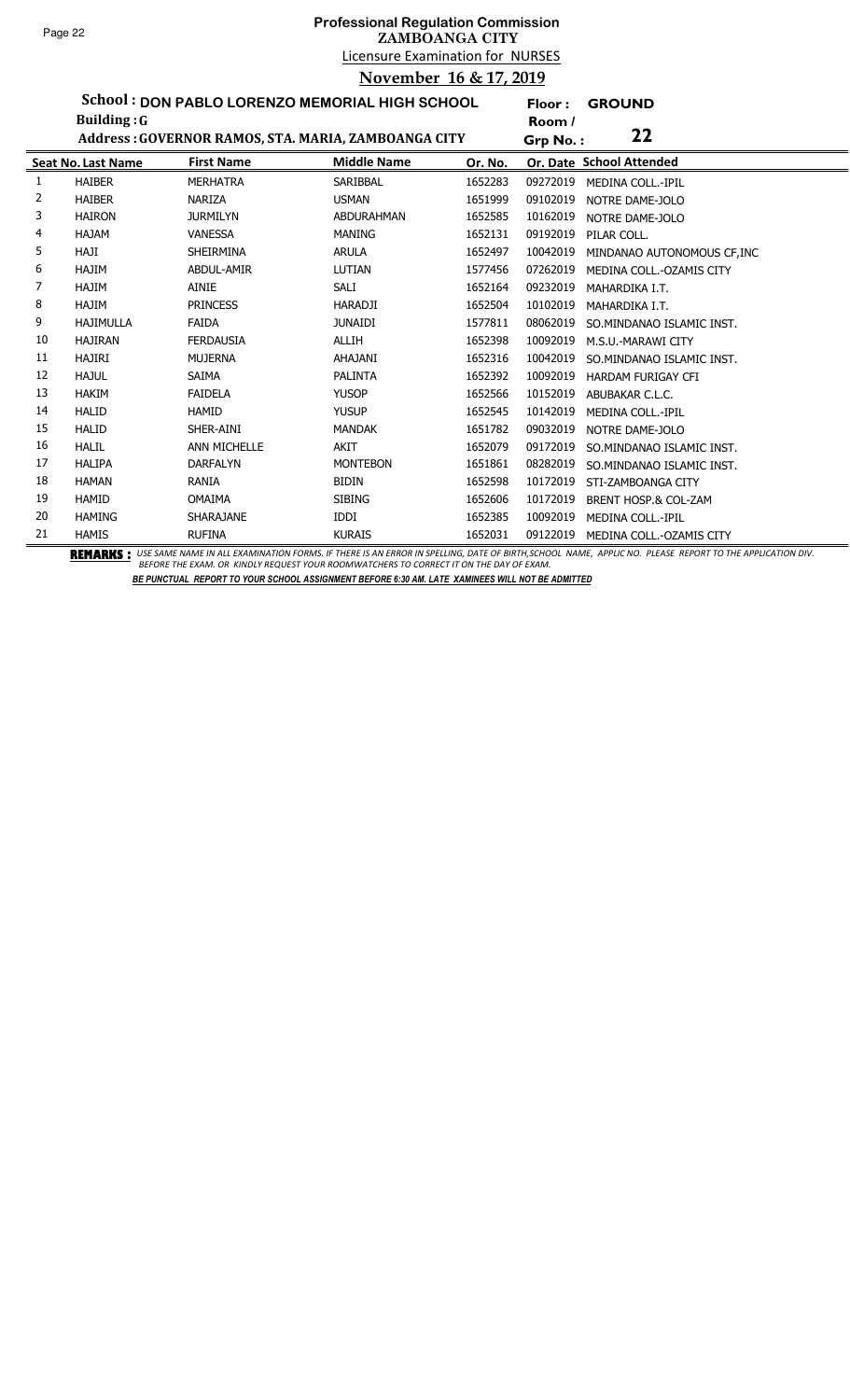**Floor : GROUND**

**School : DON PABLO LORENZO MEMORIAL HIGH SCHOOL Building :G**

|    | <b>Building: G</b>        |                                                     |                    |         | Room /   | 23                              |
|----|---------------------------|-----------------------------------------------------|--------------------|---------|----------|---------------------------------|
|    |                           | Address: GOVERNOR RAMOS, STA. MARIA, ZAMBOANGA CITY |                    |         | Grp No.: |                                 |
|    | <b>Seat No. Last Name</b> | <b>First Name</b>                                   | <b>Middle Name</b> | Or. No. |          | Or. Date School Attended        |
| 1  | <b>HAMJA</b>              | <b>JUHRA</b>                                        | <b>ADJAD</b>       | 1651974 | 09092019 | <b>BASILAN STATE COL.</b>       |
| 2  | <b>HAMJANI</b>            | <b>ARNALYN</b>                                      | <b>JIMLAN</b>      | 1652223 | 09252019 | WMSU-ZAMBOANGA CITY             |
| 3  | <b>HAMMARI</b>            | <b>QUEENSHEBER</b>                                  | <b>ABDULMAJID</b>  | 1652502 | 10102019 | WMSU-ZAMBOANGA CITY             |
| 4  | <b>HAMMARI</b>            | <b>SHERIBER</b>                                     | <b>ABDULMAJID</b>  | 1652502 | 10102019 | WMSU-ZAMBOANGA CITY             |
| 5  | <b>HAMMIDI</b>            | <b>BAYDA</b>                                        | <b>HATANG</b>      | 1652469 | 10032019 | WMSU-ZAMBOANGA CITY             |
| 6  | <b>HAMSAJI</b>            | MIRIAM                                              | <b>ARAO</b>        | 1577813 | 08062019 | MAHARDIKA I.T.                  |
| 7  | <b>HAMSALUN</b>           | <b>MAHDIYA</b>                                      | <b>JAMALUL</b>     | 1652150 | 09202019 | BRENT HOSP.& COL-ZAM            |
| 8  | <b>HAMSAN</b>             | <b>FATIMA</b>                                       | <b>JIMDANI</b>     | 1652567 | 10152019 | ST.JUDE COLL.-MANILA            |
| 9  | HAMSIJANI                 | <b>NAHDA</b>                                        | ABDULHAMID         | 1652560 | 10152019 | SWU                             |
| 10 | <b>HANDA</b>              | <b>NADIA</b>                                        | <b>BANDAHALA</b>   | 1652539 | 10142019 | NOTRE DAME-JOLO                 |
| 11 | <b>HANNOH</b>             | <b>NURSAIMA</b>                                     | <b>HAJINULLA</b>   | 1652420 | 10012019 | M.S.U.-MARAWI CITY              |
| 12 | <b>HAPAS</b>              | <b>BRYAN</b>                                        | SAPARI             | 1651639 | 08202019 | MAHARDIKA I.T.                  |
| 13 | <b>HARADJI</b>            | <b>RIZKAR RAUF</b>                                  | ARANI              | 1652360 | 10082019 | NOTRE DAME-JOLO                 |
| 14 | HARBI                     | <b>KASANDRA</b>                                     | <b>INDANAN</b>     | 1652159 | 09202019 | MAHARDIKA I.T.                  |
| 15 | <b>HARSIE</b>             | <b>NIDZMA</b>                                       | <b>BARAYA</b>      | 1652599 | 10172019 | <b>BRENT HOSP.&amp; COL-ZAM</b> |
| 16 | <b>HARUN</b>              | <b>LOREN</b>                                        | <b>ATCHAPERO</b>   | 1652385 | 10092019 | WMSU-ZAMBOANGA CITY             |
| 17 | <b>HASAN</b>              | <b>CZARINA</b>                                      | <b>MUKSIN</b>      | 1652602 | 10172019 | <b>HARDAM FURIGAY CFI</b>       |
| 18 | <b>HASAN</b>              | <b>MERHUNISA</b>                                    | <b>ATALAD</b>      | 1652240 | 09262019 | <b>HARDAM FURIGAY CFI</b>       |
| 19 | <b>HASAN</b>              | SITTI RADZMA                                        | <b>HADJAIL</b>     | 1652546 | 10142019 | MEDINA COLL.-PAGADIAN CITY      |
| 20 | <b>HASHIM</b>             | <b>FATIMA RAIZA</b>                                 | <b>TUTTUH</b>      | 1652339 | 10072019 | M.S.U.-MARAWI CITY              |
| 21 | <b>HASSAN</b>             | ADZRAIDA                                            | <b>DAMMANG</b>     | 1652614 | 10172019 | <b>MEDINA COLL.-IPIL</b>        |

BEMARKS : USE SAME NAME IN ALL EXAMINATION FORMS. IF THERE IS AN ERROR IN SPELLING, DATE OF BIRTH,SCHOOL NAME, APPLIC NO. PLEASE REPORT TO THE APPLICATION DIV.<br>BEFORE THE EXAM. OR KINDLY REQUEST YOUR ROOMWATCHERS TO CORREC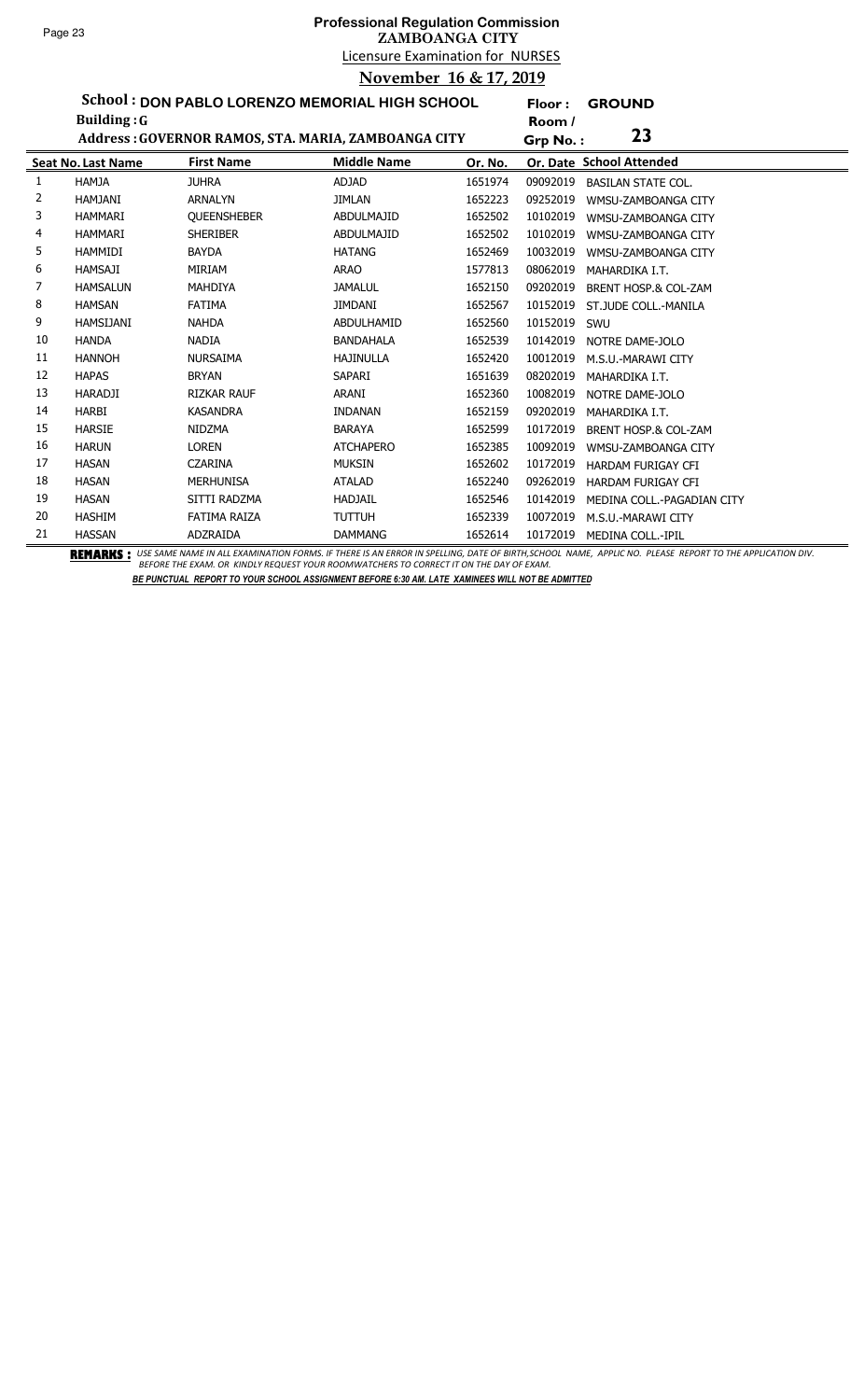# Licensure Examination for NURSES **Professional Regulation Commission ZAMBOANGA CITY November 16 & 17, 2019**

**Floor : SECOND**

**School : DON PABLO LORENZO MEMORIAL HIGH SCHOOL Building :G**

|    | <b>Building: G</b>        |                                                     |                    |         | Room /   |                                 |
|----|---------------------------|-----------------------------------------------------|--------------------|---------|----------|---------------------------------|
|    |                           | Address: GOVERNOR RAMOS, STA. MARIA, ZAMBOANGA CITY |                    |         | Grp No.: | 24                              |
|    | <b>Seat No. Last Name</b> | <b>First Name</b>                                   | <b>Middle Name</b> | Or. No. |          | Or. Date School Attended        |
| 1  | <b>HASSAN</b>             | <b>KASSANDRA</b>                                    | SALI               | 1652578 | 10162019 | BRENT HOSP.& COL-ZAM            |
| 2  | <b>HASSAN</b>             | <b>KISRA</b>                                        | <b>JAMAL</b>       | 1652269 | 09272019 | <b>HARDAM FURIGAY CFI</b>       |
| 3  | <b>HASSAN</b>             | <b>NURAISA</b>                                      | <b>KATANG</b>      | 1652482 | 10032019 | MINDANAO AUTONOMOUS CF, INC     |
| 4  | <b>HATAB</b>              | <b>MODIANA</b>                                      | ALI                | 1652084 | 09172019 | PILAR COLL.                     |
| 5  | <b>HAYUDINI</b>           | <b>JACQUELYN</b>                                    | <b>AKMAD</b>       | 1652044 | 09122019 | DIPOLOG MED CTR                 |
| 6  | <b>HERRERA</b>            | <b>GOLD FAITH</b>                                   | <b>TORRES</b>      | 1651971 | 09092019 | WMSU-ZAMBOANGA CITY             |
| 7  | <b>HIYA</b>               | <b>JEZZA</b>                                        | <b>ABDULLA</b>     | 1652609 | 10172019 | <b>BRENT HOSP.&amp; COL-ZAM</b> |
| 8  | <b>HUSSAM</b>             | <b>MAIRHALEEN</b>                                   | <b>JAWARI</b>      | 1577973 | 08162019 | WMSU-ZAMBOANGA CITY             |
| 9  | <b>HUSSIN</b>             | ANDRADA                                             | <b>HUSSIN</b>      | 1652326 | 10042019 | <b>BASILAN STATE COL.</b>       |
| 10 | <b>HUSSIN</b>             | <b>KATHERINE</b>                                    | <b>TULAWIE</b>     | 1577806 | 08062019 | SO.MINDANAO ISLAMIC INST.       |
| 11 | <b>HUSSIN</b>             | LYLAN-NUR                                           | <b>BARANG</b>      | 1652159 | 09202019 | <b>BASILAN STATE COL.</b>       |
| 12 | <b>HUSSIN</b>             | MOHAMMAD SHEARAZ                                    | <b>JULAID</b>      | 1652385 | 10092019 | BRENT HOSP.& COL-ZAM            |
| 13 | <b>IBBA</b>               | MHERNEHILYN                                         | <b>YUSOP</b>       | 1652066 | 09162019 | MEDINA COLL.-OZAMIS CITY        |
| 14 | <b>IBNO</b>               | SHER-AIDA                                           | <b>SALUAN</b>      | 1652035 | 09122019 | NOTRE DAME-JOLO                 |
| 15 | <b>IBNOHAJAD</b>          | <b>NOR-AISA</b>                                     | <b>MOHAMMAD</b>    | 1652385 | 10092019 | MAHARDIKA I.T.                  |
| 16 | <b>IBNOKASIM</b>          | <b>ANNIDA</b>                                       | <b>NUR</b>         | 1652191 | 09242019 | <b>HARDAM FURIGAY CFI</b>       |
| 17 | <b>IBNOSALI</b>           | <b>DELIDA</b>                                       | <b>DAMMANG</b>     | 1651776 | 09032019 | SO.MINDANAO ISLAMIC INST.       |
| 18 | <b>IBRAHIM</b>            | LAILA                                               | <b>HATAMAN</b>     | 1651611 | 08192019 | MEDINA COLL.-OZAMIS CITY        |
| 19 | <b>IBRAHIM</b>            | <b>MAYSARA</b>                                      | INSANI             | 1652467 | 10032019 | STI-ZAMBOANGA CITY              |
| 20 | <b>ICAWALO</b>            | <b>RODA</b>                                         | <b>FUNELAS</b>     | 1651963 | 09062019 | U DE ZAMBOANGA                  |
| 21 | <b>IDON</b>               | <b>ERMALYN</b>                                      | <b>ADDIH</b>       | 1652597 | 10172019 | NOTRE DAME-JOLO                 |

BEMARKS : USE SAME NAME IN ALL EXAMINATION FORMS. IF THERE IS AN ERROR IN SPELLING, DATE OF BIRTH,SCHOOL NAME, APPLIC NO. PLEASE REPORT TO THE APPLICATION DIV.<br>BEFORE THE EXAM. OR KINDLY REQUEST YOUR ROOMWATCHERS TO CORREC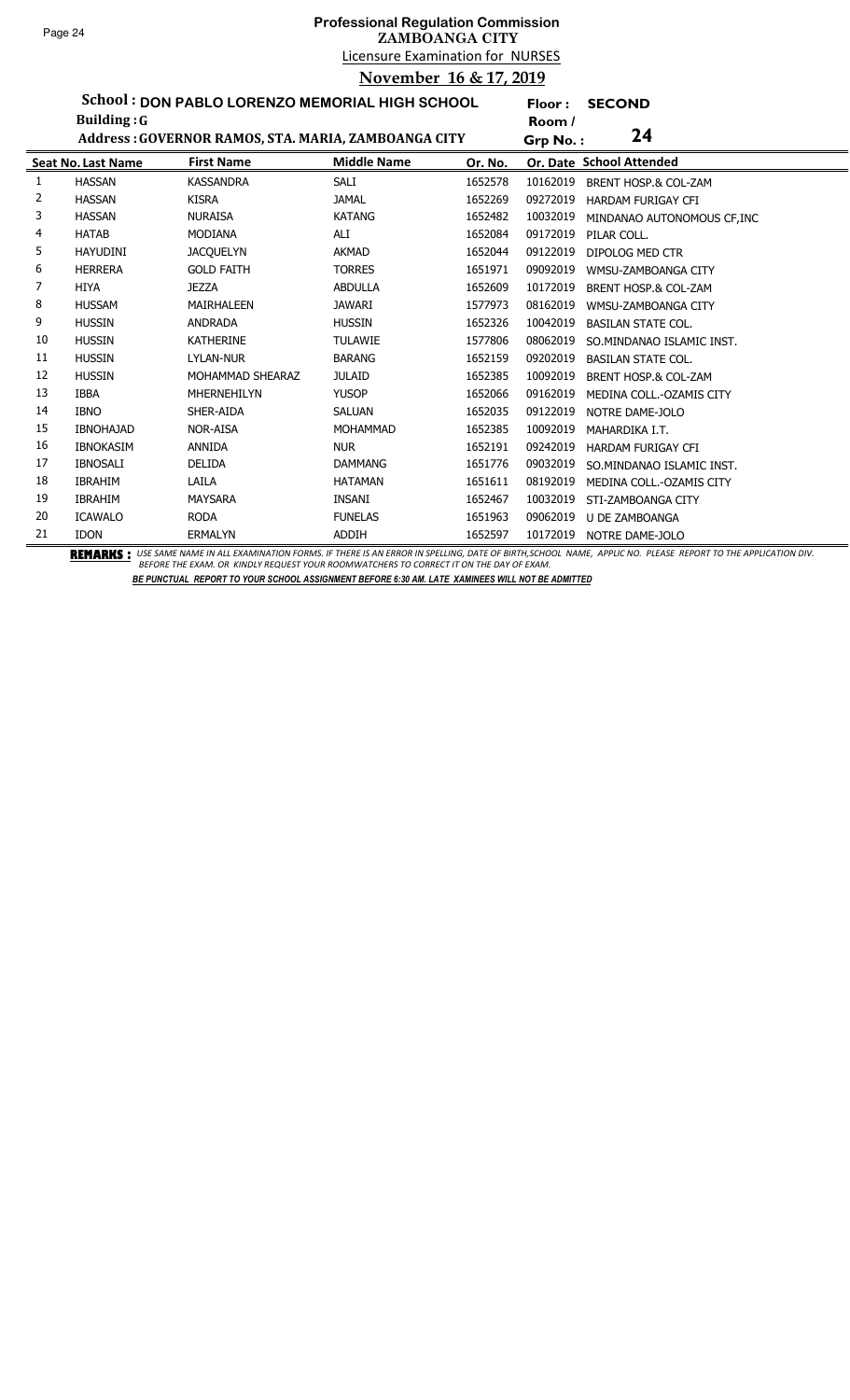**Floor : SECOND**

**School : DON PABLO LORENZO MEMORIAL HIGH SCHOOL Building :G**

|    | <b>Building: G</b> |                                                     |                    |         | Room /   |                             |
|----|--------------------|-----------------------------------------------------|--------------------|---------|----------|-----------------------------|
|    |                    | Address: GOVERNOR RAMOS, STA. MARIA, ZAMBOANGA CITY |                    |         | Grp No.: | 25                          |
|    | Seat No. Last Name | <b>First Name</b>                                   | <b>Middle Name</b> | Or. No. |          | Or. Date School Attended    |
| 1  | <b>IDON</b>        | <b>MERILYN</b>                                      | <b>ADDIH</b>       | 1652539 | 10142019 | NOTRE DAME-JOLO             |
| 2  | <b>IDON</b>        | WEDA-WATI                                           | <b>ADDIH</b>       | 1651786 | 09032019 | NOTRE DAME-JOLO             |
| 3  | <b>IDRIS</b>       | <b>FATIMA PRESCIA</b>                               | ALIH               | 1652594 | 10162019 | MAHARDIKA I.T.              |
| 4  | <b>IJEN</b>        | <b>NERSA</b>                                        | <b>JAWHARAN</b>    | 1652503 | 10102019 | SO.MINDANAO ISLAMIC INST.   |
| 5  | <b>ILUL</b>        | <b>EMELYN</b>                                       | <b>KUNTALAN</b>    | 1651975 | 09092019 | MINDANAO AUTONOMOUS CF, INC |
| 6  | <b>IMANUL</b>      | <b>FATIMA</b>                                       | <b>MOHAMMAD</b>    | 1652292 | 09302019 | <b>HARDAM FURIGAY CFI</b>   |
| 7  | <b>IMDANI</b>      | NURUN-RHENDA                                        | PELAYO             | 1652061 | 09162019 | NOTRE DAME-JOLO             |
| 8  | IMDANI             | <b>RANYA</b>                                        | ABDUKAHIL          | 1577830 | 08082019 | WMSU-ZAMBOANGA CITY         |
| 9  | IMLANI             | NAJIR                                               | AMDAN              | 1652612 | 10172019 | U DE ZAMBOANGA              |
| 10 | <b>INAWAN</b>      | <b>NUR-AIN</b>                                      | <b>MALABON</b>     | 1652271 | 09272019 | <b>BASILAN STATE COL.</b>   |
| 11 | <b>INDANAN</b>     | <b>FERSHEEA</b>                                     | <b>DIMA</b>        | 1652363 | 10082019 | <b>BASILAN STATE COL.</b>   |
| 12 | <b>INDANAN</b>     | <b>RIDZMAR</b>                                      | <b>ANGKING</b>     | 1652480 | 10032019 | <b>HARDAM FURIGAY CFI</b>   |
| 13 | <b>INDANAN</b>     | <b>SHEIKA</b>                                       | <b>CABALLERO</b>   | 1577244 | 07192019 | NOTRE DAME-JOLO             |
| 14 | INDING             | FARRA-INNA                                          | <b>TALIB</b>       | 1652113 | 09182019 | WMSU.-NAGA                  |
| 15 | <b>INSANI</b>      | <b>NUR-AIN</b>                                      | YACOB              | 1652398 | 10092019 | M.S.U.-MARAWI CITY          |
| 16 | <b>INSANU</b>      | <b>RIDZMA</b>                                       | MOH ALI            | 1652026 | 09112019 | ABUBAKAR C.L.C.             |
| 17 | <b>INSOY</b>       | <b>JESALYN</b>                                      | PELEGRINO          | 1652560 | 10152019 | DIPOLOG MED CTR             |
| 18 | <b>INTONG</b>      | ABDUL-AZIEZ                                         | <b>HARIS</b>       | 1652326 | 10042019 | <b>BASILAN STATE COL.</b>   |
| 19 | <b>IRAJI</b>       | <b>KENNYBETH</b>                                    | ILAHAN             | 1577175 | 07192019 | WMSU-ZAMBOANGA CITY         |
| 20 | IRIBANI            | AL-REYNARD                                          | <b>ESPAÑOLA</b>    | 1577516 | 07252019 | WMSU-ZAMBOANGA CITY         |
| 21 | <b>IRONG</b>       | <b>FRANCES MAENE</b>                                | <b>TANGUNAN</b>    | 1652615 | 10172019 | MARIAM SCH. OF NURSING      |

BEMARKS : USE SAME NAME IN ALL EXAMINATION FORMS. IF THERE IS AN ERROR IN SPELLING, DATE OF BIRTH,SCHOOL NAME, APPLIC NO. PLEASE REPORT TO THE APPLICATION DIV.<br>BEFORE THE EXAM. OR KINDLY REQUEST YOUR ROOMWATCHERS TO CORREC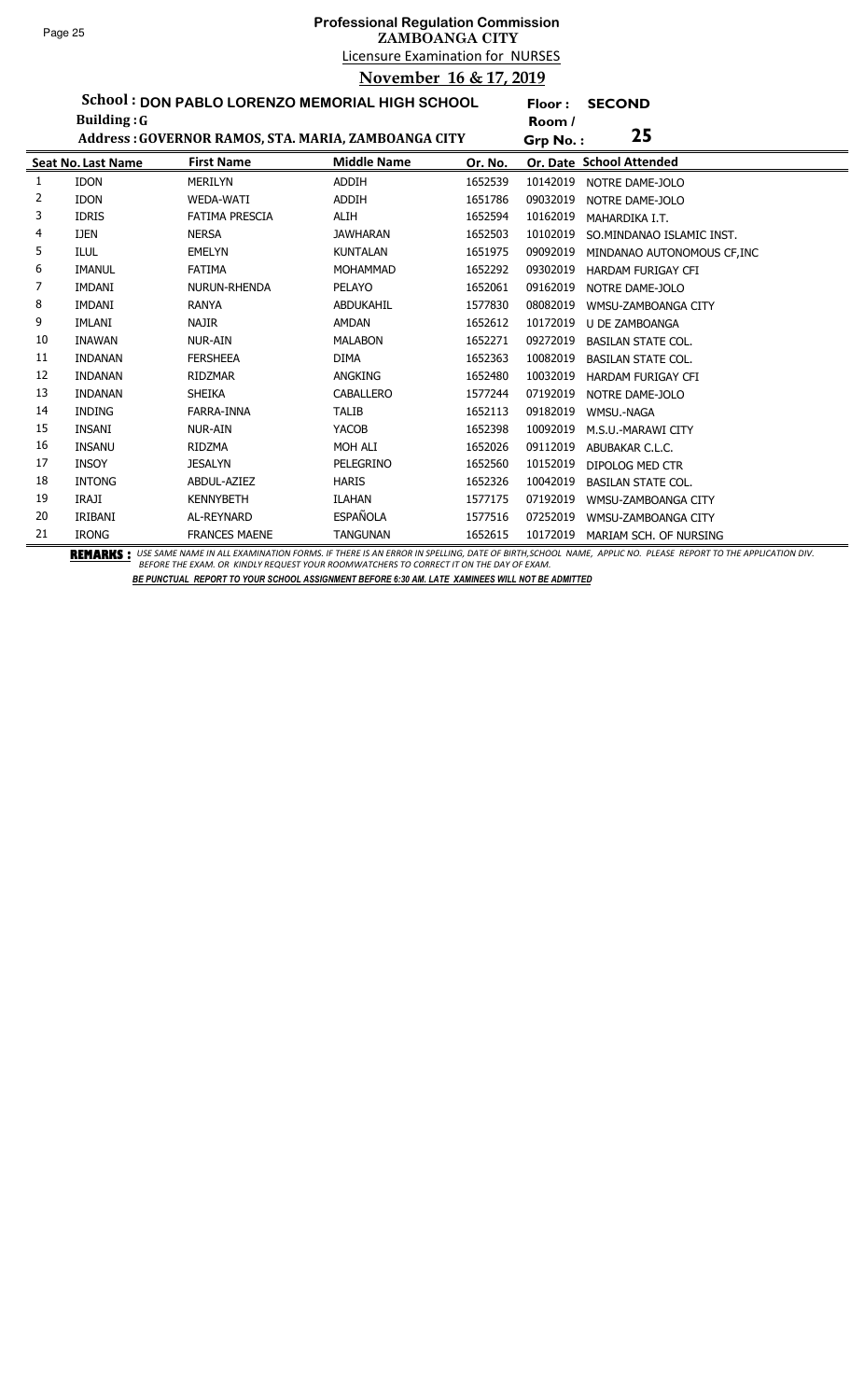**Floor : SECOND**

**School : DON PABLO LORENZO MEMORIAL HIGH SCHOOL Building :G**

|    | <b>Building: G</b>        |                                                     |                     |         | Room /   |                             |
|----|---------------------------|-----------------------------------------------------|---------------------|---------|----------|-----------------------------|
|    |                           | Address: GOVERNOR RAMOS, STA. MARIA, ZAMBOANGA CITY |                     |         | Grp No.: | 26                          |
|    | <b>Seat No. Last Name</b> | <b>First Name</b>                                   | <b>Middle Name</b>  | Or. No. |          | Or. Date School Attended    |
| 1  | <b>ISA</b>                | <b>JERNALYN</b>                                     | <b>ADIN</b>         | 1652392 | 10092019 | MAHARDIKA I.T.              |
| 2  | <b>ISAHAC</b>             | <b>AMANI BASHER</b>                                 | <b>HABIB HASSAN</b> | 1652453 | 10022019 | <b>U DE ZAMBOANGA</b>       |
| 3  | <b>ISHMAEL</b>            | AL-MAARIF                                           | <b>JALAIDI</b>      | 1577456 | 07262019 | WMSU-ZAMBOANGA CITY         |
| 4  | <b>ISIDRO</b>             | <b>BASIL</b>                                        | LITTAUA             | 1577950 | 08152019 | NOTRE DAME-JOLO             |
| 5  | <b>ISIDRO</b>             | <b>MICHELLE</b>                                     | <b>GOMICUA</b>      | 1577954 | 08152019 | MARIAM SCH. OF NURSING      |
| 6  | <b>ISIRAIL</b>            | <b>RHEA</b>                                         | <b>IMAMIL</b>       | 1577383 | 07242019 | WMSU-ZAMBOANGA CITY         |
| 7  | <b>ISKANDAL</b>           | SITTIH RAUHINE                                      | <b>DAUD</b>         | 1652540 | 10142019 | <b>MEDINA COLL.-IPIL</b>    |
| 8  | <b>ISLANI</b>             | <b>NURANA</b>                                       | <b>HADJULA</b>      | 1652070 | 09162019 | MEDINA COLL.-PAGADIAN CITY  |
| 9  | <b>ISMAEL</b>             | <b>KHADIJA</b>                                      | <b>KAWA</b>         | 1652573 | 10152019 | WMSU-ZAMBOANGA CITY         |
| 10 | <b>ISMALI</b>             | <b>MERHANA</b>                                      | <b>USIN</b>         | 1652514 | 10102019 | MINDANAO AUTONOMOUS CF, INC |
| 11 | ISMANI                    | SHARIFA REYM                                        | HARADJI             | 1652159 | 09202019 | MAHARDIKA I.T.              |
| 12 | <b>ISMURAJI</b>           | <b>NASHRA</b>                                       | <b>HAMUDDIN</b>     | 1652610 | 10172019 | SULU STATE COLL.            |
| 13 | ISNAIN                    | <b>MARLEN</b>                                       | <b>ABDULHAN</b>     | 1652598 | 10172019 | MAHARDIKA I.T.              |
| 14 | ISNAIN                    | <b>RHEM</b>                                         | <b>RADJAH</b>       | 1652553 | 10142019 | WMSU-ZAMBOANGA CITY         |
| 15 | <b>ISNANG</b>             | <b>DERNA</b>                                        | SALI                | 1652537 | 10142019 | MAHARDIKA I.T.              |
| 16 | <b>IYANG</b>              | <b>ALFASIR</b>                                      | <b>ARUBENTO</b>     | 1652350 | 10072019 | SO. MINDANAO ISLAMIC INST.  |
| 17 | <b>JAAFAR</b>             | ARWAHIDA                                            | <b>AJAM</b>         | 1651888 | 08292019 | WMSU-ZAMBOANGA CITY         |
| 18 | <b>JAAFAR</b>             | <b>BENZAR</b>                                       | <b>ISNANI</b>       | 1577872 | 08132019 | MINDANAO AUTONOMOUS CF, INC |
| 19 | <b>JAAFAR</b>             | <b>JARMAIDA</b>                                     | ARIM                | 1652564 | 10152019 | SO.MINDANAO ISLAMIC INST.   |
| 20 | <b>JAAFAR</b>             | <b>SHENDYANA</b>                                    | <b>SIERRA</b>       | 1652534 | 10112019 | WMSU-ZAMBOANGA CITY         |
| 21 | <b>JAALAIN</b>            | HAIRIYA                                             | <b>SUMAWANG</b>     | 1652581 | 10162019 | BRENT HOSP.& COL-ZAM        |

BEMARKS : USE SAME NAME IN ALL EXAMINATION FORMS. IF THERE IS AN ERROR IN SPELLING, DATE OF BIRTH,SCHOOL NAME, APPLIC NO. PLEASE REPORT TO THE APPLICATION DIV.<br>BEFORE THE EXAM. OR KINDLY REQUEST YOUR ROOMWATCHERS TO CORREC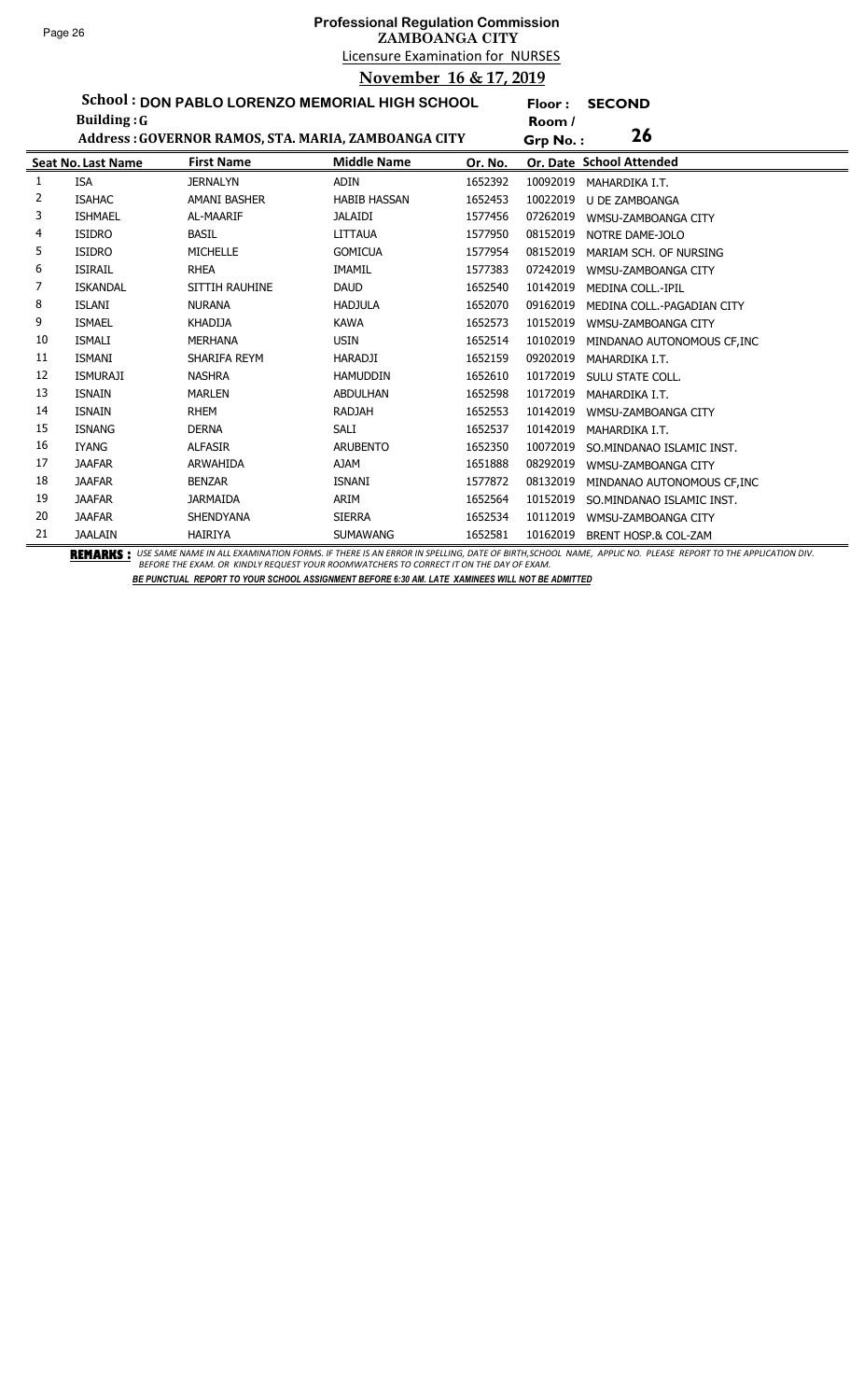## Licensure Examination for NURSES **Professional Regulation Commission ZAMBOANGA CITY November 16 & 17, 2019**

**Floor : SECOND**

**School : DON PABLO LORENZO MEMORIAL HIGH SCHOOL**

|    | Building: $G$             |                                                     |                    |         | Room /                                      |  |
|----|---------------------------|-----------------------------------------------------|--------------------|---------|---------------------------------------------|--|
|    |                           | Address: GOVERNOR RAMOS, STA. MARIA, ZAMBOANGA CITY |                    |         | 27<br>Grp No.:                              |  |
|    | <b>Seat No. Last Name</b> | <b>First Name</b>                                   | <b>Middle Name</b> | Or. No. | Or. Date School Attended                    |  |
| 1  | <b>JAAPAL</b>             | <b>NURHAYA</b>                                      | SABDANI            | 1652596 | 10172019<br><b>BRENT HOSP.&amp; COL-ZAM</b> |  |
| 2  | <b>JAILANI</b>            | <b>ASNIA</b>                                        | <b>TAHA</b>        | 1652351 | 10072019<br><b>U DE ZAMBOANGA</b>           |  |
| 3  | <b>JAIN</b>               | <b>SHAINA</b>                                       | ALHARI             | 1652458 | 10022019<br>U DE ZAMBOANGA                  |  |
| 4  | <b>JAIN</b>               | <b>SHERVIN</b>                                      | <b>ANDAS</b>       | 1652609 | 10172019<br>WMSU-ZAMBOANGA CITY             |  |
| 5  | <b>JAINAL</b>             | <b>ALLYZA</b>                                       | <b>ATALAD</b>      | 1652050 | 09132019<br><b>BASILAN STATE COL.</b>       |  |
| 6  | <b>JAINAL</b>             | <b>MONAISA</b>                                      | <b>SADDALAN</b>    | 1651736 | 08302019<br><b>MEDINA COLL.-IPIL</b>        |  |
| 7  | <b>JAINUDDIN</b>          | <b>RUAIDA</b>                                       | <b>JUMMA</b>       | 1652457 | 10022019<br><b>BASILAN STATE COL.</b>       |  |
| 8  | <b>JAIRI</b>              | <b>FATRINA</b>                                      | <b>IBBA</b>        | 1652582 | 10162019<br>BRENT HOSP.& COL-ZAM            |  |
| 9  | <b>JAIYANI</b>            | <b>NURIAM</b>                                       | <b>SABTARI</b>     | 1652472 | 10032019<br>MEDINA COLL.-OZAMIS CITY        |  |
| 10 | <b>JAJALIS</b>            | <b>MARSHIA</b>                                      | SAHALI             | 1652578 | 10162019<br>BRENT HOSP.& COL-ZAM            |  |
| 11 | <b>ILAL</b>               | <b>GWENDOLYN</b>                                    | <b>SAWADJAAN</b>   | 1652367 | 10082019<br>ABUBAKAR C.L.C.                 |  |
| 12 | <b>ILAL</b>               | <b>NURZHALYN</b>                                    | SAWADJAAN          | 1652386 | 10092019<br>ABUBAKAR C.L.C.                 |  |
| 13 | <b>JALA</b>               | <b>BELINDA</b>                                      | <b>BAHANA</b>      | 1652609 | 10172019<br>MINDANAO AUTONOMOUS CF, INC     |  |
| 14 | <b>JALA</b>               | FATIMAH NADZREIN                                    | LAYONG             | 1652565 | 10152019<br>MAHARDIKA I.T.                  |  |
| 15 | <b>JALA</b>               | <b>KERNALYN</b>                                     | WALISANI           | 1652570 | 10152019<br>MEDINA COLL.-PAGADIAN CITY      |  |
| 16 | <b>JALA</b>               | <b>WARJA</b>                                        | <b>JAINAL</b>      | 1652381 | 10092019<br>WMSU-ZAMBOANGA CITY             |  |
| 17 | <b>JALAD</b>              | <b>SALMIYA</b>                                      | <b>ADJI</b>        | 1652387 | 10092019<br>SO.MINDANAO ISLAMIC INST.       |  |
| 18 | <b>JALAIDE</b>            | <b>ADZMALYN</b>                                     | <b>HADJIULLA</b>   | 1652045 | 09122019<br>MAHARDIKA I.T.                  |  |
| 19 | <b>JALALUDDIN</b>         | FATIMA SHARAMIE                                     | <b>TANJI</b>       | 1652046 | 09122019<br>MAHARDIKA I.T.                  |  |
| 20 | <b>JALILUL</b>            | <b>MARIO</b>                                        | <b>PAWAE</b>       | 1577453 | 07262019<br>MAHARDIKA I.T.                  |  |
| 21 | <b>JALILULLA</b>          | ANNIELYN                                            | <b>YUSOP</b>       | 1652143 | 09202019<br>MAHARDIKA I.T.                  |  |

BEMARKS : USE SAME NAME IN ALL EXAMINATION FORMS. IF THERE IS AN ERROR IN SPELLING, DATE OF BIRTH,SCHOOL NAME, APPLIC NO. PLEASE REPORT TO THE APPLICATION DIV.<br>BEFORE THE EXAM. OR KINDLY REQUEST YOUR ROOMWATCHERS TO CORREC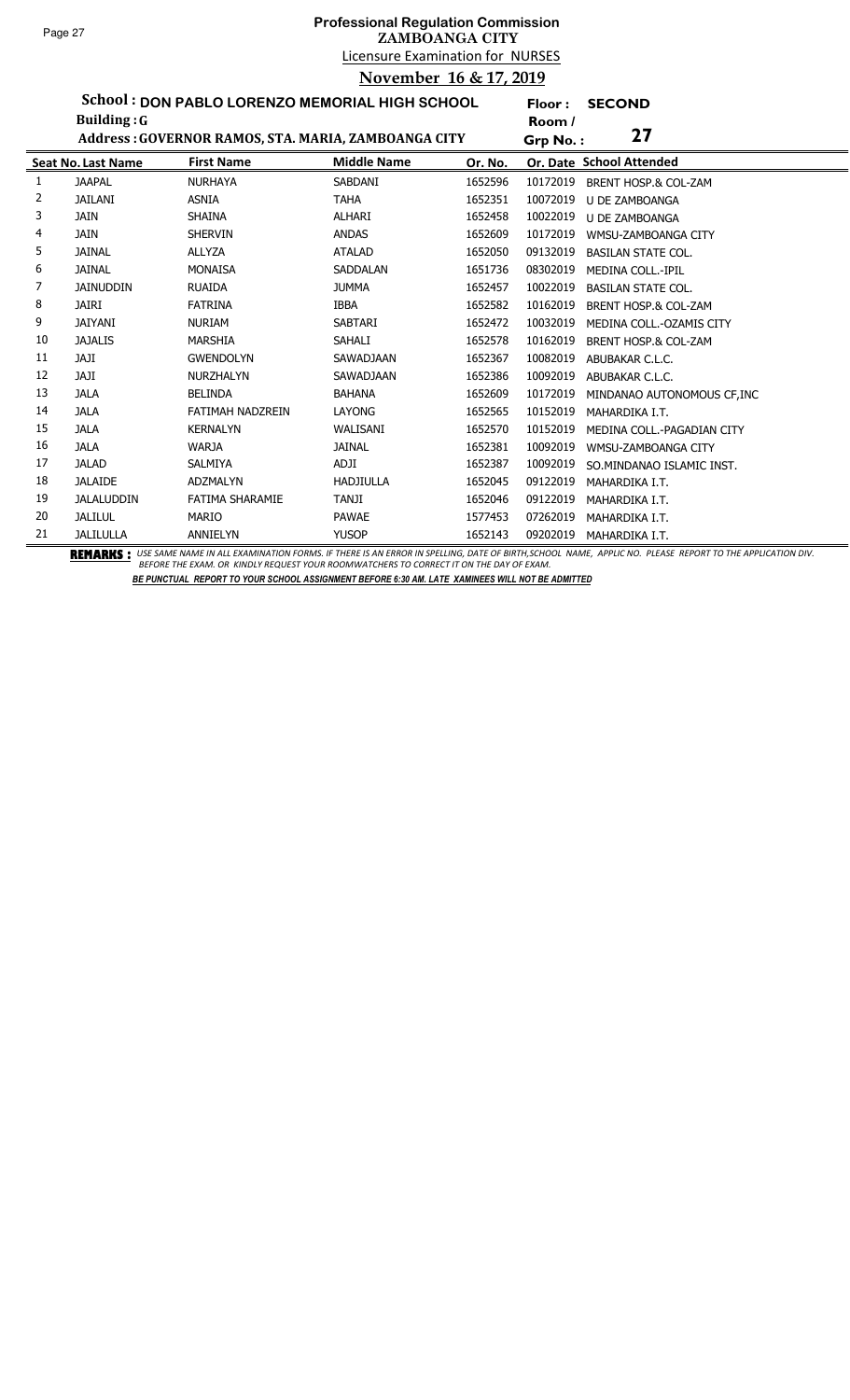# Licensure Examination for NURSES **Professional Regulation Commission ZAMBOANGA CITY November 16 & 17, 2019**

**Floor : SECOND**

**School : DON PABLO LORENZO MEMORIAL HIGH SCHOOL**

|    | Building: $G$             |                   |                                                     |         | Room /   |                                 |
|----|---------------------------|-------------------|-----------------------------------------------------|---------|----------|---------------------------------|
|    |                           |                   | Address: GOVERNOR RAMOS, STA. MARIA, ZAMBOANGA CITY |         | Grp No.: | 28                              |
|    | <b>Seat No. Last Name</b> | <b>First Name</b> | <b>Middle Name</b>                                  | Or. No. |          | Or. Date School Attended        |
|    | <b>JALMAANI</b>           | <b>MERFA</b>      | <b>AMMAD</b>                                        | 1652370 | 10082019 | NOTRE DAME-JOLO                 |
| 2  | <b>JALMAANI</b>           | <b>SHAIDA</b>     | <b>DAHI</b>                                         | 1652614 | 10172019 | MAHARDIKA I.T.                  |
| 3  | <b>JALMAANI</b>           | <b>SHERWINA</b>   | <b>DAHIN</b>                                        | 1652161 | 09232019 | MAHARDIKA I.T.                  |
| 4  | <b>JAMALDIN</b>           | <b>NURJILA</b>    | <b>DALUDDIN</b>                                     | 1652315 | 10042019 | <b>BRENT HOSP.&amp; COL-ZAM</b> |
| 5. | <b>JAMALUDDIN</b>         | <b>ANA ROSE</b>   | <b>ANCHETA</b>                                      | 1652232 | 09252019 | MAHARDIKA I.T.                  |
| 6  | <b>JAMALUDDIN</b>         | <b>JUNLIE</b>     | <b>BANTILAN</b>                                     | 1651752 | 08302019 | MAHARDIKA I.T.                  |
| 7  | <b>JAMALUL</b>            | <b>JAIZA</b>      | <b>PATTA</b>                                        | 1652601 | 10172019 | NOTRE DAME-JOLO                 |
| 8  | <b>JAMANULLA</b>          | <b>ESARAH</b>     | <b>TAUP</b>                                         | 1652616 | 10172019 | <b>BRENT HOSP.&amp; COL-ZAM</b> |
| 9  | <b>JAMDANI</b>            | <b>MAHSINA</b>    | <b>ANNUAR</b>                                       | 1652576 | 10162019 | <b>GALANG MED CENTER</b>        |
| 10 | <b>JAMHALI</b>            | <b>NADZLA</b>     | KAHIL                                               | 1652470 | 10032019 | WMSU-ZAMBOANGA CITY             |
| 11 | <b>JAMHARI</b>            | <b>NURNAMRA</b>   | AHALUL                                              | 1652529 | 10112019 | SO.MINDANAO ISLAMIC INST.       |
| 12 | <b>JAMIRI</b>             | <b>MAHDA</b>      | <b>ALANO</b>                                        | 1652199 | 09242019 | <b>HARDAM FURIGAY CFI</b>       |
| 13 | <b>JAMLANI</b>            | <b>JHENIZA</b>    | <b>MASANG</b>                                       | 1651951 | 09062019 | <b>BASILAN STATE COL.</b>       |
| 14 | <b>JANADIL</b>            | <b>NOR-AISA</b>   | TITING                                              | 1651973 | 09092019 | WMSU-ZAMBOANGA CITY             |
| 15 | <b>JANALHATIB</b>         | <b>MARWISA</b>    | <b>ABTUH</b>                                        | 1652532 | 10112019 | <b>BASILAN STATE COL.</b>       |
| 16 | <b>JASANI</b>             | ARMAIDA           | <b>HADJIBAIN</b>                                    | 1652441 | 10022019 | <b>DIPOLOG MED CTR</b>          |
| 17 | <b>JASANI</b>             | <b>TADZMIER</b>   | <b>TINGKAHAN</b>                                    | 1652120 | 09192019 | PILAR COLL.                     |
| 18 | <b>JAUJOHN</b>            | <b>NUJUFA</b>     | SAHI                                                | 1652610 | 10172019 | MINDANAO AUTONOMOUS CF, INC     |
| 19 | <b>JAWAD</b>              | <b>NURINA</b>     | PIÑOL                                               | 1652510 | 10102019 | MAHARDIKA I.T.                  |
| 20 | <b>JAWADIL</b>            | <b>KIMCILY</b>    | <b>ARAO</b>                                         | 1652606 | 10172019 | <b>BRENT HOSP.&amp; COL-ZAM</b> |
| 21 | <b>JAWALIN</b>            | <b>NURHANA</b>    | <b>SUABON</b>                                       | 1652437 | 10012019 | <b>BASILAN STATE COL.</b>       |

BEMARKS : USE SAME NAME IN ALL EXAMINATION FORMS. IF THERE IS AN ERROR IN SPELLING, DATE OF BIRTH,SCHOOL NAME, APPLIC NO. PLEASE REPORT TO THE APPLICATION DIV.<br>BEFORE THE EXAM. OR KINDLY REQUEST YOUR ROOMWATCHERS TO CORREC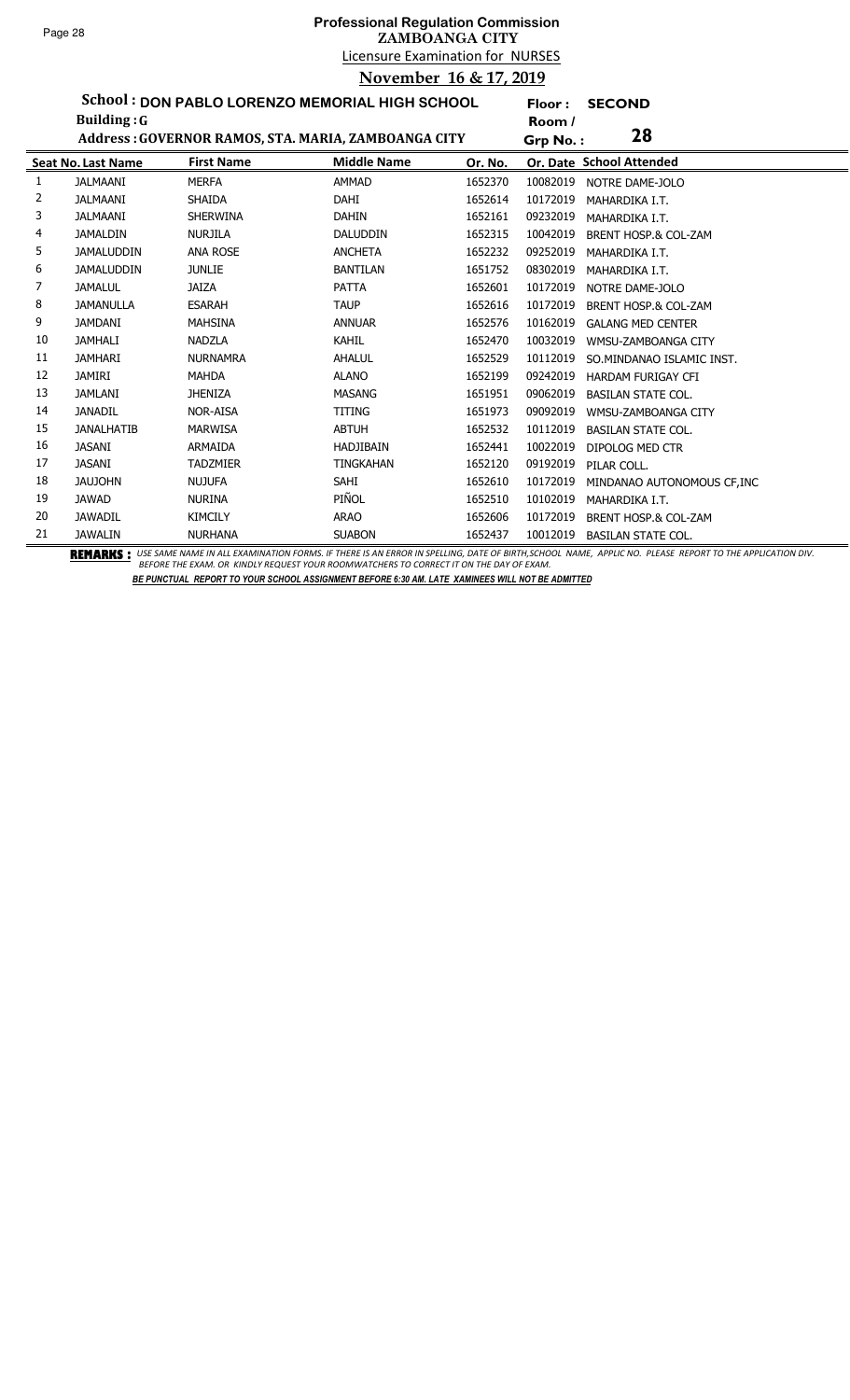**Floor : GROUND**

**School : DON PABLO LORENZO MEMORIAL HIGH SCHOOL Building :H**

|    | <b>Building: H</b>        |                   |                                                     |         | Room /   |                                 |
|----|---------------------------|-------------------|-----------------------------------------------------|---------|----------|---------------------------------|
|    |                           |                   | Address: GOVERNOR RAMOS, STA. MARIA, ZAMBOANGA CITY |         | Grp No.: | 29                              |
|    | <b>Seat No. Last Name</b> | <b>First Name</b> | <b>Middle Name</b>                                  | Or. No. |          | Or. Date School Attended        |
| 1  | <b>JIHAY</b>              | <b>AIMAN</b>      | <b>MOHAMMAD</b>                                     | 1652115 | 09192019 | PILAR COLL.                     |
| 2  | <b>JIMSIR</b>             | <b>JESALYN</b>    | <b>SAKILAN</b>                                      | 1652423 | 10012019 | M.S.U.-MARAWI CITY              |
| 3  | <b>JINNO</b>              | <b>DESTIHADA</b>  | <b>ANSAL</b>                                        | 1651855 | 08282019 | NOTRE DAME-JOLO                 |
| 4  | <b>JOBEL</b>              | <b>MARWA</b>      | <b>SAHDIN</b>                                       | 1652324 | 10042019 | <b>HARDAM FURIGAY CFI</b>       |
| 5  | JOE                       | <b>JAITON</b>     | <b>ANDAN</b>                                        | 1577507 | 07242019 | NOTRE DAME-JOLO                 |
| 6  | JOE                       | <b>RADZMIA</b>    | <b>TAY</b>                                          | 1651672 | 08222019 | MEDINA COLL.-PAGADIAN CITY      |
| 7  | <b>JORQUIA</b>            | <b>SHERYN</b>     | <b>BARARUDDIN</b>                                   | 1652121 | 09192019 | MEDINA COLL.-IPIL               |
| 8  | <b>JUAINI</b>             | <b>HENJIE</b>     | <b>KALAYAKAN</b>                                    | 1652573 | 10152019 | DR. P. OCAMPO COLLEGE           |
| 9  | <b>JUAINI</b>             | <b>NURFITRA</b>   | <b>HAMID</b>                                        | 1652471 | 10032019 | M.S.U.-MARAWI CITY              |
| 10 | <b>JUHAN</b>              | <b>FARHAIDA</b>   | <b>ISMAEL</b>                                       | 1652458 | 10022019 | NOTRE DAME-JOLO                 |
| 11 | <b>JUL</b>                | <b>DARWINA</b>    | <b>ALBANI</b>                                       | 1652456 | 10022019 | MEDINA COLL.-OZAMIS CITY        |
| 12 | <b>JUL</b>                | ZIANNA-AMEERA     | <b>TEROL</b>                                        | 1652038 | 09122019 | NOTRE DAME-JOLO                 |
| 13 | <b>JULAIN</b>             | <b>RUHAIFA</b>    | SASAPAN                                             | 1652169 | 09232019 | <b>BRENT HOSP.&amp; COL-ZAM</b> |
| 14 | <b>JULAMBRE</b>           | <b>SHERNAIDA</b>  | <b>SUWAIB</b>                                       | 1652321 | 10042019 | U DE ZAMBOANGA                  |
| 15 | <b>JULAMBRI</b>           | <b>BALDAYA</b>    | <b>SAMPANG</b>                                      | 1652017 | 09112019 | DR.C.S. LANTING COLL.-Q.C.      |
| 16 | <b>JULHAMID</b>           | <b>ALMALYN</b>    | <b>HANDA</b>                                        | 1652509 | 10102019 | <b>U DE ZAMBOANGA</b>           |
| 17 | <b>JULHASAN</b>           | <b>RAZEERNA</b>   | <b>SUSULAN</b>                                      | 1652604 | 10172019 | BRENT HOSP.& COL-ZAM            |
| 18 | <b>JULKANAIN</b>          | <b>ALDISAR</b>    | <b>ARCAM</b>                                        | 1651678 | 08222019 | NOTRE DAME-JOLO                 |
| 19 | <b>JULKANAIN</b>          | <b>KHADIJA</b>    | <b>GUMAMPANG</b>                                    | 1652458 | 10022019 | U DE ZAMBOANGA                  |
| 20 | <b>JULKARNAIN</b>         | <b>SOPHIA</b>     | <b>ISMAEL</b>                                       | 1652405 | 09302019 | MEDINA COLL.-PAGADIAN CITY      |
| 21 | <b>JULMANI</b>            | <b>FARCELYN</b>   | <b>NASA</b>                                         | 1652336 | 10072019 | MAHARDIKA I.T.                  |

BEMARKS : USE SAME NAME IN ALL EXAMINATION FORMS. IF THERE IS AN ERROR IN SPELLING, DATE OF BIRTH,SCHOOL NAME, APPLIC NO. PLEASE REPORT TO THE APPLICATION DIV.<br>BEFORE THE EXAM. OR KINDLY REQUEST YOUR ROOMWATCHERS TO CORREC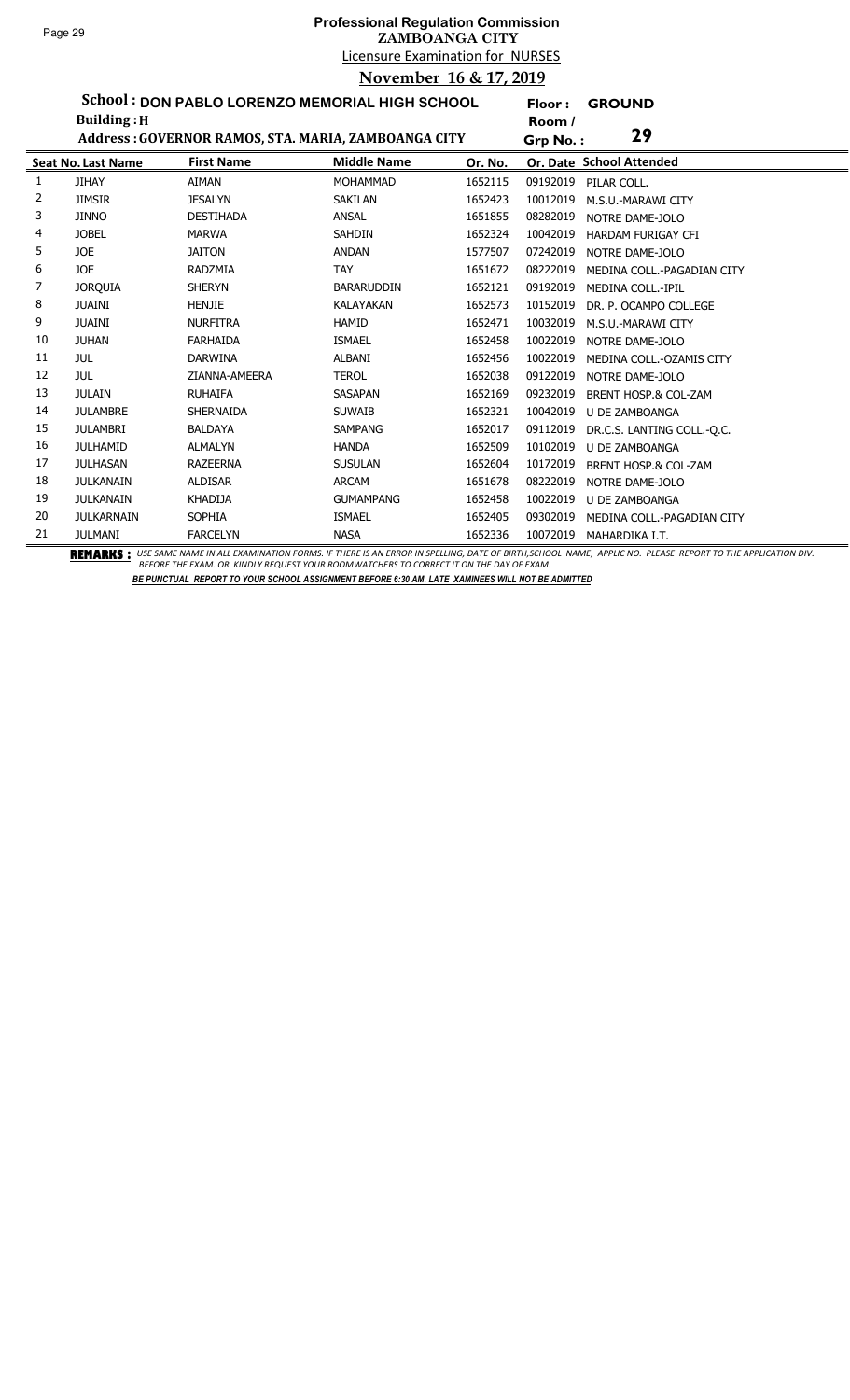# Licensure Examination for NURSES **Professional Regulation Commission ZAMBOANGA CITY November 16 & 17, 2019**

**Floor : GROUND**

**School : DON PABLO LORENZO MEMORIAL HIGH SCHOOL Building :H**

|    | <b>Building: H</b>        |                    |                                                     |         | Room /   |                                 |
|----|---------------------------|--------------------|-----------------------------------------------------|---------|----------|---------------------------------|
|    |                           |                    | Address: GOVERNOR RAMOS, STA. MARIA, ZAMBOANGA CITY |         | Grp No.: | 30                              |
|    | <b>Seat No. Last Name</b> | <b>First Name</b>  | <b>Middle Name</b>                                  | Or. No. |          | Or. Date School Attended        |
| 1  | <b>JULMUNIR</b>           | <b>IRENE</b>       | AMIL                                                | 1577800 | 08062019 | WMSU-ZAMBOANGA CITY             |
| 2  | <b>JULPAE</b>             | <b>NADZIA</b>      | <b>KASIM</b>                                        | 1651946 | 09062019 | MAHARDIKA I.T.                  |
| 3  | <b>JULSANI</b>            | <b>NURHAINA</b>    | <b>IBRAHIM</b>                                      | 1577685 | 08052019 | MINDANAO MEDICAL FDTN.COLL.     |
| 4  | <b>JUMAANI</b>            | <b>MAYZER</b>      | <b>BANDAL</b>                                       | 1652297 | 09302019 | MAHARDIKA I.T.                  |
| 5  | <b>JUMAANI</b>            | <b>MONA</b>        | <b>SUDDURI</b>                                      | 1652607 | 10172019 | <b>BRENT HOSP.&amp; COL-ZAM</b> |
| 6  | <b>JUMAANI</b>            | <b>MUNIR</b>       | <b>MASUHUD</b>                                      | 1652536 | 10142019 | <b>HARDAM FURIGAY CFI</b>       |
|    | <b>JUMADIL</b>            | <b>SHAIRA</b>      | <b>JAYYAN</b>                                       | 1652319 | 10042019 | <b>BASILAN STATE COL.</b>       |
| 8  | <b>JUMAH</b>              | <b>RUJAIDA</b>     | <b>ASAALI</b>                                       | 1652213 | 09252019 | MAHARDIKA I.T.                  |
| 9  | <b>JUMAHALI</b>           | <b>NORSALYN</b>    | <b>ISSAN</b>                                        | 1652423 | 10012019 | M.S.U.-MARAWI CITY              |
| 10 | <b>JUMAHARI</b>           | <b>BERHAM</b>      | <b>MUKAMMAR</b>                                     | 1652389 | 10092019 | WMSU-ZAMBOANGA CITY             |
| 11 | <b>JUMALON</b>            | <b>ROSELYN</b>     | APATAN                                              | 1654740 | 09262019 | MEDINA COLL.-OZAMIS CITY        |
| 12 | <b>JUMANA</b>             | <b>FAEZA</b>       | <b>FERNANDO</b>                                     | 1652376 | 10092019 | MINDANAO AUTONOMOUS CF.INC      |
| 13 | <b>JUMDAIL</b>            | <b>CRIZALYN</b>    | <b>NASSAL</b>                                       | 1652525 | 10112019 | SO.MINDANAO ISLAMIC INST.       |
| 14 | <b>JUMDAIL</b>            | <b>WILMA</b>       | <b>SALIM</b>                                        | 1652523 | 10112019 | SO.MINDANAO ISLAMIC INST.       |
| 15 | <b>JUMLI</b>              | MUDZRAHADA         | <b>JALANI</b>                                       | 1652531 | 10112019 | SO.MINDANAO ISLAMIC INST.       |
| 16 | <b>JUNDAM</b>             | <b>DELMA</b>       | <b>BILOH</b>                                        | 1652603 | 10172019 | NOTRE DAME-JOLO                 |
| 17 | <b>JUPACKAL</b>           | <b>ALMIDA</b>      | <b>ABUBAKAR</b>                                     | 1652284 | 09272019 | WMSU-ZAMBOANGA CITY             |
| 18 | <b>JURRI</b>              | <b>NADIA</b>       | <b>HADAN</b>                                        | 1652398 | 10092019 | MAHARDIKA I.T.                  |
| 19 | <b>KADIL</b>              | <b>ABDER-NASIR</b> | <b>AMDAD</b>                                        | 1652537 | 10142019 | WMSU-ZAMBOANGA CITY             |
| 20 | <b>KADIL</b>              | <b>ARSINA</b>      | <b>MOHAMMAD</b>                                     | 1652538 | 10142019 | U DE ZAMBOANGA                  |
| 21 | <b>KADIL</b>              | LAABA              | <b>AKMAD</b>                                        | 1652315 | 10042019 | WMSU-ZAMBOANGA CITY             |

BEMARKS : USE SAME NAME IN ALL EXAMINATION FORMS. IF THERE IS AN ERROR IN SPELLING, DATE OF BIRTH,SCHOOL NAME, APPLIC NO. PLEASE REPORT TO THE APPLICATION DIV.<br>BEFORE THE EXAM. OR KINDLY REQUEST YOUR ROOMWATCHERS TO CORREC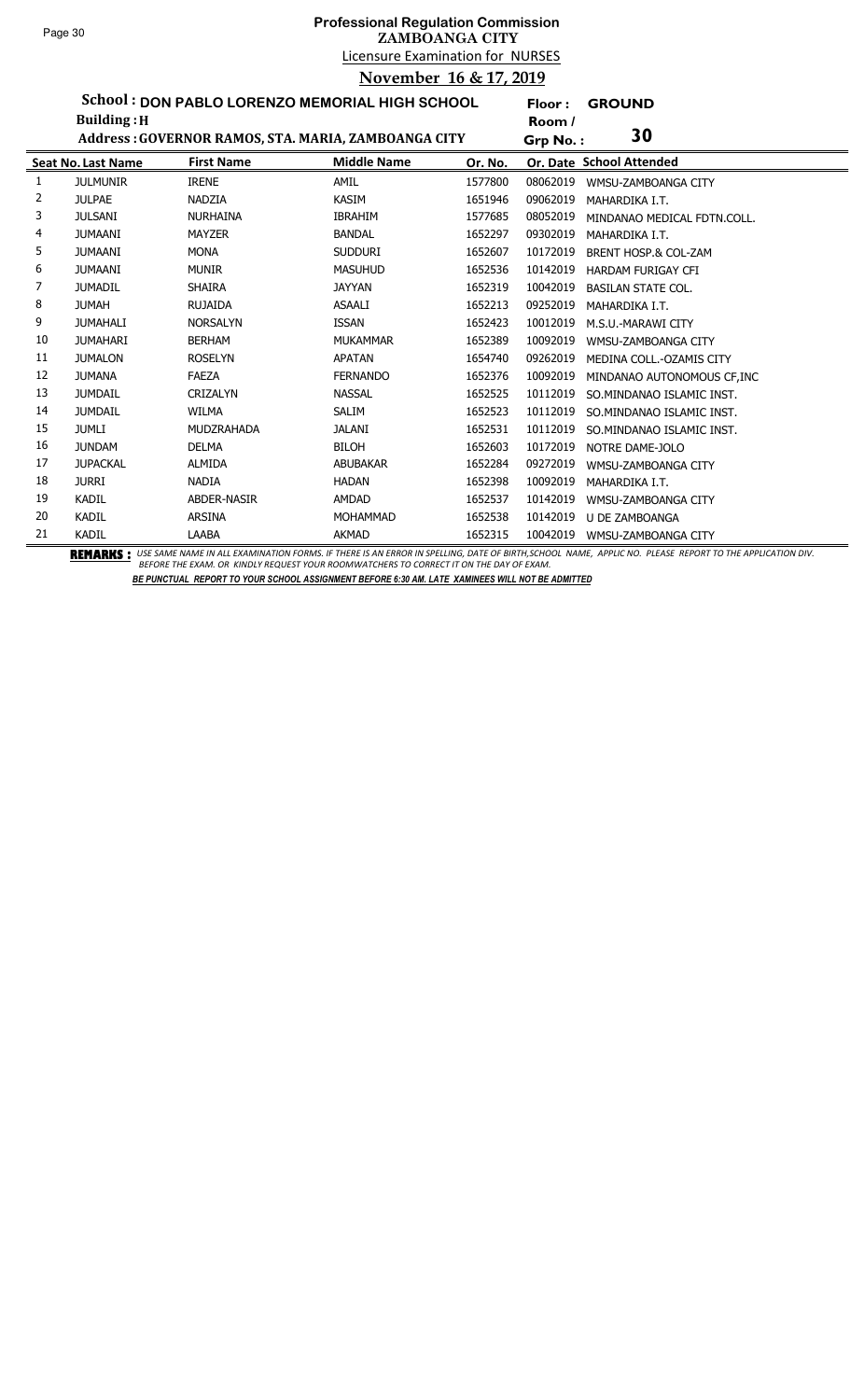**Floor : GROUND**

**School : DON PABLO LORENZO MEMORIAL HIGH SCHOOL**

|    | <b>Building: H</b>        |                                                     |                    |         | Room /   |                             |
|----|---------------------------|-----------------------------------------------------|--------------------|---------|----------|-----------------------------|
|    |                           | Address: GOVERNOR RAMOS, STA. MARIA, ZAMBOANGA CITY |                    |         | Grp No.: | 31                          |
|    | <b>Seat No. Last Name</b> | <b>First Name</b>                                   | <b>Middle Name</b> | Or. No. |          | Or. Date School Attended    |
| 1  | <b>KADIL</b>              | <b>LINDA</b>                                        | <b>JUMAHADI</b>    | 1652546 | 10142019 | BRENT HOSP.& COL-ZAM        |
| 2  | <b>KALAYAKAN</b>          | <b>RINALYN</b>                                      | <b>JAMMANG</b>     | 1652347 | 10072019 | STI-ZAMBOANGA CITY          |
| 3  | KALI                      | EISRA HEESA                                         | <b>TAHIL</b>       | 1652350 | 10072019 | <b>U DE ZAMBOANGA</b>       |
| 4  | <b>KAMDON</b>             | <b>NORIA</b>                                        | HABI               | 1652178 | 09242019 | MINDANAO AUTONOMOUS CF, INC |
| 5  | <b>KANGILUHAN</b>         | <b>RADELWIZZA</b>                                   | <b>FERNANDEZ</b>   | 1652451 | 10022019 | <b>U DE ZAMBOANGA</b>       |
| 6  | <b>KANGILUHAN</b>         | <b>RAWISA MAE</b>                                   | <b>FERNANDEZ</b>   | 1652450 | 10022019 | <b>U DE ZAMBOANGA</b>       |
| 7  | <b>KAPENG</b>             | <b>FATRA</b>                                        | <b>MUNIH</b>       | 1577936 | 08152019 | HARDAM FURIGAY CFI          |
| 8  | <b>KARIM</b>              | <b>RASIMIYA</b>                                     | <b>ANJALA</b>      | 1652050 | 09132019 | <b>BASILAN STATE COL.</b>   |
| 9  | <b>KASAWALI</b>           | <b>MYLEENE</b>                                      | <b>MULSAD</b>      | 1652377 | 10092019 | MAHARDIKA I.T.              |
| 10 | <b>KAYTING</b>            | <b>SHERIN</b>                                       | <b>MASAHUD</b>     | 1652550 | 10142019 | DR.C.S. LANTING COLL.-O.C.  |
| 11 | <b>KAYTING</b>            | <b>VANESSA</b>                                      | <b>MACAM</b>       | 1652555 | 10152019 | MAHARDIKA I.T.              |
| 12 | <b>KENOH</b>              | <b>HUDAIBIYA</b>                                    | <b>IBNOHAJAD</b>   | 1652026 | 09112019 | MAHARDIKA I.T.              |
| 13 | <b>KHAMIS</b>             | <b>VILMA</b>                                        | <b>RAJIK</b>       | 1577685 | 08052019 | ST.JUDE COLL.-MANILA        |
| 14 | <b>KHANI</b>              | <b>NURSHEENA</b>                                    | <b>SURIAN</b>      | 1651784 | 09032019 | THE MARIAM S.N.             |
| 15 | <b>KIRAM</b>              | DATU YLDON II                                       | <b>SACAPANIO</b>   | 1651972 | 09092019 | WMSU-ZAMBOANGA CITY         |
| 16 | <b>KIRAM</b>              | NINA SARAH                                          | <b>EMDANI</b>      | 1652096 | 09182019 | PILAR COLL.                 |
| 17 | <b>KNAIK</b>              | EIDELAINE FITRIA                                    | <b>AMMAD</b>       | 1652232 | 09252019 | MAHARDIKA I.T.              |
| 18 | <b>KUDDAH</b>             | SHAINA                                              | <b>ABDUL</b>       | 1652468 | 10032019 | M.S.U.-MARAWI CITY          |
| 19 | <b>KUHUTAN</b>            | SITTI RAHSA                                         | <b>RADJA</b>       | 1652341 | 10072019 | MEDINA COLL.-OZAMIS CITY    |
| 20 | <b>KUMBISAN</b>           | <b>JAHRA</b>                                        | ALIM               | 1652536 | 10112019 | MINDANAO AUTONOMOUS CF, INC |
| 21 | <b>KURAIS</b>             | <b>HUSNALYN</b>                                     | KAMDI              | 1652511 | 10102019 | MEDINA COLL.-IPIL           |

BEMARKS : USE SAME NAME IN ALL EXAMINATION FORMS. IF THERE IS AN ERROR IN SPELLING, DATE OF BIRTH,SCHOOL NAME, APPLIC NO. PLEASE REPORT TO THE APPLICATION DIV.<br>BEFORE THE EXAM. OR KINDLY REQUEST YOUR ROOMWATCHERS TO CORREC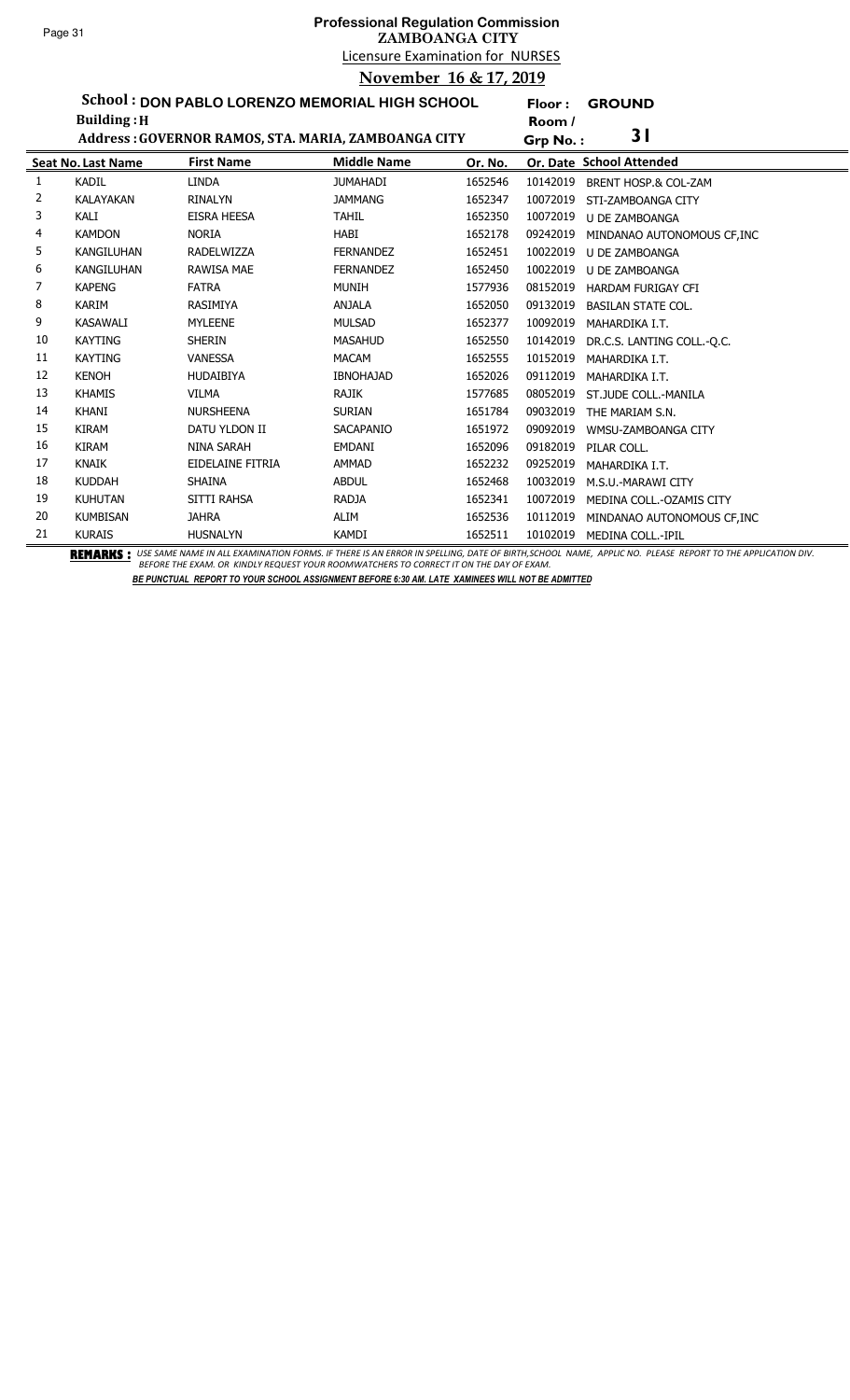## Licensure Examination for NURSES **Professional Regulation Commission ZAMBOANGA CITY November 16 & 17, 2019**

**Floor : GROUND**

**School : DON PABLO LORENZO MEMORIAL HIGH SCHOOL Building :H**

|    | <b>Building: H</b>        |                                                     |                    |         | Room /                   |                                 |
|----|---------------------------|-----------------------------------------------------|--------------------|---------|--------------------------|---------------------------------|
|    |                           | Address: GOVERNOR RAMOS, STA. MARIA, ZAMBOANGA CITY |                    |         | Grp No.:                 | 32                              |
|    | <b>Seat No. Last Name</b> | <b>First Name</b>                                   | <b>Middle Name</b> | Or. No. | Or. Date School Attended |                                 |
| 1  | <b>KURAIS</b>             | <b>JINGLE</b>                                       | <b>HAMIS</b>       | 1652420 | 10012019                 | M.S.U.-MARAWI CITY              |
| 2  | <b>KURAIS</b>             | <b>JUNAISA</b>                                      | <b>ISRAEL</b>      | 1651685 | 08222019                 | <b>MEDINA COLL.-IPIL</b>        |
| 3  | <b>LABRADORES</b>         | <b>MARILOU</b>                                      | <b>COLUMBRES</b>   | 1652567 | 10152019                 | WMSU-ZAMBOANGA CITY             |
| 4  | LADJA                     | SHARLIMEEN AYESHA                                   | <b>SAMPANG</b>     | 1652528 | 10112019                 | PILAR COLL.                     |
| 5  | LADJA                     | <b>SHELA</b>                                        | SAMINDIH           | 1652201 | 09242019                 | MAHARDIKA I.T.                  |
| 6  | LADJAANAN                 | <b>RHASIDAM</b>                                     | <b>ASADDI</b>      | 1652611 | 10172019                 | NOTRE DAME-JOLO                 |
| 7  | LADJAANANG                | <b>NAIDA</b>                                        | MIRAJI             | 1652137 | 09202019                 | BASILAN STATE COL.              |
| 8  | <b>LADJAFERMA</b>         | <b>NURHUDA</b>                                      | <b>USAB</b>        | 1577833 | 08082019                 | MAHARDIKA I.T.                  |
| 9  | <b>LADJAKAHAL</b>         | <b>FATIMA</b>                                       | INGGILAN           | 1652159 | 09202019                 | MAHARDIKA I.T.                  |
| 10 | LAGOS                     | <b>ADRIAN GLENN</b>                                 | <b>TIANNOK</b>     | 1652470 | 10032019                 | MAHARDIKA I.T.                  |
| 11 | LAHABA                    | <b>SHADIMAR</b>                                     | <b>CAMSAIN</b>     | 1652451 | 10022019                 | <b>BASILAN STATE COL.</b>       |
| 12 | <b>LAKBAO</b>             | FATIMA PEARLSHA                                     | OTTO-AYRANI        | 1652580 | 10162019                 | <b>BRENT HOSP.&amp; COL-ZAM</b> |
| 13 | LAKIM                     | <b>SHEEKA</b>                                       | <b>EDDING</b>      | 1652603 | 10172019                 | <b>BRENT HOSP.&amp; COL-ZAM</b> |
| 14 | LALIH                     | <b>ARSHILYN</b>                                     | AHIYAL             | 1652583 | 10162019                 | <b>BRENT HOSP.&amp; COL-ZAM</b> |
| 15 | <b>LAMBO</b>              | <b>FRIAN</b>                                        | <b>BAUGHMAN</b>    | 1652283 | 09272019                 | WMSU-ZAMBOANGA CITY             |
| 16 | <b>LANGCO</b>             | <b>OMELHAIR</b>                                     | <b>GUNDA</b>       | 1652357 | 10082019                 | SMD FNDTN. ACA.                 |
| 17 | <b>LANGCUYAN</b>          | <b>ANNE-MURREY</b>                                  | <b>RAJIK</b>       | 1652376 | 10092019                 | MAHARDIKA I.T.                  |
| 18 | LANGGAL                   | <b>SUHAIDA</b>                                      | <b>USMAN</b>       | 1577290 | 07242019                 | P.COL. HEALTH & SCI.            |
| 19 | <b>LANGIS</b>             | <b>NHORFA</b>                                       | <b>ANAMA</b>       | 1652039 | 09122019                 | <b>BASILAN STATE COL.</b>       |
| 20 | <b>LAO</b>                | <b>ALRAFY</b>                                       | SALASIM            | 1652019 | 09112019                 | <b>BASILAN STATE COL.</b>       |
| 21 | LAQUE                     | MELANIE                                             | <b>ACAPULCO</b>    | 1652551 | 10142019                 | PILAR COLL.                     |

BEMARKS : USE SAME NAME IN ALL EXAMINATION FORMS. IF THERE IS AN ERROR IN SPELLING, DATE OF BIRTH,SCHOOL NAME, APPLIC NO. PLEASE REPORT TO THE APPLICATION DIV.<br>BEFORE THE EXAM. OR KINDLY REQUEST YOUR ROOMWATCHERS TO CORREC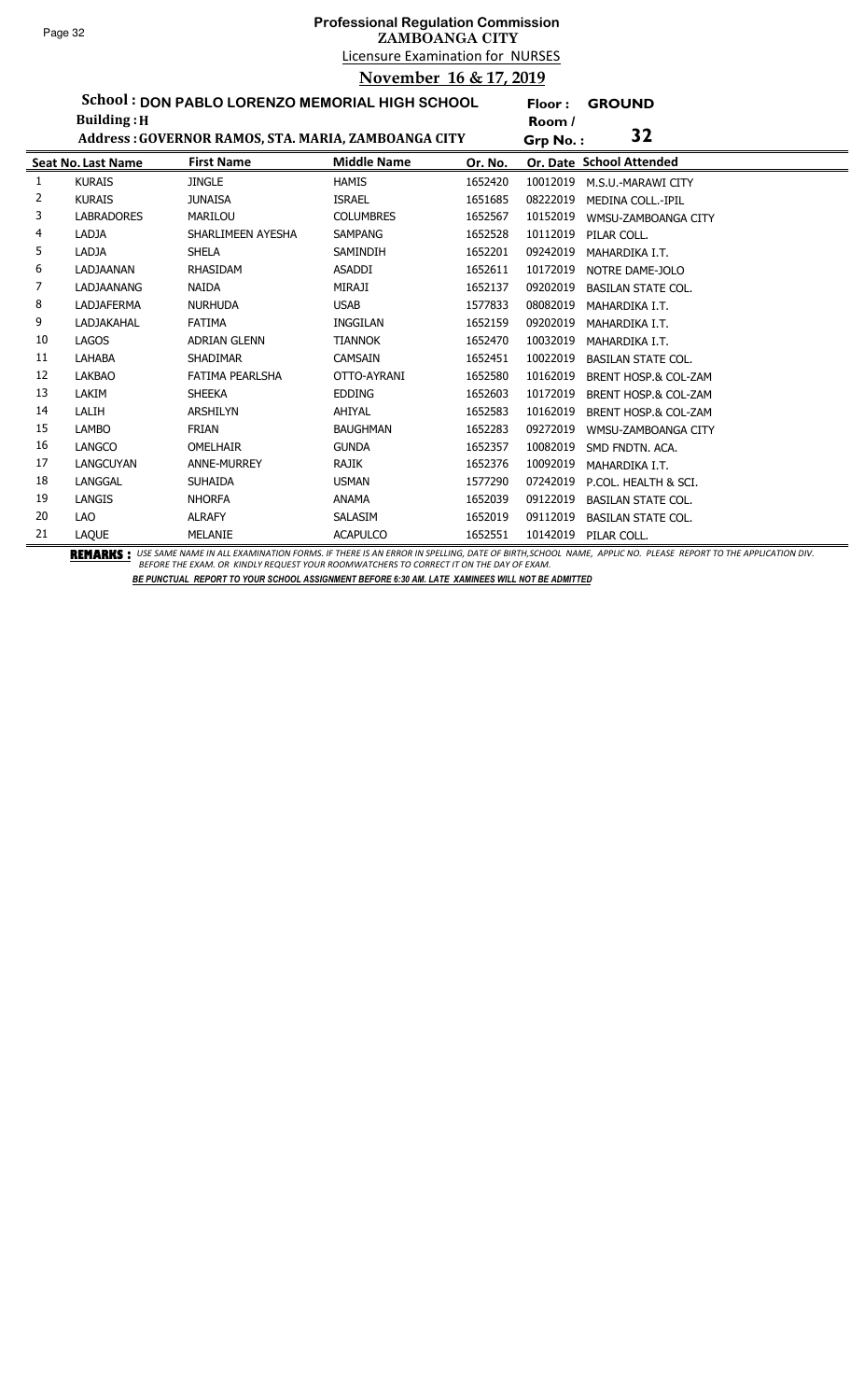**Floor : SECOND**

**School : DON PABLO LORENZO MEMORIAL HIGH SCHOOL**

|    | <b>Building: H</b>        |                                                     |                    |         |          |                                 |
|----|---------------------------|-----------------------------------------------------|--------------------|---------|----------|---------------------------------|
|    |                           | Address: GOVERNOR RAMOS, STA. MARIA, ZAMBOANGA CITY |                    |         | Grp No.: | 33                              |
|    | <b>Seat No. Last Name</b> | <b>First Name</b>                                   | <b>Middle Name</b> | Or. No. |          | Or. Date School Attended        |
| 1  | LASOLA                    | <b>FAHAD</b>                                        | <b>EMDANI</b>      | 1652534 | 10112019 | <b>BASILAN STATE COL.</b>       |
| 2  | LATIP                     | AYYAM                                               | <b>MAHANA</b>      | 1651991 | 09102019 | <b>HARDAM FURIGAY CFI</b>       |
| 3  | LATIP                     | <b>JOURDANA</b>                                     | <b>HAJAN</b>       | 1651949 | 09062019 | WMSU-ZAMBOANGA CITY             |
| 4  | LAWI                      | AL-YAHSHEEN                                         | ALIH               | 1652577 | 10162019 | WMSU-ZAMBOANGA CITY             |
| 5  | LAWISAN                   | <b>MELISSA</b>                                      | <b>POTENCIANO</b>  | 1652578 | 10162019 | BRENT HOSP.& COL-ZAM            |
| 6  | <b>LAYONG</b>             | ARDRINALYN                                          | <b>JAMAD</b>       | 1652575 | 10152019 | P.COL. HEALTH & SCI.            |
| 7  | <b>LEGASPI</b>            | <b>CORAZON</b>                                      | <b>CARRERA</b>     | 1654174 | 08232019 | MEDINA COLL.-PAGADIAN CITY      |
| 8  | <b>LEPAIL</b>             | ALIH JR                                             | <b>LUCERO</b>      | 1652607 | 10172019 | BRENT HOSP.& COL-ZAM            |
| 9  | <b>LICO</b>               | <b>SUADA</b>                                        | <b>AMBAHAN</b>     | 1652524 | 10112019 | <b>HARDAM FURIGAY CFI</b>       |
| 10 | LIM                       | CANDICE JOY ELIZABETH                               | <b>ALONSO</b>      | 1652507 | 10102019 | <b>BRENT HOSP.&amp; COL-ZAM</b> |
| 11 | LIM                       | <b>CINDY</b>                                        | MUHALLI            | 1651612 | 08192019 | TECARO COLL. FDTNINC.           |
| 12 | LIM                       | <b>FRADZKHAN</b>                                    | ABDURAHMAN         | 1651888 | 08292019 | SULU STATE COLL.                |
| 13 | LIM                       | <b>SATRIANI</b>                                     | <b>PALA</b>        | 1652379 | 10092019 | BRENT HOSP.& COL-ZAM            |
| 14 | <b>LIMPASAN</b>           | <b>DAHRAH</b>                                       | <b>ASKALI</b>      | 1651667 | 08222019 | SO.MINDANAO ISLAMIC INST.       |
| 15 | <b>LIMPASAN</b>           | <b>JINALYN</b>                                      | <b>LABIN</b>       | 1651826 | 08272019 | MAHARDIKA I.T.                  |
| 16 | <b>LINTUA</b>             | <b>HADA</b>                                         | <b>HAWARI</b>      | 1652604 | 10172019 | BRENT HOSP.& COL-ZAM            |
| 17 | <b>LIONSOL</b>            | <b>ALMALYN</b>                                      | <b>MUHARANI</b>    | 1577367 | 07232019 | NOTRE DAME-JOLO                 |
| 18 | <b>LIPAE</b>              | <b>GENEVA</b>                                       | <b>SAUJAE</b>      | 1652124 | 09192019 | MAHARDIKA I.T.                  |
| 19 | <b>LIPAE</b>              | <b>SHARMAINE</b>                                    | <b>DIBAH</b>       | 1652599 | 10172019 | MEDINA COLL.-IPIL               |
| 20 | <b>LIPAE</b>              | <b>SITTI</b>                                        | <b>JAWAD</b>       | 1652512 | 10102019 | SO.MINDANAO ISLAMIC INST.       |
| 21 | <b>LOPEZ</b>              | FATIMA AMRADA                                       | <b>IDRIS</b>       | 1651991 | 09102019 | <b>HARDAM FURIGAY CFI</b>       |

BEMARKS : USE SAME NAME IN ALL EXAMINATION FORMS. IF THERE IS AN ERROR IN SPELLING, DATE OF BIRTH,SCHOOL NAME, APPLIC NO. PLEASE REPORT TO THE APPLICATION DIV.<br>BEFORE THE EXAM. OR KINDLY REQUEST YOUR ROOMWATCHERS TO CORREC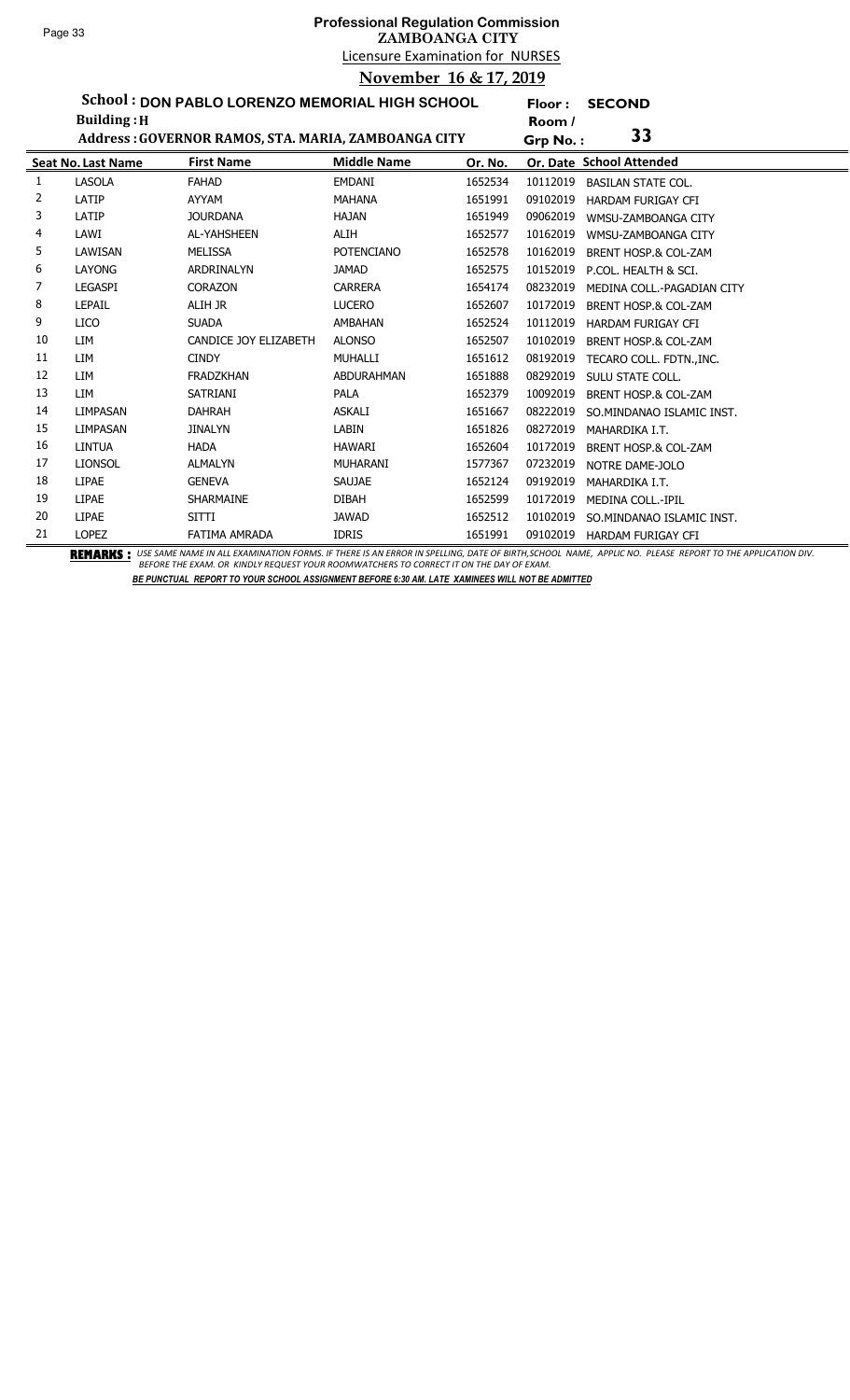**Floor : SECOND**

**School : DON PABLO LORENZO MEMORIAL HIGH SCHOOL Building :H**

|    | <b>Building: H</b> |                                                     |                    |         | Room /   |                                 |
|----|--------------------|-----------------------------------------------------|--------------------|---------|----------|---------------------------------|
|    |                    | Address: GOVERNOR RAMOS, STA. MARIA, ZAMBOANGA CITY |                    |         | Grp No.: | 34                              |
|    | Seat No. Last Name | <b>First Name</b>                                   | <b>Middle Name</b> | Or. No. |          | Or. Date School Attended        |
| 1  | <b>LORENZO</b>     | <b>MARY STELLA</b>                                  | <b>PANTALEON</b>   | 1651695 | 08232019 | WMSU-ZAMBOANGA CITY             |
| 2  | <b>LORETO</b>      | <b>DEANNIE MAE</b>                                  | <b>RAAGAS</b>      | 1577804 | 08062019 | WMSU-ZAMBOANGA CITY             |
| 3  | <b>LOZANO</b>      | <b>BERNADINE</b>                                    | <b>ARGARIN</b>     | 1652360 | 10082019 | WMSU-ZAMBOANGA CITY             |
| 4  | <b>LUNA</b>        | <b>DERICKA</b>                                      | <b>SURBANO</b>     | 1652095 | 09182019 | PILAR COLL.                     |
| 5. | MAADI              | SAIDA                                               | <b>JAILAN</b>      | 1652356 | 10072019 | <b>BRENT HOSP.&amp; COL-ZAM</b> |
| 6  | <b>MAADIL</b>      | <b>INDAH MISHELLE</b>                               | <b>JUHAN</b>       | 1652574 | 10152019 | NOTRE DAME-JOLO                 |
| 7  | <b>MAADIL</b>      | <b>SHEEMA</b>                                       | <b>JUHAN</b>       | 1652540 | 10142019 | NOTRE DAME-JOLO                 |
| 8  | <b>MABINI</b>      | <b>IVAN KIRBY</b>                                   | <b>SAAVEDRA</b>    | 1652326 | 10042019 | PILAR COLL.                     |
| 9  | <b>MACAM</b>       | AHMAD-KHAN                                          | <b>NASSAL</b>      | 1652043 | 09122019 | MAHARDIKA I.T.                  |
| 10 | <b>MACROHON</b>    | <b>FARINAH</b>                                      | <b>MOHAMMAD</b>    | 1651907 | 09042019 | HARDAM FURIGAY CFI              |
| 11 | MADALIM            | SARAH                                               | <b>TIBING</b>      | 1652430 | 10012019 | ATENEO DE ZAMBOANGA             |
| 12 | <b>MADDAS</b>      | SITTI-AISHA                                         | <b>NGALLIH</b>     | 1652244 | 09262019 | <b>MEDINA COLL.-IPIL</b>        |
| 13 | MADJID             | <b>ALEMAR</b>                                       | <b>BULFA</b>       | 1652512 | 10102019 | STI-ZAMBOANGA CITY              |
| 14 | MADJID             | <b>ROHANA</b>                                       | <b>RAHMAN</b>      | 1652526 | 10112019 | WMSU-ZAMBOANGA CITY             |
| 15 | MADJID             | SITTI KHAUZAR                                       | <b>GULUDAH</b>     | 1651989 | 09102019 | NOTRE DAME-JOLO                 |
| 16 | MADJID             | SITTI YAHIDA                                        | <b>NASIHUL</b>     | 1652536 | 10112019 | SO. MINDANAO ISLAMIC INST.      |
| 17 | <b>MADUH</b>       | <b>IMELDA</b>                                       | <b>HAIRON</b>      | 1651822 | 08232019 | UNCIANO COLL.-STA MESA          |
| 18 | MAHAMOD            | <b>HAIDEE</b>                                       | <b>LAGUDA</b>      | 1652376 | 10092019 | HARDAM FURIGAY CFI              |
| 19 | MAHAMOD            | SITTI ALYSSA                                        | <b>IBNO</b>        | 1652522 | 10112019 | <b>HARDAM FURIGAY CFI</b>       |
| 20 | MAHARAIL           | <b>WELMONERA</b>                                    | <b>SALI</b>        | 1652520 | 10102019 | M.S.U.-MARAWI CITY              |
| 21 | MAJI               | NUR-AIZA                                            | <b>LOONG</b>       | 1652543 | 10142019 | WMSU-ZAMBOANGA CITY             |

BEMARKS : USE SAME NAME IN ALL EXAMINATION FORMS. IF THERE IS AN ERROR IN SPELLING, DATE OF BIRTH,SCHOOL NAME, APPLIC NO. PLEASE REPORT TO THE APPLICATION DIV.<br>BEFORE THE EXAM. OR KINDLY REQUEST YOUR ROOMWATCHERS TO CORREC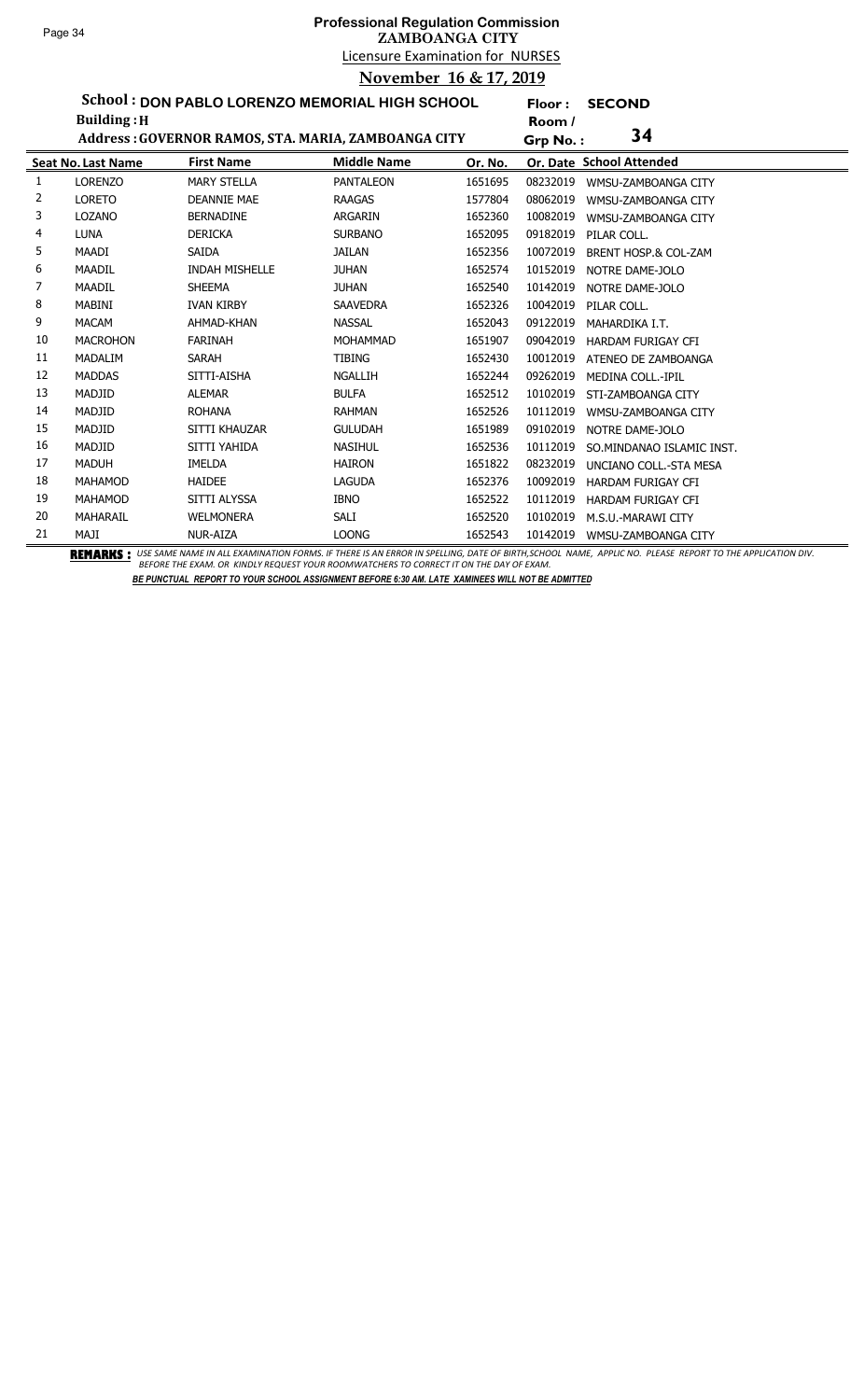**Floor : SECOND**

**School : DON PABLO LORENZO MEMORIAL HIGH SCHOOL**

|    | <b>Building: H</b>        |                                                     |                    |         | Room /   |                                 |
|----|---------------------------|-----------------------------------------------------|--------------------|---------|----------|---------------------------------|
|    |                           | Address: GOVERNOR RAMOS, STA. MARIA, ZAMBOANGA CITY |                    |         | Grp No.: | 35                              |
|    | <b>Seat No. Last Name</b> | <b>First Name</b>                                   | <b>Middle Name</b> | Or. No. |          | Or. Date School Attended        |
| 1  | MAJID                     | <b>SHAIMA</b>                                       | <b>ABDURAHIM</b>   | 1577281 | 07242019 | NOTRE DAME-JOLO                 |
| 2  | <b>MAJUDDIN</b>           | <b>FERWINA</b>                                      | ALI                | 1651758 | 09022019 | WMSU-ZAMBOANGA CITY             |
| 3  | <b>MAKDIRUL</b>           | <b>AIZA</b>                                         | <b>MUSA</b>        | 1652161 | 09232019 | NOTRE DAME-JOLO                 |
| 4  | <b>MALDISA</b>            | AL-SHARID                                           | MALI               | 1652558 | 10152019 | <b>MEDINA COLL.-IPIL</b>        |
| 5  | <b>MALIK</b>              | RAIHANA                                             | <b>KADDAM</b>      | 1577324 | 07222019 | WMSU-ZAMBOANGA CITY             |
| 6  | MALLI                     | <b>JOLINA</b>                                       | <b>SANOH</b>       | 1577244 | 07192019 | NOTRE DAME-JOLO                 |
| 7  | <b>MALUMIN</b>            | <b>NUR-INAN</b>                                     | <b>ADLUN</b>       | 1652263 | 09272019 | <b>HARDAM FURIGAY CFI</b>       |
| 8  | <b>MANALO</b>             | <b>FREDESZA</b>                                     | PAGOTAISIDRO       | 1577241 | 07192019 | WMSU-ZAMBOANGA CITY             |
| 9  | <b>MANDANGAN</b>          | SITTI FATIMAH                                       | <b>MOHAMMAD</b>    | 1652559 | 10152019 | MEDINA COLL.-PAGADIAN CITY      |
| 10 | <b>MANDUN</b>             | <b>FARHIYA</b>                                      | <b>JACARIA</b>     | 1652053 | 09132019 | HARDAM FURIGAY CFI              |
| 11 | <b>MANGKABONG</b>         | <b>NERMA</b>                                        | ALLANI             | 1652575 | 10152019 | DIPOLOG MED CTR                 |
| 12 | <b>MANINGGI</b>           | LAIKA                                               | <b>ABDULPATTA</b>  | 1652551 | 10142019 | MAHARDIKA I.T.                  |
| 13 | <b>MANISAN</b>            | RHIDZNA                                             | LAYONG             | 1652601 | 10172019 | MINDANAO MEDICAL FDTN.COLL.     |
| 14 | <b>MANSUL</b>             | <b>SHERMALYN</b>                                    | <b>JUMADIL</b>     | 1652080 | 09172019 | MEDINA COLL.-IPIL               |
| 15 | <b>MARAJULI</b>           | <b>HAIMA</b>                                        | <b>DAIS</b>        | 1652530 | 10112019 | SO.MINDANAO ISLAMIC INST.       |
| 16 | <b>MARCIAL</b>            | <b>RANIA</b>                                        | <b>JAJALES</b>     | 1652022 | 09112019 | SWU                             |
| 17 | <b>MARCIAL</b>            | <b>REHANA</b>                                       | <b>JAJALES</b>     | 1652500 | 10102019 | SO.MINDANAO ISLAMIC INST.       |
| 18 | MARDIZA                   | <b>HADEEL</b>                                       | <b>PUTONG</b>      | 1652571 | 10152019 | <b>BASILAN STATE COL.</b>       |
| 19 | <b>MARIANO</b>            | <b>ERIKA</b>                                        | <b>AMANDO</b>      | 1652557 | 10152019 | <b>BRENT HOSP.&amp; COL-ZAM</b> |
| 20 | <b>MARTINEZ</b>           | <b>GLYDEL</b>                                       | <b>TORIBIO</b>     | 1652077 | 09172019 | PILAR COLL.                     |
| 21 | <b>MARTINEZ</b>           | <b>IRISH</b>                                        |                    | 1652077 | 09172019 | PILAR COLL.                     |

BEMARKS : USE SAME NAME IN ALL EXAMINATION FORMS. IF THERE IS AN ERROR IN SPELLING, DATE OF BIRTH,SCHOOL NAME, APPLIC NO. PLEASE REPORT TO THE APPLICATION DIV.<br>BEFORE THE EXAM. OR KINDLY REQUEST YOUR ROOMWATCHERS TO CORREC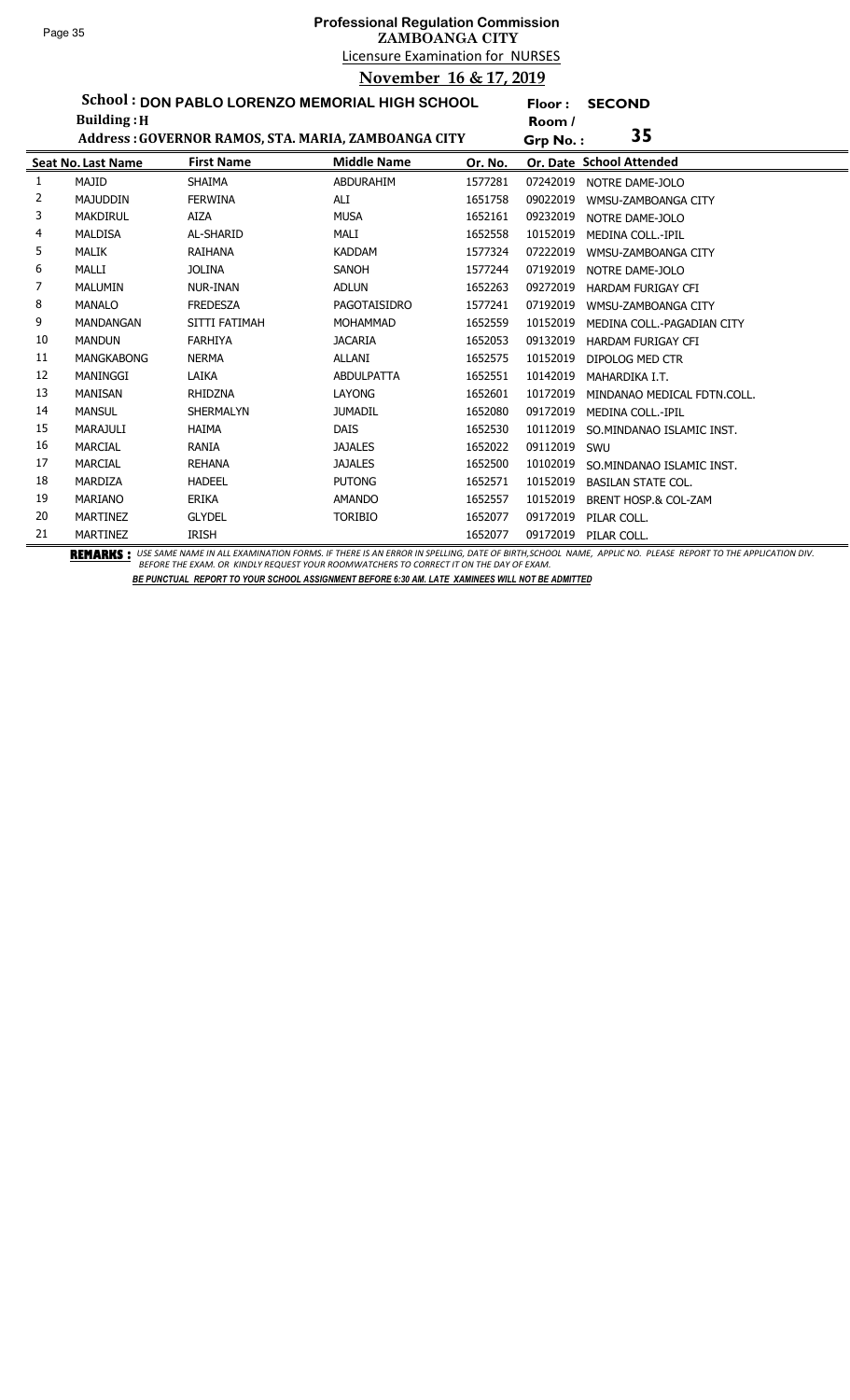**Floor : SECOND**

**School : DON PABLO LORENZO MEMORIAL HIGH SCHOOL**

|    | <b>Building: H</b>        |                                                     |                    |         | Room /   |                                                                                                                                                                                    |
|----|---------------------------|-----------------------------------------------------|--------------------|---------|----------|------------------------------------------------------------------------------------------------------------------------------------------------------------------------------------|
|    |                           | Address: GOVERNOR RAMOS, STA. MARIA, ZAMBOANGA CITY |                    |         | Grp No.: | 36                                                                                                                                                                                 |
|    | <b>Seat No. Last Name</b> | <b>First Name</b>                                   | <b>Middle Name</b> | Or. No. |          | Or. Date School Attended                                                                                                                                                           |
| 1  | <b>MARTINEZ</b>           | <b>RAINER</b>                                       | <b>GALARRITA</b>   | 1652041 | 09122019 | MEDINA COLL.-IPIL                                                                                                                                                                  |
| 2  | <b>MARUJI</b>             | <b>SIADA</b>                                        | <b>TALAJI</b>      | 1652043 | 09122019 | <b>BASILAN STATE COL.</b>                                                                                                                                                          |
| 3  | <b>MASBON</b>             | <b>BENHAMER</b>                                     | ARIPIN             | 1577314 | 07222019 | NOTRE DAME-JOLO                                                                                                                                                                    |
| 4  | <b>MASBON</b>             | <b>REYMAIKER</b>                                    | <b>HASAN</b>       | 1577506 | 07242019 | MAHARDIKA I.T.                                                                                                                                                                     |
| 5  | <b>MASBON</b>             | <b>WHEMCY</b>                                       | ABDULGARI          | 1652358 | 10082019 | MAHARDIKA I.T.                                                                                                                                                                     |
| 6  | <b>MASDAL</b>             | RAJIMA                                              | <b>FERNANDO</b>    | 1652508 | 10102019 | MINDANAO AUTONOMOUS CF.INC                                                                                                                                                         |
| 7  | <b>MASILLAM</b>           | AISHA                                               | <b>KALUANG</b>     | 1577647 | 08012019 | MEDINA COLL.-IPIL                                                                                                                                                                  |
| 8  | <b>MASIR</b>              | <b>WADZRA</b>                                       | MAÑALAS            | 1652016 | 09112019 | MAHARDIKA I.T.                                                                                                                                                                     |
| 9  | <b>MASUHUL</b>            | SAHADA                                              | <b>RIZAL</b>       | 1652376 | 10092019 | MINDANAO AUTONOMOUS CF, INC                                                                                                                                                        |
| 10 | <b>MATINGKONG</b>         | FATIMA SHARFA                                       | <b>ALLIAN</b>      | 1652359 | 10082019 | MAHARDIKA I.T.                                                                                                                                                                     |
| 11 | MATLIH                    | <b>FATIMA ANMAE</b>                                 | <b>JAMSANI</b>     | 1652327 | 10042019 | <b>U DE ZAMBOANGA</b>                                                                                                                                                              |
| 12 | <b>MATUROL</b>            | ARSAD                                               | <b>RELIH</b>       | 1652547 | 10142019 | STI-ZAMBOANGA CITY                                                                                                                                                                 |
| 13 | <b>MAULANA</b>            | <b>SAIDA</b>                                        | <b>ANSUK</b>       | 1652563 | 10152019 | ABUBAKAR C.L.C.                                                                                                                                                                    |
| 14 | MAULANI                   | JHAR-KREEZA                                         | ABARASA            | 1652420 | 10012019 | M.S.U.-MARAWI CITY                                                                                                                                                                 |
| 15 | <b>MAULOD</b>             | AL MUZEER                                           | <b>ARSAD</b>       | 1652543 | 10142019 | <b>HARDAM FURIGAY CFI</b>                                                                                                                                                          |
| 16 | <b>MAULOD</b>             | <b>MARWA</b>                                        | <b>ARSAD</b>       | 1652567 | 10152019 | <b>BASILAN STATE COL.</b>                                                                                                                                                          |
| 17 | <b>MAURO</b>              | <b>KRIZZEL JEAN</b>                                 | <b>MONTECALVO</b>  | 1652079 | 09172019 | PILAR COLL.                                                                                                                                                                        |
| 18 | MAWALI                    | <b>SHAIRA</b>                                       | ARADJI             | 1652458 | 10022019 | <b>U DE ZAMBOANGA</b>                                                                                                                                                              |
| 19 | MENDOZA                   | MEL BRIGG RAY                                       | SANTIAGO           | 1652355 | 10072019 | WMSU-ZAMBOANGA CITY                                                                                                                                                                |
| 20 | <b>MINDUH</b>             | <b>NORIMA</b>                                       | <b>MUALLAM</b>     | 1652271 | 09272019 | <b>BASILAN STATE COL.</b>                                                                                                                                                          |
| 21 | <b>MIRASOL</b>            | <b>MADONA</b>                                       | <b>BONGO</b>       | 9267029 | 09242019 | WMSU-ZAMBOANGA CITY<br><b>BEMERIIA.</b> UCCAMENIME IN AU EVAMINATION FORMS IF TUERE IS AN ERROR IN CREUING DATE OF RIRTU SCHOOL NAME, ARRUGANO, RIFACE RERORT TO TUE ARRUGATION DU |

BEMARKS : USE SAME NAME IN ALL EXAMINATION FORMS. IF THERE IS AN ERROR IN SPELLING, DATE OF BIRTH,SCHOOL NAME, APPLIC NO. PLEASE REPORT TO THE APPLICATION DIV.<br>BEFORE THE EXAM. OR KINDLY REQUEST YOUR ROOMWATCHERS TO CORREC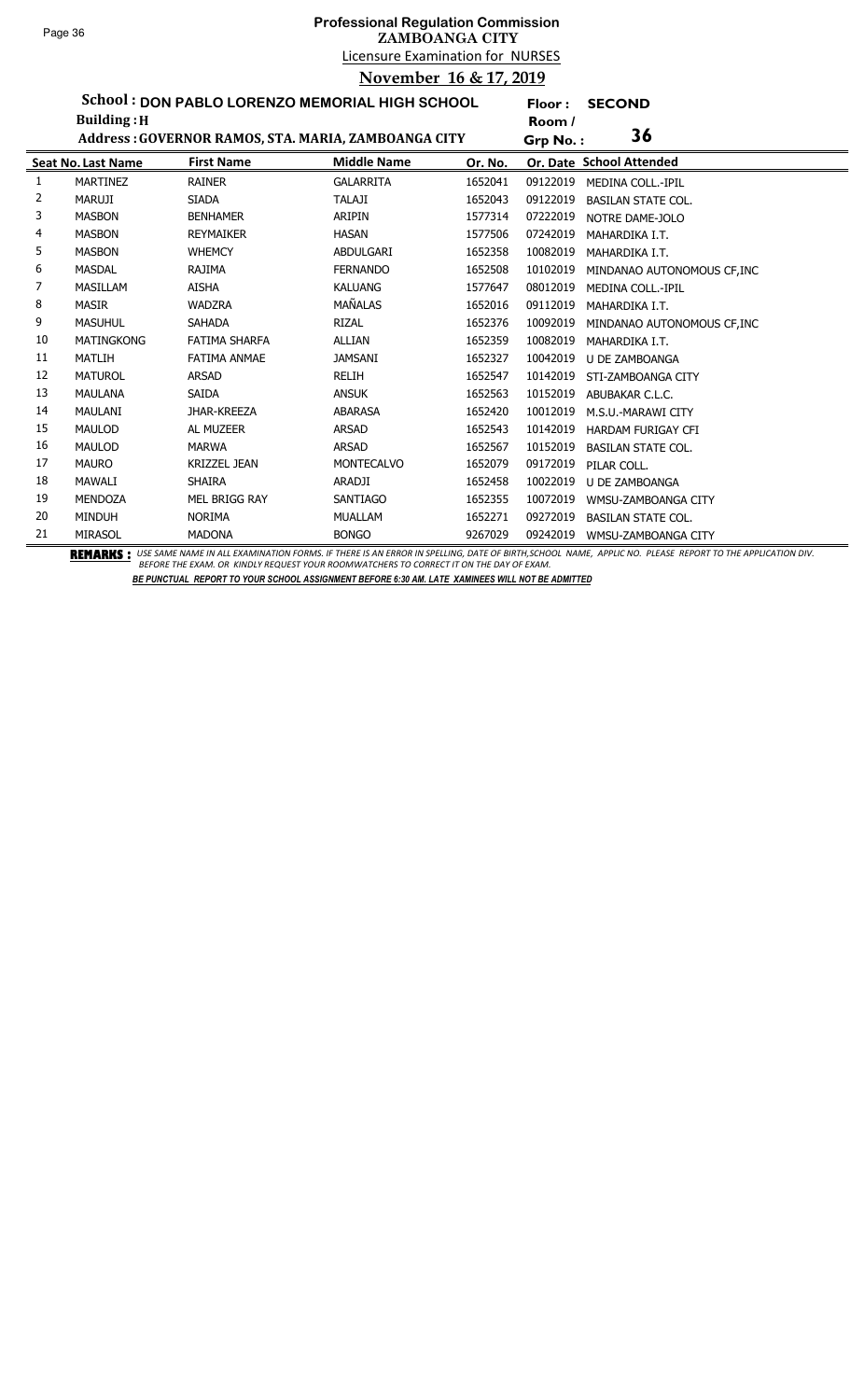**Floor : SECOND**

**School : DON PABLO LORENZO MEMORIAL HIGH SCHOOL Building :H**

|    | <b>Building: H</b>        |                                                     |                    |         | Room /   |                                 |
|----|---------------------------|-----------------------------------------------------|--------------------|---------|----------|---------------------------------|
|    |                           | Address: GOVERNOR RAMOS, STA. MARIA, ZAMBOANGA CITY |                    |         | Grp No.: | 37                              |
|    | <b>Seat No. Last Name</b> | <b>First Name</b>                                   | <b>Middle Name</b> | Or. No. |          | Or. Date School Attended        |
| 1  | <b>MISAH</b>              | NUR-IN                                              | ADIH               | 1652500 | 10102019 | SO.MINDANAO ISLAMIC INST.       |
| 2  | <b>MISUARI</b>            | <b>SHERWINA</b>                                     | <b>JALAIN</b>      | 1652590 | 10162019 | NOTRE DAME-JOLO                 |
| 3  | MOH KASIM                 | <b>FURAIDA</b>                                      | ANGKING            | 1577933 | 08152019 | NOTRE DAME-JOLO                 |
| 4  | <b>MOHAMAD</b>            | <b>AISA</b>                                         | <b>TANAKKA</b>     | 1651951 | 09062019 | <b>HARDAM FURIGAY CFI</b>       |
| 5  | <b>MOHAMAD</b>            | <b>ANHAR</b>                                        | ALBANI             | 1652535 | 10112019 | OL OF FATIMA-OC                 |
| 6  | <b>MOHAMMAD</b>           | <b>BERNADA</b>                                      | <b>JAWHARAN</b>    | 1652501 | 10102019 | SO.MINDANAO ISLAMIC INST.       |
| 7  | <b>MOHAMMAD</b>           | DAYANG DAYANG SHEENA                                | BAHANI             | 1577533 | 07252019 | NOTRE DAME-JOLO                 |
| 8  | <b>MOHAMMAD</b>           | <b>FARNIZA</b>                                      | <b>ASAMUDDIN</b>   | 1577797 | 08012019 | WMSU-ZAMBOANGA CITY             |
| 9  | <b>MOHAMMAD</b>           | <b>FATRECIA</b>                                     | MAJID              | 1652029 | 09112019 | SO. MINDANAO ISLAMIC INST.      |
| 10 | MOHAMMAD                  | FAZIA                                               | <b>USMAN</b>       | 1651658 | 08202019 | <b>BRENT HOSP.&amp; COL-ZAM</b> |
| 11 | <b>MOHAMMAD</b>           | <b>FERDAWZA</b>                                     | <b>ASSAMUDDIN</b>  | 1652053 | 09132019 | HARDAM FURIGAY CFI              |
| 12 | <b>MOHAMMAD</b>           | <b>GLADYS</b>                                       | <b>ABDURAUP</b>    | 1652407 | 09302019 | SO.MINDANAO ISLAMIC INST.       |
| 13 | <b>MOHAMMAD</b>           | <b>MUSA AILYN</b>                                   | AMSAJI             | 1651757 | 09022019 | <b>BRENT HOSP.&amp; COL-ZAM</b> |
| 14 | <b>MOHAMMAD</b>           | <b>WENDIFY</b>                                      | <b>JINNONG</b>     | 1652500 | 10102019 | SO. MINDANAO ISLAMIC INST.      |
| 15 | MOHAMMAD MAULANATAW AP    |                                                     | <b>GUNSING</b>     | 1651965 | 09062019 | ASIAN COLL, OF TECHNOLOGY       |
| 16 | MOHAMMAD-AIN              | <b>NORHAIMEE</b>                                    | KALIM              | 1652582 | 10162019 | <b>BRENT HOSP.&amp; COL-ZAM</b> |
| 17 | MOHAMMADSAID              | <b>SHAIKA</b>                                       | ALAM               | 1651878 | 08282019 | MAHARDIKA I.T.                  |
| 18 | <b>MOHD MONEL</b>         | <b>AZNEL</b>                                        | <b>MUHADDAM</b>    | 1652541 | 10142019 | MAHARDIKA I.T.                  |
| 19 | <b>MONGCUPA</b>           | <b>KIMBERLY</b>                                     | <b>SANUL</b>       | 1652376 | 10092019 | MAHARDIKA I.T.                  |
| 20 | MONTILLA                  | <b>RASHIEKA</b>                                     | ADILUN             | 1652523 | 10112019 | SO.MINDANAO ISLAMIC INST.       |
| 21 | <b>MORADILLA</b>          | ZAYEBA                                              | <b>IBABAO</b>      | 1651727 | 08302019 | U DE ZAMBOANGA                  |

BEMARKS : USE SAME NAME IN ALL EXAMINATION FORMS. IF THERE IS AN ERROR IN SPELLING, DATE OF BIRTH,SCHOOL NAME, APPLIC NO. PLEASE REPORT TO THE APPLICATION DIV.<br>BEFORE THE EXAM. OR KINDLY REQUEST YOUR ROOMWATCHERS TO CORREC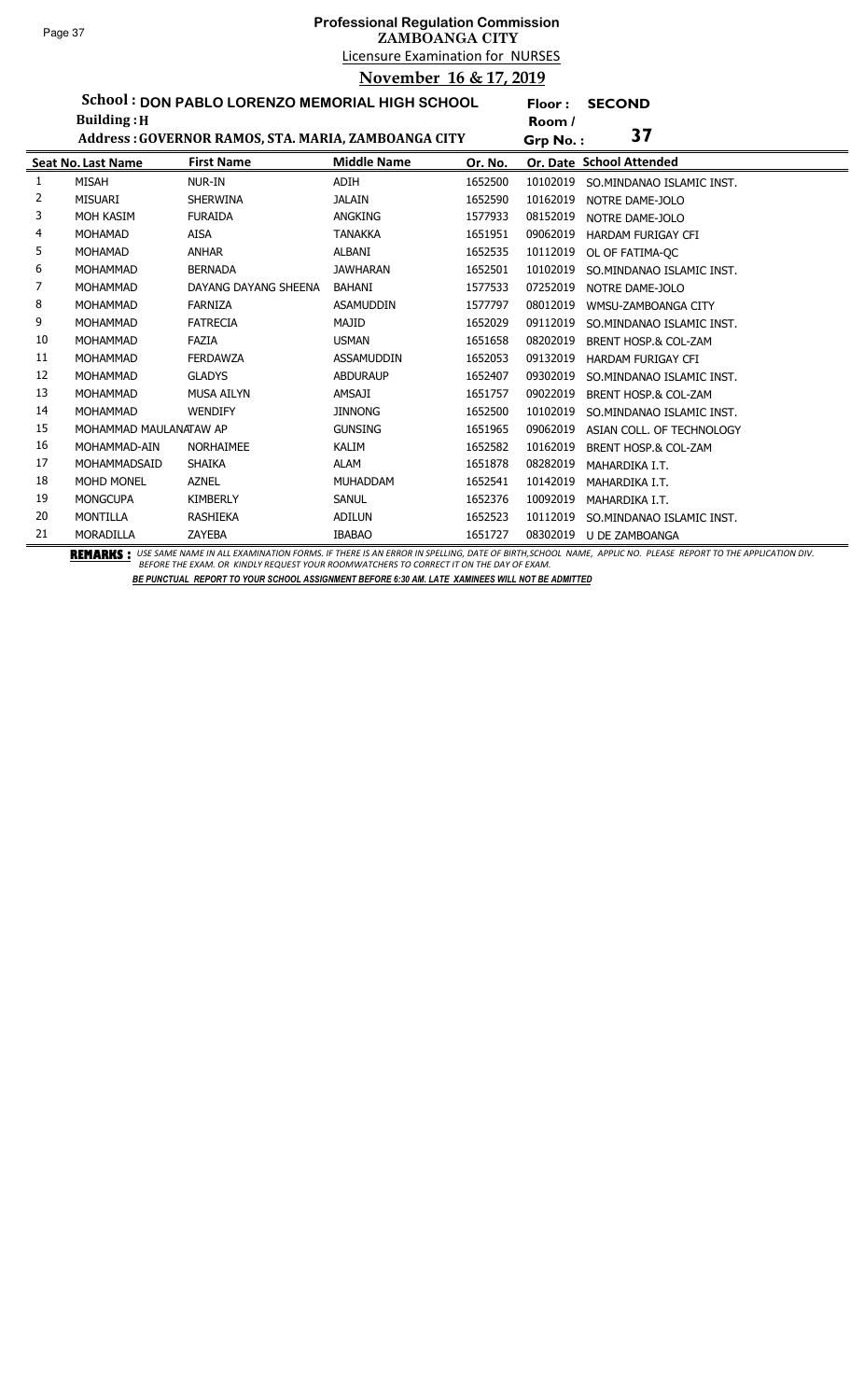# Licensure Examination for NURSES **Professional Regulation Commission ZAMBOANGA CITY November 16 & 17, 2019**

**Floor : GROUND**

**School : DON PABLO LORENZO MEMORIAL HIGH SCHOOL**

|    | <b>Building:</b> I        |                                                     |                    |         | Room /   |                                 |
|----|---------------------------|-----------------------------------------------------|--------------------|---------|----------|---------------------------------|
|    |                           | Address: GOVERNOR RAMOS, STA. MARIA, ZAMBOANGA CITY |                    |         | Grp No.: | 38                              |
|    | <b>Seat No. Last Name</b> | <b>First Name</b>                                   | <b>Middle Name</b> | Or. No. |          | Or. Date School Attended        |
|    | <b>MUALLAM</b>            | NUR-JANNA                                           | <b>TANADJALUL</b>  | 1652380 | 10092019 | WMSU-ZAMBOANGA CITY             |
| 2  | MUAMMIL-HALIL             | <b>CHARMAIGNE</b>                                   | <b>CICHON</b>      | 1652284 | 09272019 | <b>MEDINA COLL.-IPIL</b>        |
| 3  | <b>MUARIP</b>             | <b>SHEIRA</b>                                       | <b>MOLINA</b>      | 1652065 | 09162019 | WMSU-ZAMBOANGA CITY             |
| 4  | <b>MUAYADI</b>            | CAROL-IN                                            | <b>SAHIRANI</b>    | 1651768 | 09022019 | NOTRE DAME-JOLO                 |
| 5  | <b>MUHAMMAD</b>           | <b>MUJIEB</b>                                       | SABDANI            | 1652608 | 10172019 | BRENT HOSP.& COL-ZAM            |
| 6  | <b>MUHARIB</b>            | <b>AMINA</b>                                        | <b>HADIS</b>       | 1652458 | 10022019 | <b>MEDINA COLL.-IPIL</b>        |
| 7  | <b>MUHARRAM</b>           | <b>SHERALYN</b>                                     | <b>NUHASAN</b>     | 1652570 | 10152019 | <b>BRENT HOSP.&amp; COL-ZAM</b> |
| 8  | <b>MUHIDDINI</b>          | NURIJIM                                             | <b>KISAE</b>       | 1652562 | 10152019 | MAHARDIKA I.T.                  |
| 9  | <b>MUHURIM</b>            | <b>MUDZNA</b>                                       | <b>ARIP</b>        | 1652583 | 10162019 | NOTRE DAME-JOLO                 |
| 10 | <b>MUJIR</b>              | <b>AUNAL</b>                                        | <b>JALANI</b>      | 1652535 | 10112019 | WMSU-ZAMBOANGA CITY             |
| 11 | <b>MUKALIL</b>            | <b>FATIMA AMIRA</b>                                 | <b>JALALI</b>      | 1652382 | 10092019 | MAHARDIKA I.T.                  |
| 12 | MUKAMMALI                 | <b>NURSALYN</b>                                     | <b>ABDURAJAK</b>   | 1651698 | 08232019 | NOTRE DAME-JOLO                 |
| 13 | <b>MUKSAN</b>             | <b>FADZRANA</b>                                     | LAKKIAN            | 1652167 | 09232019 | NOTRE DAME-JOLO                 |
| 14 | <b>MUKSAN</b>             | <b>RADZFHA</b>                                      | <b>KARIM</b>       | 1652356 | 10072019 | WMSU-ZAMBOANGA CITY             |
| 15 | <b>MUKTADIR</b>           | <b>NURHIMA</b>                                      | <b>SAHIDUL</b>     | 1652500 | 10102019 | SO.MINDANAO ISLAMIC INST.       |
| 16 | <b>MUKTAR</b>             | <b>NURFATRA</b>                                     | <b>MOHAMMAD</b>    | 1652503 | 10102019 | SO.MINDANAO ISLAMIC INST.       |
| 17 | <b>MULDIN</b>             | <b>PERSIA</b>                                       | <b>SAHID</b>       | 1652600 | 10172019 | ABUBAKAR C.L.C.                 |
| 18 | <b>MUNAP</b>              | <b>DAIYANA</b>                                      | <b>HAWARI</b>      | 1652603 | 10172019 | <b>BRENT HOSP.&amp; COL-ZAM</b> |
| 19 | <b>MUNDOC</b>             | <b>NARISA</b>                                       | <b>SAKIRULLA</b>   | 1651910 | 09042019 | NOTRE DAME-JOLO                 |
| 20 | <b>MURINO</b>             | <b>ADZMER</b>                                       | TALAJI             | 1577268 | 07232019 | OL OF FATIMA-ANTIPOLO CITY      |
| 21 | <b>MURSID</b>             | NUR-AINA                                            | <b>SAALA</b>       | 1652506 | 10102019 | MARIAM SCH. OF NURSING          |

BEMARKS : USE SAME NAME IN ALL EXAMINATION FORMS. IF THERE IS AN ERROR IN SPELLING, DATE OF BIRTH,SCHOOL NAME, APPLIC NO. PLEASE REPORT TO THE APPLICATION DIV.<br>BEFORE THE EXAM. OR KINDLY REQUEST YOUR ROOMWATCHERS TO CORREC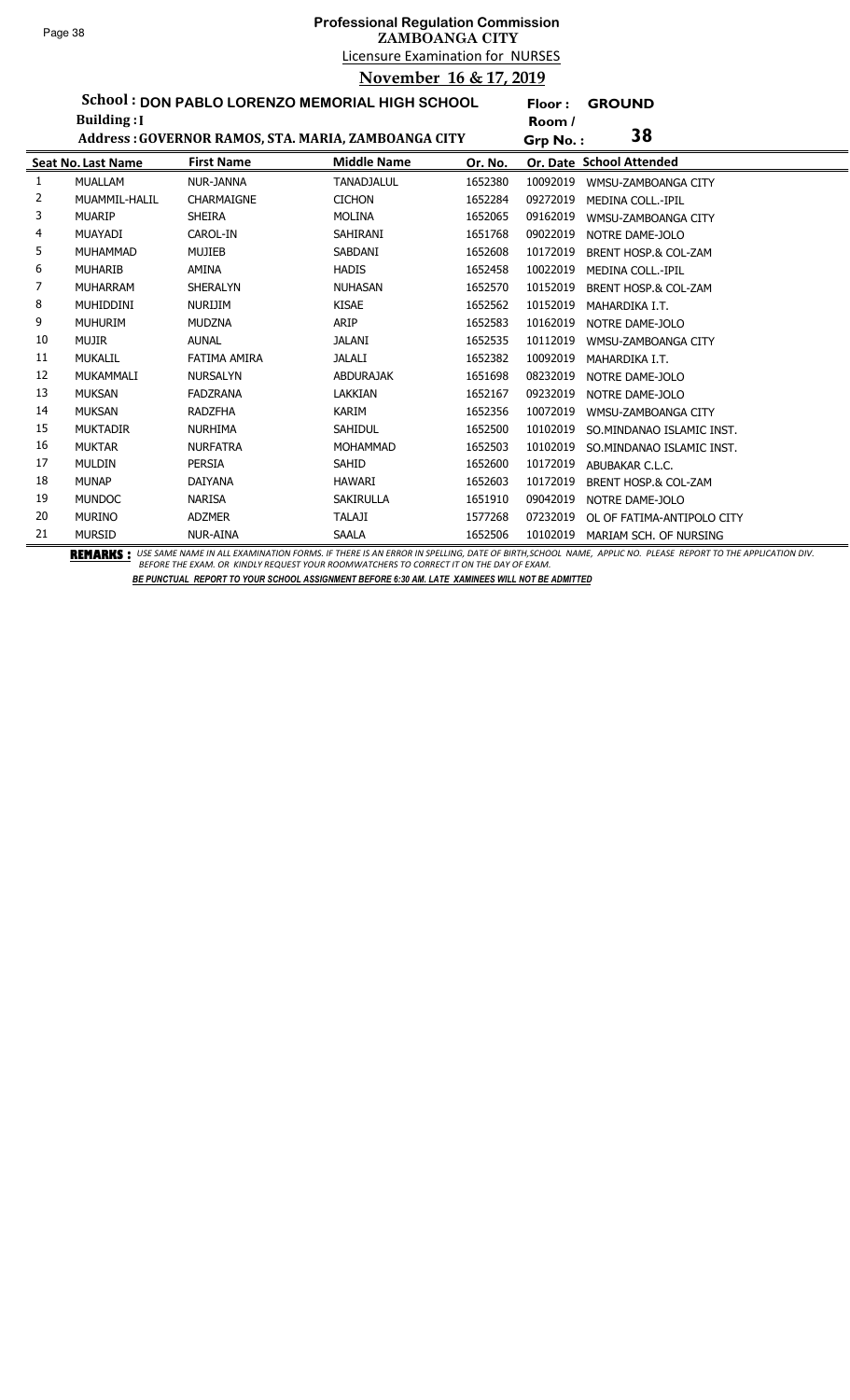## Licensure Examination for NURSES **Professional Regulation Commission ZAMBOANGA CITY November 16 & 17, 2019**

**Floor : GROUND**

**School : DON PABLO LORENZO MEMORIAL HIGH SCHOOL Building :I**

|    | Building: [               |                   |                                                     |         | Room /   |                                 |
|----|---------------------------|-------------------|-----------------------------------------------------|---------|----------|---------------------------------|
|    |                           |                   | Address: GOVERNOR RAMOS, STA. MARIA, ZAMBOANGA CITY |         | Grp No.: | 39                              |
|    | <b>Seat No. Last Name</b> | <b>First Name</b> | <b>Middle Name</b>                                  | Or. No. |          | Or. Date School Attended        |
| 1  | <b>MURSIDI</b>            | <b>ANIHAL</b>     | <b>ANDAN</b>                                        | 1577823 | 08072019 | ABUBAKAR C.L.C.                 |
| 2  | <b>MURSIN</b>             | <b>MUSIRNA</b>    | AMIRIL                                              | 1651884 | 08292019 | NOTRE DAME-JOLO                 |
| 3  | <b>MURUTALA</b>           | <b>NIHADA</b>     | SAKILAN                                             | 1652502 | 10102019 | SO.MINDANAO ISLAMIC INST.       |
| 4  | <b>MUSA</b>               | <b>ARKISSA</b>    | <b>UNANG</b>                                        | 1652382 | 10092019 | <b>HARDAM FURIGAY CFI</b>       |
| 5  | <b>MUSA</b>               | <b>HALIMA</b>     | <b>ALABAIN</b>                                      | 1652141 | 09202019 | MINDANAO AUTONOMOUS CF, INC     |
| 6  | <b>MUSA</b>               | SITTI MARY-AM     | UNNI                                                | 9269102 | 09262019 | NOTRE DAME-JOLO                 |
|    | <b>MUSALI</b>             | <b>ALMIDA</b>     | <b>MAADIL</b>                                       | 1652314 | 10042019 | <b>BRENT HOSP.&amp; COL-ZAM</b> |
| 8  | <b>MUSARIN</b>            | <b>HASNA</b>      | ARALI                                               | 1577934 | 08152019 | <b>BASILAN STATE COL.</b>       |
| 9  | <b>MUSSALI</b>            | JULJIYA           | <b>MAADIL</b>                                       | 1652373 | 10082019 | BRENT HOSP.& COL-ZAM            |
| 10 | <b>MUSTALA</b>            | JAYNE-RAIZA       | <b>MUALLIP</b>                                      | 1652593 | 10162019 | STI-ZAMBOANGA CITY              |
| 11 | <b>MUTALIB</b>            | <b>AL-FAJIER</b>  | ABIG                                                | 1652267 | 09272019 | <b>MEDINA COLL.-IPIL</b>        |
| 12 | <b>NAGALON</b>            | <b>NADZWA</b>     | <b>ASMAWIL</b>                                      | 1652163 | 09232019 | <b>BASILAN STATE COL.</b>       |
| 13 | <b>NASANG</b>             | <b>SHERWINA</b>   | ABBIH                                               | 1651940 | 09052019 | <b>MEDINA COLL.-IPIL</b>        |
| 14 | <b>NASER</b>              | <b>NURDIA</b>     | SAMSI                                               | 1651736 | 08302019 | SULU STATE COLL.                |
| 15 | <b>NASI</b>               | <b>NASRA</b>      | <b>SADDAHALUN</b>                                   | 1652194 | 09242019 | MINDANAO AUTONOMOUS CF, INC     |
| 16 | <b>NASILON</b>            | <b>HANUFA</b>     | ORIE                                                | 1652532 | 10112019 | MINDANAO AUTONOMOUS CF, INC     |
| 17 | <b>NASTAH</b>             | <b>NADZDA</b>     | <b>ASAKIL</b>                                       | 1652524 | 10112019 | NOTRE DAME-JOLO                 |
| 18 | <b>NOHE</b>               | <b>SAUDA</b>      | ABDULHAMID                                          | 1652608 | 10172019 | <b>BRENT HOSP.&amp; COL-ZAM</b> |
| 19 | <b>NORSIDI</b>            | <b>NURHENDA</b>   | <b>HABBISI</b>                                      | 1651929 | 09052019 | MEDINA COLL.-PAGADIAN CITY      |
| 20 | <b>NURANI</b>             | <b>ARLENE</b>     | LADJAMANI                                           | 1652513 | 10102019 | WMSU-ZAMBOANGA CITY             |
| 21 | <b>NURANI</b>             | <b>BASRA</b>      | <b>JULAMRI</b>                                      | 1577253 | 07222019 | NOTRE DAME-JOLO                 |

BEMARKS : USE SAME NAME IN ALL EXAMINATION FORMS. IF THERE IS AN ERROR IN SPELLING, DATE OF BIRTH,SCHOOL NAME, APPLIC NO. PLEASE REPORT TO THE APPLICATION DIV.<br>BEFORE THE EXAM. OR KINDLY REQUEST YOUR ROOMWATCHERS TO CORREC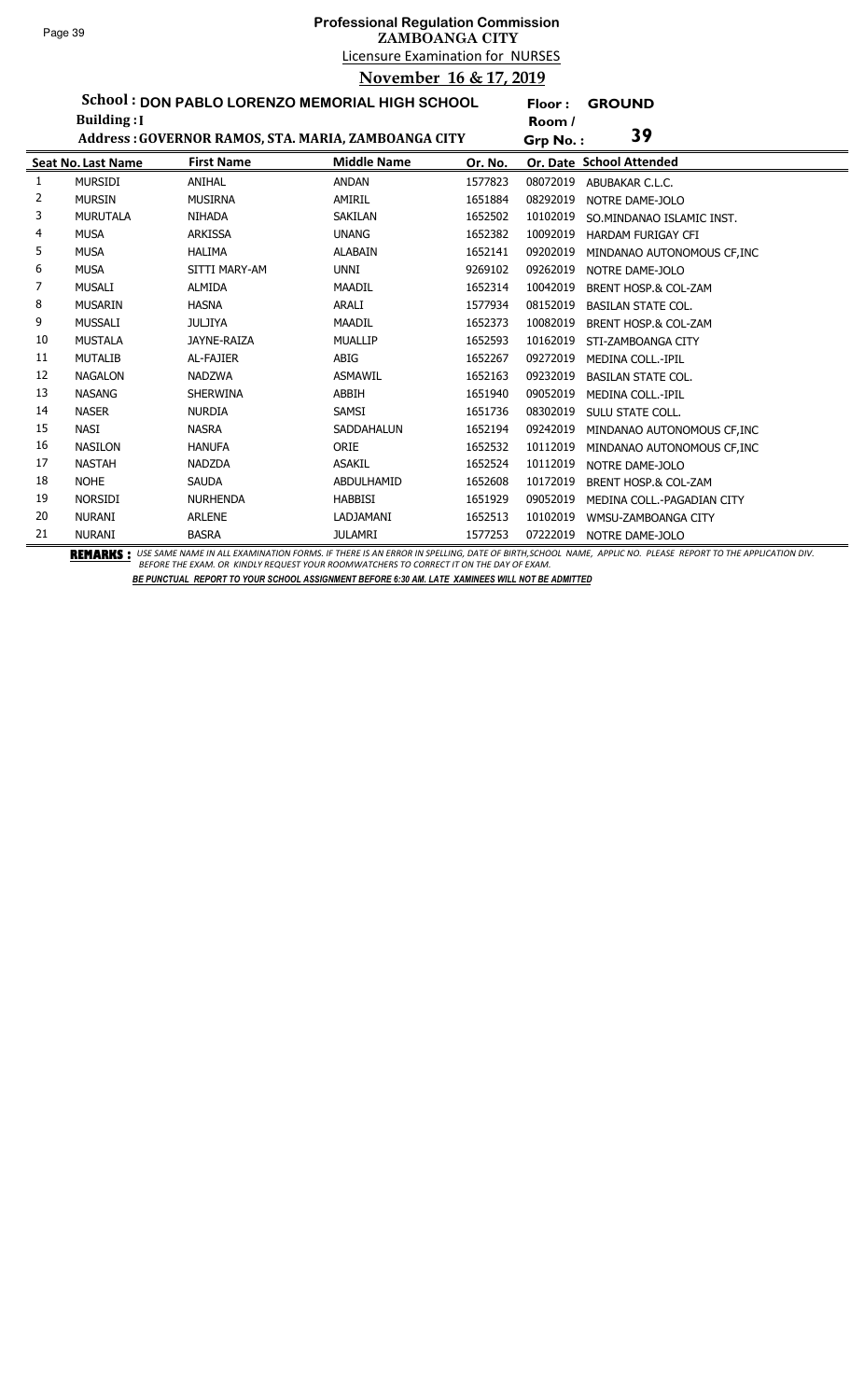l,

# Licensure Examination for NURSES **Professional Regulation Commission ZAMBOANGA CITY November 16 & 17, 2019**

**Floor : GROUND**

**School : DON PABLO LORENZO MEMORIAL HIGH SCHOOL**

|    | <b>Building:</b> I        |                                                     |                    |         | Room /                                      |  |
|----|---------------------------|-----------------------------------------------------|--------------------|---------|---------------------------------------------|--|
|    |                           | Address: GOVERNOR RAMOS, STA. MARIA, ZAMBOANGA CITY |                    |         | 40<br>Grp No.:                              |  |
|    | <b>Seat No. Last Name</b> | <b>First Name</b>                                   | <b>Middle Name</b> | Or. No. | Or. Date School Attended                    |  |
| 1  | <b>NURHASAN</b>           | <b>NURMELYN</b>                                     | <b>HALI</b>        | 1652327 | 10042019<br>U DE ZAMBOANGA                  |  |
| 2  | <b>OBICE</b>              | <b>JOHN RHAINER</b>                                 | <b>OUIENES</b>     | 1652582 | 10162019<br>BRENT HOSP.& COL-ZAM            |  |
| 3  | <b>OBON</b>               | <b>KENNETH ROY</b>                                  | <b>ALCONABA</b>    | 1577993 | 08192019<br>BRENT HOSP.& COL-ZAM            |  |
| 4  | <b>OJERIO</b>             | <b>EMMELINE</b>                                     | <b>UDING</b>       | 1652036 | 09122019<br>NOTRE DAME-JOLO                 |  |
| 5  | <b>OMADJADI</b>           | <b>FATIMA HANYDAR</b>                               | TITING             | 1652131 | 09192019<br>PILAR COLL.                     |  |
| 6  | <b>OMAMALIN</b>           | <b>VINCENT</b>                                      | <b>PIDOR</b>       | 1652505 | 10102019<br>WMSU-ZAMBOANGA CITY             |  |
| 7  | <b>OMANDAM</b>            | <b>JOJETTE</b>                                      | <b>DIMASUAY</b>    | 1652554 | 10152019<br>WMSU-ZAMBOANGA CITY             |  |
| 8  | <b>OMAR</b>               | <b>ALMIRA JOY</b>                                   | <b>AHAJAN</b>      | 1652603 | 10172019<br>BRENT HOSP.& COL-ZAM            |  |
| 9  | <b>OMAR</b>               | NADZMI                                              | AJID               | 1652376 | 10092019<br>HARDAM FURIGAY CFI              |  |
| 10 | <b>OMAR</b>               | <b>SAMINA</b>                                       | <b>JUMAANI</b>     | 1652327 | 10042019<br><b>U DE ZAMBOANGA</b>           |  |
| 11 | <b>OMMING</b>             | <b>ROSAIDA</b>                                      | <b>UTAL</b>        | 1652537 | 10142019<br>HARDAM FURIGAY CFI              |  |
| 12 | <b>OMRAN</b>              | <b>NAJIPA</b>                                       | <b>FAISAL</b>      | 1577938 | 08152019<br><b>BASILAN STATE COL.</b>       |  |
| 13 | <b>ONGCHUA</b>            | ALFONSO ADONIS IV                                   | <b>BANDING</b>     | 1652596 | 10172019<br>ATENEO DE ZAMBOANGA             |  |
| 14 | <b>OQUIAS</b>             | <b>RHEA MAE</b>                                     | <b>PRIETO</b>      | 1652089 | 09172019<br>PILAR COLL.                     |  |
| 15 | ORAID                     | <b>JIHADA</b>                                       | <b>TALAJI</b>      | 1678450 | 10172019<br>OL OF FATIMA-OC                 |  |
| 16 | ORDENIZA                  | <b>JANNAH ABBEY</b>                                 | <b>FAYLOGA</b>     | 1652371 | 10082019<br><b>U DE ZAMBOANGA</b>           |  |
| 17 | <b>ORO</b>                | <b>SARAH ANN</b>                                    | <b>ARAB</b>        | 1652606 | 10172019<br><b>BRENT HOSP.&amp; COL-ZAM</b> |  |
| 18 | <b>OSAMAD</b>             | SITTI ERIZZAH                                       | <b>SABTALIN</b>    | 1652516 | 10102019<br><b>BASILAN STATE COL.</b>       |  |
| 19 | <b>OTOALIH</b>            | <b>CASMIRA</b>                                      | <b>MAMANG</b>      | 1652533 | 10112019<br>DIPOLOG MED CTR                 |  |
| 20 | <b>PACILAN</b>            | <b>RUBY ANN</b>                                     | <b>PREMOR</b>      | 1577561 | 07262019<br><b>MEDINA COLL.-IPIL</b>        |  |
| 21 | PAJIJI                    | <b>JANICA</b>                                       | <b>HIYA</b>        | 1652604 | 10172019<br>BRENT HOSP.& COL-ZAM            |  |

BEMARKS : USE SAME NAME IN ALL EXAMINATION FORMS. IF THERE IS AN ERROR IN SPELLING, DATE OF BIRTH,SCHOOL NAME, APPLIC NO. PLEASE REPORT TO THE APPLICATION DIV.<br>BEFORE THE EXAM. OR KINDLY REQUEST YOUR ROOMWATCHERS TO CORREC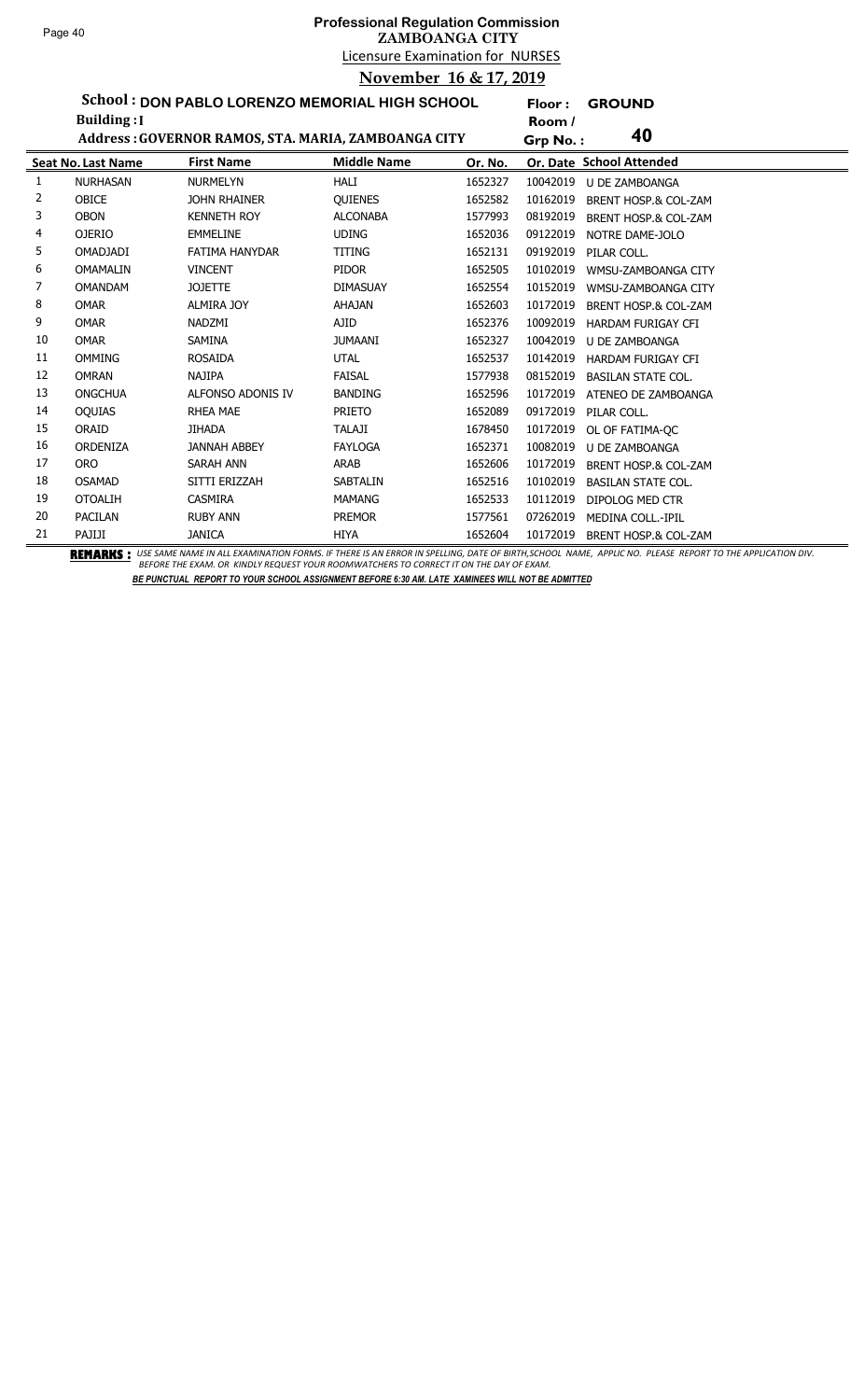**Floor : GROUND**

**School : DON PABLO LORENZO MEMORIAL HIGH SCHOOL**

|    | <b>Building:</b> I        |                                                     |                    |         | Room /   |                                 |
|----|---------------------------|-----------------------------------------------------|--------------------|---------|----------|---------------------------------|
|    |                           | Address: GOVERNOR RAMOS, STA. MARIA, ZAMBOANGA CITY |                    |         | Grp No.: | 4 <sub>1</sub>                  |
|    | <b>Seat No. Last Name</b> | <b>First Name</b>                                   | <b>Middle Name</b> | Or. No. |          | Or. Date School Attended        |
| 1  | PALAHUDDIN                | FATIMA JIHADA                                       | ABIG               | 1652019 | 09112019 | MEDINA COLL.-PAGADIAN CITY      |
| 2  | PALAHUDDIN                | <b>GAPUL JR III</b>                                 | <b>SALEM</b>       | 1651808 | 08232019 | BRENT HOSP.& COL-ZAM            |
| 3  | PALAHUDDIN                | <b>RISWINA</b>                                      | <b>AKILI</b>       | 1652378 | 10092019 | SO.MINDANAO ISLAMIC INST.       |
| 4  | PALAHUDDIN                | <b>SHIELA</b>                                       | <b>ISA</b>         | 1652214 | 09252019 | MEDINA COLL.-IPIL               |
| 5  | <b>PALMA</b>              | <b>CAISY JANE</b>                                   | <b>ALDAM</b>       | 1652500 | 10102019 | MAHARDIKA I.T.                  |
| 6  | <b>PALMA</b>              | <b>DAYANARA</b>                                     | <b>ALDAM</b>       | 1652505 | 10102019 | MAHARDIKA I.T.                  |
| 7  | <b>PANAY</b>              | AILEEN                                              | <b>SALAHUDDIN</b>  | 1577990 | 08192019 | MARIAM SCH. OF NURSING          |
| 8  | <b>PANCHO</b>             | <b>JEHAN</b>                                        | <b>KURAIS</b>      | 1652571 | 10152019 | MEDINA COLL.-IPIL               |
| 9  | <b>PANDAO</b>             | <b>FAIZA</b>                                        | JAMASARI           | 1652143 | 09202019 | NOTRE DAME-JOLO                 |
| 10 | PANJIALAM                 | <b>MOHAMMAD</b>                                     | <b>ETENG</b>       | 1651961 | 09062019 | MAHARDIKA I.T.                  |
| 11 | PARADJI                   | <b>MERSA</b>                                        | ABDULMUTALIB       | 1652108 | 09182019 | PILAR COLL.                     |
| 12 | <b>PARANG</b>             | <b>FARHA</b>                                        | LUTIAN             | 1652326 | 10042019 | <b>U DE ZAMBOANGA</b>           |
| 13 | <b>PATARASA</b>           | <b>ROBIN BERGHWIND</b>                              | <b>HALUD</b>       | 1652081 | 09172019 | PILAR COLL.                     |
| 14 | <b>PATTA</b>              | <b>FHADZNALYN</b>                                   | ARIPUDDIN          | 1652609 | 10172019 | <b>BRENT HOSP.&amp; COL-ZAM</b> |
| 15 | <b>PATTA</b>              | <b>MARISA</b>                                       | PALAHI             | 1652514 | 10102019 | BRENT HOSP.& COL-ZAM            |
| 16 | <b>PAUH</b>               | <b>MHISRA</b>                                       | <b>IBRAHIM</b>     | 1652577 | 10162019 | MINDANAO AUTONOMOUS CF, INC     |
| 17 | PAUJUL                    | PATMAWATI                                           | <b>SAHIBOL</b>     | 1652437 | 10012019 | <b>BASILAN STATE COL.</b>       |
| 18 | PAWAKI                    | KEMILJIA                                            | PANGAMBAYAN        | 1652238 | 09262019 | MEDINA COLL.-PAGADIAN CITY      |
| 19 | PAYOD                     | <b>ROMEL GEAN</b>                                   | <b>REMOTIGUE</b>   | 1652508 | 10102019 | MINDANAO AUTONOMOUS CF.INC      |
| 20 | PELAYO                    | DINA-RIZZA                                          | IRIJIN             | 1652572 | 10152019 | WMSU-ZAMBOANGA CITY             |
| 21 | <b>PERIAS</b>             | <b>CHASTIN JOREL</b>                                | <b>SALAZAR</b>     | 1651974 | 09092019 | WMSU-ZAMBOANGA CITY             |

BEMARKS : USE SAME NAME IN ALL EXAMINATION FORMS. IF THERE IS AN ERROR IN SPELLING, DATE OF BIRTH,SCHOOL NAME, APPLIC NO. PLEASE REPORT TO THE APPLICATION DIV.<br>BEFORE THE EXAM. OR KINDLY REQUEST YOUR ROOMWATCHERS TO CORREC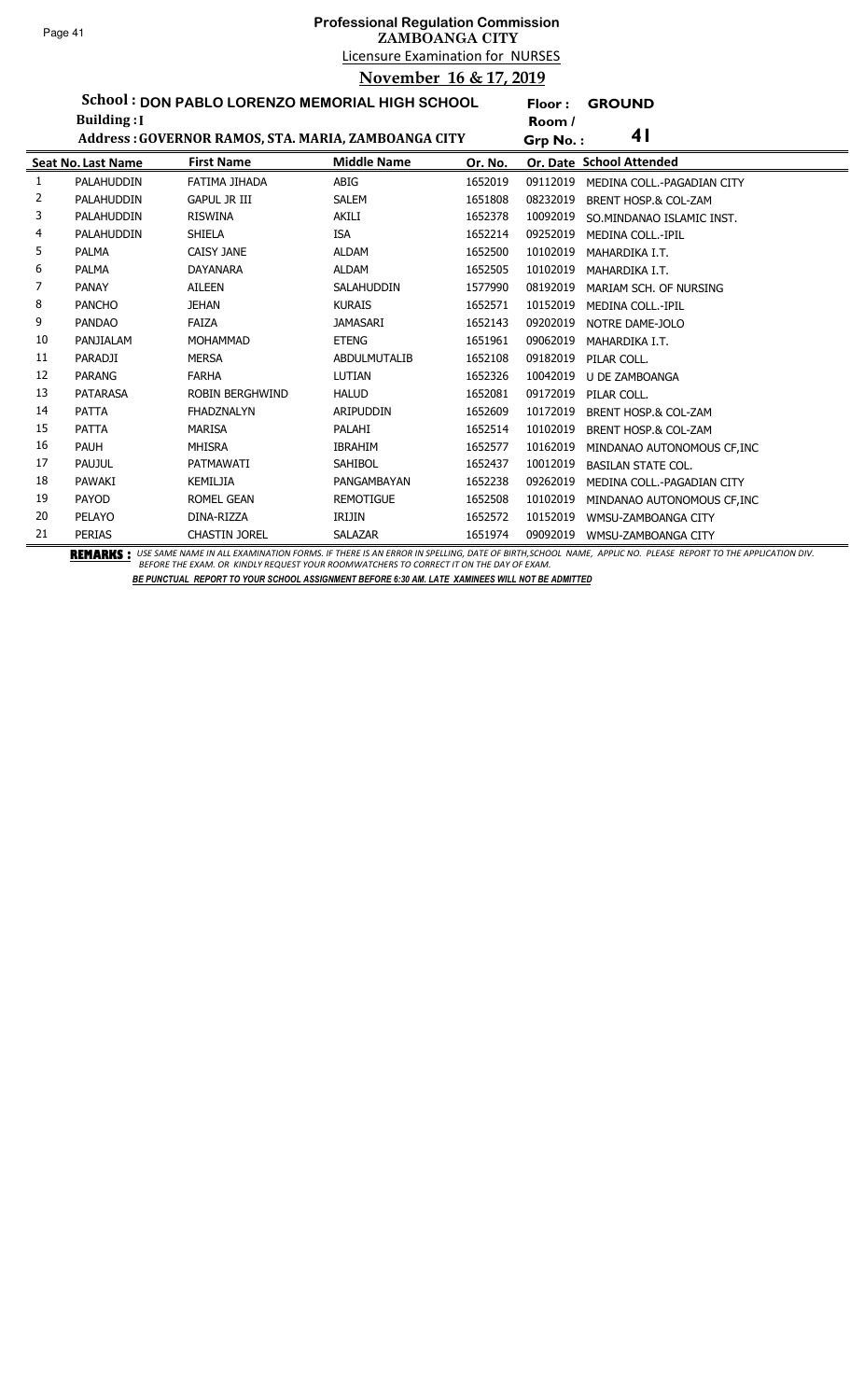## Licensure Examination for NURSES **Professional Regulation Commission ZAMBOANGA CITY November 16 & 17, 2019**

**Floor : GROUND**

**School : DON PABLO LORENZO MEMORIAL HIGH SCHOOL**

|    | <b>Building:</b> I        |                   |                                                     |         | Room /   |                                 |
|----|---------------------------|-------------------|-----------------------------------------------------|---------|----------|---------------------------------|
|    |                           |                   | Address: GOVERNOR RAMOS, STA. MARIA, ZAMBOANGA CITY |         | Grp No.: | 42                              |
|    | <b>Seat No. Last Name</b> | <b>First Name</b> | <b>Middle Name</b>                                  | Or. No. |          | Or. Date School Attended        |
| 1  | PILANGA                   | <b>MARYNEL</b>    | <b>ACAMA</b>                                        | 1577997 | 08192019 | WMSU-ZAMBOANGA CITY             |
| 2  | PINPIN                    | <b>CHRISTINA</b>  | <b>REYES</b>                                        | 1652353 | 10072019 | MEDINA COLL.-OZAMIS CITY        |
| 3  | <b>PIOC</b>               | <b>CARY JOHN</b>  | <b>OFENDOREYES</b>                                  | 9273037 | 09302019 | WMSU-ZAMBOANGA CITY             |
| 4  | PIOH                      | <b>ALSHAIRA</b>   | ARIK                                                | 1652293 | 09302019 | <b>HARDAM FURIGAY CFI</b>       |
| 5  | PITIH                     | <b>NIHAR</b>      | <b>JAINUL</b>                                       | 1652537 | 10142019 | <b>HARDAM FURIGAY CFI</b>       |
| 6  | <b>PULA</b>               | <b>ANJELLY</b>    | <b>JAUHALI</b>                                      | 1652497 | 10042019 | MAHARDIKA I.T.                  |
| 7  | <b>PULA</b>               | <b>NURHAIPA</b>   | <b>TAMAYO</b>                                       | 1652432 | 10012019 | WMSU-ZAMBOANGA CITY             |
| 8  | <b>PULALON</b>            | <b>FARHANA</b>    | <b>ASAKIL</b>                                       | 1652489 | 10032019 | M.S.U.-MARAWI CITY              |
| 9  | <b>PUNO</b>               | CLEO JOAQUIN      | <b>WEE SIT</b>                                      | 1651971 | 09092019 | WMSU-ZAMBOANGA CITY             |
| 10 | <b>OUILIBAN</b>           | <b>SHAHARA</b>    | <b>LUMINTAD</b>                                     | 1652377 | 10092019 | WMSU-ZAMBOANGA CITY             |
| 11 | <b>OUINTILLA</b>          | <b>JHANICE</b>    | <b>GALINDO</b>                                      | 1651968 | 09062019 | MISAMIS U-OZAMIS CITY           |
| 12 | <b>OURAIS</b>             | <b>NUR-JEHAN</b>  | <b>FAISAL</b>                                       | 1652447 | 10022019 | <b>U DE ZAMBOANGA</b>           |
| 13 | <b>RABANAL</b>            | <b>RODA</b>       | <b>ASANA</b>                                        | 1652513 | 10102019 | <b>MEDINA COLL.-IPIL</b>        |
| 14 | RADJI                     | <b>ALWISA</b>     | SAJI                                                | 1577943 | 08152019 | NOTRE DAME-JOLO                 |
| 15 | <b>RAJA</b>               | <b>MORADIA</b>    | <b>YUSAH</b>                                        | 1652335 | 10072019 | NOTRE DAME-JOLO                 |
| 16 | <b>RAJIS</b>              | <b>PUTRI</b>      | SALI                                                | 1651709 | 08232019 | MAHARDIKA I.T.                  |
| 17 | <b>RATAG</b>              | SITTI RABIYA      | <b>JOE</b>                                          | 1652124 | 09192019 | MAHARDIKA I.T.                  |
| 18 | <b>RATAG</b>              | <b>TASNEEMA</b>   | PILLAK                                              | 1652578 | 10162019 | <b>BRENT HOSP.&amp; COL-ZAM</b> |
| 19 | <b>REBUAN</b>             | <b>WIDZRA</b>     | INTI                                                | 1652209 | 09252019 | MAHARDIKA I.T.                  |
| 20 | <b>RIBANO</b>             | DIANA MAYE        | <b>DARIO</b>                                        | 1652494 | 10032019 | NAGA COLL. FNDTN.               |
| 21 | <b>RISA</b>               | <b>NARSISA</b>    | PASAN                                               | 1652583 | 10162019 | MEDINA COLL.-IPIL               |

BEMARKS : USE SAME NAME IN ALL EXAMINATION FORMS. IF THERE IS AN ERROR IN SPELLING, DATE OF BIRTH,SCHOOL NAME, APPLIC NO. PLEASE REPORT TO THE APPLICATION DIV.<br>BEFORE THE EXAM. OR KINDLY REQUEST YOUR ROOMWATCHERS TO CORREC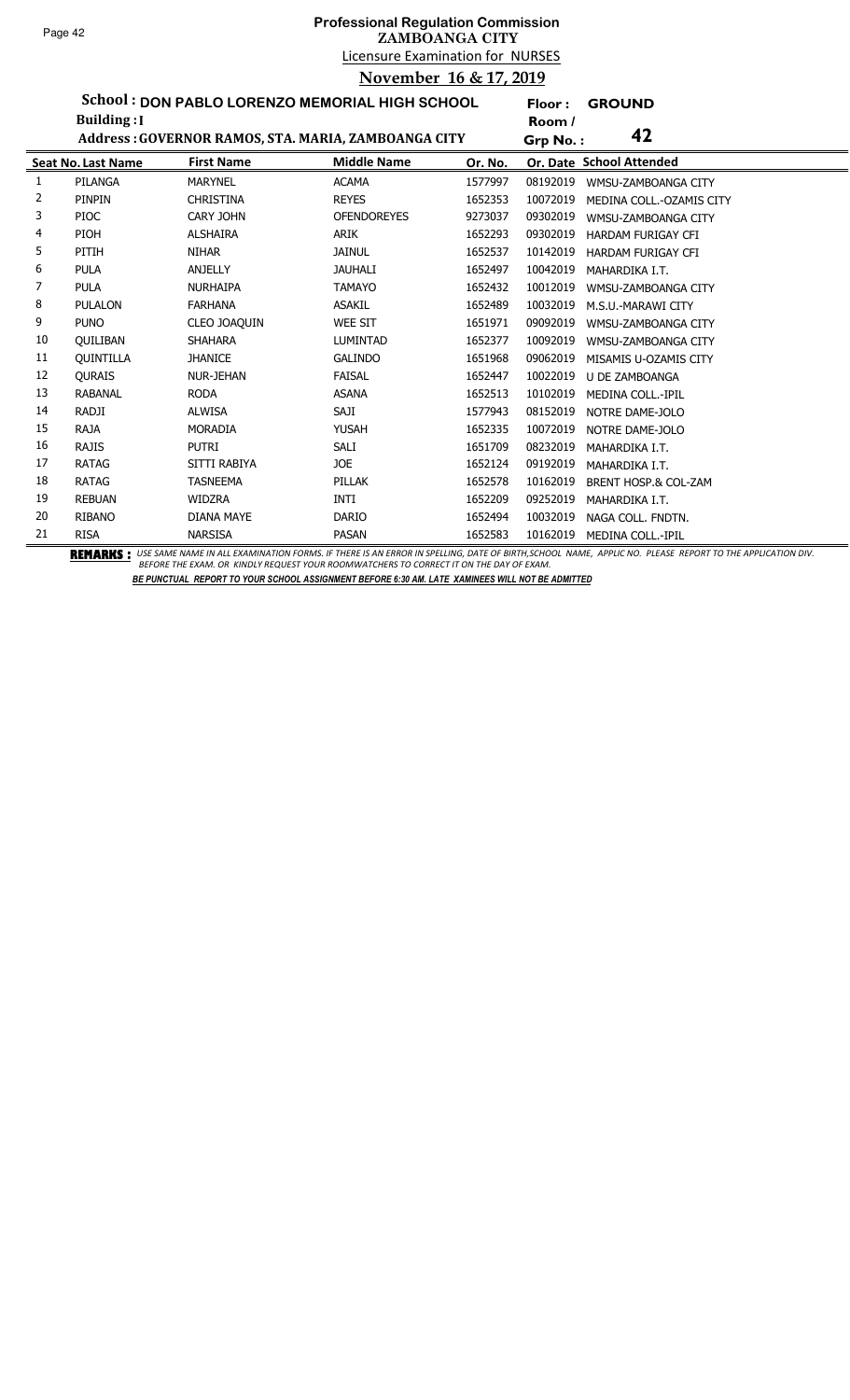### Licensure Examination for NURSES **Professional Regulation Commission ZAMBOANGA CITY November 16 & 17, 2019**

**Floor : SECOND**

**School : DON PABLO LORENZO MEMORIAL HIGH SCHOOL Building :I**

|    | Building: [               |                                                     |                     |         | Room /                                      |  |
|----|---------------------------|-----------------------------------------------------|---------------------|---------|---------------------------------------------|--|
|    |                           | Address: GOVERNOR RAMOS, STA. MARIA, ZAMBOANGA CITY |                     |         | 43<br>Grp No.:                              |  |
|    | <b>Seat No. Last Name</b> | <b>First Name</b>                                   | <b>Middle Name</b>  | Or. No. | Or. Date School Attended                    |  |
| 1  | <b>RODRIGUEZ</b>          | <b>RYAN REY</b>                                     | <b>ANGELES</b>      | 1652083 | 09172019<br>PILAR COLL.                     |  |
| 2  | <b>ROJAS</b>              | JOY-AN                                              | <b>CRUZ</b>         | 1652578 | 10162019<br>BRENT HOSP.& COL-ZAM            |  |
| 3  | <b>ROMIA</b>              | <b>ELLA MAE</b>                                     | <b>FALCASANTOS</b>  | 1651868 | 08282019<br>BRENT HOSP.& COL-ZAM            |  |
| 4  | <b>ROMMEL</b>             | <b>HERLIANDRA</b>                                   | <b>UNDAIN</b>       | 1652532 | 10112019<br>U DE ZAMBOANGA                  |  |
| 5  | <b>ROMY</b>               | <b>NURHUDA</b>                                      | <b>RADJA</b>        | 1652515 | 10102019<br>MEDINA COLL.-IPIL               |  |
| 6  | <b>ROSCO</b>              | NUR-IDA                                             | <b>KADIL</b>        | 1577586 | 07292019<br><b>BRENT HOSP.&amp; COL-ZAM</b> |  |
|    | <b>ROUF</b>               | <b>FATIMA ROANNE</b>                                | <b>NAHUDAN</b>      | 1652327 | 10042019<br>U DE ZAMBOANGA                  |  |
| 8  | <b>ROXAS</b>              | <b>KATHERINE</b>                                    | <b>JURIGUE</b>      | 1611465 | 07242019<br>MEDINA COLL.-OZAMIS CITY        |  |
| 9  | <b>RUBIO</b>              | <b>SWEETHEART</b>                                   | <b>TABANGAN</b>     | 1652573 | 10152019<br>ATENEO DE ZAMBOANGA             |  |
| 10 | <b>SAABDULLA</b>          | <b>NADZMIEA</b>                                     | <b>SAMSUYA</b>      | 1652421 | 10012019<br>M.S.U.-MARAWI CITY              |  |
| 11 | <b>SAANG</b>              | AMEL                                                | ARASAL              | 1652612 | 10172019<br><b>BRENT HOSP.&amp; COL-ZAM</b> |  |
| 12 | <b>SAAVEDRA</b>           | <b>TRIXIE</b>                                       | <b>RESURRECCION</b> | 1652350 | 10072019<br><b>U DE ZAMBOANGA</b>           |  |
| 13 | <b>SABADDIN</b>           | FATIMA SHARIFA                                      | <b>NAVATA</b>       | 1651915 | 09042019<br>NOTRE DAME-JOLO                 |  |
| 14 | <b>SABADO</b>             | <b>MARY GRACE</b>                                   | <b>TABIANO</b>      | 1652321 | 10042019<br>WMSU-ZAMBOANGA CITY             |  |
| 15 | SABDANI                   | <b>NASHRALYN</b>                                    | <b>UNAID</b>        | 1651947 | 09062019<br>SO.MINDANAO ISLAMIC INST.       |  |
| 16 | SABDANI                   | SAR-ANA                                             | <b>JAID</b>         | 1652476 | 10032019<br>BRENT HOSP.& COL-ZAM            |  |
| 17 | SABDANI                   | <b>SHERWINA</b>                                     | <b>JAID</b>         | 1652536 | 10112019<br><b>BRENT HOSP.&amp; COL-ZAM</b> |  |
| 18 | SABDANI                   | <b>SOPIA</b>                                        | <b>JAID</b>         | 1652605 | 10172019<br>BRENT HOSP.& COL-ZAM            |  |
| 19 | <b>SABIRIN</b>            | ARMHAIZA                                            | SAPPAYANI           | 1652447 | 10022019<br>WMSU-ZAMBOANGA CITY             |  |
| 20 | SABIRIN                   | <b>NURUL-IN</b>                                     | <b>HUSSIN</b>       | 1652566 | 10152019<br>ABUBAKAR C.L.C.                 |  |
| 21 | SABTAAL                   | SAIMA                                               | <b>KAHAL</b>        | 1652471 | 10032019<br>MINDANAO AUTONOMOUS CF, INC     |  |

BEMARKS : USE SAME NAME IN ALL EXAMINATION FORMS. IF THERE IS AN ERROR IN SPELLING, DATE OF BIRTH,SCHOOL NAME, APPLIC NO. PLEASE REPORT TO THE APPLICATION DIV.<br>BEFORE THE EXAM. OR KINDLY REQUEST YOUR ROOMWATCHERS TO CORREC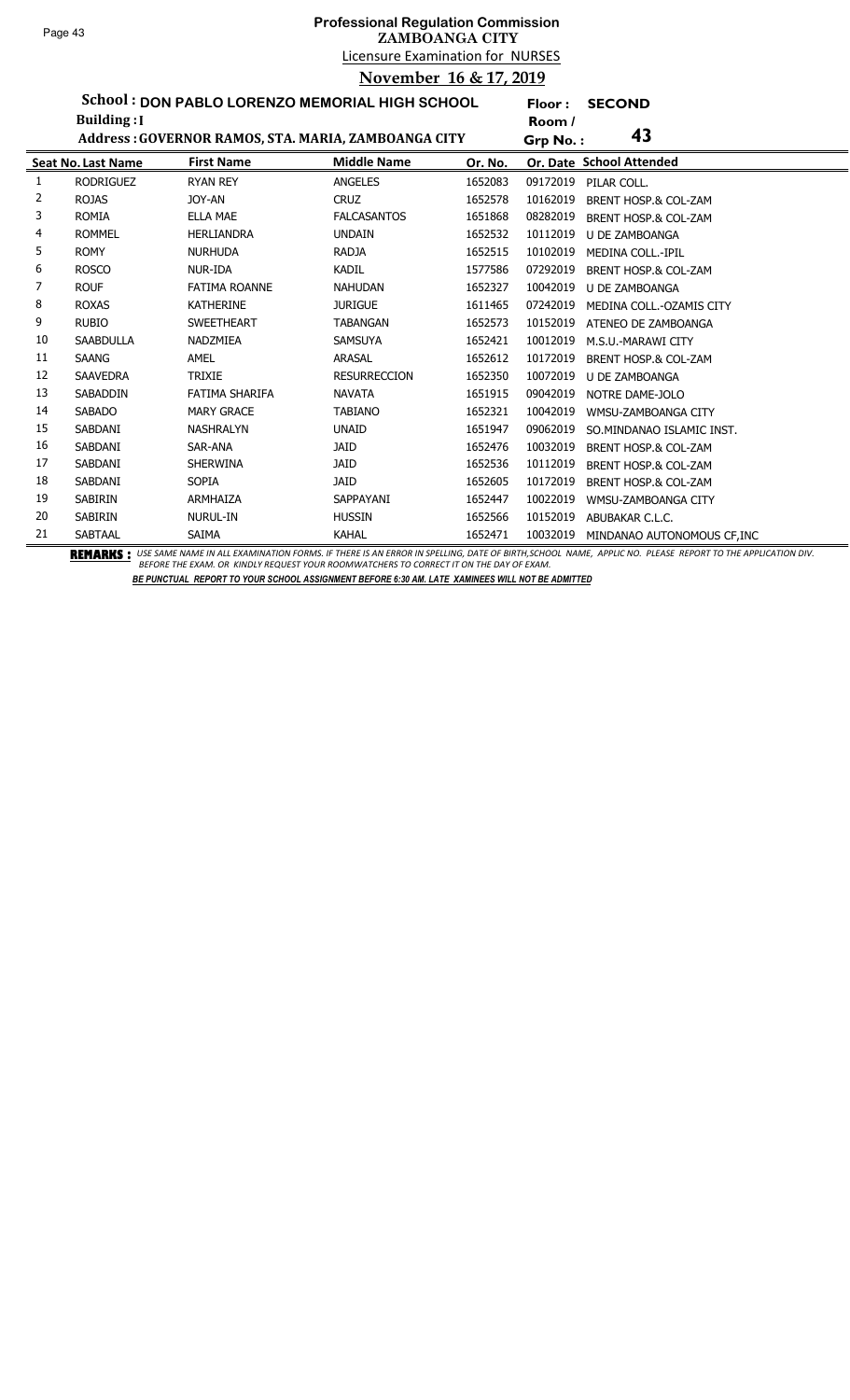# Licensure Examination for NURSES **Professional Regulation Commission ZAMBOANGA CITY November 16 & 17, 2019**

**Floor : SECOND**

**School : DON PABLO LORENZO MEMORIAL HIGH SCHOOL Building :I**

|    | Building: [               |                       |                                                     |         | Room /   |                                 |
|----|---------------------------|-----------------------|-----------------------------------------------------|---------|----------|---------------------------------|
|    |                           |                       | Address: GOVERNOR RAMOS, STA. MARIA, ZAMBOANGA CITY |         | Grp No.: | 44                              |
|    | <b>Seat No. Last Name</b> | <b>First Name</b>     | <b>Middle Name</b>                                  | Or. No. |          | Or. Date School Attended        |
| 1  | <b>SABTURANI</b>          | <b>BASMA</b>          | ARAJA-A                                             | 1652279 | 09272019 | <b>BASILAN STATE COL.</b>       |
| 2  | SADALANI                  | ANZARI                | <b>DAGA</b>                                         | 1652505 | 10102019 | WMSU-ZAMBOANGA CITY             |
| 3  | <b>SADANG</b>             | <b>KRISTINE JESSA</b> | <b>BALLOS</b>                                       | 1652518 | 10102019 | PILAR COLL.                     |
| 4  | <b>SADDALAN</b>           | <b>MHEEDZRA</b>       | SANAWI                                              | 1652053 | 09132019 | HARDAM FURIGAY CFI              |
| 5  | SADDARAMIL                | <b>INDHIRA</b>        | <b>HASSAN</b>                                       | 1652607 | 10172019 | <b>BRENT HOSP.&amp; COL-ZAM</b> |
| 6  | SADDARANI                 | SITTI RAHMA           | <b>DALISAY</b>                                      | 1652577 | 10162019 | NOTRE DAME-JOLO                 |
| 7  | SADIOA                    | <b>JONATHAN</b>       | <b>CORPUZ</b>                                       | 1652197 | 09242019 | <b>MEDINA COLL.-IPIL</b>        |
| 8  | SADJARI                   | <b>SANSIBAR</b>       | SALI                                                | 1652585 | 10162019 | SO.MINDANAO ISLAMIC INST.       |
| 9  | <b>SAGALA</b>             | <b>HALIMA</b>         | <b>JILHANO</b>                                      | 1577797 | 08012019 | <b>BASILAN STATE COL.</b>       |
| 10 | <b>SAGGA</b>              | <b>FATMA HALDA</b>    | <b>ABUBAKAR</b>                                     | 1651687 | 08222019 | BRENT HOSP.& COL-ZAM            |
| 11 | SAGGAAN                   | AL-HUSSAINI           | <b>INDING</b>                                       | 1652535 | 10112019 | ATENEO DE ZAMBOANGA             |
| 12 | <b>SAHA</b>               | <b>NASHEVA</b>        | BALADJI                                             | 1652367 | 10082019 | <b>BASILAN STATE COL.</b>       |
| 13 | SAHAWI                    | <b>WARDA</b>          | <b>HANDANG</b>                                      | 1652522 | 10112019 | HARDAM FURIGAY CFI              |
| 14 | <b>SAHI</b>               | <b>RASHMA</b>         | ALI                                                 | 1652571 | 10152019 | SO.MINDANAO ISLAMIC INST.       |
| 15 | <b>SAHI</b>               | <b>SHILMA</b>         | <b>ISMAEL</b>                                       | 1652602 | 10172019 | <b>HARDAM FURIGAY CFI</b>       |
| 16 | SAHIACBAR                 | AL-HADZRI             | <b>ABDULMAJID</b>                                   | 1652145 | 09202019 | MAHARDIKA I.T.                  |
| 17 | <b>SAHIACBAR</b>          | SHAH RHEINA           | <b>GUSTAHAM</b>                                     | 1652613 | 10172019 | MAHARDIKA I.T.                  |
| 18 | <b>SAHIBIL</b>            | <b>RADZMINA</b>       | PASPASAN                                            | 1652210 | 09252019 | SO.MINDANAO ISLAMIC INST.       |
| 19 | SAHIBUDDIN                | <b>JECILYN</b>        | <b>SARAPUDDIN</b>                                   | 1652377 | 10092019 | MAHARDIKA I.T.                  |
| 20 | SAHIBUDDIN                | <b>MERHAYDA</b>       | <b>SAHIBUL</b>                                      | 1652562 | 10152019 | NOTRE DAME-JOLO                 |
| 21 | <b>SAHIBUL</b>            | SHERHAINA             | <b>ADJUL</b>                                        | 1652607 | 10172019 | <b>BRENT HOSP.&amp; COL-ZAM</b> |

BEMARKS : USE SAME NAME IN ALL EXAMINATION FORMS. IF THERE IS AN ERROR IN SPELLING, DATE OF BIRTH,SCHOOL NAME, APPLIC NO. PLEASE REPORT TO THE APPLICATION DIV.<br>BEFORE THE EXAM. OR KINDLY REQUEST YOUR ROOMWATCHERS TO CORREC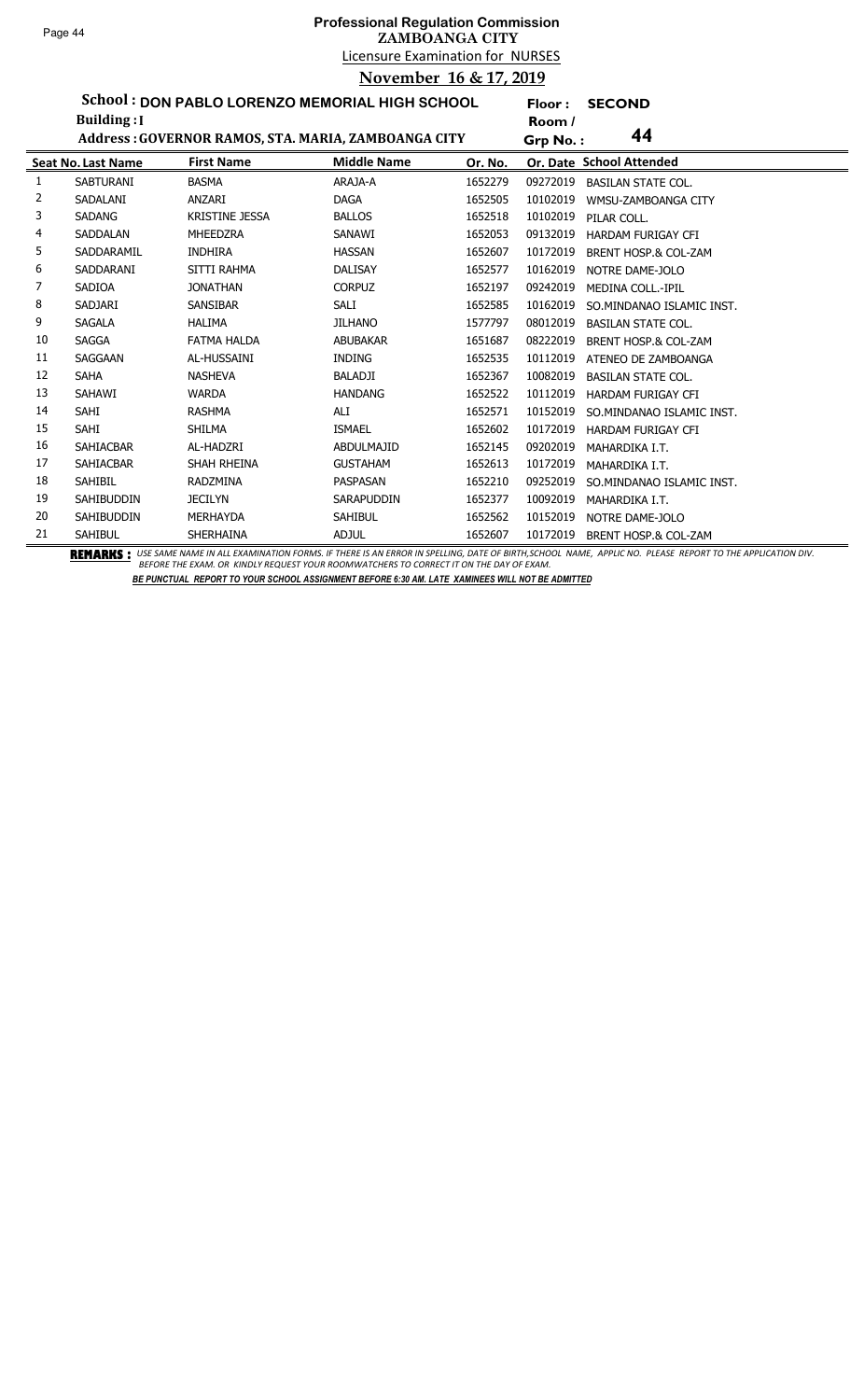## Licensure Examination for NURSES **Professional Regulation Commission ZAMBOANGA CITY November 16 & 17, 2019**

**Floor : SECOND**

**School : DON PABLO LORENZO MEMORIAL HIGH SCHOOL Building :I**

|    | Building: [               |                                                     |                    |         | Room /   |                            |
|----|---------------------------|-----------------------------------------------------|--------------------|---------|----------|----------------------------|
|    |                           | Address: GOVERNOR RAMOS, STA. MARIA, ZAMBOANGA CITY |                    |         | Grp No.: | 45                         |
|    | <b>Seat No. Last Name</b> | <b>First Name</b>                                   | <b>Middle Name</b> | Or. No. |          | Or. Date School Attended   |
| 1  | <b>SAHID</b>              | <b>ARAFAT</b>                                       | <b>TAGAYAN</b>     | 1652368 | 10082019 | <b>MEDINA COLL.-IPIL</b>   |
| 2  | <b>SAHID</b>              | NUR-AYNA                                            | <b>UDDIN</b>       | 1652616 | 10172019 | WMSU-ZAMBOANGA CITY        |
| 3  | SAHIDJUAN                 | <b>RESALYN</b>                                      | <b>SAHIMARRI</b>   | 1652314 | 10042019 | BRENT HOSP.& COL-ZAM       |
| 4  | <b>SAHIRUDDIN</b>         | <b>FARNALIZA</b>                                    | AMBRI              | 1652554 | 10152019 | <b>MEDINA COLL.-IPIL</b>   |
| 5  | <b>SAID</b>               | <b>NURFALYN</b>                                     | <b>RADJAE</b>      | 1652533 | 10112019 | SO.MINDANAO ISLAMIC INST.  |
| 6  | <b>SAID</b>               | <b>NURHAIDA</b>                                     | <b>TANJILUL</b>    | 1651831 | 08272019 | NOTRE DAME-JOLO            |
| 7  | SAID                      | <b>REDALA</b>                                       | <b>EDJUN</b>       | 1652263 | 09272019 | SO.MINDANAO ISLAMIC INST.  |
| 8  | <b>SAID ALIH</b>          | <b>NUR-FAIZA</b>                                    | <b>ABDURASID</b>   | 1652578 | 10162019 | BRENT HOSP.& COL-ZAM       |
| 9  | SAINZ                     | <b>MARJORIE ANN</b>                                 | <b>PELAYO</b>      | 1652608 | 10172019 | BRENT HOSP.& COL-ZAM       |
| 10 | SAJI                      | <b>SHARIZAH</b>                                     | <b>ASHLEY</b>      | 1652060 | 09132019 | WMSU-ZAMBOANGA CITY        |
| 11 | <b>SAJILI</b>             | <b>SHERMINA</b>                                     | <b>DUBLIHAN</b>    | 1652204 | 09242019 | MAHARDIKA I.T.             |
| 12 | <b>SAJIRON</b>            | <b>FATRIZEA</b>                                     | <b>RANSALAN</b>    | 1652528 | 10112019 | SO.MINDANAO ISLAMIC INST.  |
| 13 | SAKANDAL                  | <b>FERMALYN</b>                                     | SALIALAM           | 1652491 | 10032019 | MEDINA COLL.-PAGADIAN CITY |
| 14 | SAKANDAL                  | <b>NUR-AINA</b>                                     | <b>TAN</b>         | 1651774 | 09032019 | MAHARDIKA I.T.             |
| 15 | <b>SAKANDAL</b>           | <b>SAMHA</b>                                        | <b>TUTTUH</b>      | 1577615 | 07302019 | NOTRE DAME-JOLO            |
| 16 | SAKILAN                   | <b>ALSHAIRA SHYMMINE</b>                            | <b>TANTONG</b>     | 1652574 | 10152019 | WMSU-ZAMBOANGA CITY        |
| 17 | <b>SAKKAM</b>             | <b>JENALYN</b>                                      | <b>SAKILAN</b>     | 1652596 | 10172019 | MEDINA COLL.-PAGADIAN CITY |
| 18 | <b>SALAHUDDIN</b>         | <b>BERMALYN</b>                                     | <b>PALAHUDDIN</b>  | 1652389 | 10092019 | MAHARDIKA I.T.             |
| 19 | SALAHUDDIN                | <b>SUBAIDA</b>                                      | <b>BADDUWAH</b>    | 1651670 | 08222019 | ST.MARY'S COLL.-SAN JUAN   |
| 20 | SALAHUDDIN                | <b>WANA</b>                                         | MOHAMMAD SHAH      | 1652358 | 10082019 | MAHARDIKA I.T.             |
| 21 | SALALIMA                  | AHMAD JOHN                                          | <b>YUSOP</b>       | 1652109 | 09182019 | PILAR COLL.                |

BEMARKS : USE SAME NAME IN ALL EXAMINATION FORMS. IF THERE IS AN ERROR IN SPELLING, DATE OF BIRTH,SCHOOL NAME, APPLIC NO. PLEASE REPORT TO THE APPLICATION DIV.<br>BEFORE THE EXAM. OR KINDLY REQUEST YOUR ROOMWATCHERS TO CORREC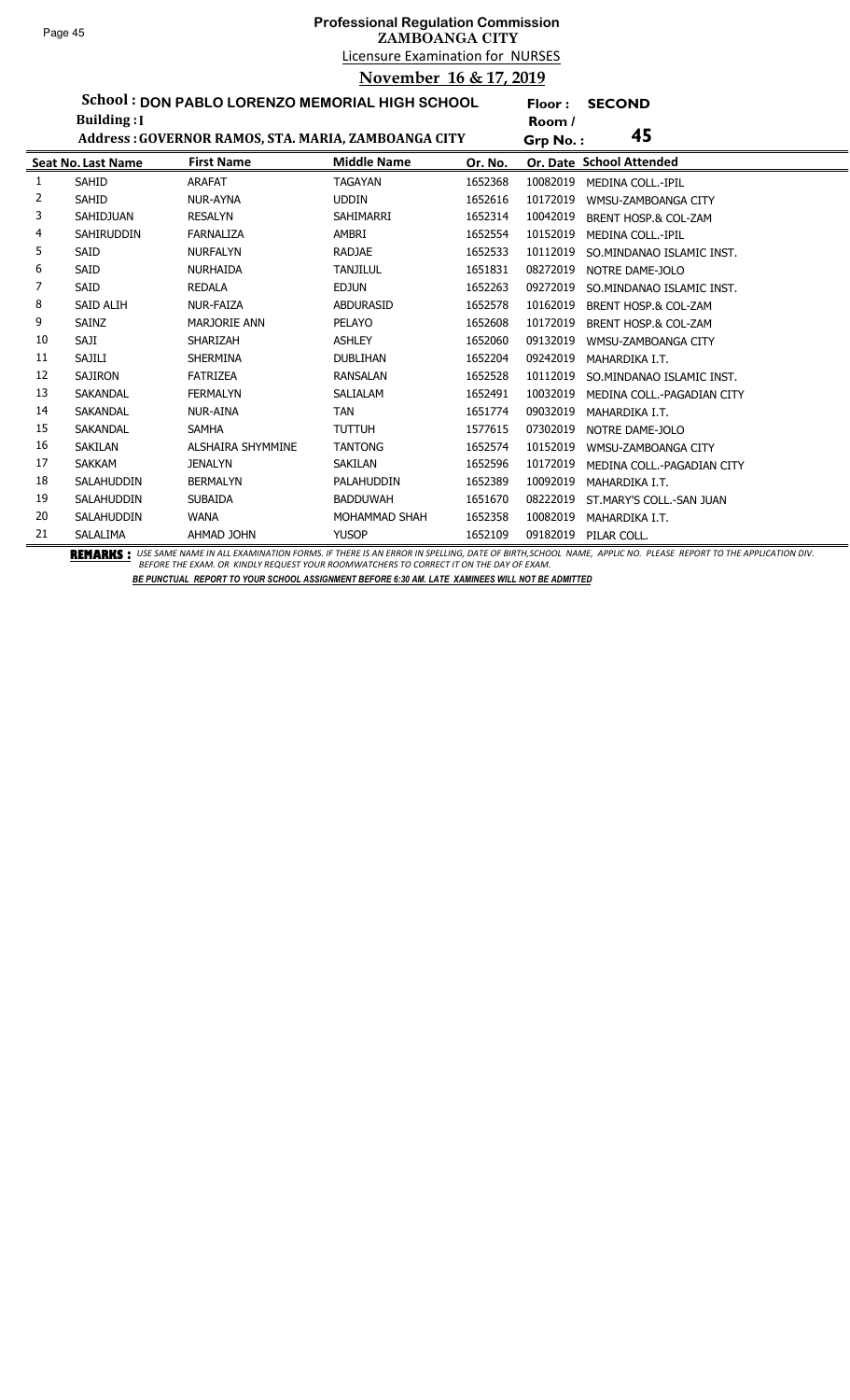# Licensure Examination for NURSES **Professional Regulation Commission ZAMBOANGA CITY November 16 & 17, 2019**

**Floor : SECOND**

**School : DON PABLO LORENZO MEMORIAL HIGH SCHOOL**

|    | <b>Building:</b> I        |                    |                                                     |         | Room /   |                                 |
|----|---------------------------|--------------------|-----------------------------------------------------|---------|----------|---------------------------------|
|    |                           |                    | Address: GOVERNOR RAMOS, STA. MARIA, ZAMBOANGA CITY |         | Grp No.: | 46                              |
|    | <b>Seat No. Last Name</b> | <b>First Name</b>  | <b>Middle Name</b>                                  | Or. No. |          | Or. Date School Attended        |
| 1  | <b>SALAM</b>              | <b>SALAMA</b>      | <b>SERGIO</b>                                       | 1652376 | 10092019 | MINDANAO AUTONOMOUS CF, INC     |
| 2  | <b>SALAMAT</b>            | <b>MORINA</b>      | <b>ALBANI</b>                                       | 1652359 | 10082019 | NOTRE DAME-JOLO                 |
| 3  | <b>SALAPUDDIN</b>         | <b>DARMINDRA</b>   | <b>ADALA</b>                                        | 1652204 | 09242019 | MEDINA COLL.-PAGADIAN CITY      |
| 4  | SALASIM                   | <b>SAIDA</b>       | ILMI                                                | 1652337 | 10072019 | <b>HARDAM FURIGAY CFI</b>       |
| 5  | SALI                      | ADZLINA I          | SALAHUDDIN                                          | 1577271 | 07232019 | SO.MINDANAO ISLAMIC INST.       |
| 6  | SALI                      | AL-RUAIZAN         | <b>ASHLEY</b>                                       | 1652367 | 10082019 | BRENT HOSP.& COL-ZAM            |
| 7  | <b>SALI</b>               | <b>ARWINA</b>      | SABDANI                                             | 1652364 | 10082019 | MAHARDIKA I.T.                  |
| 8  | SALI                      | <b>NASDA</b>       | <b>JAKARIYA</b>                                     | 1652374 | 10082019 | MEDINA COLL.-PAGADIAN CITY      |
| 9  | <b>SALI</b>               | <b>NOOR REZA</b>   | SAHABI                                              | 1652130 | 09192019 | MAHARDIKA I.T.                  |
| 10 | <b>SALI</b>               | <b>RASHID</b>      | <b>APPAS</b>                                        | 1651607 | 08192019 | ABUBAKAR C.L.C.                 |
| 11 | <b>SALI</b>               | <b>REYSA</b>       | <b>AJALIN</b>                                       | 1652581 | 10162019 | BRENT HOSP.& COL-ZAM            |
| 12 | <b>SALI</b>               | SITTI VHERKIZ      | <b>GALBON</b>                                       | 1651951 | 09062019 | <b>BASILAN STATE COL.</b>       |
| 13 | SALIDDIN                  | <b>RASHIMA</b>     | <b>ACALOL</b>                                       | 1651886 | 08292019 | MINDANAO AUTONOMOUS CF, INC     |
| 14 | SALIGANAN                 | <b>JOY CORAZON</b> | <b>TANDICO</b>                                      | 1577607 | 07302019 | MEDINA COLL.-PAGADIAN CITY      |
| 15 | <b>SALIH</b>              | <b>FATMA</b>       | <b>ISMAEL</b>                                       | 1652176 | 09232019 | <b>BASILAN STATE COL.</b>       |
| 16 | <b>SALIH</b>              | SHYRIMA            | <b>TAUP</b>                                         | 1652323 | 10042019 | <b>BRENT HOSP.&amp; COL-ZAM</b> |
| 17 | <b>SALIH</b>              | <b>TADZMAHAL</b>   | <b>MUKSAN</b>                                       | 1652438 | 10022019 | MAHARDIKA I.T.                  |
| 18 | <b>SALIKALA</b>           | <b>REDZMALYN</b>   | <b>BANGSA</b>                                       | 1652023 | 09112019 | NOTRE DAME-JOLO                 |
| 19 | <b>SALIM</b>              | <b>NAFISA</b>      | <b>HADJINULLA</b>                                   | 1652317 | 10042019 | MEDINA COLL.-PAGADIAN CITY      |
| 20 | <b>SALIP</b>              | <b>NADZRA</b>      | <b>APASA</b>                                        | 1652104 | 09182019 | BRENT HOSP.& COL-ZAM            |
| 21 | SALIPYASIN                | <b>HADZTRA</b>     | <b>MARUJI</b>                                       | 1652529 | 10112019 | MINDANAO AUTONOMOUS CF.INC      |

BEMARKS : USE SAME NAME IN ALL EXAMINATION FORMS. IF THERE IS AN ERROR IN SPELLING, DATE OF BIRTH,SCHOOL NAME, APPLIC NO. PLEASE REPORT TO THE APPLICATION DIV.<br>BEFORE THE EXAM. OR KINDLY REQUEST YOUR ROOMWATCHERS TO CORREC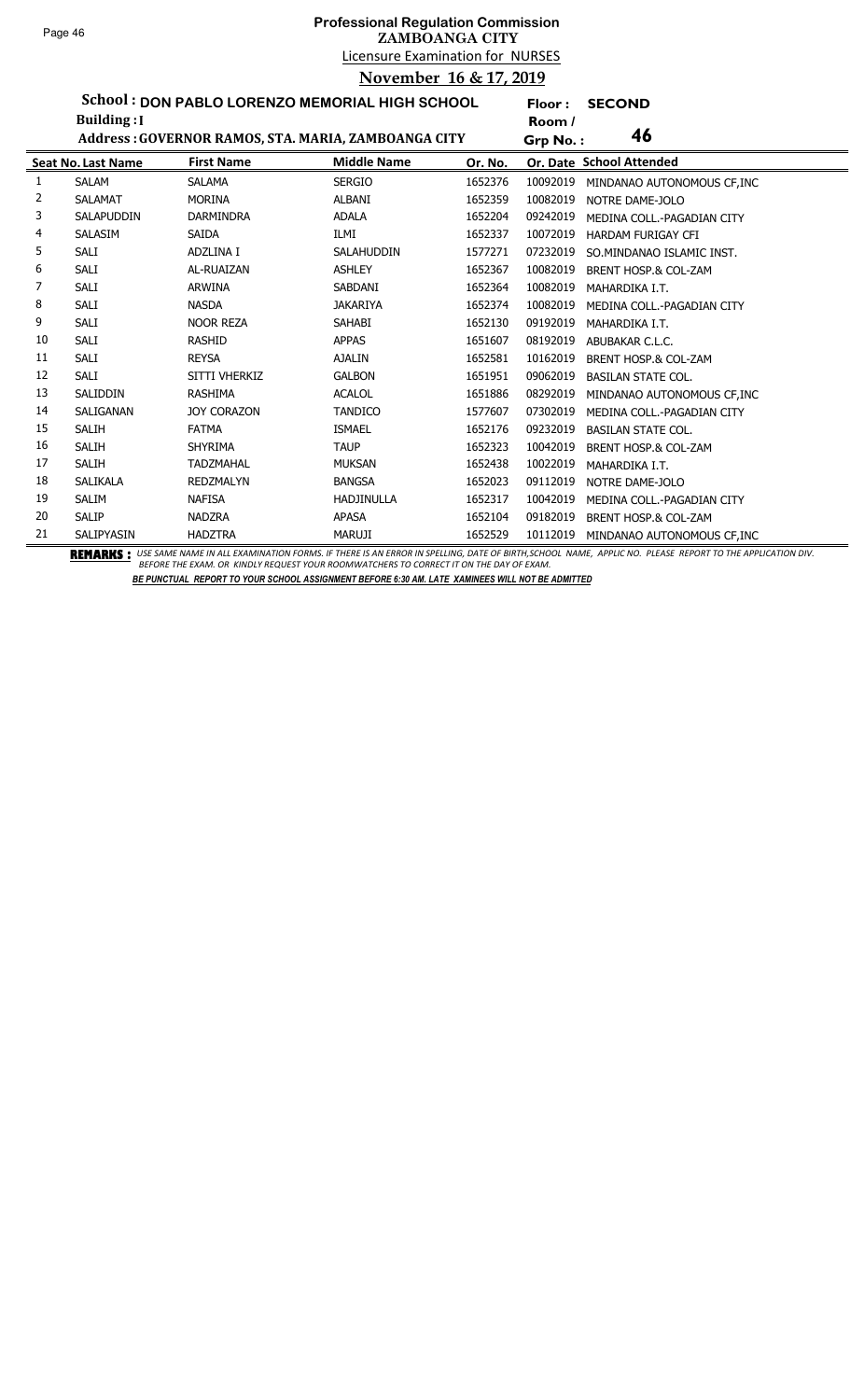**Floor : SECOND**

**School : DON PABLO LORENZO MEMORIAL HIGH SCHOOL**

|    | <b>Building:</b> I        |                                                     |                    |         | Room /   |                                 |
|----|---------------------------|-----------------------------------------------------|--------------------|---------|----------|---------------------------------|
|    |                           | Address: GOVERNOR RAMOS, STA. MARIA, ZAMBOANGA CITY |                    |         | Grp No.: | 47                              |
|    | <b>Seat No. Last Name</b> | <b>First Name</b>                                   | <b>Middle Name</b> | Or. No. |          | Or. Date School Attended        |
| 1  | <b>SALUAN</b>             | <b>FATIMA</b>                                       | <b>ELANG</b>       | 1651767 | 09022019 | BRENT HOSP.& COL-ZAM            |
| 2  | <b>SAMIDDIN</b>           | <b>JANRICA</b>                                      | SAPPAYANI          | 1652551 | 10142019 | DIPOLOG MED CTR                 |
| 3  | <b>SAMMAN</b>             | <b>ALMAIDA</b>                                      | <b>JUMDANI</b>     | 1652482 | 10032019 | MINDANAO AUTONOMOUS CF.INC      |
| 4  | <b>SAMMAN</b>             | <b>HALIMA</b>                                       | <b>ATHIE</b>       | 1652456 | 10022019 | MAHARDIKA I.T.                  |
| 5  | <b>SAMPANG</b>            | <b>NURMILYN</b>                                     | <b>TADJIRUN</b>    | 1652502 | 10102019 | SO.MINDANAO ISLAMIC INST.       |
| 6  | <b>SAMPUTO</b>            | <b>RASMIYA</b>                                      | <b>KAPENG</b>      | 1652154 | 09202019 | <b>BASILAN STATE COL.</b>       |
| 7  | SAMSI                     | AMINA                                               | <b>ABUBAKAR</b>    | 1652375 | 10092019 | SO.MINDANAO ISLAMIC INST.       |
| 8  | <b>SAMSIALAM</b>          | <b>SURMALYN</b>                                     | <b>JALA</b>        | 1652585 | 10162019 | STI-ZAMBOANGA CITY              |
| 9  | <b>SANCHEZ</b>            | <b>KYLE</b>                                         | <b>ORTEGA</b>      | 1652569 | 10152019 | WMSU-ZAMBOANGA CITY             |
| 10 | <b>SANDAY</b>             | <b>BAI ANNISAH</b>                                  | <b>SAAVEDRA</b>    | 1615477 | 08052019 | NOTRE DAME UNIV.-COTABATO       |
| 11 | <b>SANGKA</b>             | FATIMA-RAYHAN                                       | ASARI              | 1652580 | 10162019 | <b>BRENT HOSP.&amp; COL-ZAM</b> |
| 12 | <b>SANGKULA</b>           | <b>ALBASER</b>                                      | <b>JULHARI</b>     | 1652549 | 10142019 | WMSU-ZAMBOANGA CITY             |
| 13 | <b>SANGKULA</b>           | MERILIA                                             | ALBANI             | 1651700 | 08202019 | WMSU-ZAMBOANGA CITY             |
| 14 | <b>SANGOGOT</b>           | <b>AL-SHAYNA</b>                                    | <b>JALAS</b>       | 1652358 | 10082019 | MAHARDIKA I.T.                  |
| 15 | SANNIE                    | RAKIB                                               | <b>SABANGAN</b>    | 1652386 | 10092019 | <b>MEDINA COLL.-IPIL</b>        |
| 16 | SANOH                     | <b>NADSHANNE</b>                                    | <b>JAJALIS</b>     | 1652449 | 10022019 | PILAR COLL.                     |
| 17 | <b>SANTOS</b>             | <b>MHESTIE</b>                                      | <b>GARCIA</b>      | 1577997 | 08192019 | WMSU-ZAMBOANGA CITY             |
| 18 | <b>SANTOS</b>             | <b>NERISSE DAWN</b>                                 | <b>CHIONG</b>      | 1652508 | 10102019 | <b>BRENT HOSP.&amp; COL-ZAM</b> |
| 19 | <b>SAPANTA</b>            | <b>FAHMIDA</b>                                      | <b>ABDURAHMAN</b>  | 1652579 | 10162019 | <b>BRENT HOSP.&amp; COL-ZAM</b> |
| 20 | SAPAU                     | <b>LUCY</b>                                         | <b>LAMANG</b>      | 1577959 | 08162019 | MINDANAO AUTONOMOUS CF, INC     |
| 21 | SAPPARI                   | AL-RAMIL                                            | <b>JOSEPH</b>      | 1651972 | 09092019 | WMSU-ZAMBOANGA CITY             |

BEMARKS : USE SAME NAME IN ALL EXAMINATION FORMS. IF THERE IS AN ERROR IN SPELLING, DATE OF BIRTH,SCHOOL NAME, APPLIC NO. PLEASE REPORT TO THE APPLICATION DIV.<br>BEFORE THE EXAM. OR KINDLY REQUEST YOUR ROOMWATCHERS TO CORREC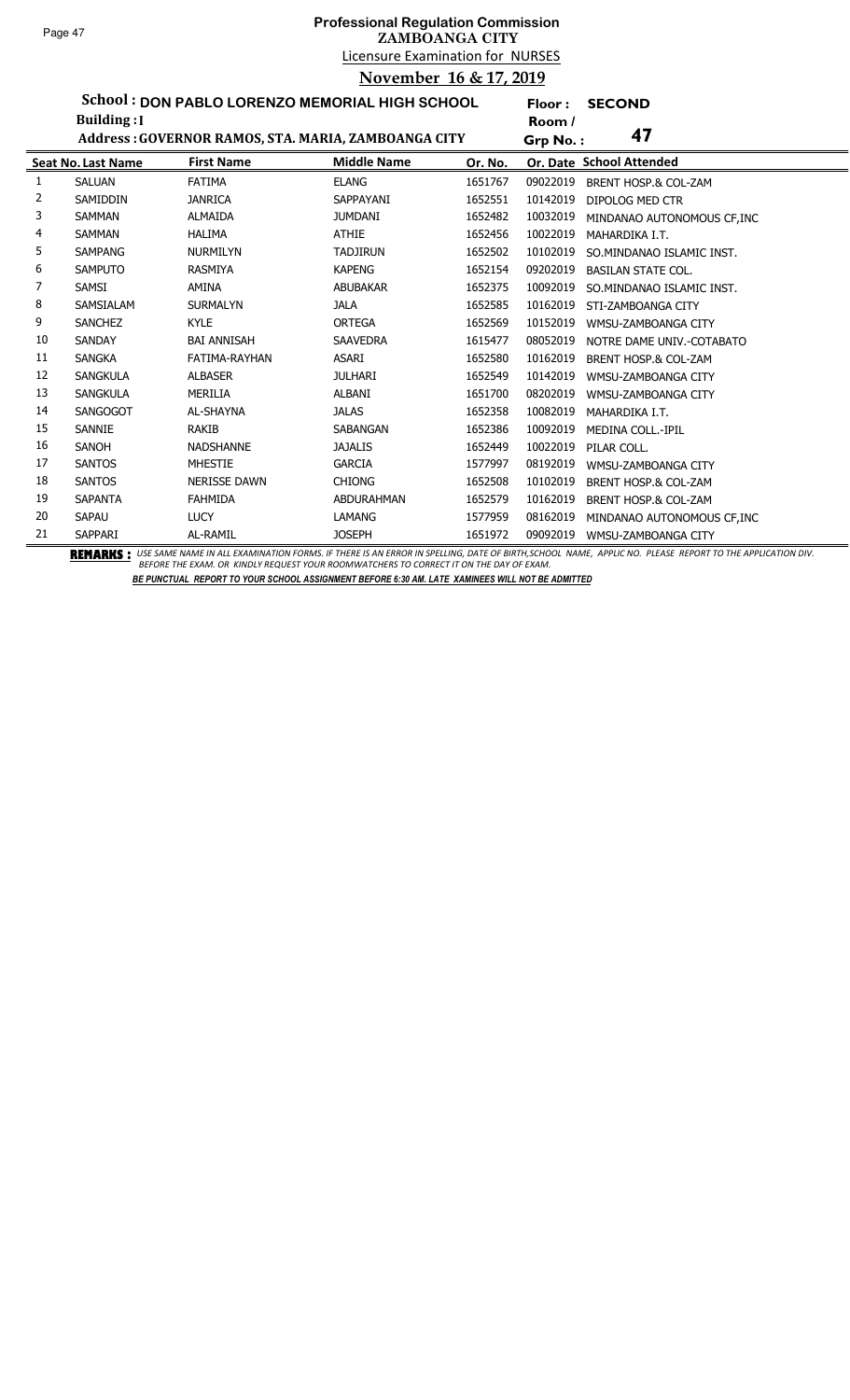**Floor : GROUND**

**School : DON PABLO LORENZO MEMORIAL HIGH SCHOOL**

|    | Building: J               |                                                     |                    |         | Room /   |                            |
|----|---------------------------|-----------------------------------------------------|--------------------|---------|----------|----------------------------|
|    |                           | Address: GOVERNOR RAMOS, STA. MARIA, ZAMBOANGA CITY |                    |         | Grp No.: | 48                         |
|    | <b>Seat No. Last Name</b> | <b>First Name</b>                                   | <b>Middle Name</b> | Or. No. |          | Or. Date School Attended   |
| 1  | SAPPARI                   | RANIA                                               | <b>DAIS</b>        | 1652535 | 10112019 | <b>BASILAN STATE COL.</b>  |
| 2  | SAPPAYANI                 | <b>HASMIN</b>                                       | <b>KANGAL</b>      | 1652605 | 10172019 | BRENT HOSP.& COL-ZAM       |
| 3  | SAPPAYANI                 | <b>JULIKA</b>                                       | ASIRI              | 1652270 | 09272019 | SO.MINDANAO ISLAMIC INST.  |
| 4  | SAPPAYANI                 | <b>NUR-HAIFA</b>                                    | <b>SULAYA</b>      | 1652059 | 09132019 | BRENT HOSP.& COL-ZAM       |
| 5  | SAPPAYANI                 | <b>VIVHIAN</b>                                      | <b>VILLABLANCA</b> | 1652542 | 10142019 | DIPOLOG MED CTR            |
| 6  | <b>SARABI</b>             | AL-SAUD                                             | <b>JAAFAR</b>      | 1652611 | 10172019 | WMSU-ZAMBOANGA CITY        |
| 7  | <b>SARADI</b>             | <b>SHEEJAY</b>                                      | LIM                | 1651969 | 09092019 | WMSU-ZAMBOANGA CITY        |
| 8  | <b>SARAEL</b>             | <b>FATIMA REEMA</b>                                 | <b>SARAIL</b>      | 1577680 | 08052019 | <b>BASILAN STATE COL.</b>  |
| 9  | <b>SARAHAN</b>            | ARNALIZA                                            | MAHABASSAL         | 1652581 | 10162019 | BRENT HOSP.& COL-ZAM       |
| 10 | <b>SARAIL</b>             | MARHAINA                                            | <b>IBRAHIM</b>     | 1652373 | 10082019 | SO.MINDANAO ISLAMIC INST.  |
| 11 | <b>SARAIN</b>             | NULPAIZA                                            | PIRUH              | 1652437 | 10012019 | <b>BASILAN STATE COL.</b>  |
| 12 | SARAPUDDIN                | <b>ALNISA</b>                                       | <b>APPANG</b>      | 1652481 | 10032019 | MEDINA COLL.-PAGADIAN CITY |
| 13 | <b>SARATAO</b>            | <b>LENNETH</b>                                      | <b>BALLADARES</b>  | 1652351 | 10072019 | <b>U DE ZAMBOANGA</b>      |
| 14 | <b>SARCOL</b>             | SHERILYN JOY                                        | <b>DELOS REYES</b> | 1652351 | 10072019 | U DE ZAMBOANGA             |
| 15 | <b>SATAL</b>              | <b>NASPHIA</b>                                      | <b>MAULANA</b>     | 1651762 | 09022019 | MEDINA COLL.-PAGADIAN CITY |
| 16 | SATTALAL                  | <b>RASHEN</b>                                       | <b>ASALUN</b>      | 1652037 | 09122019 | HARDAM FURIGAY CFI         |
| 17 | <b>SAUDDIN</b>            | <b>VENITA</b>                                       | <b>GALLETO</b>     | 1652065 | 09162019 | NOTRE DAME-JOLO            |
| 18 | SAWADJAAN                 | <b>JAYCEE</b>                                       | <b>HADJIRUL</b>    | 1577695 | 08052019 | SULU STATE COLL.           |
| 19 | <b>SEBLERO</b>            | <b>TRISHA JOY</b>                                   | <b>ALVENTO</b>     | 1651971 | 09092019 | WMSU-ZAMBOANGA CITY        |
| 20 | <b>SEHOB</b>              | <b>KATHLEEN GRACE</b>                               | <b>SARTE</b>       | 1652526 | 10112019 | WMSU-ZAMBOANGA CITY        |
| 21 | <b>SENECA</b>             | <b>EDELYN</b>                                       | <b>PONTANAR</b>    | 1652557 | 10152019 | WMSU-ZAMBOANGA CITY        |

BEMARKS : USE SAME NAME IN ALL EXAMINATION FORMS. IF THERE IS AN ERROR IN SPELLING, DATE OF BIRTH,SCHOOL NAME, APPLIC NO. PLEASE REPORT TO THE APPLICATION DIV.<br>BEFORE THE EXAM. OR KINDLY REQUEST YOUR ROOMWATCHERS TO CORREC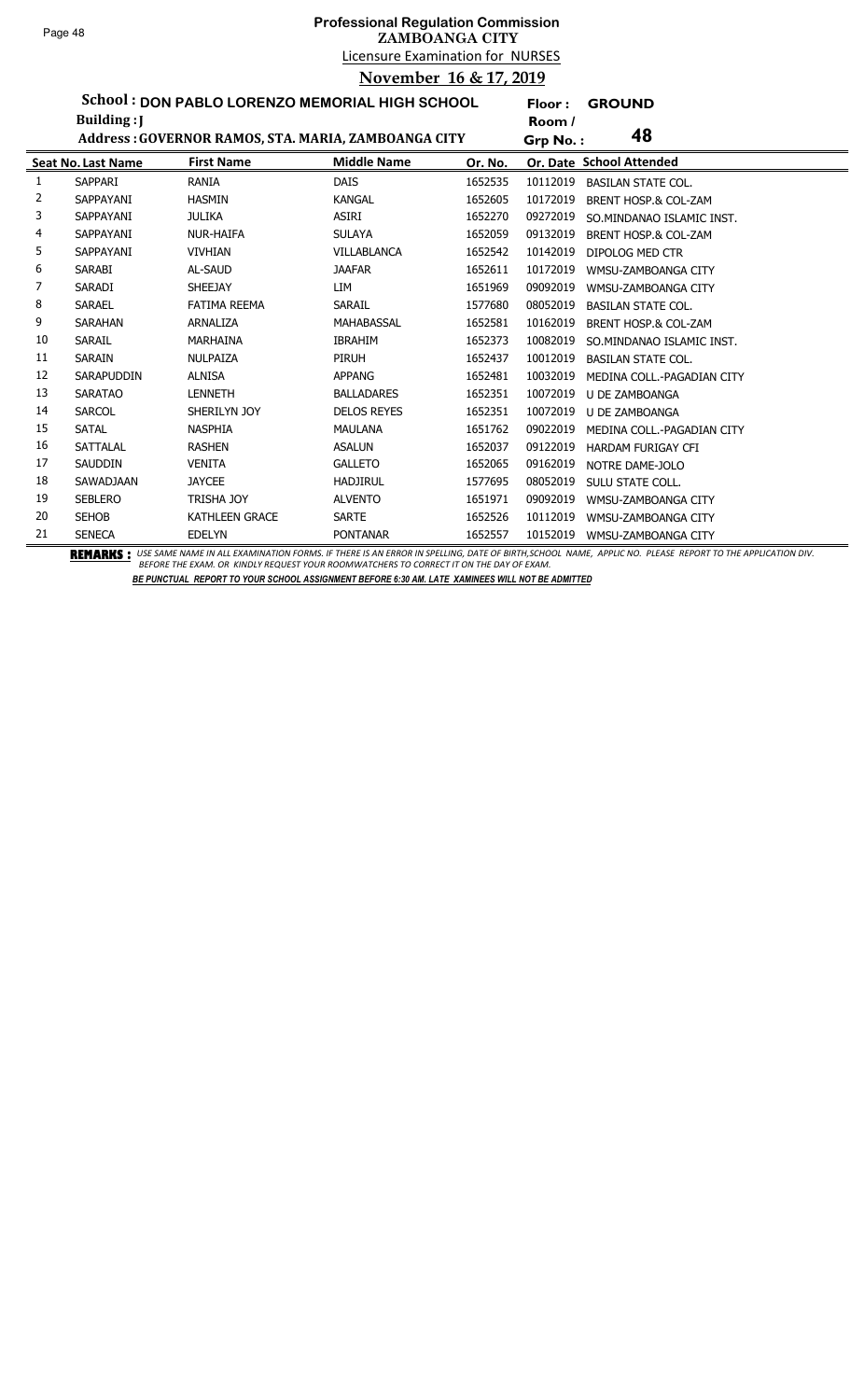**Floor : GROUND**

**School : DON PABLO LORENZO MEMORIAL HIGH SCHOOL Building :J**

|    | Building:                 |                                                     |                    |         | Room /                                      |  |
|----|---------------------------|-----------------------------------------------------|--------------------|---------|---------------------------------------------|--|
|    |                           | Address: GOVERNOR RAMOS, STA. MARIA, ZAMBOANGA CITY |                    |         | 49<br>Grp No.:                              |  |
|    | <b>Seat No. Last Name</b> | <b>First Name</b>                                   | <b>Middle Name</b> | Or. No. | Or. Date School Attended                    |  |
| 1  | <b>SERIMOGAN</b>          | SHAINA LOUISE                                       | <b>JIMENEZ</b>     | 1652531 | 10112019<br>WMSU-ZAMBOANGA CITY             |  |
| 2  | <b>SHARIF ATARE</b>       | <b>ANETA</b>                                        | <b>LUYANG</b>      | 1651972 | 09092019<br>NOTRE DAME-JOLO                 |  |
| 3  | <b>SIBING</b>             | <b>JIEHADA</b>                                      | <b>YUSOP</b>       | 1651756 | 09022019<br><b>U DE ZAMBOANGA</b>           |  |
| 4  | <b>SIDDICK</b>            | <b>MUSLIMA</b>                                      | <b>ACKALA</b>      | 1652598 | 10172019<br><b>HARDAM FURIGAY CFI</b>       |  |
| 5  | <b>SIDDICK</b>            | <b>ROANA</b>                                        | <b>TAHAJID</b>     | 1652391 | 10092019<br>MINDANAO AUTONOMOUS CF, INC     |  |
| 6  | <b>SIHOL</b>              | <b>JHESILYN</b>                                     | <b>DAKMAN</b>      | 1652292 | 09302019<br>MAHARDIKA I.T.                  |  |
| 7  | <b>SINTAAN</b>            | FATIMA-KHADIJA                                      | <b>TAHA</b>        | 1577946 | 08152019<br>NOTRE DAME-JOLO                 |  |
| 8  | SORIANO                   | <b>ELVIE</b>                                        | <b>TAMAYO</b>      | 1652619 | 10172019<br><b>U DE ZAMBOANGA</b>           |  |
| 9  | SORIANO                   | <b>RALPH BRANDON</b>                                | <b>DOMINGO</b>     | 1652388 | 10092019<br>ALDERSGATE COLLEGE              |  |
| 10 | <b>STRONG</b>             | JAMES JR                                            | <b>AUREA</b>       | 1651952 | 09062019<br>BRENT HOSP.& COL-ZAM            |  |
| 11 | <b>STRONG</b>             | PERKINS DALE                                        | <b>AUREA</b>       | 1652286 | 09272019<br>BRENT HOSP.& COL-ZAM            |  |
| 12 | <b>SUAIB</b>              | FAIQJA RIHAM                                        | JAILANI            | 1652318 | 10042019<br>U DE ZAMBOANGA                  |  |
| 13 | <b>SULAIMAN</b>           | <b>ABDULNADIR</b>                                   | <b>SALIM</b>       | 1652529 | 10112019<br><b>HARDAM FURIGAY CFI</b>       |  |
| 14 | <b>SULAYMAN</b>           | <b>FATIMA LAYHA</b>                                 | ASRI               | 1652599 | 10172019<br><b>BRENT HOSP.&amp; COL-ZAM</b> |  |
| 15 | <b>SULAYMAN</b>           | <b>RAIFANA</b>                                      | <b>MUSA</b>        | 1652322 | 10042019<br>U DE ZAMBOANGA                  |  |
| 16 | <b>SULONG</b>             | <b>TARHATA</b>                                      | <b>BAYAH</b>       | 1652500 | 10102019<br>MAHARDIKA I.T.                  |  |
| 17 | <b>SUMAMPIL</b>           | <b>RAIDA</b>                                        | <b>UNGGANG</b>     | 1577996 | 08192019<br><b>HARDAM FURIGAY CFI</b>       |  |
| 18 | <b>SUSULAN</b>            | PUTLIH ZULYKA                                       | <b>AHMAD</b>       | 1577282 | 07242019<br>NOTRE DAME-JOLO                 |  |
| 19 | <b>TAALAL</b>             | <b>ARSIYA</b>                                       | SALASIM            | 1652524 | 10112019<br>HARDAM FURIGAY CFI              |  |
| 20 | <b>TAALAL</b>             | <b>DONAIZA</b>                                      | <b>ARNESTO</b>     | 1652604 | 10172019<br><b>BRENT HOSP.&amp; COL-ZAM</b> |  |
| 21 | <b>TAALAL</b>             | SHEENA ROSE                                         | <b>SAHIRUL</b>     | 1652536 | 10112019<br><b>U DE ZAMBOANGA</b>           |  |

BEMARKS : USE SAME NAME IN ALL EXAMINATION FORMS. IF THERE IS AN ERROR IN SPELLING, DATE OF BIRTH,SCHOOL NAME, APPLIC NO. PLEASE REPORT TO THE APPLICATION DIV.<br>BEFORE THE EXAM. OR KINDLY REQUEST YOUR ROOMWATCHERS TO CORREC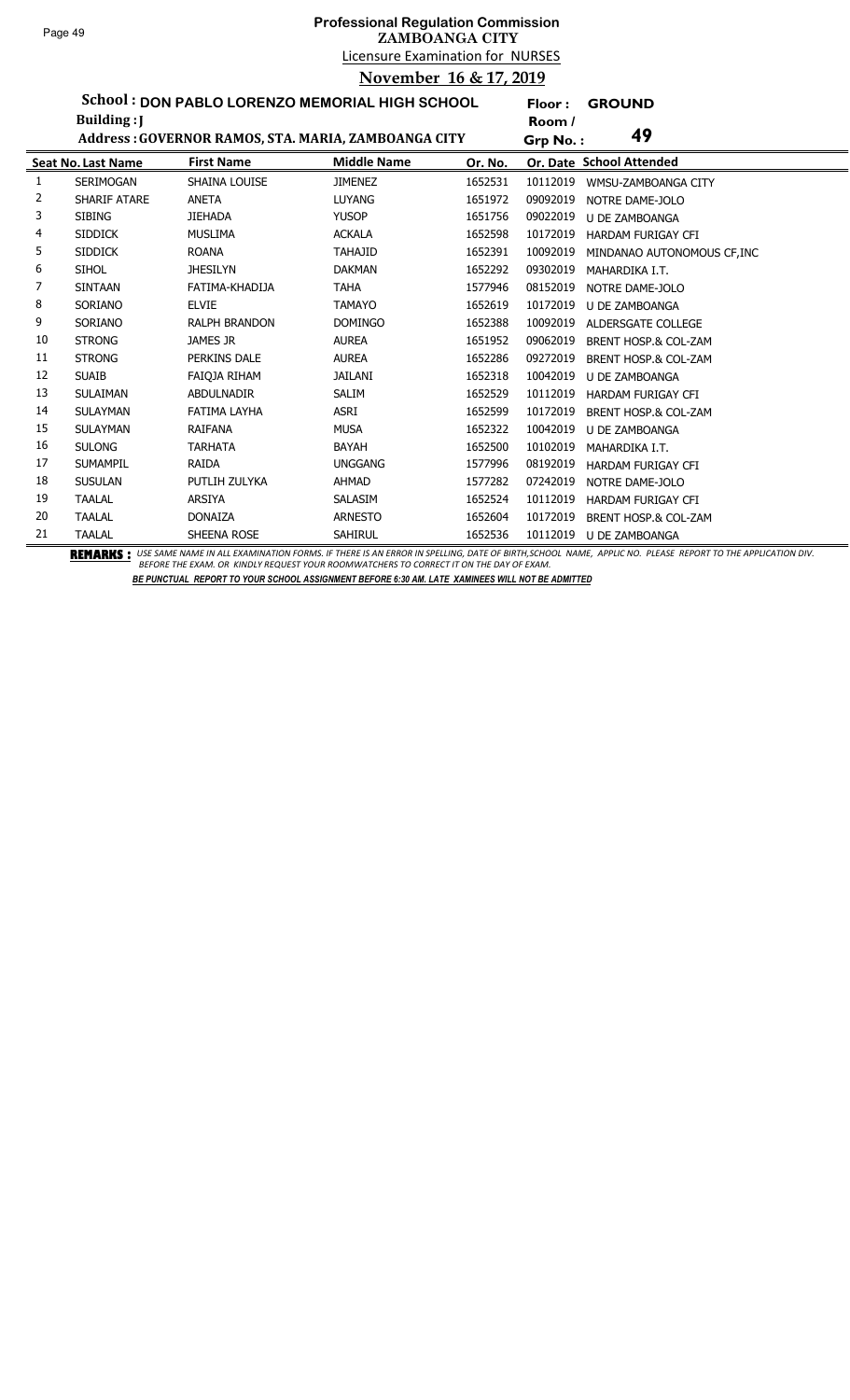**Floor : SECOND**

**School : DON PABLO LORENZO MEMORIAL HIGH SCHOOL**

|    | Building: J               |                                                     |                    |         | Room /   |                            |
|----|---------------------------|-----------------------------------------------------|--------------------|---------|----------|----------------------------|
|    |                           | Address: GOVERNOR RAMOS, STA. MARIA, ZAMBOANGA CITY |                    |         | Grp No.: | 50                         |
|    | <b>Seat No. Last Name</b> | <b>First Name</b>                                   | <b>Middle Name</b> | Or. No. |          | Or. Date School Attended   |
| 1  | <b>TABILAS</b>            | <b>JAR-AISHA</b>                                    | AMIRUL             | 1652294 | 09302019 | <b>BASILAN STATE COL.</b>  |
| 2  | <b>TAGARINO</b>           | <b>LINA</b>                                         | <b>SALIM</b>       | 1652543 | 10142019 | <b>MEDINA COLL.-IPIL</b>   |
| 3  | TAGID-ID                  | <b>ROKAIYA</b>                                      | ALIH               | 1652582 | 10162019 | BRENT HOSP.& COL-ZAM       |
| 4  | <b>TAHIL</b>              | MIYAASIA                                            | <b>HADANI</b>      | 1652598 | 10172019 | SULU STATE COLL.           |
| 5  | <b>TAIB</b>               | <b>NUR-AINI</b>                                     | <b>HATALAN</b>     | 1652353 | 10072019 | <b>BASILAN STATE COL.</b>  |
| 6  | <b>TAJI</b>               | <b>FAIDA</b>                                        | <b>LINDO</b>       | 1652390 | 10092019 | MEDINA COLL.-PAGADIAN CITY |
| 7  | <b>TAKBIRULLA</b>         | LAILA                                               | SAHI               | 1577973 | 08162019 | MEDINA COLL.-PAGADIAN CITY |
| 8  | <b>TAKBIRULLA</b>         | <b>SANDRA</b>                                       | <b>SAHI</b>        | 1577973 | 08162019 | BRENT HOSP.& COL-ZAM       |
| 9  | <b>TALABUDDIN</b>         | <b>MICHELDA</b>                                     | <b>LEE</b>         | 1652178 | 09242019 | NOTRE DAME-JOLO            |
| 10 | <b>TALEON</b>             | <b>YOUSRA</b>                                       | <b>AHMAD</b>       | 1652326 | 10042019 | <b>U DE ZAMBOANGA</b>      |
| 11 | <b>TALIB</b>              | ANALISA                                             | <b>JUNDIN</b>      | 1652475 | 10032019 | SO.MINDANAO ISLAMIC INST.  |
| 12 | <b>TALIB</b>              | <b>FATIMA CHRIZELDA</b>                             | <b>ABUBAKAR</b>    | 1652500 | 10102019 | SO.MINDANAO ISLAMIC INST.  |
| 13 | <b>TALIB</b>              | NUR-APIYA                                           | <b>MUNIB</b>       | 1652540 | 10142019 | <b>BASILAN STATE COL.</b>  |
| 14 | <b>TALLA</b>              | <b>KHADIJA</b>                                      | <b>USMAN</b>       | 1652555 | 10152019 | MEDINA COLL.-PAGADIAN CITY |
| 15 | <b>TAMALA</b>             | <b>INTISHAR</b>                                     | <b>HASINUN</b>     | 1652321 | 10042019 | <b>U DE ZAMBOANGA</b>      |
| 16 | <b>TAMMANG</b>            | <b>ANALYN</b>                                       | <b>MADDAS</b>      | 1652147 | 09202019 | NOTRE DAME-JOLO            |
| 17 | <b>TAMPALAN</b>           | <b>KHAIRONISHA</b>                                  | <b>ALSAD</b>       | 1652476 | 10032019 | MAHARDIKA I.T.             |
| 18 | <b>TAMPALAN</b>           | RANISA                                              | APLASIN            | 1652327 | 10042019 | U DE ZAMBOANGA             |
| 19 | <b>TAN</b>                | CHEE-NA                                             | <b>JULPHA</b>      | 1652375 | 10082019 | PALAWAN STATE U-BROOKS PT. |
| 20 | <b>TAN</b>                | SHARIFFA WILAYVERLEEN                               | <b>SAHID</b>       | 1652374 | 10082019 | WMSU-ZAMBOANGA CITY        |
| 21 | <b>TAN</b>                | YNA-RICA                                            | <b>JULPHA</b>      | 1652372 | 10082019 | PALAWAN POLYTECH.COLL.     |

BEMARKS : USE SAME NAME IN ALL EXAMINATION FORMS. IF THERE IS AN ERROR IN SPELLING, DATE OF BIRTH,SCHOOL NAME, APPLIC NO. PLEASE REPORT TO THE APPLICATION DIV.<br>BEFORE THE EXAM. OR KINDLY REQUEST YOUR ROOMWATCHERS TO CORREC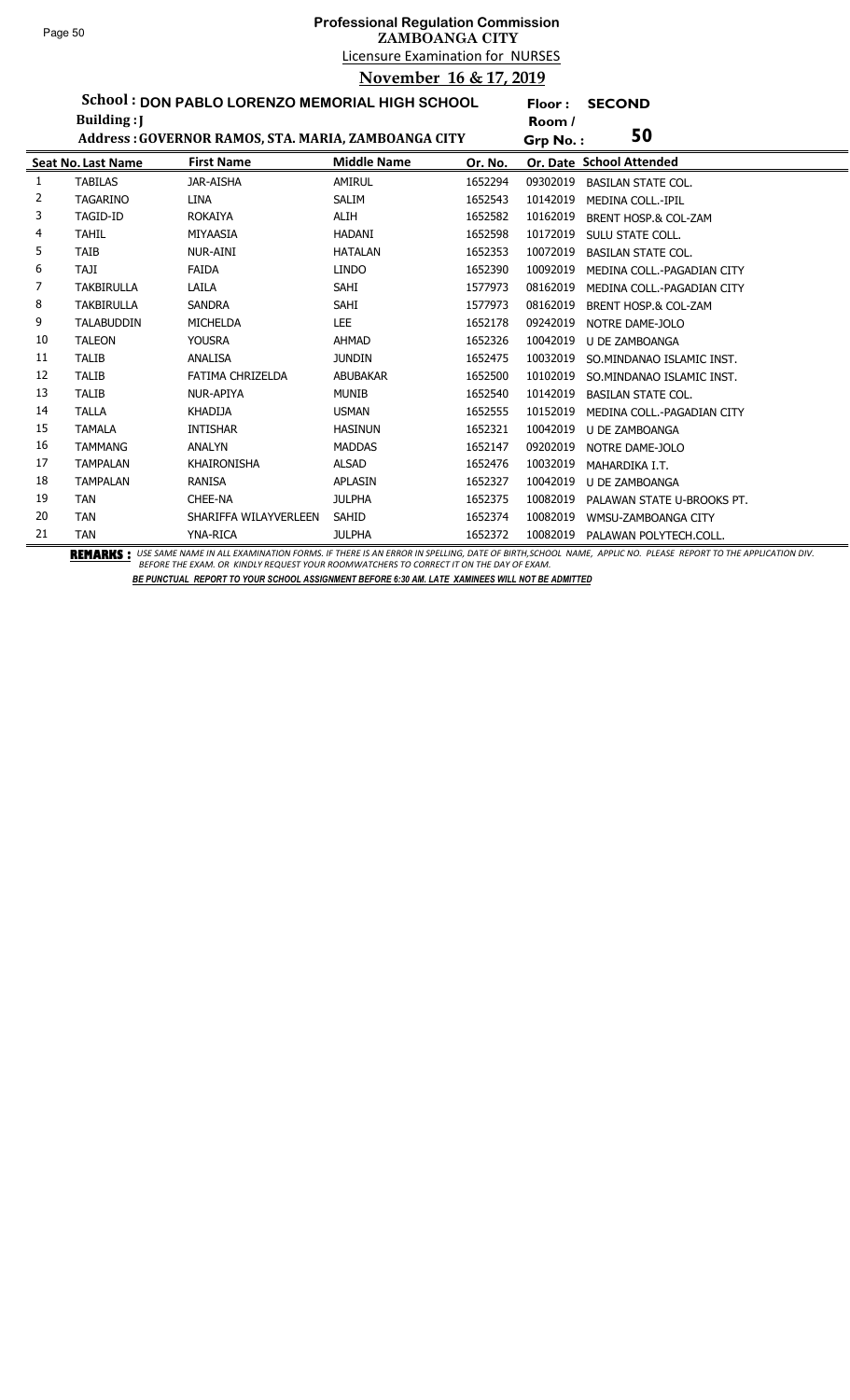l,

# Licensure Examination for NURSES **Professional Regulation Commission ZAMBOANGA CITY November 16 & 17, 2019**

**Floor : SECOND**

**School : DON PABLO LORENZO MEMORIAL HIGH SCHOOL**

|    | Building: J               |                                                     |                    |         | Room /   |                             |
|----|---------------------------|-----------------------------------------------------|--------------------|---------|----------|-----------------------------|
|    |                           | Address: GOVERNOR RAMOS, STA. MARIA, ZAMBOANGA CITY |                    |         | Grp No.: | 51                          |
|    | <b>Seat No. Last Name</b> | <b>First Name</b>                                   | <b>Middle Name</b> | Or. No. |          | Or. Date School Attended    |
| 1  | <b>TANDICO</b>            | <b>SHARA</b>                                        | <b>IBNI</b>        | 1652472 | 10032019 | BRENT HOSP.& COL-ZAM        |
| 2  | <b>TANG</b>               | SAHARA MAY                                          | <b>ABALOS</b>      | 1652025 | 09112019 | BRENT HOSP.& COL-ZAM        |
| 3  | <b>TANGKAAN</b>           | <b>VHIZAER</b>                                      | <b>BANDAHALA</b>   | 1652212 | 09252019 | MEDINA COLL.-IPIL           |
| 4  | <b>TANGKIAN</b>           | <b>ABDILLA JR</b>                                   | <b>SIBANG</b>      | 1652599 | 10172019 | MAHARDIKA I.T.              |
| 5  | <b>TANGKIAN</b>           | <b>FATIMA</b>                                       | <b>EDRIS</b>       | 1652601 | 10172019 | WMSU-ZAMBOANGA CITY         |
| 6  | <b>TANJILUL</b>           | <b>FADZMALYN</b>                                    | <b>HASSIM</b>      | 1577471 | 07292019 | MAHARDIKA I.T.              |
| 7  | <b>TAPSI</b>              | <b>RHAYDA</b>                                       | <b>BADANG</b>      | 1577952 | 08152019 | STI-ZAMBOANGA CITY          |
| 8  | <b>TARABASA</b>           | <b>FARSHIMA</b>                                     | <b>ABDUKASIM</b>   | 1652557 | 10152019 | MAHARDIKA I.T.              |
| 9  | <b>TAULO</b>              | <b>DIAMOND</b>                                      | <b>DIAMLA</b>      | 1652516 | 10102019 | WMSU-ZAMBOANGA CITY         |
| 10 | <b>TEBBENG</b>            | <b>ALSHAIMA</b>                                     | <b>BIBIO</b>       | 1652208 | 09252019 | <b>MEDINA COLL.-IPIL</b>    |
| 11 | <b>TEESHIAN</b>           | <b>KIMBERLY JOY</b>                                 | <b>SARTE</b>       | 1652526 | 10112019 | WMSU-ZAMBOANGA CITY         |
| 12 | <b>TEO</b>                | <b>MUZAMMIR</b>                                     | <b>UTO</b>         | 1652514 | 10102019 | MINDANAO AUTONOMOUS CF, INC |
| 13 | <b>TEXON</b>              | <b>MARIA ADELPA</b>                                 | <b>LOBATON</b>     | 1652130 | 09192019 | PILAR COLL.                 |
| 14 | <b>TIAM WAT</b>           | <b>EMMALYN</b>                                      | <b>JALA</b>        | 1652409 | 10012019 | WMSU-ZAMBOANGA CITY         |
| 15 | <b>TIBLANI</b>            | <b>HASNA</b>                                        | <b>MACROHON</b>    | 1652237 | 09262019 | MINDANAO AUTONOMOUS CF, INC |
| 16 | <b>TIDADUL</b>            | <b>NORSHEENA</b>                                    | <b>MOHAMMAD</b>    | 1652258 | 09262019 | <b>BASILAN STATE COL.</b>   |
| 17 | <b>TIKING</b>             | <b>JERUSA</b>                                       | <b>JUHAN</b>       | 1652541 | 10142019 | MEDINA COLL.-PAGADIAN CITY  |
| 18 | <b>TILING</b>             | <b>NURDAYA</b>                                      | MOHAMMAD           | 1652249 | 09262019 | NOTRE DAME-JOLO             |
| 19 | <b>TIMBANG</b>            | <b>MERSAM</b>                                       | <b>JIMBANG</b>     | 1651758 | 09022019 | MEDINA COLL.-PAGADIAN CITY  |
| 20 | <b>TINI</b>               | <b>SHAHEENA</b>                                     | <b>WEE</b>         | 1652082 | 09172019 | PILAR COLL.                 |
| 21 | <b>TIRASOL</b>            | <b>JERIC</b>                                        | <b>AMONDINA</b>    | 1654593 | 09242019 | <b>U DE ZAMBOANGA</b>       |

BEMARKS : USE SAME NAME IN ALL EXAMINATION FORMS. IF THERE IS AN ERROR IN SPELLING, DATE OF BIRTH,SCHOOL NAME, APPLIC NO. PLEASE REPORT TO THE APPLICATION DIV.<br>BEFORE THE EXAM. OR KINDLY REQUEST YOUR ROOMWATCHERS TO CORREC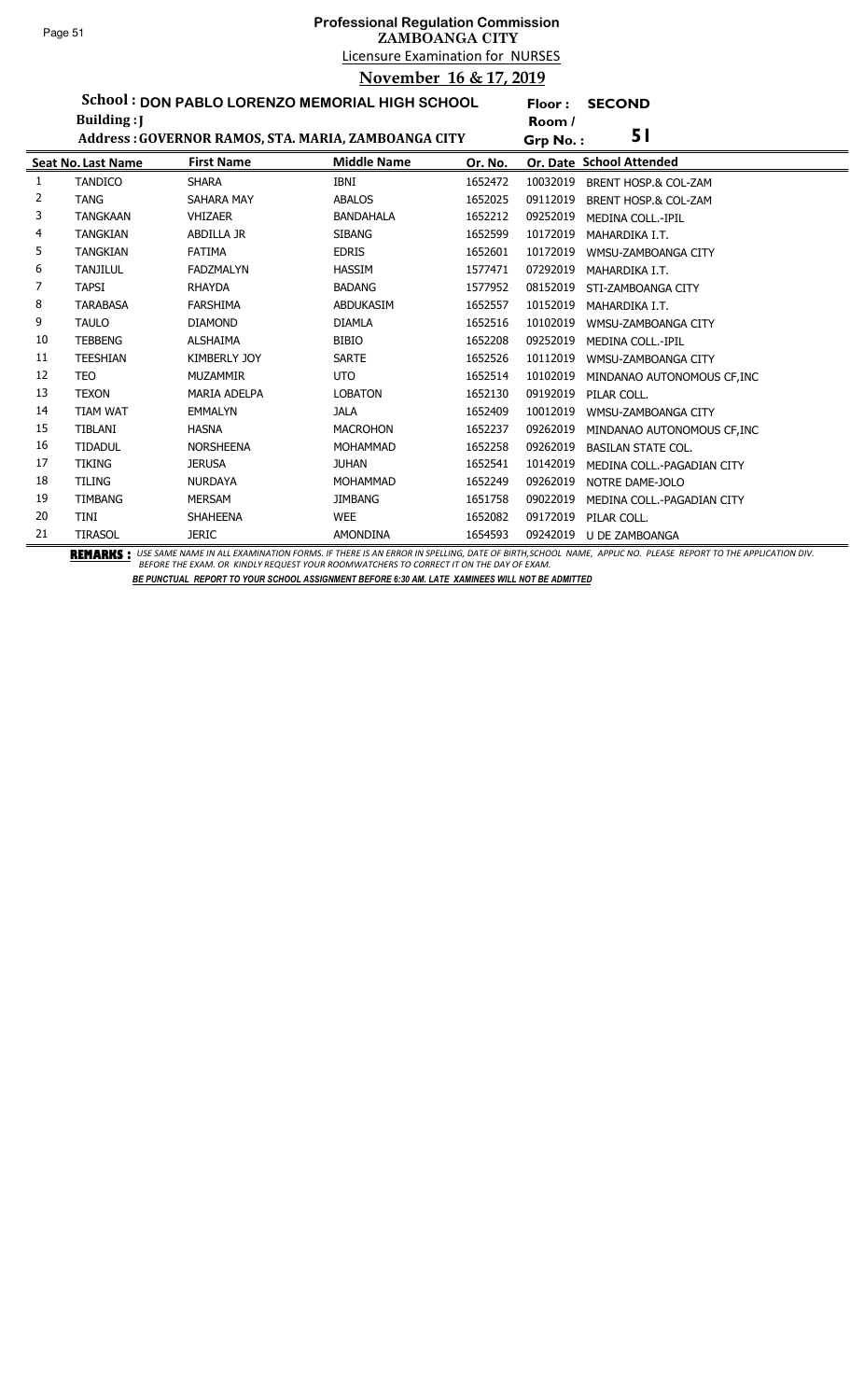**Floor : SECOND**

**School : DON PABLO LORENZO MEMORIAL HIGH SCHOOL Building :J**

|    | Building:                 |                                                     |                    |         | Room /   |                                                                                                                                                                                              |
|----|---------------------------|-----------------------------------------------------|--------------------|---------|----------|----------------------------------------------------------------------------------------------------------------------------------------------------------------------------------------------|
|    |                           | Address: GOVERNOR RAMOS, STA. MARIA, ZAMBOANGA CITY |                    |         | Grp No.: | 52                                                                                                                                                                                           |
|    | <b>Seat No. Last Name</b> | <b>First Name</b>                                   | <b>Middle Name</b> | Or. No. |          | Or. Date School Attended                                                                                                                                                                     |
|    | <b>TITING</b>             | <b>NURFADZRA</b>                                    | <b>MASILLAM</b>    | 1652531 | 10112019 | SO.MINDANAO ISLAMIC INST.                                                                                                                                                                    |
| 2  | <b>TOMBOC</b>             | <b>MARTHY</b>                                       | <b>TANGCOGO</b>    | 1652057 | 09132019 | <b>U DE ZAMBOANGA</b>                                                                                                                                                                        |
| 3  | <b>TORAS</b>              | <b>SUSAN</b>                                        | <b>MADJURUNI</b>   | 1652523 | 10112019 | SO. MINDANAO ISLAMIC INST.                                                                                                                                                                   |
| 4  | <b>TOTOH</b>              | <b>JANISA</b>                                       | <b>EDRIS</b>       | 1652270 | 09272019 | <b>BASILAN STATE COL.</b>                                                                                                                                                                    |
| 5  | <b>TOTOH</b>              | YATIMA                                              | <b>ALUL</b>        | 1652370 | 10082019 | <b>BASILAN STATE COL.</b>                                                                                                                                                                    |
| 6  | <b>TULAWIE</b>            | SHARIFA MARWINA                                     | <b>HASSAN</b>      | 1652555 | 10152019 | WMSU-ZAMBOANGA CITY                                                                                                                                                                          |
| 7  | <b>TUMENEZ</b>            | <b>GIENGER</b>                                      | <b>SALCEDO</b>     | 1652166 | 09232019 | PILAR COLL.                                                                                                                                                                                  |
| 8  | <b>TUNGUPON</b>           | FATIMA NAZHNIN                                      | <b>PUNGUTAN</b>    | 1652578 | 10162019 | BRENT HOSP.& COL-ZAM                                                                                                                                                                         |
| 9  | <b>TUNGUPON</b>           | IRMINA NISA                                         | <b>ANDUHOL</b>     | 1652582 | 10162019 | <b>BRENT HOSP.&amp; COL-ZAM</b>                                                                                                                                                              |
| 10 | <b>TUNGUPON</b>           | <b>JIHAN</b>                                        | <b>BANGAHAN</b>    | 1652586 | 10162019 | WMSU-ZAMBOANGA CITY                                                                                                                                                                          |
| 11 | <b>TURADJI</b>            | <b>FATMA</b>                                        | MUALLAMIN          | 1652583 | 10162019 | BRENT HOSP.& COL-ZAM                                                                                                                                                                         |
| 12 | <b>TUTOH</b>              | <b>MUDZNA</b>                                       | <b>HASIM</b>       | 1652608 | 10172019 | ST.RITA COLL OF NRSNG & MID.-TONDO                                                                                                                                                           |
| 13 | <b>TUTTONG</b>            | RAYHAMNA                                            | AMILHUSSIN         | 1652348 | 10072019 | MAHARDIKA I.T.                                                                                                                                                                               |
| 14 | <b>UDDIN</b>              | <b>SADEEN</b>                                       | AMILUSIN           | 1652605 | 10172019 | <b>BRENT HOSP.&amp; COL-ZAM</b>                                                                                                                                                              |
| 15 | <b>UDDOH</b>              | SHERNALYN                                           | <b>RICAFORT</b>    | 1651604 | 08192019 | SULU STATE COLL.                                                                                                                                                                             |
| 16 | <b>UFANA</b>              | <b>JONA LOUISE</b>                                  | <b>LUNA</b>        | 1652166 | 09232019 | PILAR COLL.                                                                                                                                                                                  |
| 17 | <b>ULAG</b>               | SHARIFA-AISA                                        | <b>SALAMBANG</b>   | 1652121 | 09192019 | U DE ZAMBOANGA                                                                                                                                                                               |
| 18 | <b>ULLA</b>               | MARY-ANN                                            | AHADANI            | 1652601 | 10172019 | NOTRE DAME-JOLO                                                                                                                                                                              |
| 19 | <b>ULLAMA</b>             | <b>SHEVA</b>                                        | SAURAGAL           | 1652252 | 09262019 | MEDINA COLL.-PAGADIAN CITY                                                                                                                                                                   |
| 20 | <b>UMBA</b>               | <b>SHERMALYN</b>                                    | PANGAMBAYAN        | 1577615 | 07302019 | NOTRE DAME-JOLO                                                                                                                                                                              |
| 21 | <b>UMDA</b>               | AMIERAH                                             | <b>JULKANAIN</b>   | 1652563 | 10152019 | <b>BRENT HOSP.&amp; COL-ZAM</b><br>REMARIIA . UCCCAME NAME IN AU EVAMINATION CORME IE TUEDE IC AN ERROR IN CREUINC. RATE OF RIRTU CCUOOL NAME ARRUCANO, RIFACE RERORT TO TUE ARRUCATION RILL |

BEMARKS : USE SAME NAME IN ALL EXAMINATION FORMS. IF THERE IS AN ERROR IN SPELLING, DATE OF BIRTH,SCHOOL NAME, APPLIC NO. PLEASE REPORT TO THE APPLICATION DIV.<br>BEFORE THE EXAM. OR KINDLY REQUEST YOUR ROOMWATCHERS TO CORREC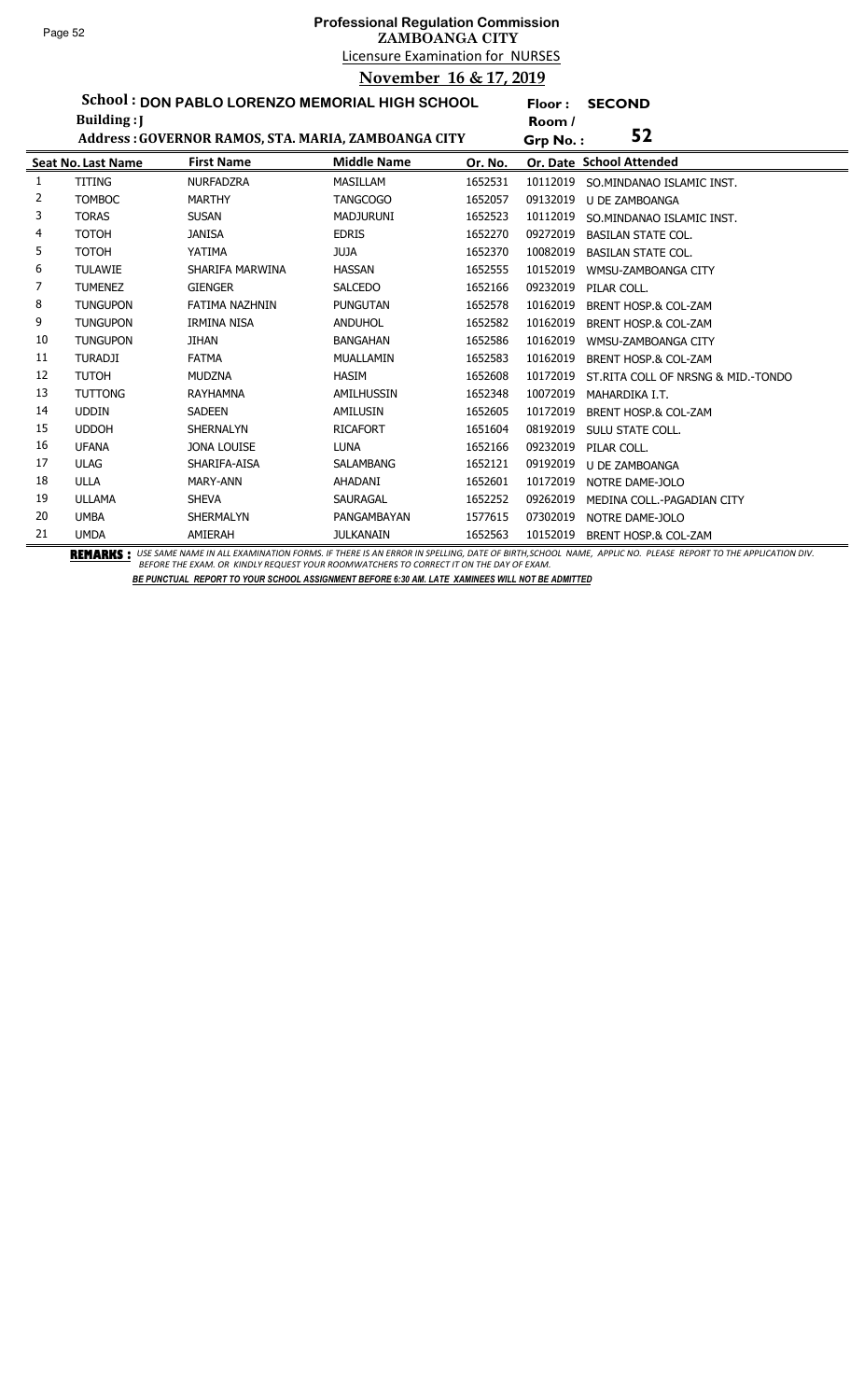l,

# Licensure Examination for NURSES **Professional Regulation Commission ZAMBOANGA CITY November 16 & 17, 2019**

**Floor : SECOND**

**School : DON PABLO LORENZO MEMORIAL HIGH SCHOOL**

|    | Building: J               |                                                                            |                    |         | Room /                                                                                                                                                   |  |
|----|---------------------------|----------------------------------------------------------------------------|--------------------|---------|----------------------------------------------------------------------------------------------------------------------------------------------------------|--|
|    |                           | Address: GOVERNOR RAMOS, STA. MARIA, ZAMBOANGA CITY                        |                    |         | 53<br>Grp No.:                                                                                                                                           |  |
|    | <b>Seat No. Last Name</b> | <b>First Name</b>                                                          | <b>Middle Name</b> | Or. No. | Or. Date School Attended                                                                                                                                 |  |
| 1  | <b>UMDA</b>               | <b>ROWAIDA</b>                                                             | <b>OMAR</b>        | 1652580 | 10162019<br>BRENT HOSP.& COL-ZAM                                                                                                                         |  |
| 2  | <b>UNAID</b>              | CANDY JOY                                                                  | <b>KIMBULLE</b>    | 1652351 | 10072019<br>U DE ZAMBOANGA                                                                                                                               |  |
| 3  | <b>UNDONG</b>             | <b>SUHAIMI</b>                                                             | <b>ISMAEL</b>      | 1652398 | 10092019<br>M.S.U.-MARAWI CITY                                                                                                                           |  |
| 4  | <b>UNGKAY</b>             | <b>SHARA</b>                                                               | <b>AMMAD</b>       | 1652167 | 09232019<br>BRENT HOSP.& COL-ZAM                                                                                                                         |  |
| 5  | <b>UNOK</b>               | <b>LIZABETH</b>                                                            | SARRI              | 1652367 | 10082019<br>MAHARDIKA I.T.                                                                                                                               |  |
| 6  | <b>URAO</b>               | <b>FHERDAUSIA</b>                                                          | <b>SULAY</b>       | 1652386 | 10092019<br>MEDINA COLL.-PAGADIAN CITY                                                                                                                   |  |
| 7  | <b>USAD</b>               | CZAR-AINA                                                                  | <b>AKBARA</b>      | 1652485 | 10032019<br><b>BRENT HOSP.&amp; COL-ZAM</b>                                                                                                              |  |
| 8  | <b>USAN</b>               | AIZA                                                                       | <b>AUD</b>         | 1652584 | 10162019<br>DIPOLOG MED CTR                                                                                                                              |  |
| 9  | <b>USMAN</b>              | <b>ANNA RAIZA</b>                                                          | <b>ACARI</b>       | 1652579 | 10162019<br>BRENT HOSP.& COL-ZAM                                                                                                                         |  |
| 10 | <b>USMAN</b>              | HAJIJA                                                                     | SAING              | 1577290 | 07242019<br>DE OCAMPO MEM. COL.                                                                                                                          |  |
| 11 | <b>USMAN</b>              | MAIDA                                                                      | <b>HADJIRUDDIN</b> | 1652387 | 10092019<br><b>HARDAM FURIGAY CFI</b>                                                                                                                    |  |
| 12 | <b>USMAN</b>              | <b>NASHREN</b>                                                             | <b>DAPIE</b>       | 1652155 | 09202019<br><b>BASILAN STATE COL.</b>                                                                                                                    |  |
| 13 | <b>USMAN</b>              | <b>NURHATI</b>                                                             | <b>TERIH</b>       | 1652536 | 10142019<br>SO.MINDANAO ISLAMIC INST.                                                                                                                    |  |
| 14 | <b>USMAN</b>              | SITTI HADIJA                                                               | <b>HASSAN</b>      | 1652209 | 09252019<br>MAHARDIKA I.T.                                                                                                                               |  |
| 15 | <b>USNAN</b>              | <b>HARDIMAR</b>                                                            | ARADJI             | 1652109 | 09182019<br>WMSU-ZAMBOANGA CITY                                                                                                                          |  |
| 16 | <b>USNGAN</b>             | <b>KAIDAR</b>                                                              | <b>JAAFAR</b>      | 1577524 | 07252019<br><b>BRENT HOSP.&amp; COL-ZAM</b>                                                                                                              |  |
| 17 | <b>USSAM</b>              | <b>FREYCIA</b>                                                             | <b>KIMPA</b>       | 1651640 | 08202019<br>NOTRE DAME-JOLO                                                                                                                              |  |
| 18 | <b>UTAL</b>               | <b>RHANA</b>                                                               | <b>UMDA</b>        | 1652502 | 10102019<br><b>HARDAM FURIGAY CFI</b>                                                                                                                    |  |
| 19 | UTO                       | <b>NUR-AISHA</b>                                                           | <b>HADJIRUL</b>    | 1652376 | 10092019<br>MINDANAO AUTONOMOUS CF.INC                                                                                                                   |  |
| 20 | <b>UTUH</b>               | <b>ALMALYN</b>                                                             | ANNI               | 1652611 | 10172019<br>WMSU-ZAMBOANGA CITY                                                                                                                          |  |
| 21 | <b>VALDEZ</b>             | <b>JOHN PAUL</b><br><b>BEMERIA</b> . UCC CANCINAME IN AU CYANUM TION CODAG | <b>MARIANO</b>     | 1652607 | 10172019<br><b>BRENT HOSP.&amp; COL-ZAM</b><br>IF TUEBE IS AN ERROR IN CREUING BATE OF BIRTH COUOQUANANT, ARRUGANG, BUEACE, BERGRETO TUE ARRUGATION BILL |  |

BEMARKS : USE SAME NAME IN ALL EXAMINATION FORMS. IF THERE IS AN ERROR IN SPELLING, DATE OF BIRTH,SCHOOL NAME, APPLIC NO. PLEASE REPORT TO THE APPLICATION DIV.<br>BEFORE THE EXAM. OR KINDLY REQUEST YOUR ROOMWATCHERS TO CORREC